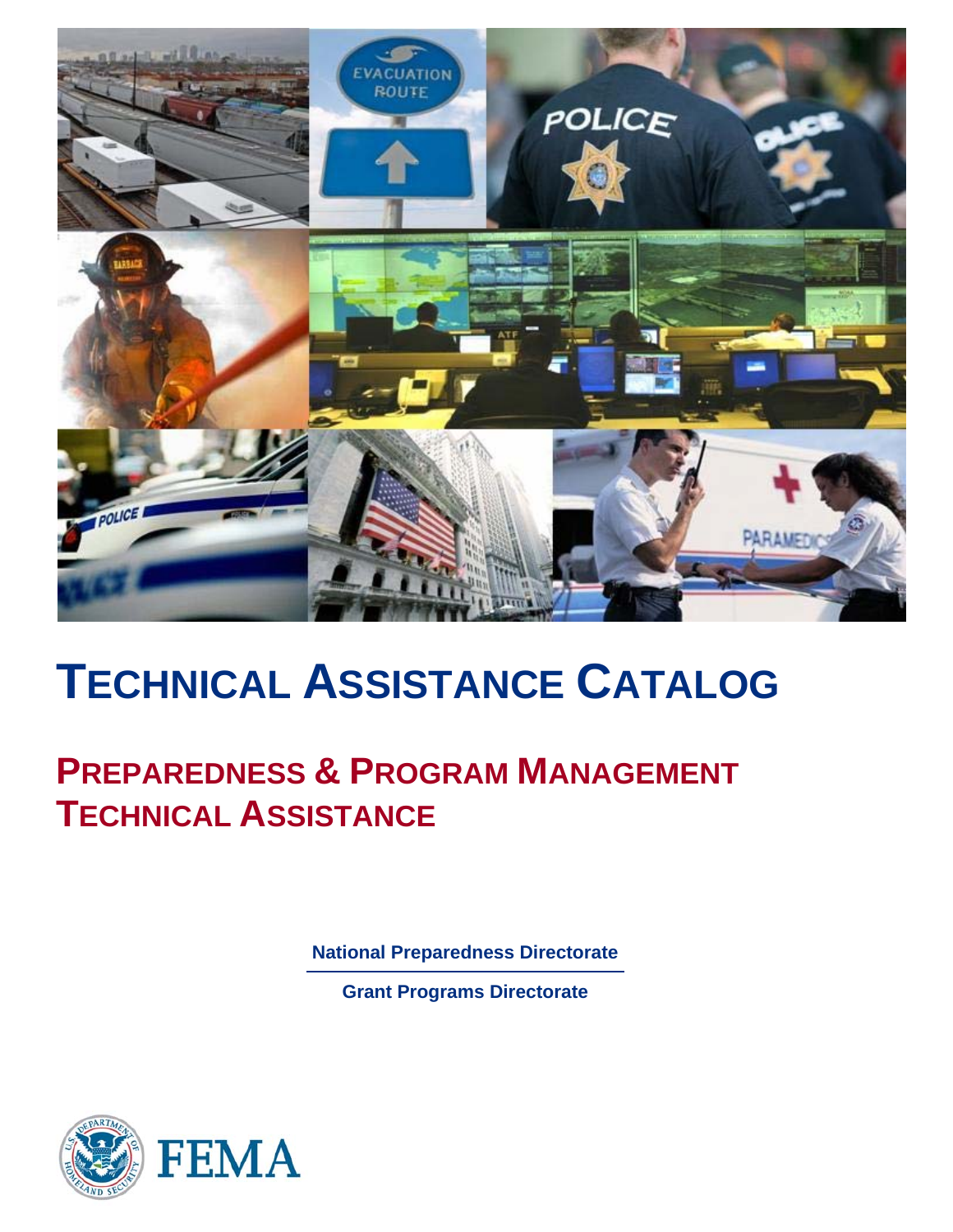### **PURPOSE**

The U.S. Department of Homeland Security (DHS), Federal Emergency Management Agency (FEMA), National Preparedness Directorate (NPD) and Grant Programs Directorate (GPD), Technical Assistance (TA) Program seeks to build and sustain capabilities through specific services and analytical capacities across two primary functional areas:

- **Preparedness TA activities in support of the four homeland security mission** areas (prevention, protection, response, and recovery)
- **Homeland security program management**

This two-pronged approach ensures that initiatives measurably contribute to the enhancement of homeland security capabilities through State and local homeland security programs. The TA program addresses the areas of greatest State and local need by institutionalizing knowledge at the State and local level and providing a dynamic menu of services that is responsive to national priorities.

### **BACKGROUND**

The TA Program is driven by the following three core tenets:

- TA must support the *National Preparedness Guidelines* (*Guidelines*), National Priorities, and associated national strategies and doctrine that maintain homeland security
- TA must be flexible and adaptable to fully address current national threats and the present day needs of homeland security personnel
- TA must include a layered range of products ranging from guidance and templates to specialized on-site support that apply to States, regions, Urban Areas, counties, tribal entities, and private interests with a role in homeland security

TA service deliveries may take a variety of forms that can be combined or modified to meet the specific needs of each requesting State or local jurisdiction. To best accommodate the wide variety of TA needs and deliverables, NPD and GPD support the following three levels of TA:

- **Level 1 Information Resources:** General information to raise awareness or enhance familiarity with best practices/protocols required within all jurisdictions.
- **Level 2 Models, Templates, and Samples:** Delivery of solution packages and performance models drawn from Federal, state, and local studies, best practices, and experience that guides the implementation of various initiatives.
- **Level 3 On-site Workshops:** Delivery of rigorous, customized solutions through direct, on-site support, including workshops, guidance, and facilitation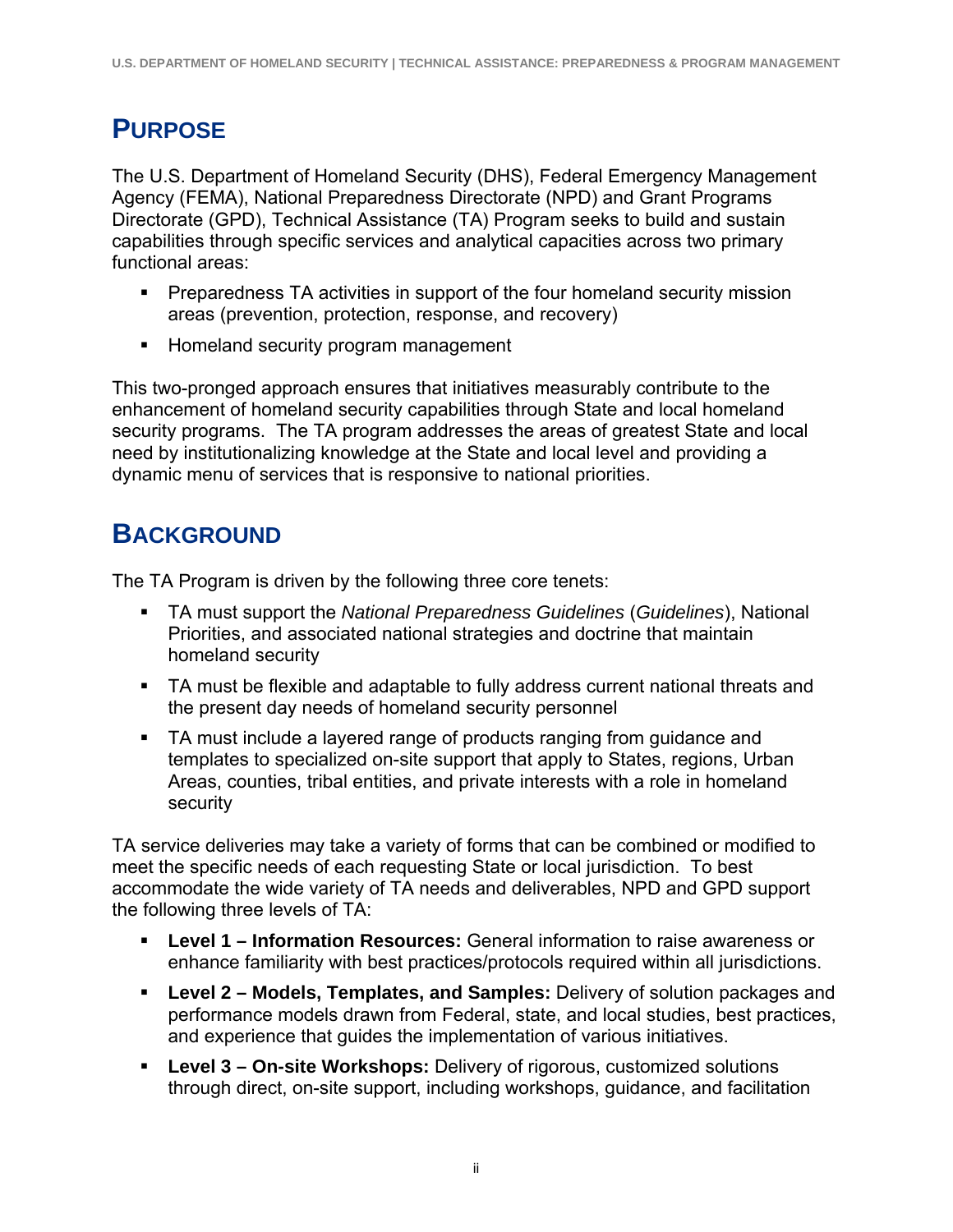efforts to maximize direct interaction between TA providers and TA recipients and ensure the successful implementation of the most complex initiatives.

The TA Catalog and TA Request Form can be found online at the FEMA NPD Web site: http://www.fema.gov/about/divisions/pppa\_ta.

### **PREPAREDNESS TECHNICAL ASSISTANCE**

Preparedness TA services seek to build and sustain capabilities in support of the four homeland security mission areas (prevention, protection, response, and recovery) and the suite of priorities and capabilities outlined in the *Guidelines*. As capability gaps are identified within State and local jurisdictions, Preparedness TA services are designed, developed, and delivered to address those needs and build capabilities in the most critical areas. The following text provides an overview of the services that comprise the NPD's Preparedness TA program:

**Prevention Technical Assistance:** The prevention mission area focuses primarily on the following two national priorities: (1) Expand Regional Collaboration and (2) Strengthen Information Sharing and Collaboration Capabilities. In coordination with lead federal law enforcement and intelligence agencies, including the DHS Office of Intelligence and Analysis (I&A), the Federal Bureau of Investigation (FBI), and the Office of the Director of National Intelligence (ODNI), NPD seeks to ensure that State and local jurisdictions possess required capabilities and are proficient in tasks essential to preventing terrorist attacks against the homeland. In the prevention mission area, NPD has made the establishment of the fusion capacity the top prevention priority for State and local governments.

DHS and the U.S. Department of Justice (DOJ) have partnered to offer a series of fusion center TA services to support the implementation of the Global Justice Information Sharing Initiative's (Global) *Fusion Center Guidelines,* Global's *Baseline Capabilities for State and Major Urban Area Fusion Centers,* and the ODNI *Information Sharing Environment (ISE) Implementation Plan* to facilitate the nationwide development and/or enhancement of the fusion process. In order to assist in effectively utilizing the prevention TA, all services support the development of baseline capabilities.

Please refer to the web links below for a complete version on the following Fusion Center Process documents:

#### *Fusion Center Guidelines:*

http://it.ojp.gov/documents/fusion\_center\_guidelines\_law\_enforcement.pdf

#### *Fusion Center Baseline Capabilities:*

http://www.it.ojp.gov/documents/baselinecapabilitiesa.pdf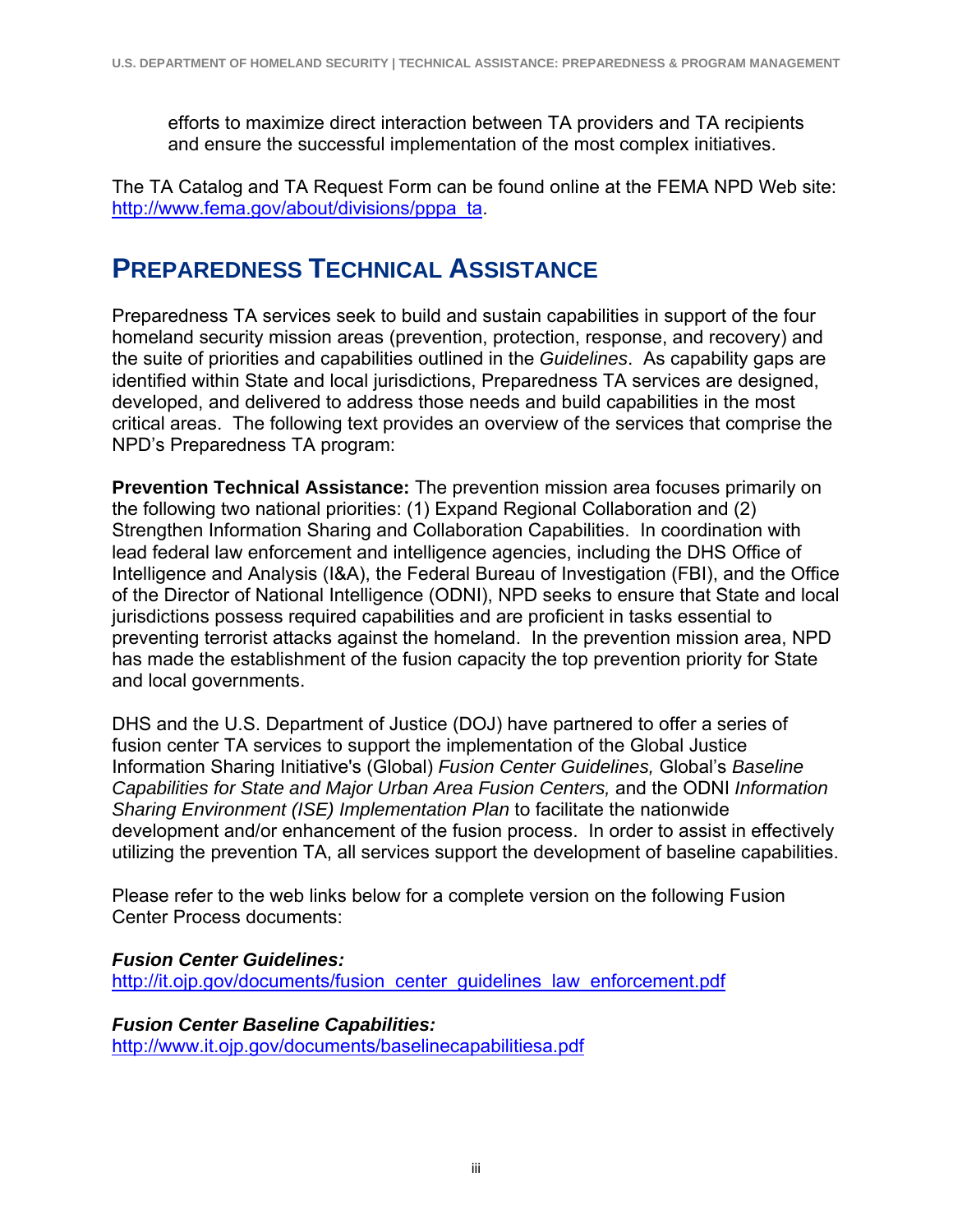**Protection Technical Assistance:** The protection mission area focuses primarily on the following national priorities: (1) Expand Regional Collaboration, (2) Implement the *National Infrastructure Protection Plan (NIPP)* and (3) Strengthen Chemical, Biological, Radiological, Nuclear, and Explosive (CBRNE) Detection, Response and Decontamination Capabilities. NPD has partnered with the DHS Office of Infrastructure Protection (IP) to enhance protection-related support to State and local jurisdictions.

**Planning Support Technical Assistance:** The response and recovery mission areas focus primarily on the following four national priorities: (1) Implement the National Incident Management System (NIMS) and National Response Framework (NRF); (2) Expanded Regional Collaboration; (3) Strengthen Interoperable and Operable Communications Capabilities; (4) Strengthen CBRNE Detection, Response and Decontamination Capabilities. NPD has partnered with the NIMS Integration Center (NIC), the Department of Energy (DOE), and others to enhance response and recovery related support to State and local jurisdictions.

### **PROGRAM MANAGEMENT TECHNICAL ASSISTANCE**

The GPD Program Management TA services provide direct assistance in the establishment and enhancement of the overall homeland security administrative framework within State and local jurisdictions. These TA services help build the infrastructure at the State and local levels in which preparedness purchases, training activities, exercises, and additional assistance can accurately be managed, administered, tracked, and measured. This component of the overall TA Program includes services focused on grant reporting, grants management, overall homeland security program management, and resource management strategies for special needs jurisdictions.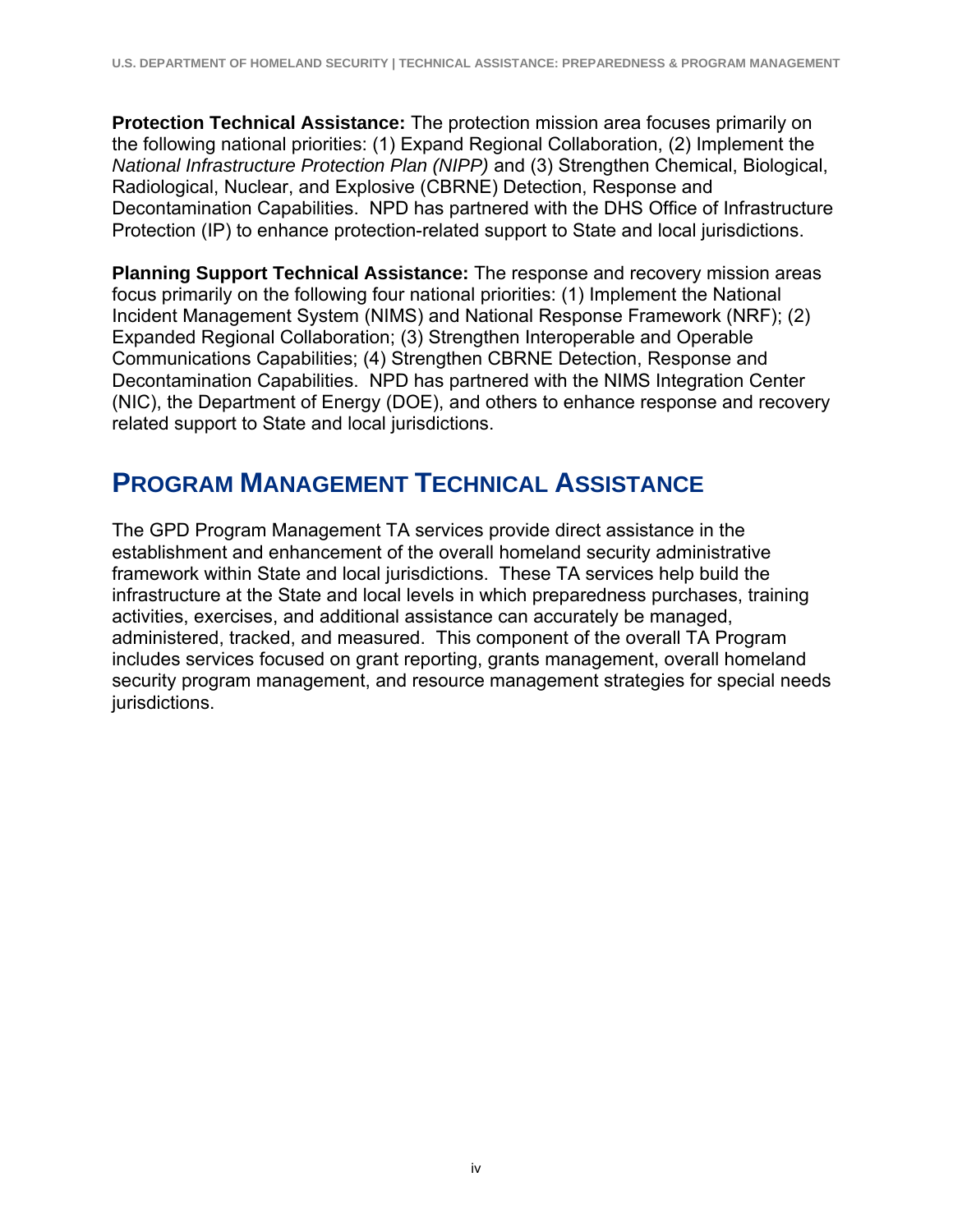### **HOMELAND SECURITY VIRTUAL ASSISTANCE CENTER (HSVAC)**

In an effort to increase efficiency and provide visibility into the technical assistance (TA) request and delivery lifecycle, the National Preparedness Directorate (NPD) Technical Assistance (TA) Program is developing an electronic system to automate and streamline the request and scheduling of all TA services. This web-based system, the *Homeland Security Virtual Assistance Center (HSVAC)*, will give State and local jurisdictions access to all TA Program information and the ability to request services in one location.

Upon official release of the HSVAC system, NPD will provide further information regarding user registration and the TA request submission process. To view the HSVAC please visit https://hsvac.dhs.gov.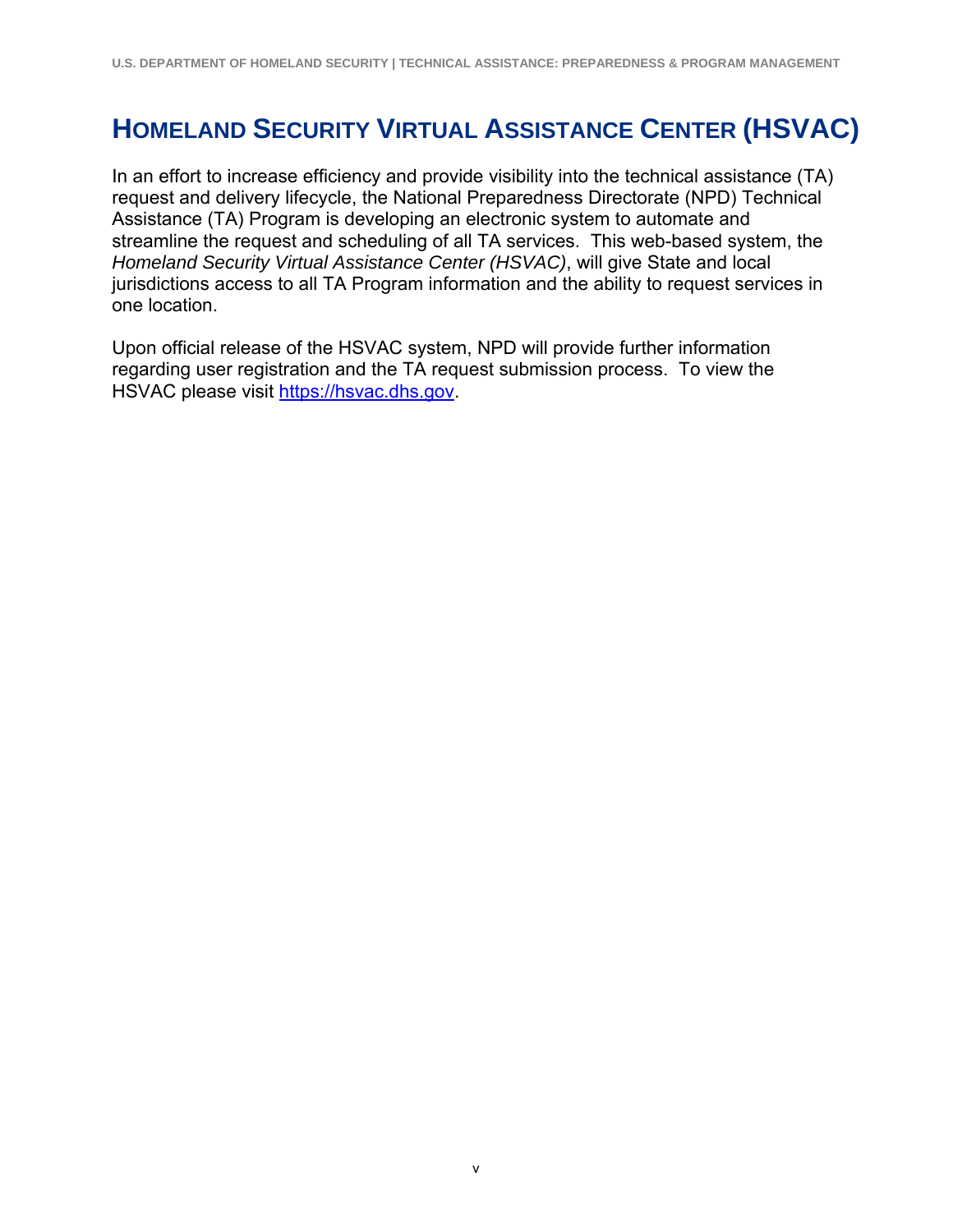### **REQUESTING TECHNICAL ASSISTANCE**

#### **TA Requests from State / Local Jurisdictions:**

All State and local jurisdiction requests for technical assistance (TA) must be made either in writing and sent through the State Administrative Agency (SAA) to FEMA National Preparedness Directorate (NPD) for coordination and execution. This process consists of two main steps:

- 1. State and local jurisdictions applying for TA must submit a request to their SAA. Requests can be made in writing by completing the "Technical Assistance Request" form located on the following page.
- 2. If the SAA determines the request is consistent with the State strategy goals and objectives, the SAA sends the request to NPD via e-mail at FEMA-TARequest@fema.gov.

#### **TA Requests from UASI Urban Areas:**

All Urban Areas Security Initiative (UASI) Urban Area requests for TA must be made in writing and sent through the Urban Area Working Group (UAWG) to FEMA NPD for coordination and execution. This process consists of two main steps:

- 1. All UASI Urban Areas applying for TA must submit to their Urban Area Working Group. Requests can be made in writing by completing the "Technical Assistance Request" form located on the following page.
- 2. If the UAWG determines the request is consistent with the Urban Area strategy goals and objectives, the UAWG sends the request to NPD via e-mail at FEMA-TARequest@fema.gov.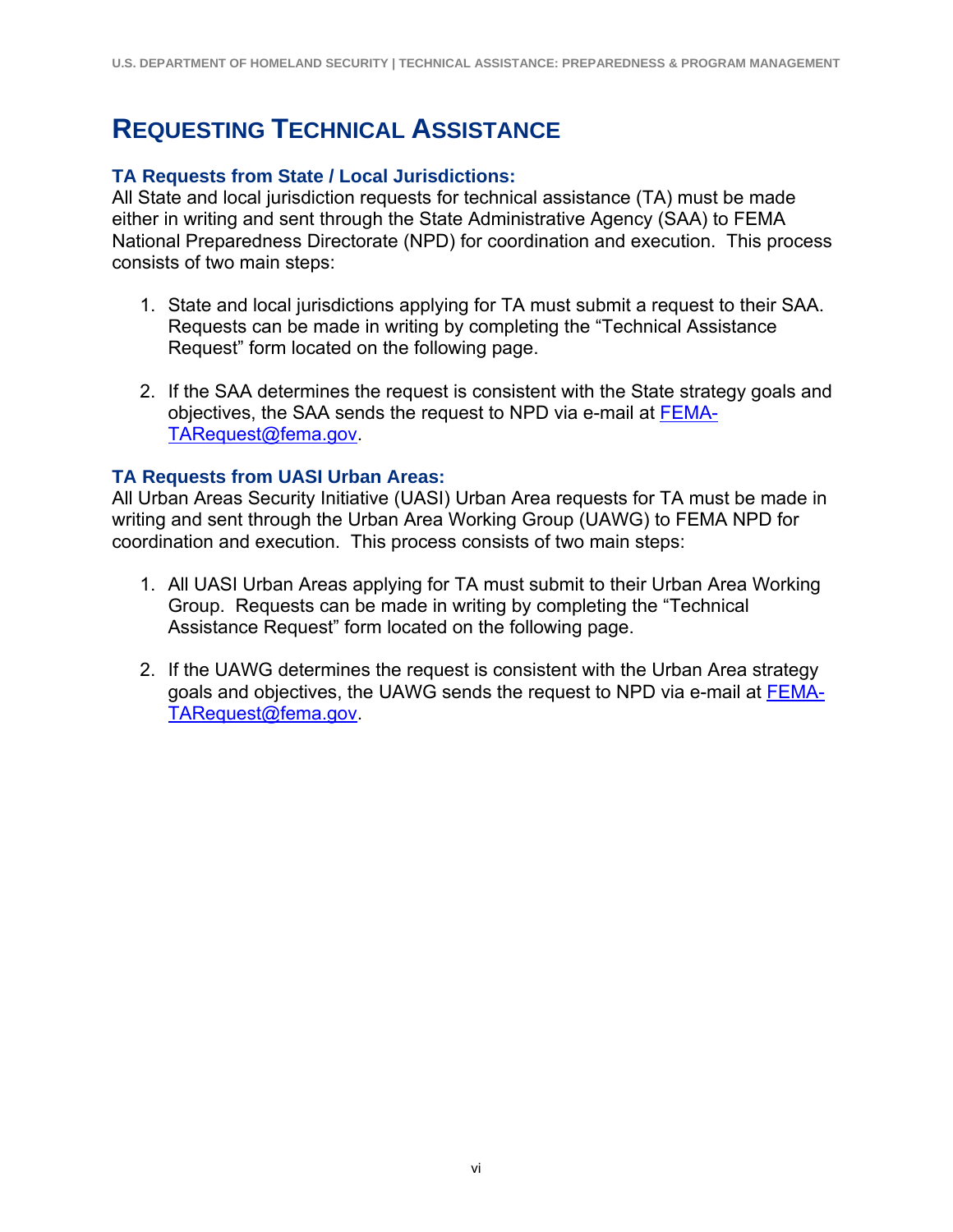## **TECHNICAL ASSISTANCE (TA) REQUEST FORM**

| TA Requestor: ____                                                                                                                 |                                                                                                                                                                                                                  |  |  |        | Date: the contract of the contract of the contract of the contract of the contract of the contract of the contract of the contract of the contract of the contract of the contract of the contract of the contract of the cont |  |
|------------------------------------------------------------------------------------------------------------------------------------|------------------------------------------------------------------------------------------------------------------------------------------------------------------------------------------------------------------|--|--|--------|--------------------------------------------------------------------------------------------------------------------------------------------------------------------------------------------------------------------------------|--|
| (State or local jurisdiction requesting TA)<br>Please describe the nature and extent of the issue or problem you are experiencing: |                                                                                                                                                                                                                  |  |  |        |                                                                                                                                                                                                                                |  |
|                                                                                                                                    | <b>Catalog Title of TA Service Requested:</b>                                                                                                                                                                    |  |  |        |                                                                                                                                                                                                                                |  |
| <b>Level of Assistance:</b>                                                                                                        |                                                                                                                                                                                                                  |  |  |        |                                                                                                                                                                                                                                |  |
| <b>Additional Information:</b>                                                                                                     | Jurisdiction Level to Receive TA: D State D D Local                                                                                                                                                              |  |  | □ Both | $\Box$ Regional                                                                                                                                                                                                                |  |
|                                                                                                                                    | Request is consistent with the technical assistance goals, projected needs, and priorities<br>addressed in the statewide strategy.<br>□ Yes. If "yes," please list the strategy goal/objective:                  |  |  |        |                                                                                                                                                                                                                                |  |
|                                                                                                                                    | $\Box$ No. If "no," please attach an explanation or strategy update justifying this need for<br>technical assistance or redefining goals, objectives, and priorities.<br><b>Desired Delivery Dates/Timeline:</b> |  |  |        |                                                                                                                                                                                                                                |  |
|                                                                                                                                    | <b>Anticipated Number of TA Participants:</b>                                                                                                                                                                    |  |  |        |                                                                                                                                                                                                                                |  |
|                                                                                                                                    | <b>Additional Information on Specific Needs:</b>                                                                                                                                                                 |  |  |        |                                                                                                                                                                                                                                |  |
|                                                                                                                                    | TA Requestor Point of Contact Information:                                                                                                                                                                       |  |  |        |                                                                                                                                                                                                                                |  |
|                                                                                                                                    |                                                                                                                                                                                                                  |  |  |        |                                                                                                                                                                                                                                |  |
|                                                                                                                                    | <b>SAA Authorized Signature</b>                                                                                                                                                                                  |  |  |        |                                                                                                                                                                                                                                |  |
|                                                                                                                                    | <b>Date</b>                                                                                                                                                                                                      |  |  |        |                                                                                                                                                                                                                                |  |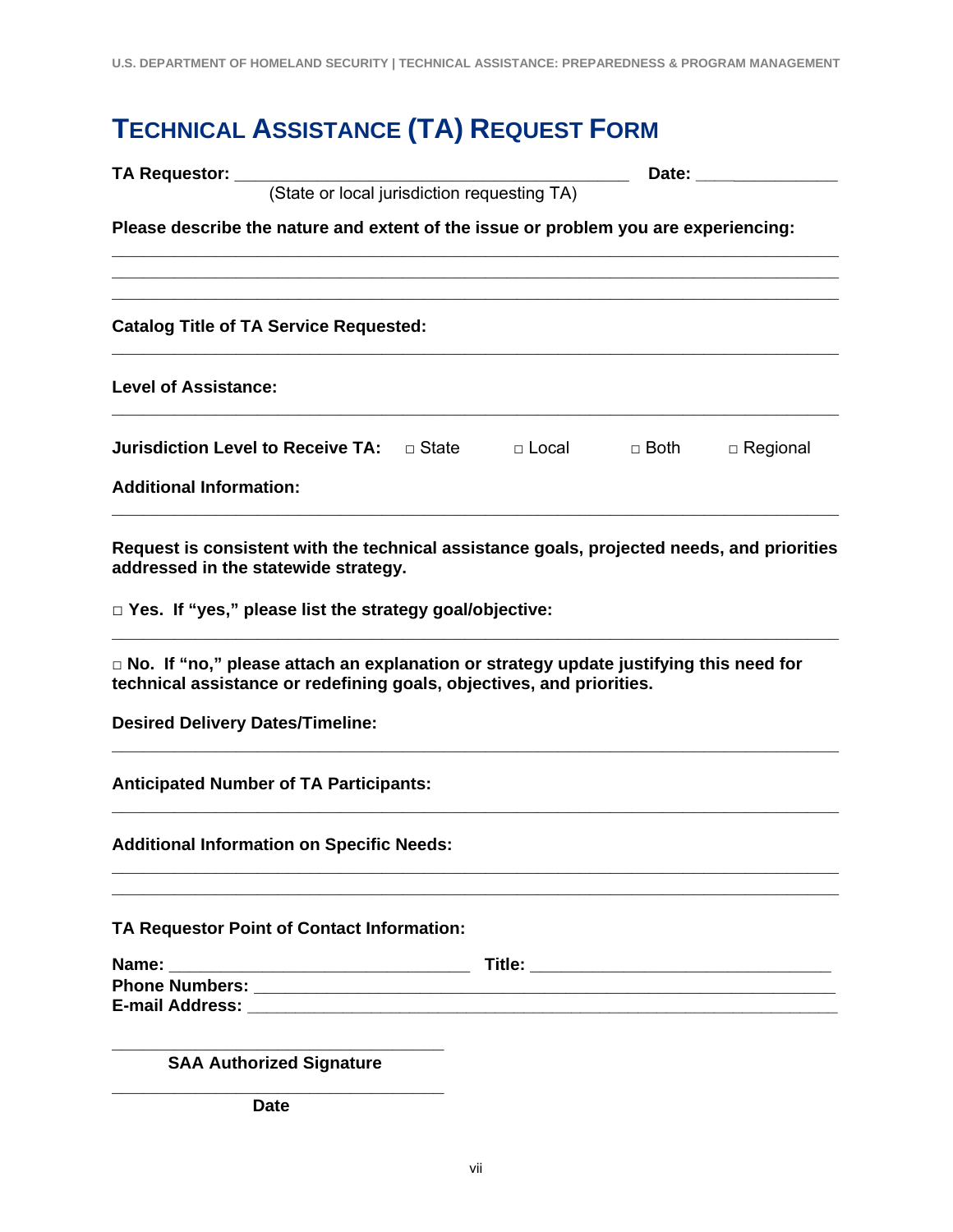### **CONTENTS**

### **PREVENTION TECHNICAL ASSISTANCE**

| Fusion Center and Fire Service Information Sharing and Coordination  12        |  |
|--------------------------------------------------------------------------------|--|
| <b>Fusion Center and Emergency Operations Center (EOC) Information Sharing</b> |  |
|                                                                                |  |
|                                                                                |  |
|                                                                                |  |
|                                                                                |  |
|                                                                                |  |
|                                                                                |  |

### **PROTECTION TECHNICAL ASSISTANCE**

| <b>Critical Infrastructure-Key Resources Asset Protection Technical Assistance</b> |  |
|------------------------------------------------------------------------------------|--|
|                                                                                    |  |
| Transit Risk Assessment Module (TRAM) Technical Assistance Program  31             |  |

### **PLANNING SUPPORT TECHNICAL ASSISTANCE**

| Emergency Operations Center (EOC) Design and Management 44 |  |
|------------------------------------------------------------|--|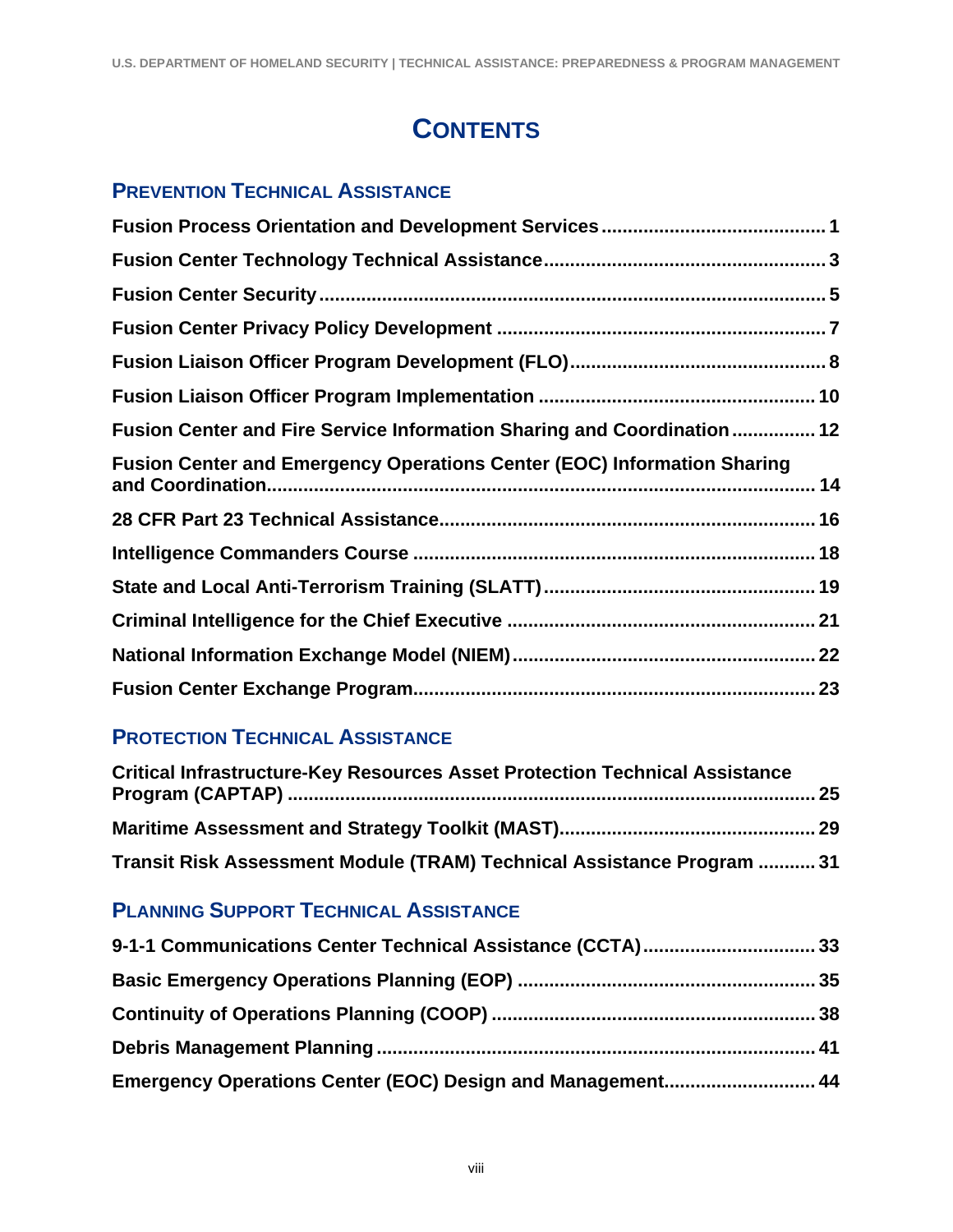### **PROGRAM MANAGEMENT TECHNICAL ASSISTANCE**

| Public Safety Interoperable Communications (PSIC) Assistance Program 105 |  |
|--------------------------------------------------------------------------|--|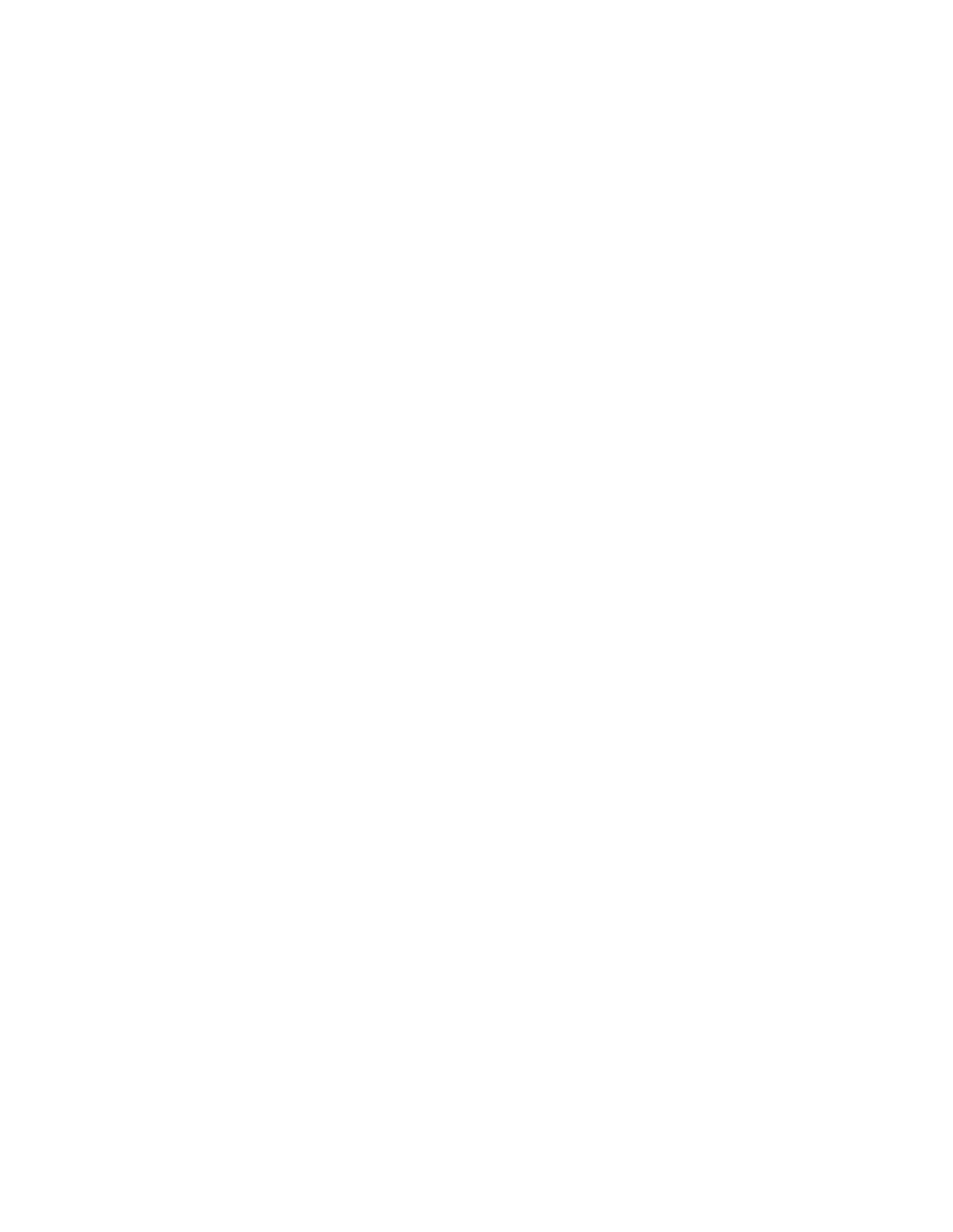### **FUSION PROCESS ORIENTATION AND DEVELOPMENT SERVICES**

The *Fusion Process Orientation and Development Service* is a comprehensive, on-site strategic planning session that provides jurisdictions with an overview of the fusion process and facilitates the development of a fusion process/center implementation plan. The technical assistance (TA) service module is designed to be tailored to deliver any or all of the below specific services, which may include:

- **Fusion Process Orientation**.
- **Fusion Process Governance Structure and Authority**
- **Fusion Concept of Operations (CONOPS) Development**
- **Fusion Center Administration and Management**

#### **Target Audience:**

This service is designed to assist States and Urban Areas in the early stages of fusion center development, as well as more mature centers seeking to review, refine, and enhance their operations.

#### **Levels of Assistance:**

This TA module is designed to provide flexible assistance. Based on the services detailed below, each delivery is tailored for the individual needs of the requesting jurisdiction:

- **Fusion Process Orientation**. An orientation program for fusion center leaders and operational agencies that explains the mission of fusion centers or facilitates the development of a strategic plan to enhance existing fusion centers.
- **Fusion Process Governance Structure and Authority. Facilitates the** strategic planning for and development of a comprehensive fusion center governance structure, to include legal foundation (statutory authority, executive order, charter/bylaws, and formal partnership agreements) and executive steering committee or subcommittee structures and authorities.
- **Fusion Concept of Operations (CONOPS) Development.** Facilitates the development of a viable, strategic CONOPS or tailored, as necessary, to target the development and/or review of specific portions of an existing CONOPS by providing subject-matter expertise, templates, and samples to assist in the drafting process.
- **Fusion Center Administration and Management.** Facilitates the design of a scalable fusion center administrative/management framework. The framework will allow fusion centers to maximize and sustain the effectiveness of its operations.

#### **Associated Global Fusion Center Guidelines:**

*All*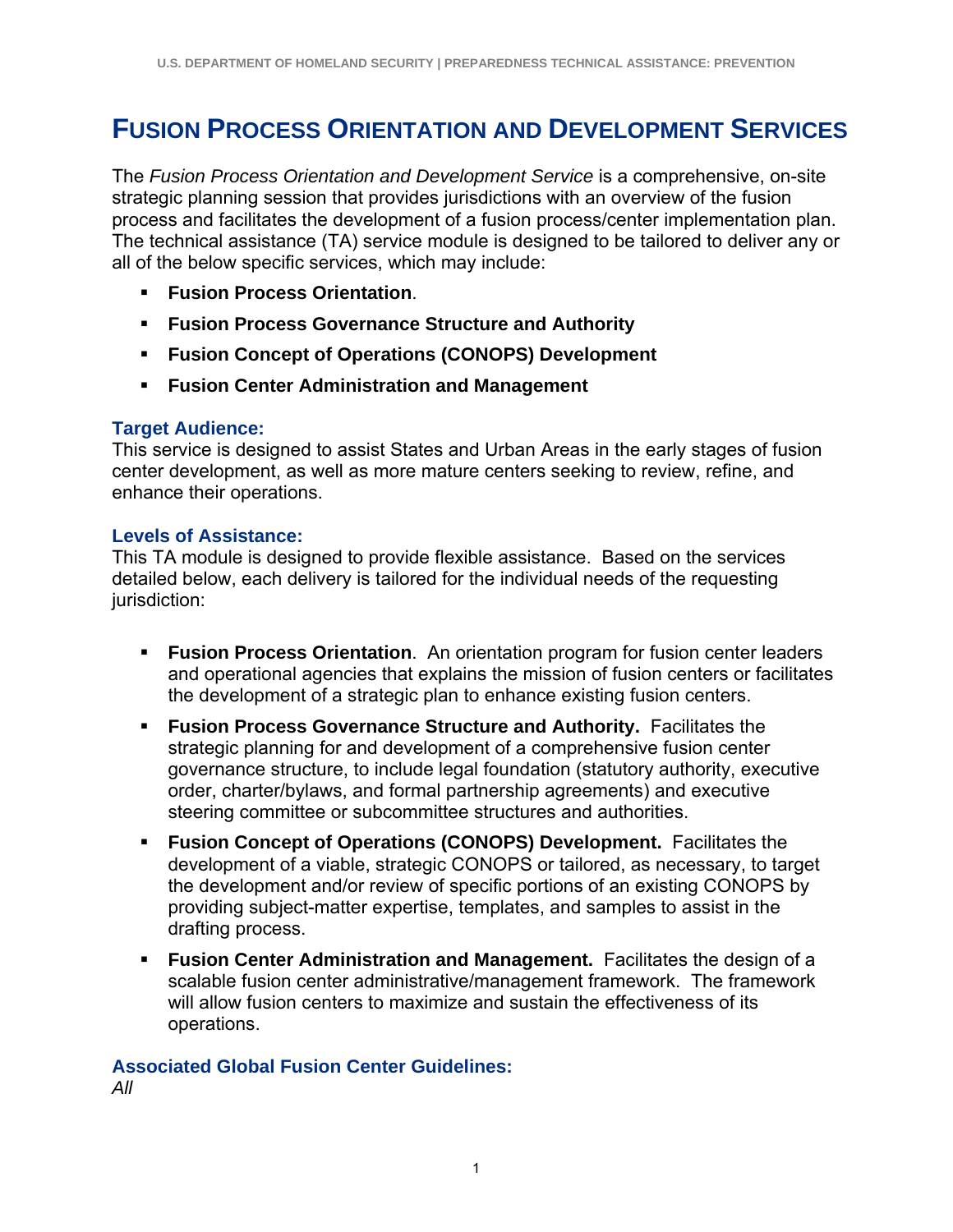#### **National Preparedness Guidelines Mapping:**

**Mission Areas:** Prevention

**National Priorities:** Expanded Regional Collaboration; Strengthen Information Sharing and Collaboration Capabilities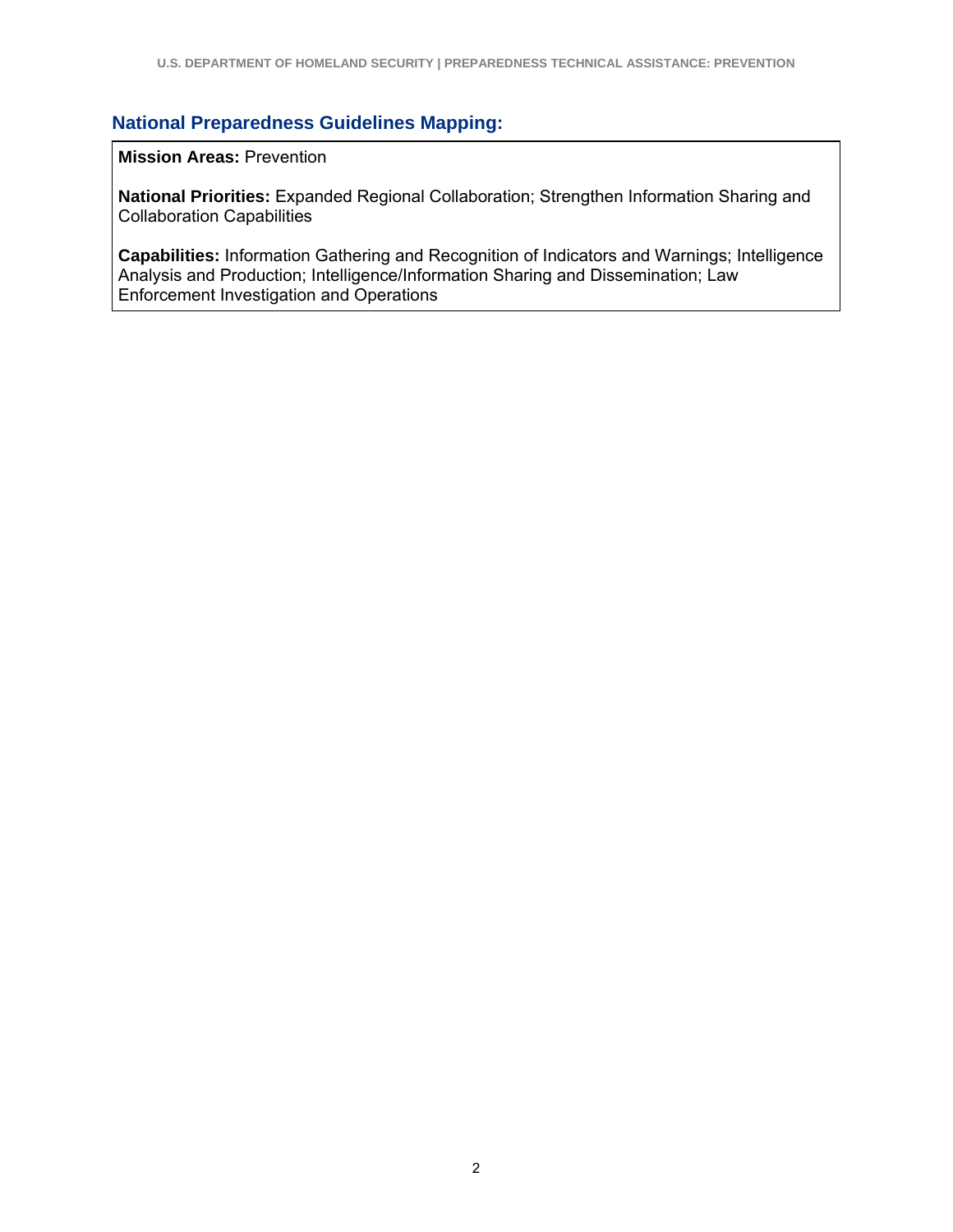### **FUSION CENTER TECHNOLOGY TECHNICAL ASSISTANCE**

The *Fusion Center Technology Technical Assistance* assists agencies to technologically support fusion center implementation. The program will equip appropriate fusion center staff with knowledge of cutting-edge technologies and provide advice on available technology, best practices for utilizing that technology, and general support of center operations.

#### **Target Audience:**

This service is designed to assist State and Urban Area fusion center directors, analysts, and technology managers.

#### **Levels of Assistance:**

This technical assistance (TA) service module is designed to provide short-term, on-site working sessions with follow-up telephone conferences and Webinars, as needed. It also includes presentations at fusion center conferences and related meetings. Requesting fusion centers can expect to receive the following from this service:

- Understanding of the current technology landscape and identification of specific solutions to identified requirements.
- Facilitation of technical architecture, particularly in establishing connectivity to other fusion centers and local agencies.
- **IMPLEMENT IMPLEMENTATION** of national standards to facilitate the secure processing of information, protection of privacy, and advanced user-management solutions, such as federated identity and privilege management.
- Requirements definition for commercial software and technology in support of fusion center operations.
- Data conversion and integration approaches.
- Resolution of technical issues specific to individual fusion center problems.

#### **Associated Global Fusion Center Guidelines:**

- *6. Leverage the databases, systems, and networks available via participating entities to maximize information sharing.*
- *7. Create an environment in which participants seamlessly communicate by leveraging existing systems and those currently under development, and allow for future connectivity to other local, state, tribal, and federal systems.*
- *9. Ensure appropriate security measures are in place for the facility, data, and personnel.*
- *10. Integrate technology, systems, and people.*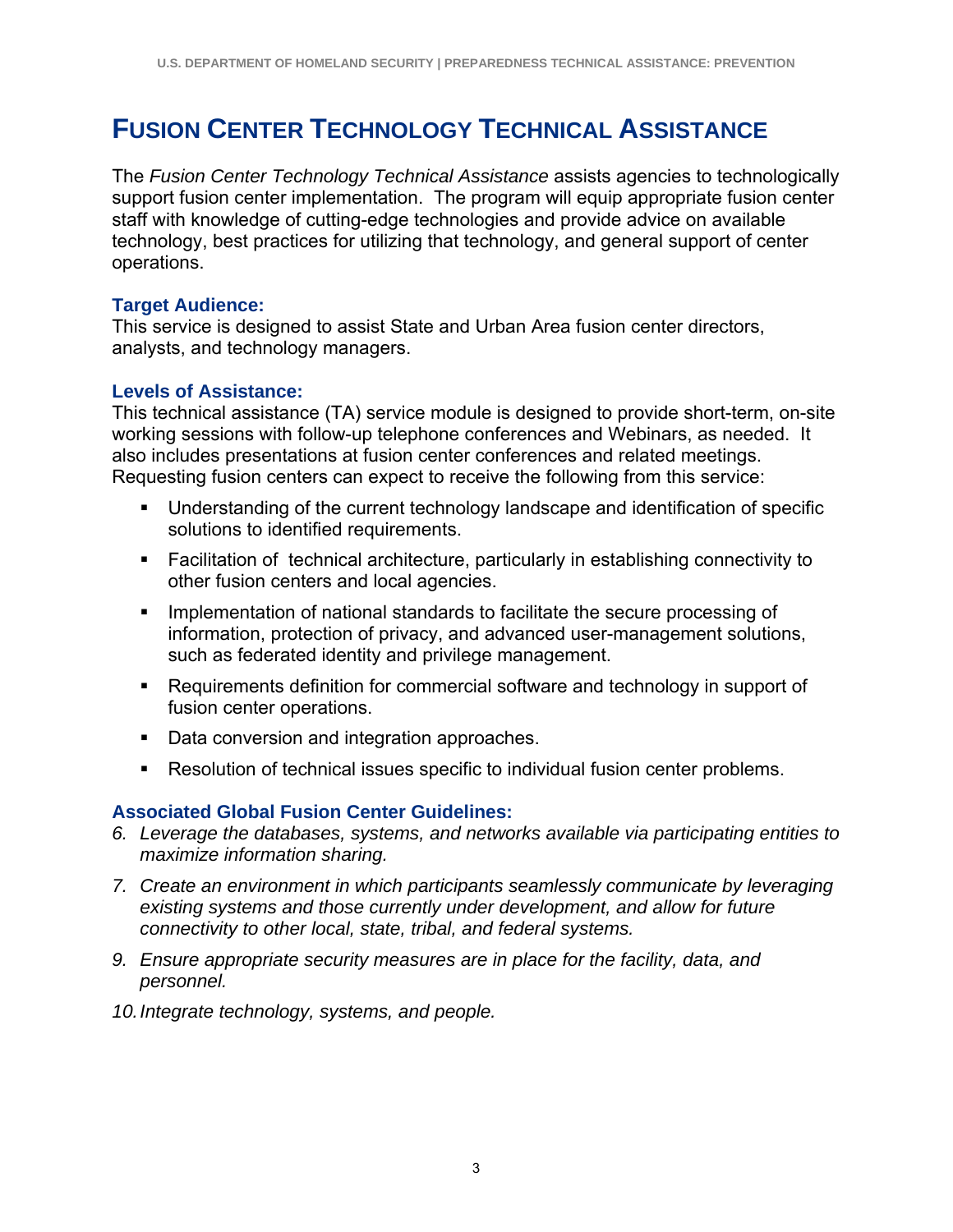#### **National Preparedness Guidelines Mapping:**

**Mission Areas:** Prevention

**National Priorities:** Expanded Regional Collaboration; Strengthen Information Sharing and Collaboration Capabilities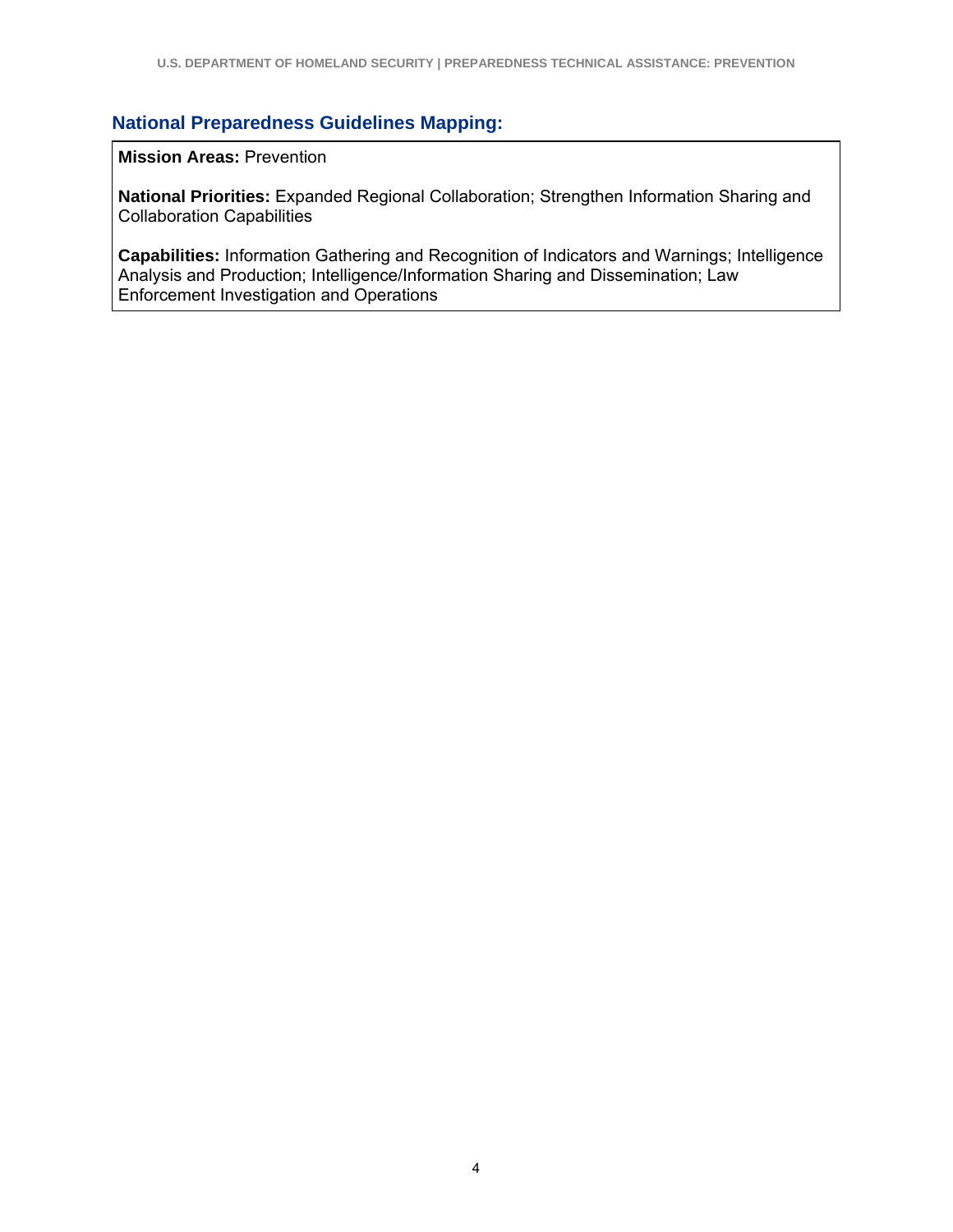### **FUSION CENTER SECURITY**

The Fusion Center Security technical assistance (TA) is designed to facilitate fusion center efforts to develop and implement appropriate security measures, policies, and procedures associated with the center's facility, including administrative, physical, information, systems, and personnel security. The service is also designed to support the fusion center's ability to collect, store, and share classified, controlled unclassified, and unclassified information to address homeland security and criminal investigations, while ensuring all security plans and policies are coordinated with all privacy policies.

#### **Target Audience:**

This service is designed to assist States and Urban Areas in the early stages of fusion center development, as well as more mature centers seeking to refine their policies and procedures.

#### **Levels of Assistance:**

This service facilitates the interaction between fusion centers and appropriate federal (i.e., DHS or Federal Bureau of Investigation [FBI]) or peer subject matter experts on a variety of security-related issues, based upon and tailored to unique issues, concerns, or areas of responsibility. Potential topics that can be addressed include, but are not limited to:

- **Administrative Security**
- **Personnel Security**
- Physical Security
- **Security Education, Training, and Awareness**
- Counterintelligence and Operations Security (OPSEC)
- **EXECURITY Compliance Review Programs and Assessments**
- **Information Designations and Protections** 
	- o Controlled Unclassified Information (CUI)
	- o Chemical-terrorism Vulnerability Information (CVI)
	- o Protected Critical Infrastructure Information (PCII)
	- o Safeguards Information (SGI)
	- o Sensitive Security Information (SSI)
- Classified and Unclassified Information Systems and Associated Requirements
- **Communications Security (COMSEC)**
- **Cyber Security**
- **State and Local Classified Contracting**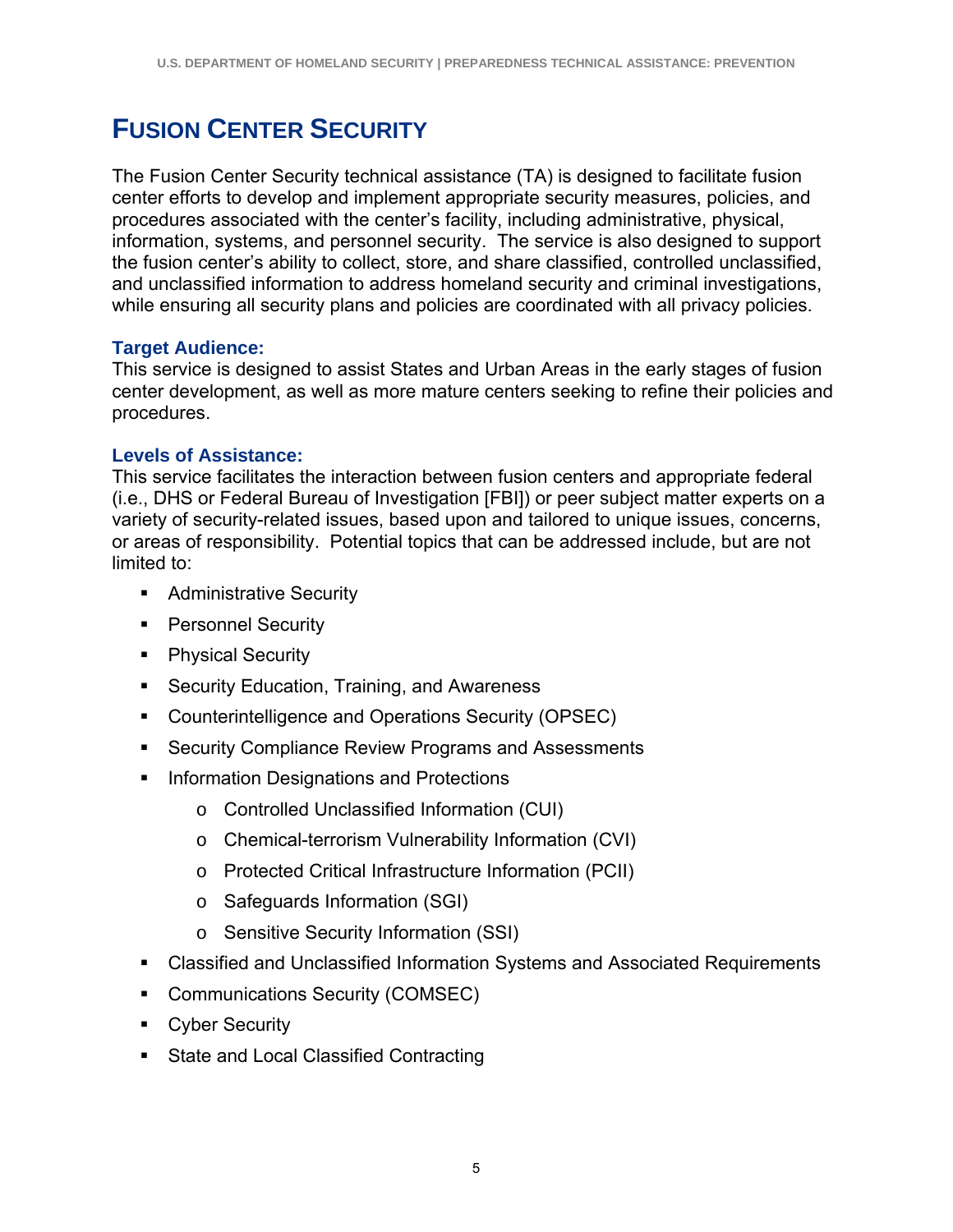#### **Associated Global Fusion Center Guidelines:**

- *5. Utilize Memoranda of Understanding (MOUs), Non-Disclosure Agreements (NDAs), or other types of agency agreements, as appropriate.*
- *9. Ensure appropriate security measures are in place for the facility, data, and personnel.*

#### **National Preparedness Guidelines Mapping:**

**Mission Areas:** Prevention

**National Priorities:** Expanded Regional Collaboration; Strengthen Information Sharing and Collaboration Capabilities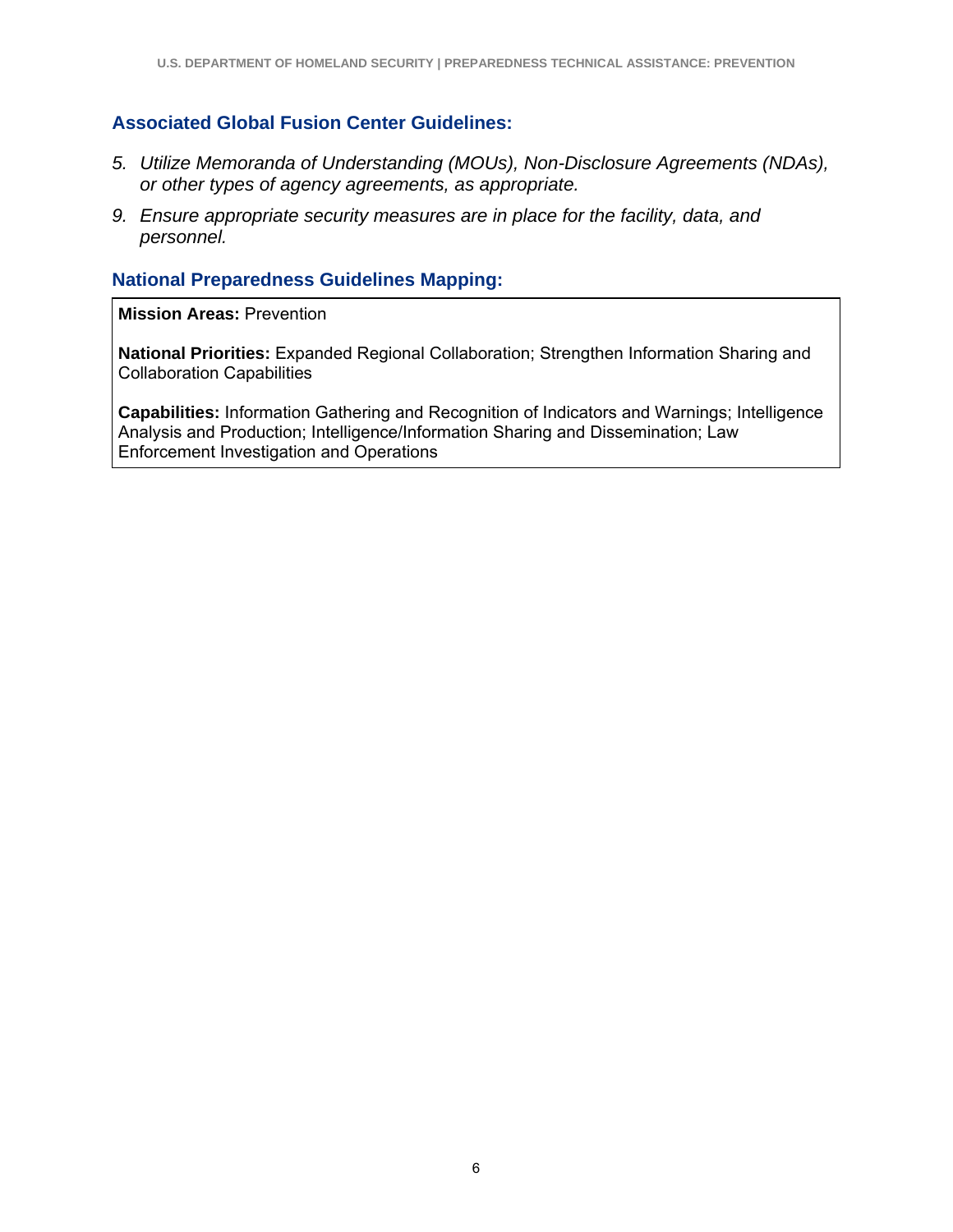### **FUSION CENTER PRIVACY POLICY DEVELOPMENT**

The *Fusion Center Privacy Policy Development* technical assistance (TA) service facilitates the development of a comprehensive policy that seeks to safeguard privacy, and civil liberties. This service leverages the *Privacy Policy Development Guide and Implementation Templates* developed through a collaborative effort of the Department of Justice's (DOJ's) Global Privacy and Information Quality Working Group (GPIQWG). This guide is a practical, hands-on resource that provides fusion center practitioners with guidance for developing a privacy policy. It assists agencies in articulating privacy obligations in a manner that protects the fusion center, the individual, and the public, while making it easier to share critical information.

#### **Target Audience:**

This service is designed to assist States and Urban Areas in the early stages of fusion center development, as well as more mature centers seeking to refine governance processes.

#### **Levels of Assistance:**

This TA service module is designed to provide guidance and support as fusion centers develop their privacy policies. All jurisdictions are encouraged to use the *Privacy and Civil Liberties Policy Development Guide and Implementation Templates* which can be accessed at: http://it.ojp.gov/privacy206/. In addition, supplementary, on-site support is available through a one-day working session. This session will:

- Provide a detailed overview of the *Privacy and Civil Liberties Policy Development Guide and Implementation Templates.*
- Share best practices and lessons learned from established fusion centers with robust privacy policies.
- Address major obstacles in the development of a coherent privacy policy.

#### **Associated Global Fusion Center Guidelines:**

- *8. Develop, publish, and adhere to a privacy and civil liberties policy.*
- *9. Ensure appropriate security measures are in place for the facility, data, and personnel.*

#### **National Preparedness Guidelines Mapping:**

**Mission Areas:** Prevention

**National Priorities:** Expand Regional Collaboration; Strengthen Information Sharing and Collaboration Capabilities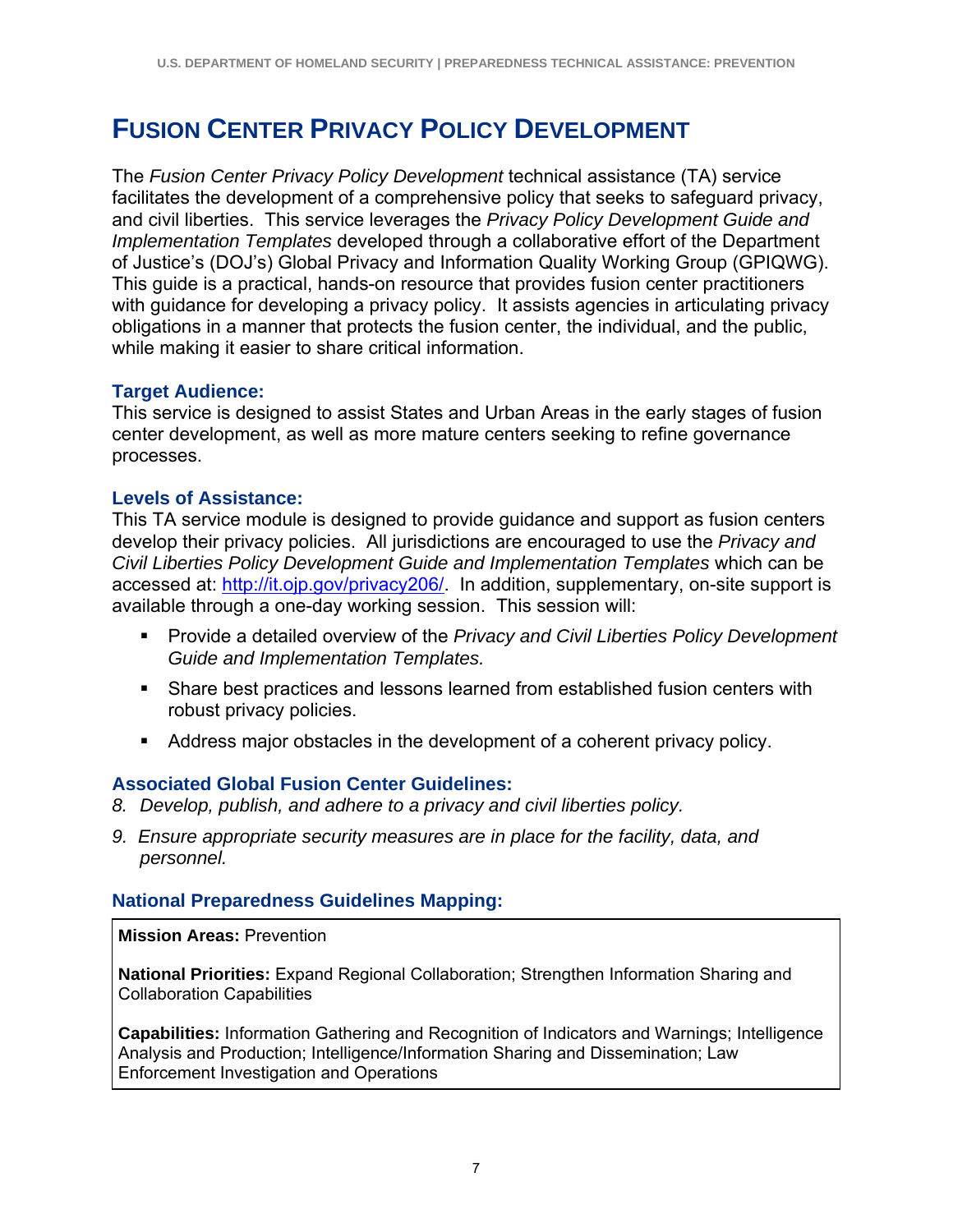### **FUSION LIAISON OFFICER PROGRAM DEVELOPMENT (FLO)**

The *Fusion Liaison Officer (FLO) Program Development* technical assistance (TA) service facilitates the development, implementation, and coordination of a network of fusion liaison officers. These officers are members of local or regional law enforcement, fire service, public health, and other agencies, such as public works, corrections, and emergency management. The network of FLOs ensures that vital disciplines participate in the fusion process and serve as the conduit through which homeland security and crime related information flows to the fusion center for assessment and analysis. The network also serves as the vehicle to carry actionable intelligence from the national level and the regional fusion center to field personnel. FLOs may also coordinate information sharing activities with private sector, critical infrastructure, and industry partners, such as electric companies, oil refineries, banks, and entertainment facilities.

#### **Target Audience:**

This service is designed to assist State and Urban Area fusion centers in the early stages of planning and development of a FLO Program.

#### **Levels of Assistance:**

This TA service module is designed to bring together fusion center management and identified multidisciplinary representatives from local or regional agencies involved in information sharing and collection operations for a one-day working session. The working session will guide the development of a FLO Program plan that ensures successful program implementation by providing a framework to:

- Identify appropriate multidisciplinary participants to increase the flow of homeland security and crime-related information both to and from the fusion center.
- **If Identify necessary awareness-level and fusion center process/protocol training.**
- Shape program design, structure, and management processes to meet identified fusion center needs.
- Ensure that the program will seamlessly integrates into existing information sharing and reporting processes.

Additional follow-up consultation can be provided to the jurisdiction as needed.

#### **Associated Global Fusion Center Guidelines:**

- *4. Create a collaborative environment for the sharing of intelligence and information among local, state, tribal, and federal law enforcement agencies, public safety agencies, and the private sector.*
- *11. Achieve a diversified representation of personnel based on the needs and functions of the center.*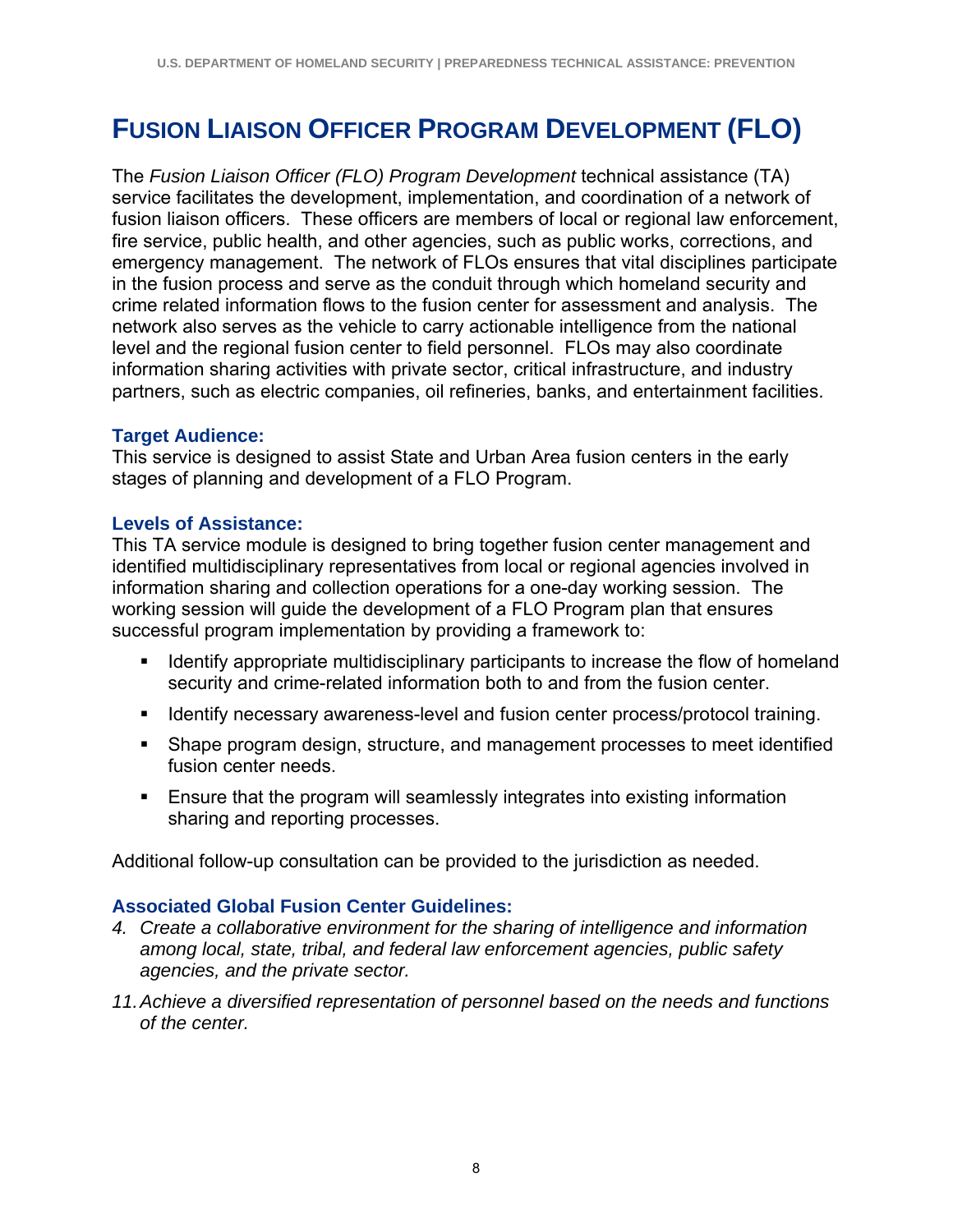#### **National Preparedness Guidelines Mapping:**

**Mission Areas:** Prevention

**National Priorities:** Expand Regional Collaboration; Strengthen Information Sharing and Collaboration Capabilities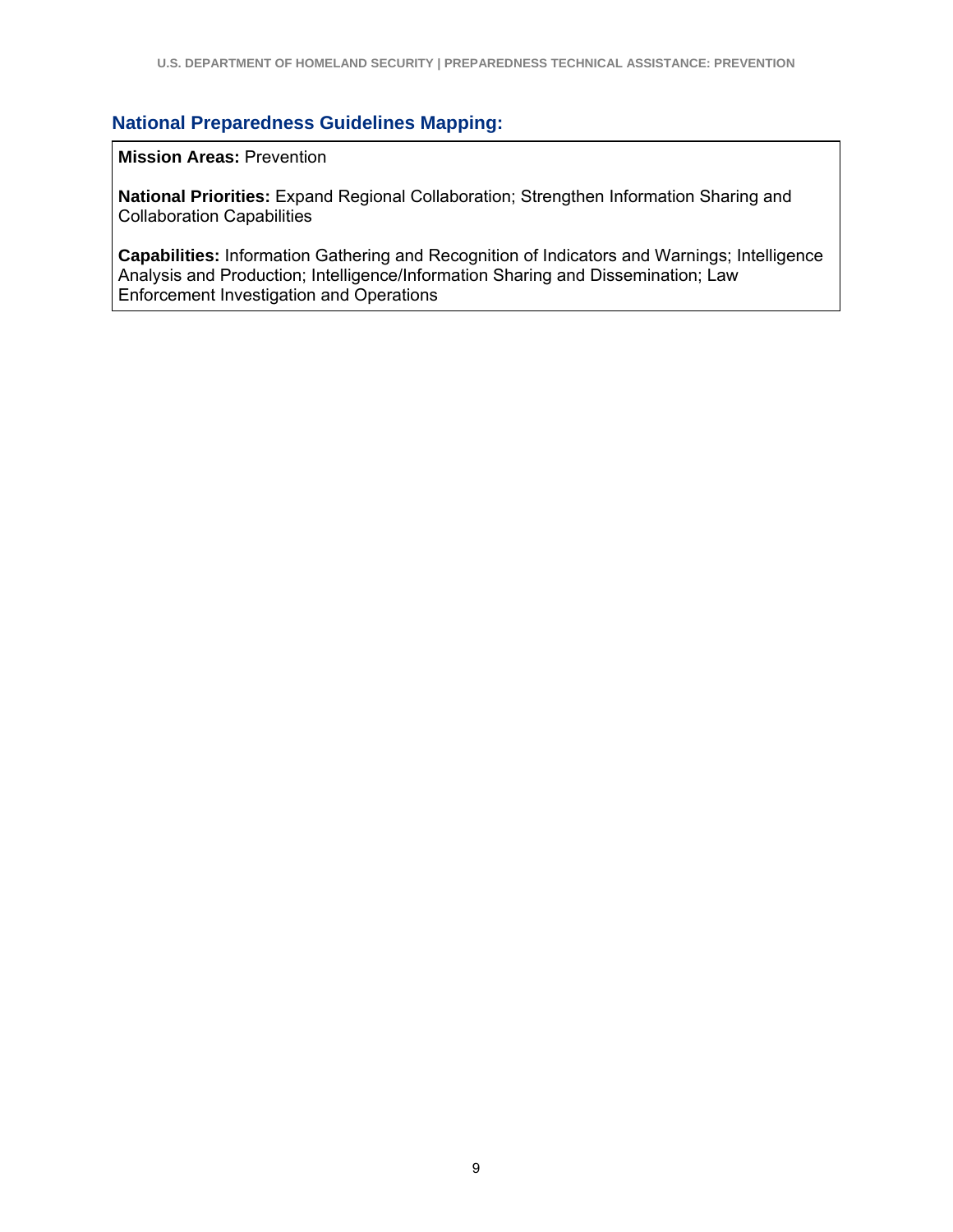### **FUSION LIAISON OFFICER PROGRAM IMPLEMENTATION**

This technical assistance (TA) service is a follow-on service to the *Fusion Liaison Officer (FLO) Program Development* TA service. It is designed to implement the foundational plan developed during the FLO Program Development TA service and support fusion center management by bringing identified FLOs together for a two- to three-day TA session. The session will support the implementation of a FLO Program by providing newly appointed FLOs with the fundamental tools and resources they need to be successful in their position. The service is tailored to support the jurisdictional process and service deliveries.

#### **Target Audience:**

This service is designed to assist State and Urban Area fusion centers in the early stages of implementing a FLO Program and to provide support for the associated introductory education of FLOs, as well as more mature centers seeking to refine their FLO Program.

#### **Levels of Assistance:**

Support services may assist in developing and/or providing best-practice modules and templates, including:

- Overview of fusion center operations and the fusion process.
- **Information on FLO roles and responsibilities.**
- Overview of indicators and warnings related to terrorist and criminal activity, as well as other man-made or natural hazards to increase situational awareness of FLO participants.
- **Information on FLO collection and reporting processes (tailored to the** jurisdiction).
- Overview and discussion of other potential FLO responsibilities, such as support for critical infrastructure – key resources (CIKR) protection, threat and vulnerability assessments, on-scene incident support.
- **Information on best practices gathered from existing successful programs at the** State and local levels.

Additional follow-up consultation can be provided to the jurisdiction as needed.

#### **Associated Global Fusion Center Guidelines:**

*4. Create a collaborative environment for the sharing of intelligence and information among local, state, tribal, and federal law enforcement agencies, public safety agencies, and the private sector.* 

*11. Achieve a diversified representation of personnel based on the needs and functions of the center.*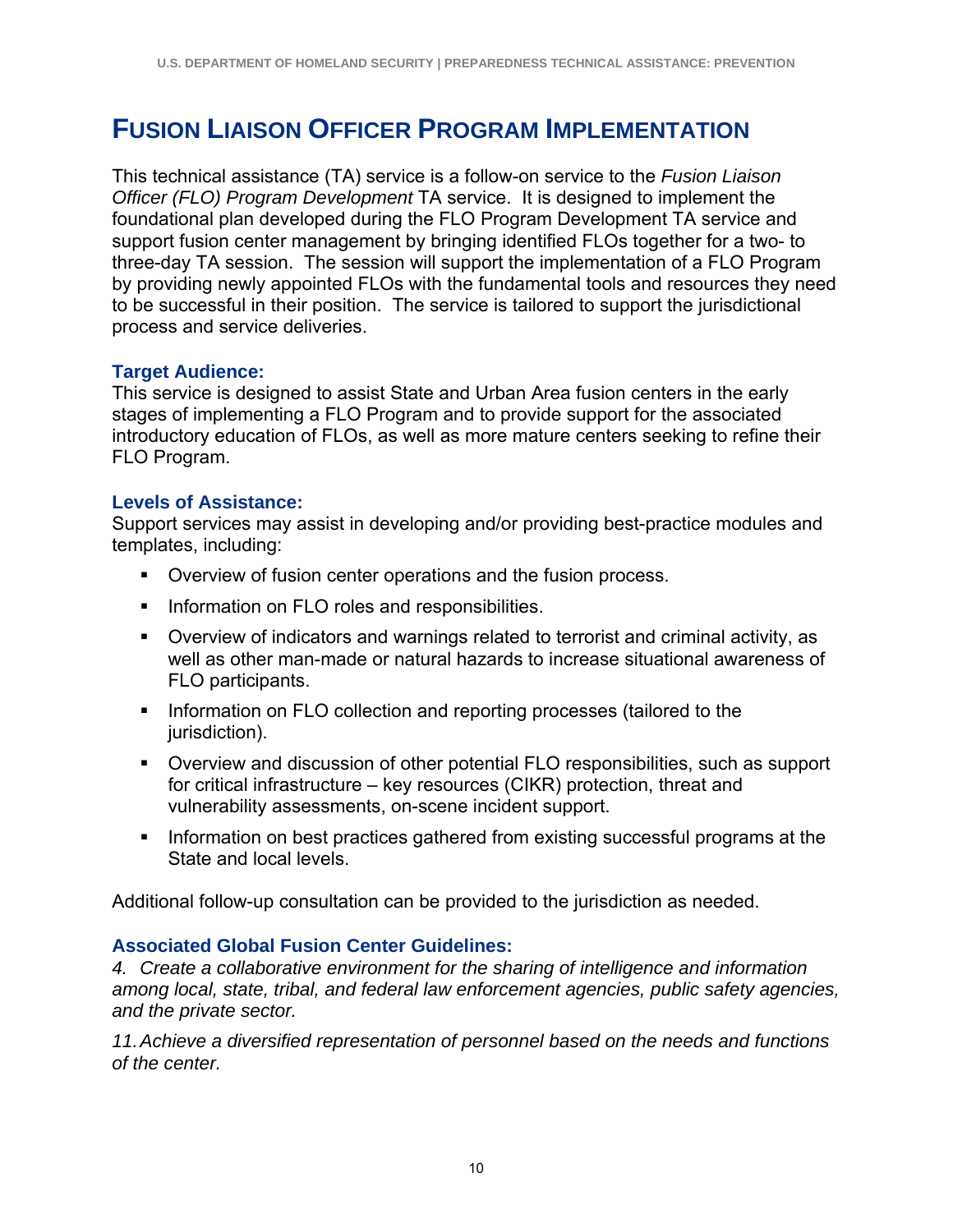#### **National Preparedness Guidelines Mapping:**

**Mission Areas:** Prevention

**National Priorities:** Expand Regional Collaboration; Strengthen Information Sharing and Collaboration Capabilities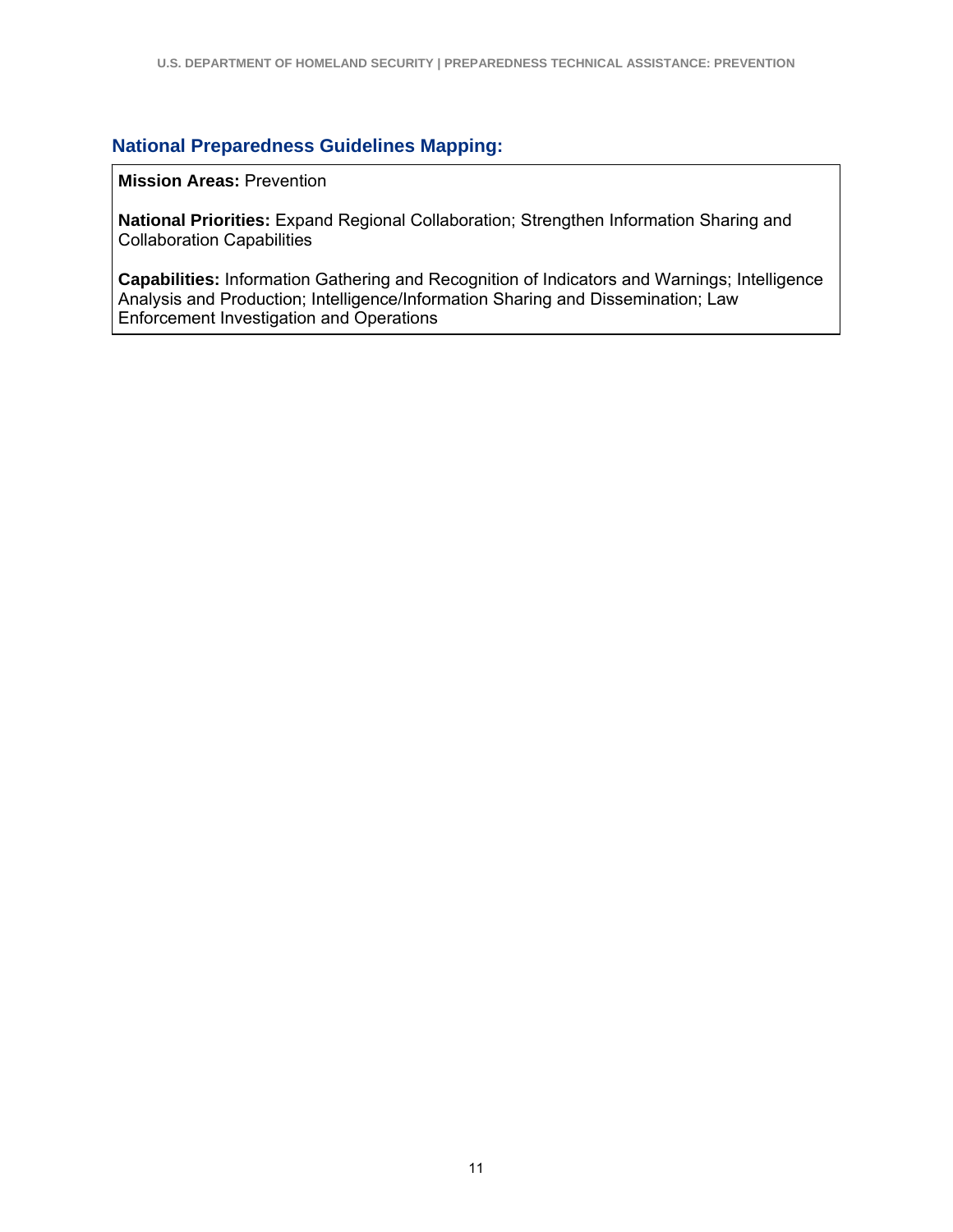### **FUSION CENTER AND FIRE SERVICE INFORMATION SHARING AND COORDINATION**

The *Fusion Center and Fire Service Information Sharing and Coordination* workshop is an introductory service designed to facilitate discussion between fire service personnel and their respective fusion center. The objective of this workshop is to provide support for jurisdictions as they consider coordination with and/or integration of the fire service into existing information sharing initiatives. It also assists fire service personnel in learning how they can engage in existing fusion center information sharing processes. The workshop was built on the foundation that the fire service is a valuable asset in the nation's effort to prevent, protect against, and respond to incidents. While fully integrating the fire services into the intelligence cycle may be an unrealistic goal, establishing a two-way communication node within information sharing processes provides the following key benefits:

- All-threat and all-hazard operational information shared with, received, or encountered by fire services can help prevent incidents, enhance their life safety mission, and protect the nation's citizens.
- Fire services observe information in the course of their daily duties that can increase situational awareness and support prevention, protection, and response activities.

#### **Target Audience:**

This service is designed to assist State and Urban Area fusion centers that are considering integration and/or coordination with multidisciplinary partners, such as the fire service, into their information sharing activities.

#### **Levels of Assistance:**

With the intention of maximizing understanding of the information sharing processes, the workshop is structured to provide an overview of applicable information sharing doctrine and potential partnership opportunities with fusion centers. This service will provide executive fire service officers an opportunity to enhance their department's operational information sharing abilities. Ultimately, the *Fusion Center and Fire Service Information Sharing and Coordination* workshop will strengthen the fire service mission of protecting life safety and property.

#### *Level Three: On-site Workshop:*

The workshop includes the following modules:

- Introduction to the workshop and related national doctrine that guides information sharing processes, with consideration given to privacy issues and protecting citizens' civil rights and civil liberties.
- Overview of intelligence processes, as well as information sharing activities related to daily operations of the fire service.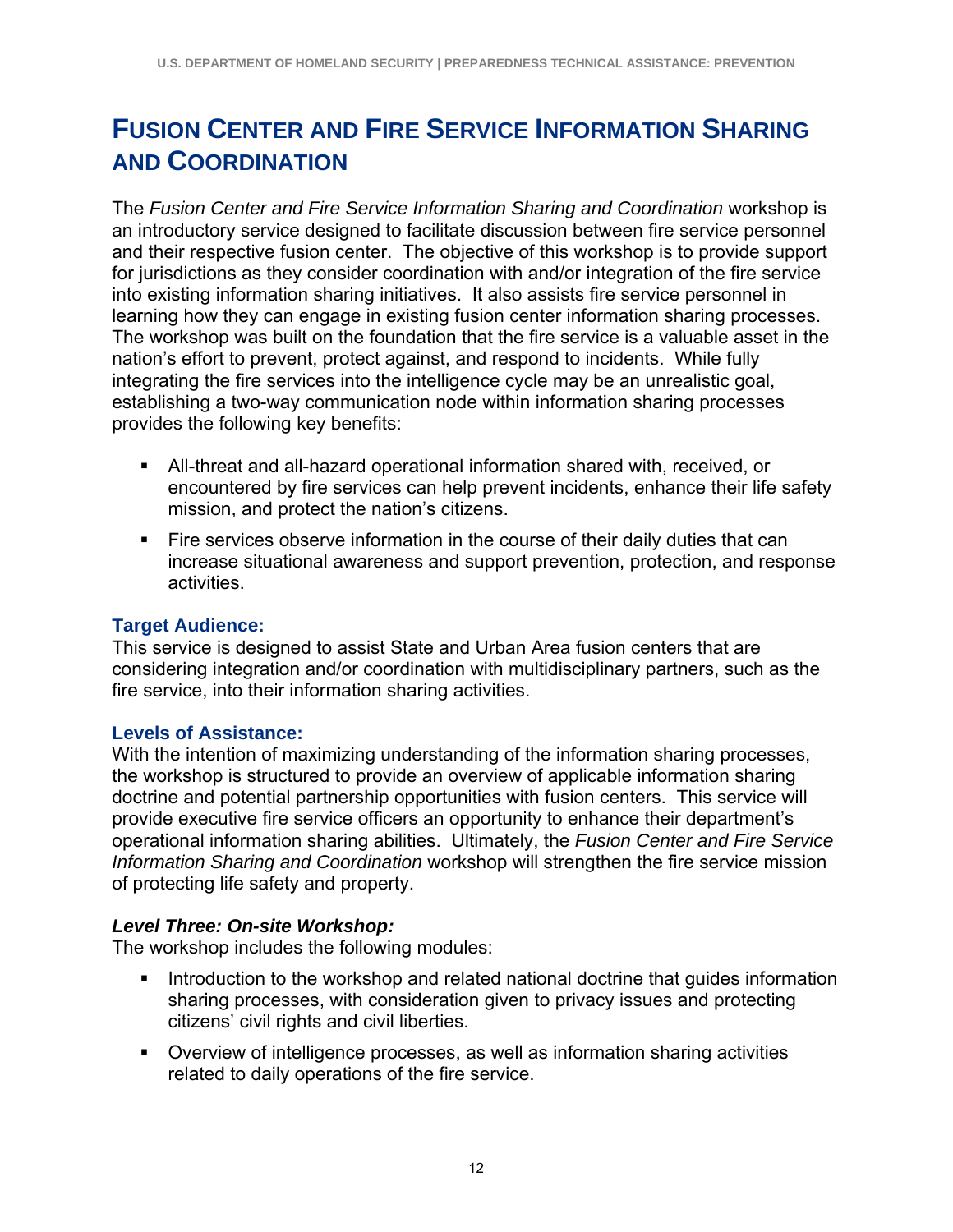- Discussion of partnership opportunities available to all fire departments and the resources gained by networking with fusion centers.
- Discussion of information sharing and reporting activities, with attention paid to legal authorities and privacy policies that govern fire service activities. This module also includes fusion center/fire service collaborative program examples, such as those currently being deployed in fusion centers across the nation.
- Overview of current fusion center activities within the jurisdiction, presented by the host fusion center.
- Facilitated discussion of respective roles in receiving and transmitting critical operational information and next steps to appropriately coordinate and/or integrate information sharing activities, based upon local needs.

Additional follow-up consultation can be provided to the jurisdiction as needed.

#### **Associated Global Fusion Center Guidelines:**

- *4. Create a collaborative environment for the sharing of intelligence and information among local, state, tribal, and federal law enforcement agencies, public safety agencies, and the private sector.*
- *11. Achieve a diversified representation of personnel based on the needs and functions of the center.*

#### **National Preparedness Guidelines Mapping:**

**Mission Areas:** Prevention

**National Priorities:** Expand Regional Collaboration; Strengthen Information Sharing and Collaboration Capabilities

**Capabilities:** Information Gathering and Recognition of Indicators and Warnings; Intelligence Analysis and Production; Intelligence/Information Sharing and Dissemination; Emergency Public Safety and Security Response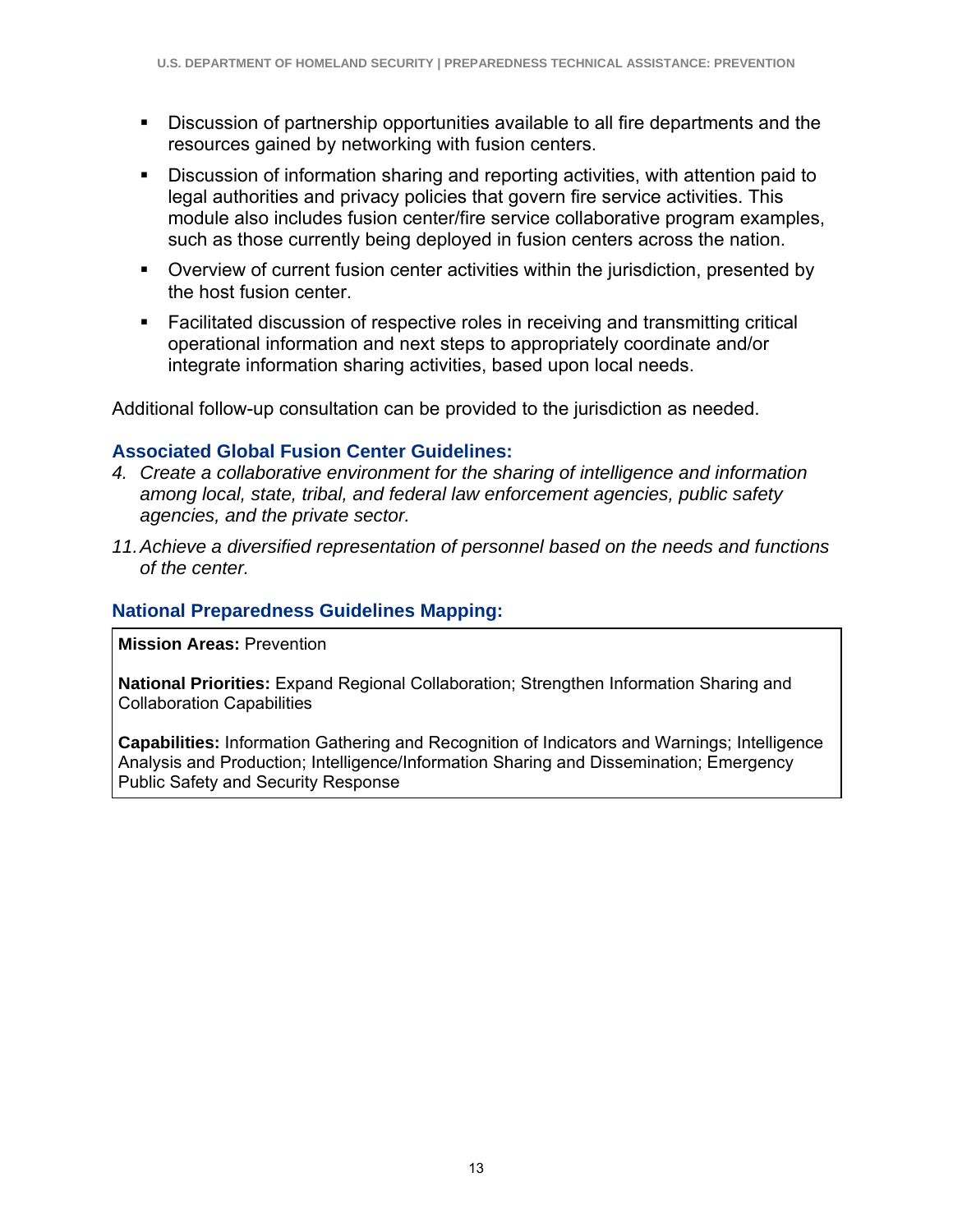### **FUSION CENTER AND EMERGENCY OPERATIONS CENTER (EOC) INFORMATION SHARING AND COORDINATION**

The Fusion Center and Emergency Operations Center (EOC) Information Sharing and Coordination workshop is an introductory service designed to facilitate discussion between State and/or local EOCs and their respective fusion center. The objective of this workshop is to provide support for jurisdictions as they consider coordination with and/or integration of emergency management functions into existing information sharing initiatives. It also assists emergency management and EOC personnel in learning how they can engage in existing fusion center information sharing processes. The workshop was built on the foundation that fusion centers are a valuable asset to support the EOC prior to, during, or after an incident and that all-threat and all-hazard information shared with EOCs can help mitigate incidents and enhance response and recovery efforts. Ultimately, establishing a two-way communication node within information sharing processes ensures that all appropriate information is in the hands of the responders who need it.

#### **Target Audience:**

This service is designed to assist State and Urban Area fusion centers that are considering integration and/or coordination with multidisciplinary partners, such as emergency management, into their information sharing activities.

#### **Levels of Assistance:**

With the intention of maximizing understanding of the information sharing processes, the workshop is structured to provide an overview of applicable information sharing doctrine and potential partnership opportunities with fusion centers. This service is designed to assist members of a fusion center to become familiar with the roles, duties, capabilities and functions of management, analysts, and planners within a State or local EOC and under the Incident Command Structure (ICS). The service will also assist members of a State or local EOC to become familiar with the mission, scope, and capabilities of the fusion center, as well as the available intelligence products and reach-back capabilities to the federal Intelligence Community (IC).

Ultimately, the workshop will facilitate an understanding of how fusion centers can share situational awareness and/or operational information to support the EOC prior to, during, or after an incident. The workshop includes facilitated discussion of the following topics:

- **Explanation of the fusion process, as well as related national doctrine that guides** information sharing processes.
- Overview of current fusion center activities within the jurisdiction, presented by the host fusion center.
- Overview of current EOC activities within the jurisdiction.
- Best-practice examples from fusion centers and EOCs with existing, defined relationships.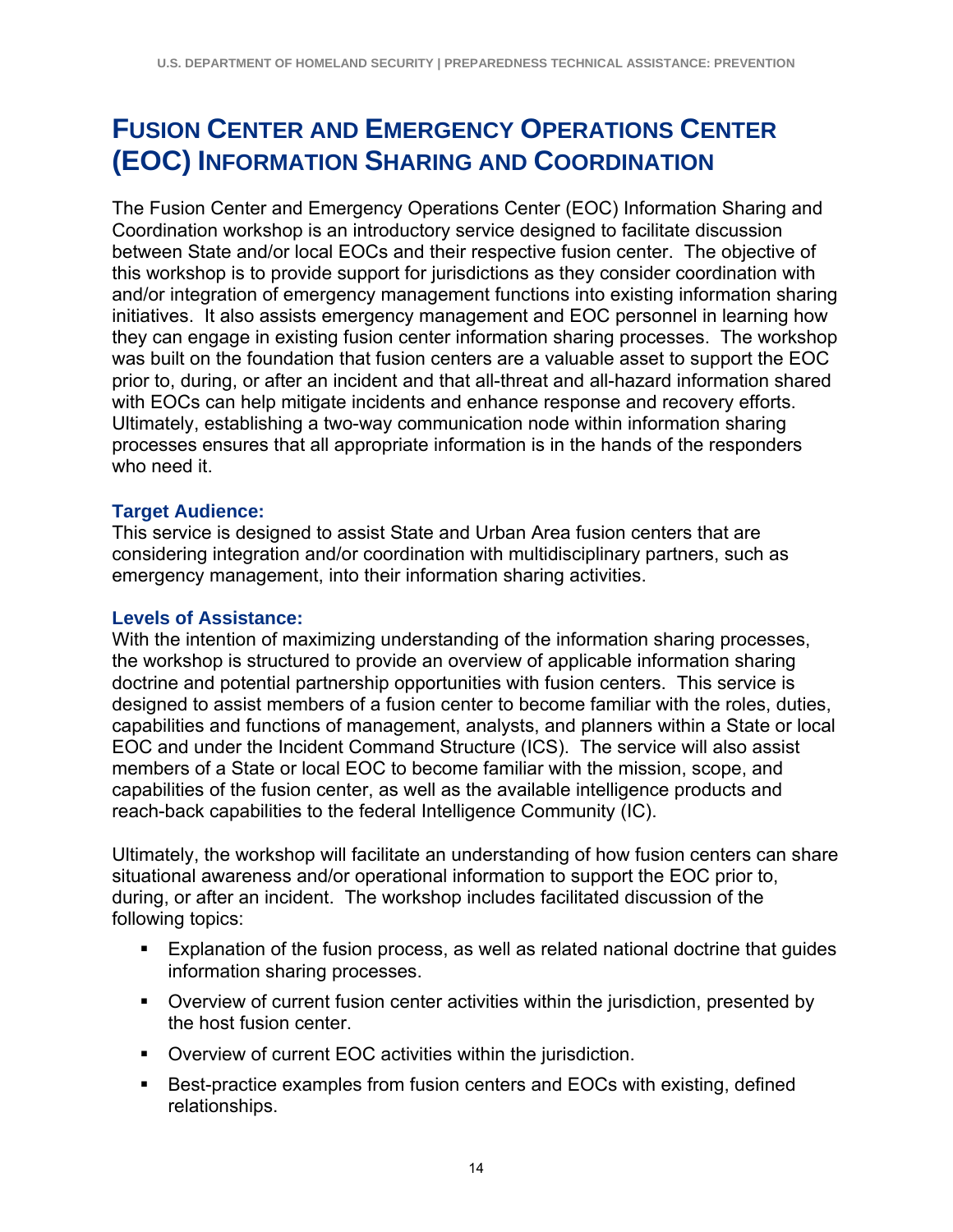- Discussion of respective roles in receiving and transmitting critical operational information and next steps to appropriately coordinate and/or integrate information sharing activities, based upon local needs, including, but not limited to:
	- o Discussion of partnership opportunities available to State and local EOCs and the resources gained by networking with fusion centers.
	- o Exchange, coordination, colocation, or cross-training of personnel. Available resources, such as geographic information system (GIS) capabilities, critical infrastructure and key resources (CIKR) databases, information technology systems/tools, unclassified and classified systems, and other communication tools.
	- o Memoranda of Understanding (MOUs) and Standard Operating Procedures (SOPs) formalizing relationships and defining the roles and responsibilities prior to, during, and after an incident.

Additional follow-up consultation can be provided to the jurisdiction as needed.

#### **Associated Global Fusion Center Guidelines:**

- *4. Create a collaborative environment for the sharing of intelligence and information among local, state, tribal, and federal law enforcement agencies, public safety agencies, and the private sector.*
- *11. Achieve a diversified representation of personnel based on the needs and functions of the center.*

#### **National Preparedness Guidelines Mapping:**

**Mission Areas:** Prevention

**National Priorities:** Expand Regional Collaboration; Strengthen Information Sharing and Collaboration Capabilities

**Capabilities:** Information Gathering and Recognition of Indicators and Warnings; Intelligence Analysis and Production; Intelligence/Information Sharing and Dissemination; Emergency Public Safety and Security Response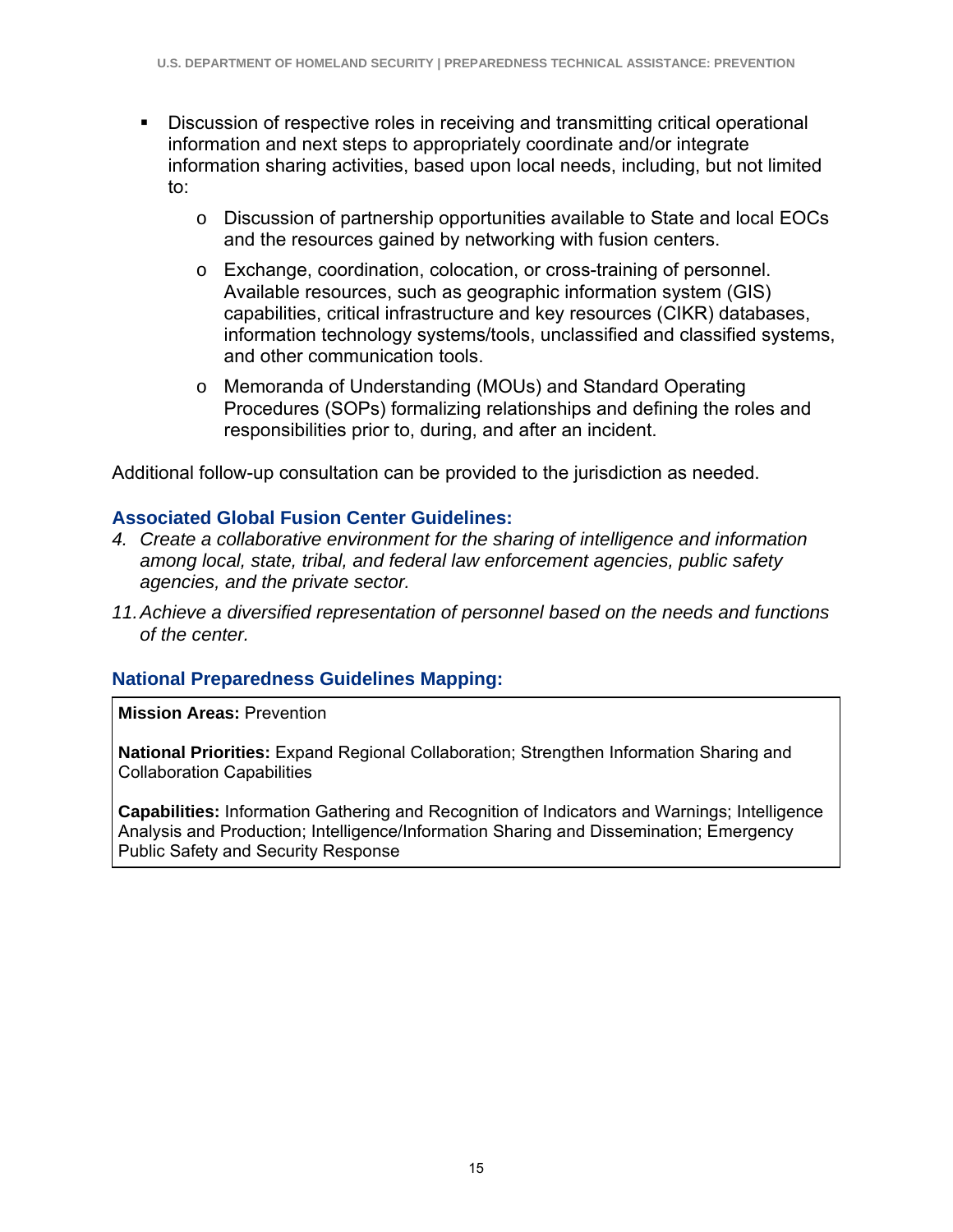### **28 CFR PART 23 TECHNICAL ASSISTANCE**

This service assists agencies in the operation of federally funded, multijurisdictional criminal intelligence systems that comply with the requirements of 28 Code of Federal Regulations Part 23 (28 CFR Part 23). Topics covered during this session include:

- An overview of the regulation
- Storage of information in a database
- **Security issues**
- **Review-and-purge process**
- Compliance issues
- **Inquiry and dissemination issues**
- **•** Detailed question-and-answer period

#### **Target Audience:**

28 CFR Part 23 standards apply to all multijurisdictional criminal intelligence systems operating under Title I of the Omnibus Crime Control and Safe Streets Act of 1968, as amended. This includes any Office of Justice Programs (OJP) and Bureau of Justice Assistance (BJA) programs such as the Byrne Formula or Discretionary Grants Programs, the Local Law Enforcement Block Grant (LLEBG) Program, and Community Oriented Policing Services (COPS) grants. High Intensity Drug Trafficking Areas (HIDTA) projects have adopted, as a matter of policy, the operating standards of 28 CFR Part 23.

#### **Levels of Assistance:**

This service is designed to provide flexible support using several formats:

- On-site review of the criminal intelligence system
- Review of related operating policies and procedures
- **Recommendations or suggestions for system modifications based on** comprehensive review
- **Delivery of specialized problem resolution**

#### **Associated Global Fusion Center Guidelines:**

- *5. Utilize Memoranda of Understanding (MOUs), Non-Disclosure Agreements (NDAs), or other types of agency agreements, as appropriate.*
- *8. Develop, publish, and adhere to a privacy and civil liberties policy.*
- *9. Ensure appropriate security measures are in place for the facility data, and personnel.*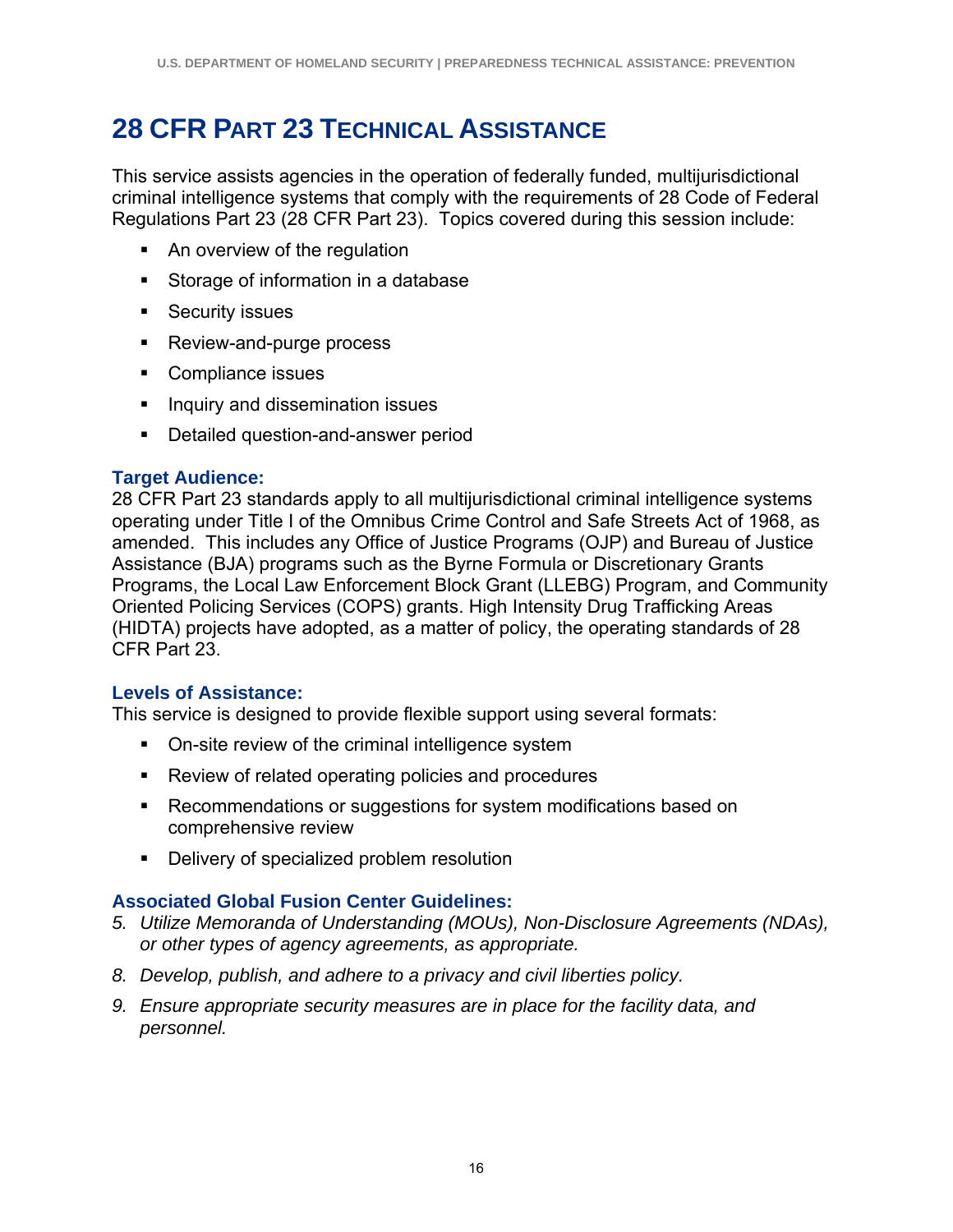#### **National Preparedness Guidelines Mapping:**

**Mission Areas:** Prevention

**National Priorities:** Expand Regional Collaboration; Strengthen Information Sharing and Collaboration Capabilities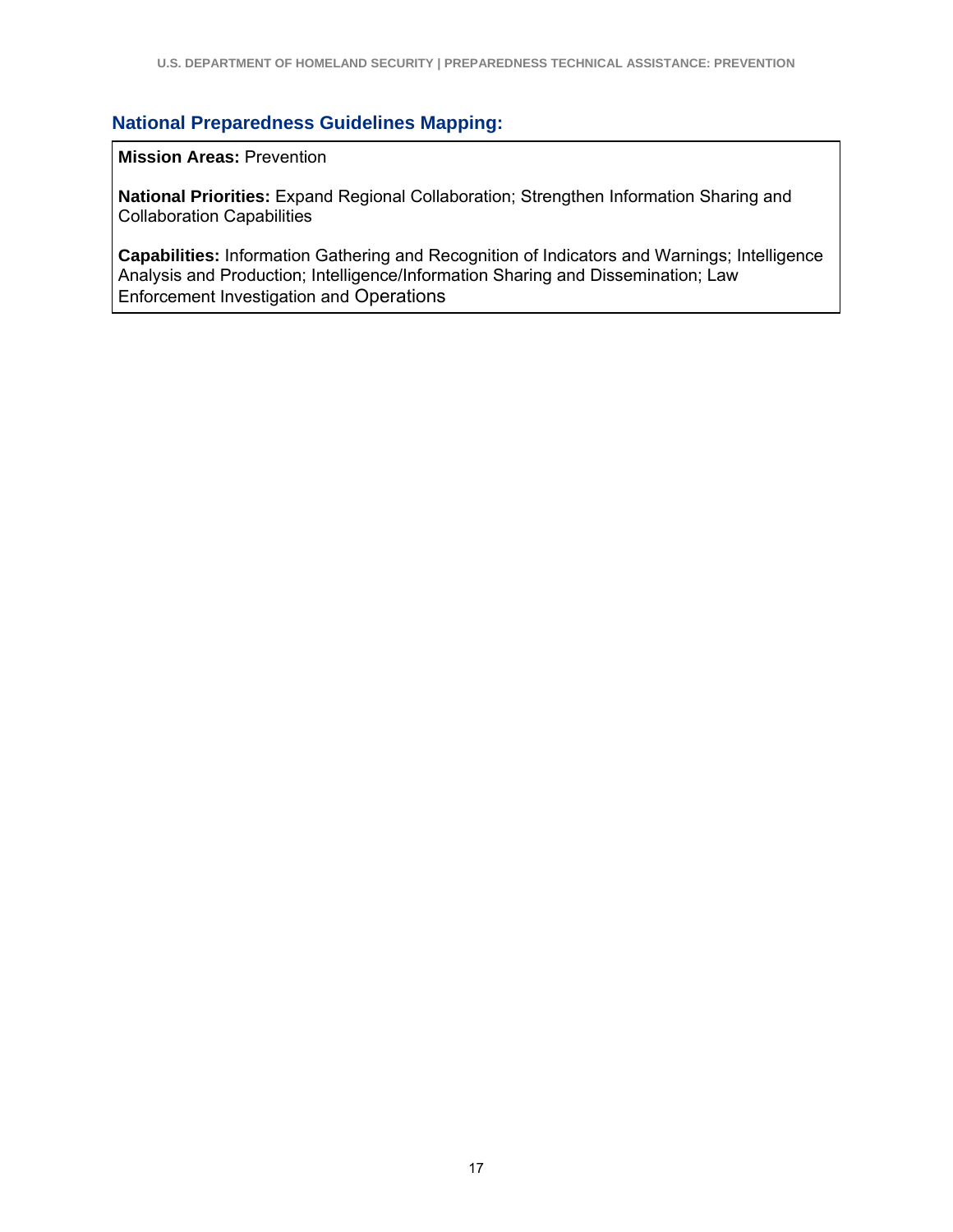### **INTELLIGENCE COMMANDERS COURSE**

The primary objective of the *Intelligence Commanders Course* is the delivery of essential principles of criminal intelligence operations to command personnel. Each course is designed to meet the needs of the commander and supervisor in charge of ensuring daily intelligence operations. This technical assistance (TA) seeks to ensure that these individuals are prepared to provide the accountability and organization necessary to manage the resources responsible for the functioning of the intelligence process and producing of intelligence products.

#### **Target Audience:**

This service is designed to assist local, State, and tribal law enforcement commanders.

#### **Levels of Assistance:**

This service module is a two-day course. It is designed to provide flexible support using several formats:

- **Foundations of Intelligence**
- Intelligence-Led Policing
- **Intelligence Systems and Technology**
- **Legal Issues**
- **Management Issues**
- **Intelligence Products**
- **Fusion Process**

#### **Associated Global Fusion Center Guidelines:**

*12. Ensure personnel are properly trained.* 

*13. Provide a multitiered awareness and educational program to implement intelligenceled policing and the development and sharing of information.* 

#### **National Preparedness Guidelines Mapping**

**Mission Areas:** Prevention

**National Priorities:** Expand Regional Collaboration; Strengthen Information Sharing and Collaboration Capabilities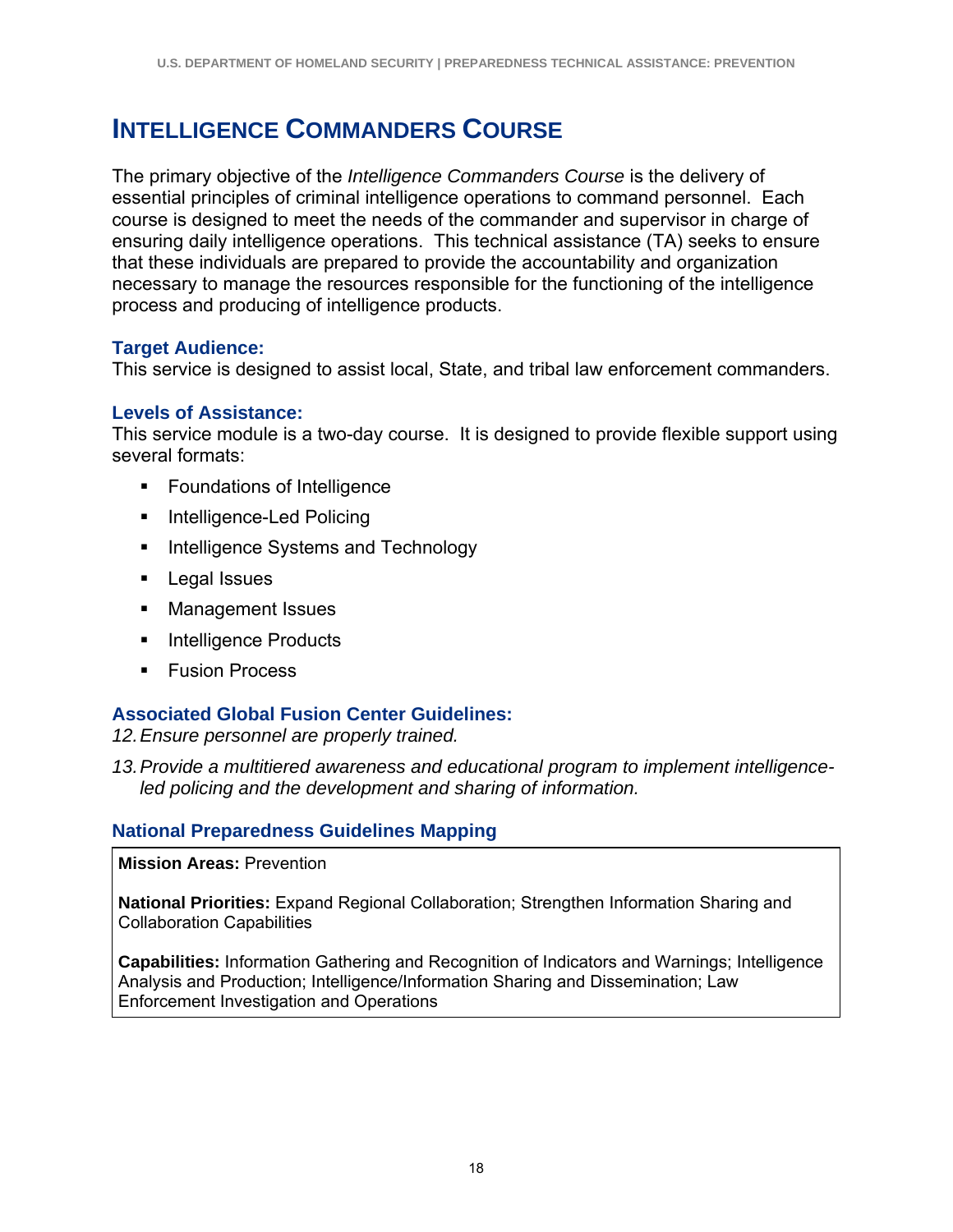### **STATE AND LOCAL ANTI-TERRORISM TRAINING (SLATT)**

The *State and Local Anti-Terrorism Training (SLATT)* Program's primary objective is the delivery of specialized terrorism/extremism orientation, interdiction, investigation, and prevention training to law enforcement executives, command personnel, intelligence officers, investigators, analytical personnel, training directors, and prosecutors. Each course is specifically designed to meet the needs of the target audience, from the street-level officer to the executive.

#### **Target Audience:**

This service is designed to assist local, State, and tribal law enforcement and prosecution authorities.

#### **Levels of Assistance:**

This service offering provides flexible support using several formats:

- *Investigative/Intelligence Workshop:* A four-day course for law enforcement investigators, intelligence officers, and analytical personnel that includes topics inherent in the investigation and prosecution of terrorism and criminal extremism.
- *Advanced Investigator's Series:* A one- to two-day workshop that provides instruction concentrated on a specific topic related to the investigation and prosecution of terrorists and criminal extremists; topics may include, but are not limited to, intelligence, investigative techniques, and counter surveillance.
- *Specialized Training Event***:** A workshop designed to provide an effective, flexible response to law enforcement training needs; Workshop length (four hours to twodays) and topics are tailored to the specific needs of the requesting agency.
- *Task Force Anti-Terrorism Briefing:* A one-day briefing designed for multijurisdictional task force personnel, combining terrorism awareness and investigative training with the expertise, experience, and contacts of task forces.
- *Tribal Lands Anti-Terrorism Briefing:* A briefing that specifically addresses antiterrorism training needs and issues critical to Indian Country; briefings are tailored to meet the needs of specific tribal areas and cover topics such as intelligence, indicators and warning signs, and legal issues.
- *Train-the-Trainer Workshop:* A two-day course designed for qualified law enforcement trainers, intended to assist agencies in developing in-house antiterrorism training capabilities by providing quality instruction and a take-home instructor guide to be used for further training.

#### **Associated Global Fusion Center Guidelines:**

*12. Ensure personnel are properly trained.* 

*13 Provide a multitiered awareness and educational program to implement intelligenceled policing and the development and sharing of information.*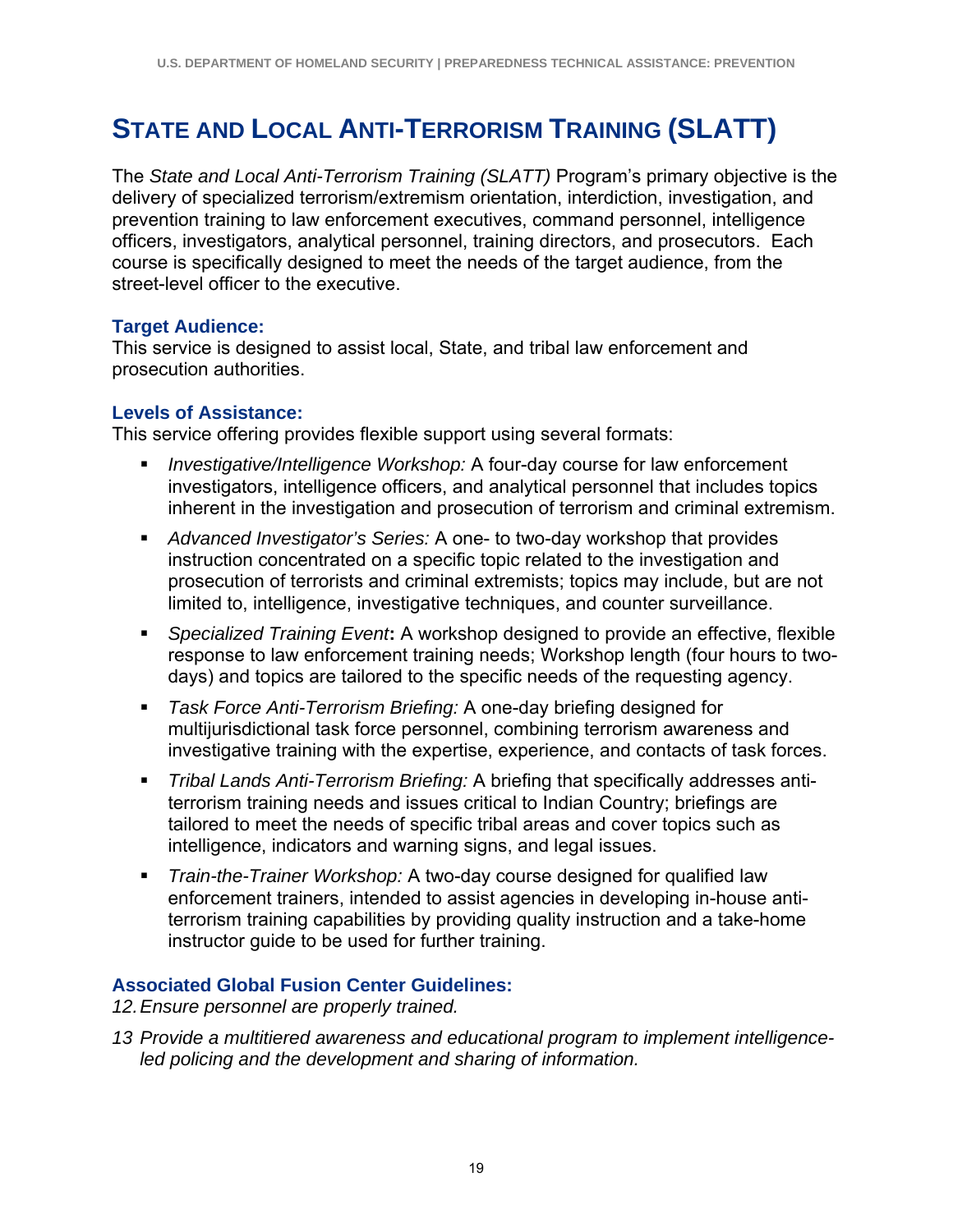#### **National Preparedness Guidelines Mapping:**

**Mission Areas:** Prevention

**National Priorities:** Expand Regional Collaboration; Strengthen Information Sharing and Collaboration Capabilities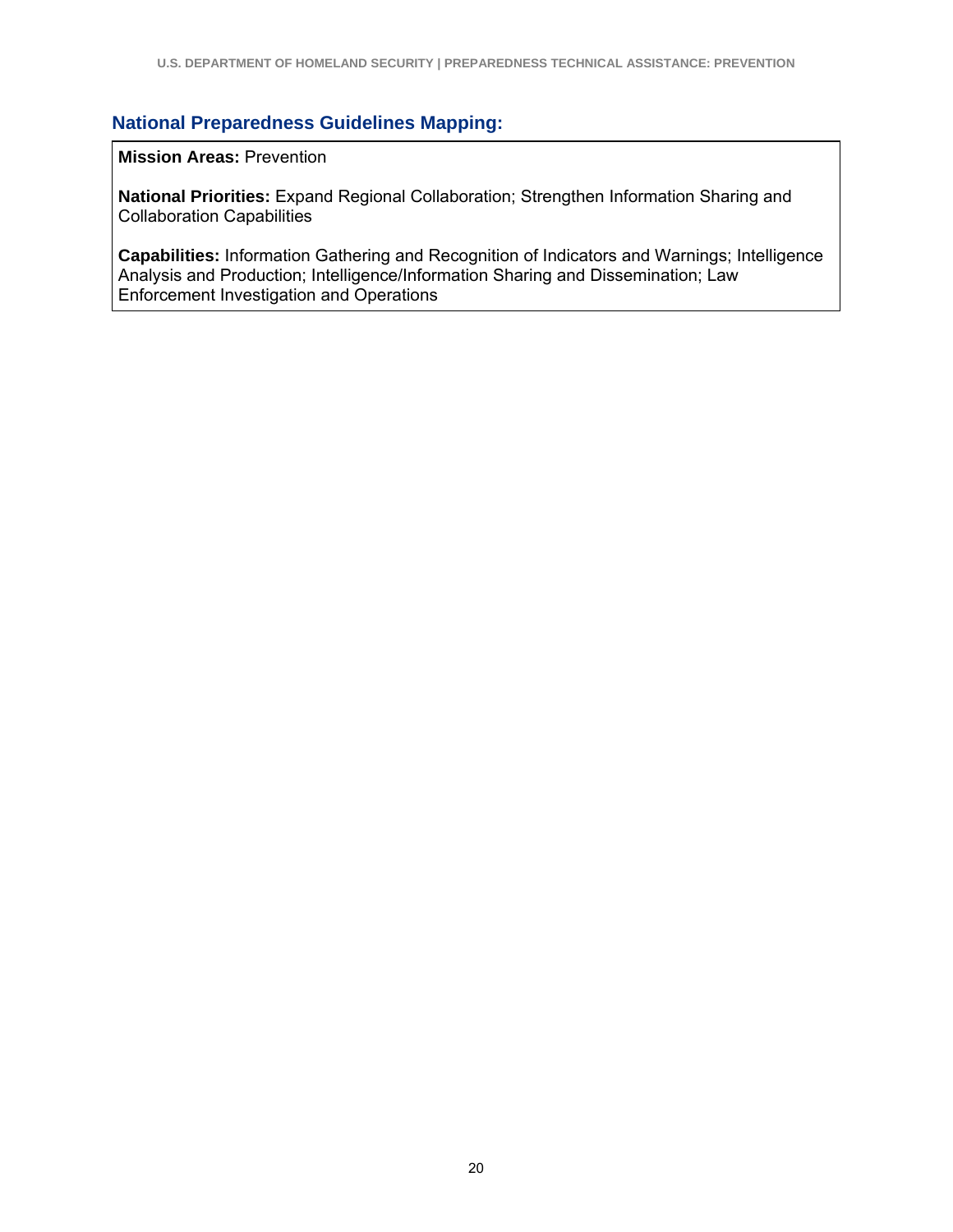### **CRIMINAL INTELLIGENCE FOR THE CHIEF EXECUTIVE**

The briefing provides an overview of the importance and responsibility of developing an intelligence capability in a law enforcement agency. The session offers a perspective of the re-emphasized movement toward intelligence-led policing. Additionally, the briefing provides an overview of the *National Criminal Intelligence Sharing Plan* (NCISP) and other intelligence-related issues, including policies, laws, statutes, and rules impacting the intelligence function; resources and tools to assist in preventing and/or responding to legal, privacy, and ethical issues; and intelligence systems and resources available. A resource CD and multiple publications and informational literature are also distributed to the session participants for use within their agency.

#### **Target Audience:**

This service is designed to assist local, State, and Tribal law enforcement and prosecution authorities.

#### **Levels of Assistance:**

This service module is a one-day briefing. The topics include the following:

- Overview of the NCISP
- **Review of the criminal intelligence process and function**
- Policy and resource implications
- Intelligence-led policing
- **Legal and liability issues**
- Overview of 28 CFR Part 23
- **Privacy and ethical issues**
- **Intelligence sharing networks/systems**

#### **Associated Global Fusion Center Guidelines:**

- *1. Adhere to the tenets contained in the NCISP and other sector-specific information sharing plans, and perform all steps of the intelligence and fusion processes.*
- *6. Leverage the databases, systems, and networks available via participating entities to maximize information sharing.*
- *8. Develop, publish, and adhere to a privacy and civil liberties policy.*

#### **National Preparedness Guidelines Mapping:**

#### **Mission Areas:** Prevention

**National Priorities:** Expand Regional Collaboration; Strengthen Information Sharing and Collaboration Capabilities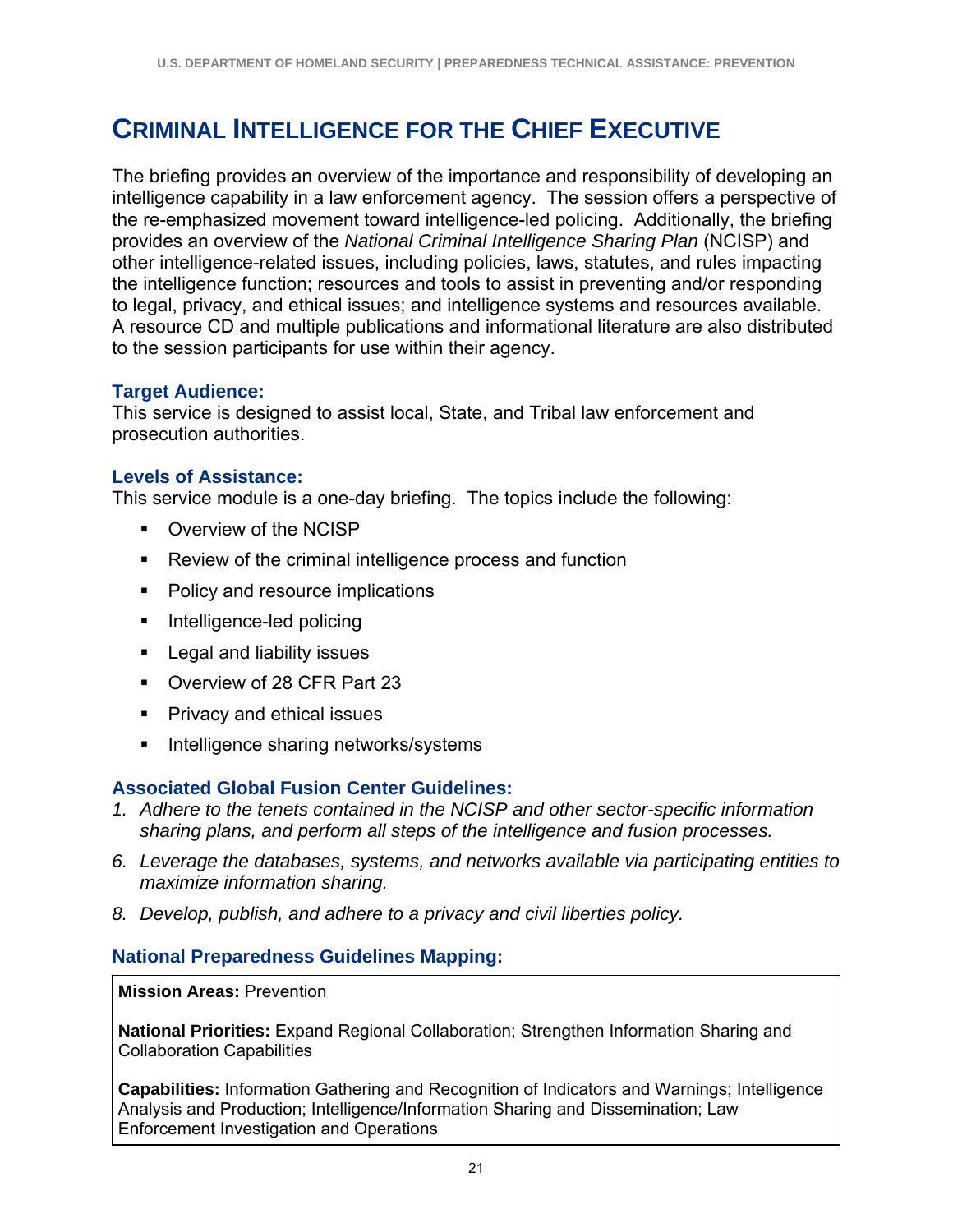### **NATIONAL INFORMATION EXCHANGE MODEL (NIEM)**

The National Information Exchange Model (NIEM) is designed to develop, disseminate, and support enterprise-wide information exchange standards and processes that can enable jurisdictions to effectively share critical information in emergency situations, as well as support the day-to-day operations of agencies throughout the nation. NIEM enables information sharing, focusing on information exchanged among organizations as part of their current or intended business practices. The NIEM exchange development methodology results in a common semantic understanding among participating organizations and data formatted in a semantically consistent manner. NIEM will standardize content (actual data exchange standards), provide tools, and manage processes.

#### **Target Audience:**

The Executive Briefing is designed for executives, managers, information technologists, and policymakers. The Practical Implementer's Course is designed for implementers, developers, and practitioners in the field. Prior XML experience is recommended.

#### **Levels of Assistance:**

This service module is offered in two formats—Executive Briefing and Practical Implementer's Course.

- **Executive Briefing:** This briefing provides information regarding the key and foundational concepts regarding the use of NIEM. This briefing provides the basic definitions and information needed to enable effective decision making for building applications using NIEM.
- **Practical Implementer's Course:** This course provides practical implementation strategies for data exchanges and methodologies for using NIEM.

#### **Associated Global Fusion Center Guidelines:**

- *6. Leverage the databases, systems, and networks available via participating entities to maximize information sharing.*
- *7. Create an environment in which participants seamlessly communicate by leveraging existing systems and those currently under development, and allow for future connectivity to other local, state, tribal, and federal systems.*

#### **National Preparedness Guidelines Mapping:**

**Mission Areas:** Prevention

**National Priorities:** Expand Regional Collaboration; Strengthen Information Sharing and Collaboration Capabilities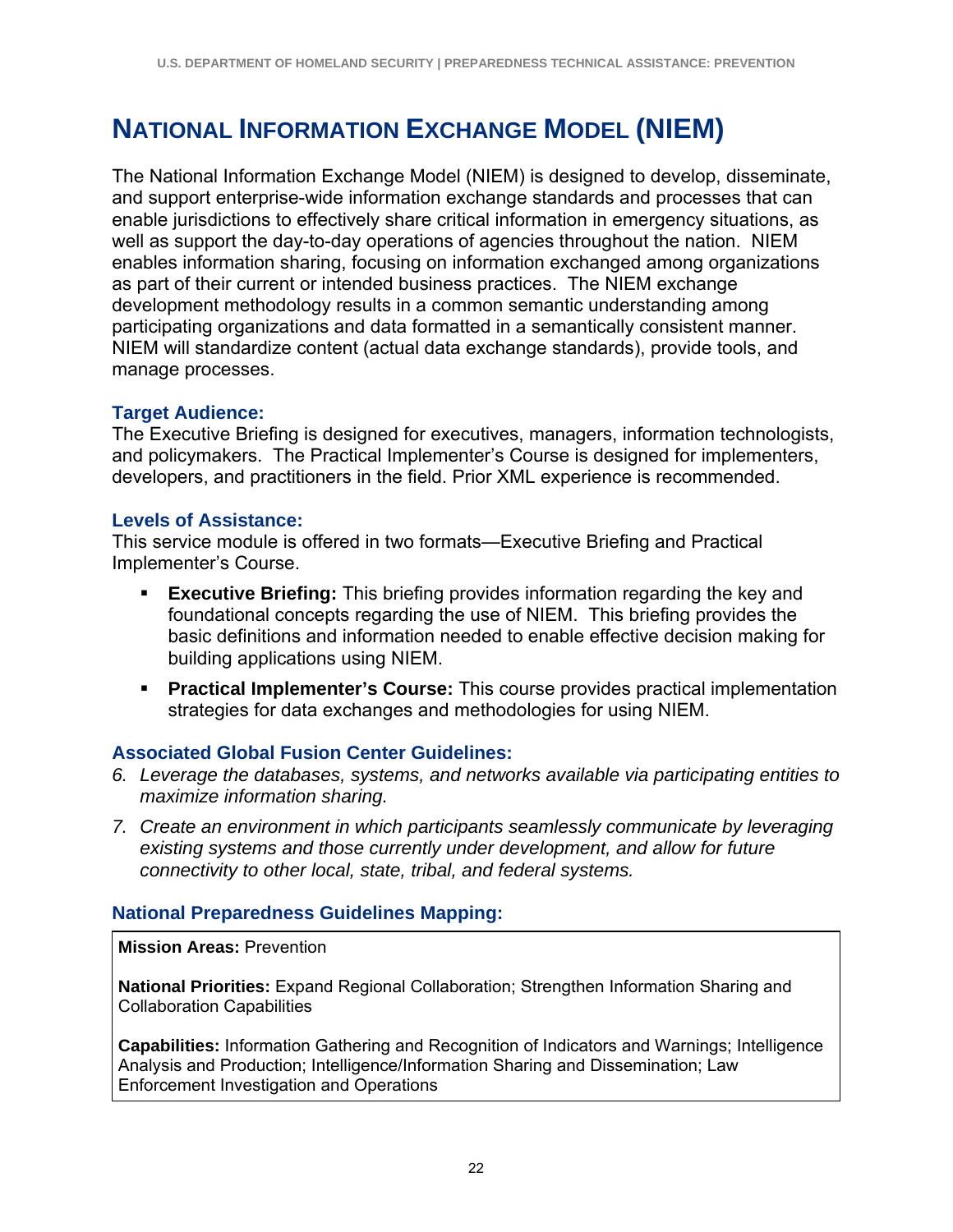### **FUSION CENTER EXCHANGE PROGRAM**

Fusion centers face new and changing requirements as they mature. Recognizing that the best assistance comes from within the fusion center community, the *Fusion Center Exchange Program* leverages that subject-matter expertise to facilitate the exchange of best practices and lessons learned between fusion centers across the country and to assist in the development of a national network of fusion centers.

#### **Target Audience:**

All State and local fusion centers are eligible to participate in the *Fusion Center Exchange Program*. Fusion centers requesting a Personnel Exchange must supplement the Technical Assistance (TA) Request form with the following information:

- Name of participating centers
- Name of participating personnel
- **Brief overview of exchange mission and objectives**
- **Desired length and potential dates for each exchange**

Fusion centers requesting an Operational Exchange must supplement the TA Request form with the type of assistance requested. Operational Exchange workshops can be developed or tailored to meet new and emerging issues based on applicant requests. In each case, the Fusion Process Technical Assistance Program will assist in identifying experts in the field and providing on-site assistance to meet the request.

#### **Levels of Assistance:**

The objective of the Fusion Center Exchange Program is to connect fusion center personnel with each other, including analysts and managers. Exchanges can take two general forms, Personnel Exchanges and Operational Exchanges.

#### *Personnel Exchanges*

Personnel Exchanges facilitate the exchange of fusion center personnel at State and local fusion centers for up to five (5) days per visit, including travel time. Visiting personnel work with the host center on a variety of issues, such as, but not limited to, the following:

- Exploring common operational or analytical issues, such as assessing critical infrastructure and key resources (CIKR), exploring border or maritime issues, or integrating non-law enforcement partners.
- Developing a joint intelligence product focused on a regional issue.
- **Investigating fusion center organization or management structures.**
- Reviewing the application of information technology and the use of associated tools and resources.
- **Developing regional connectivity between fusion centers.**
- **Other targeted exchanges based upon specific requests**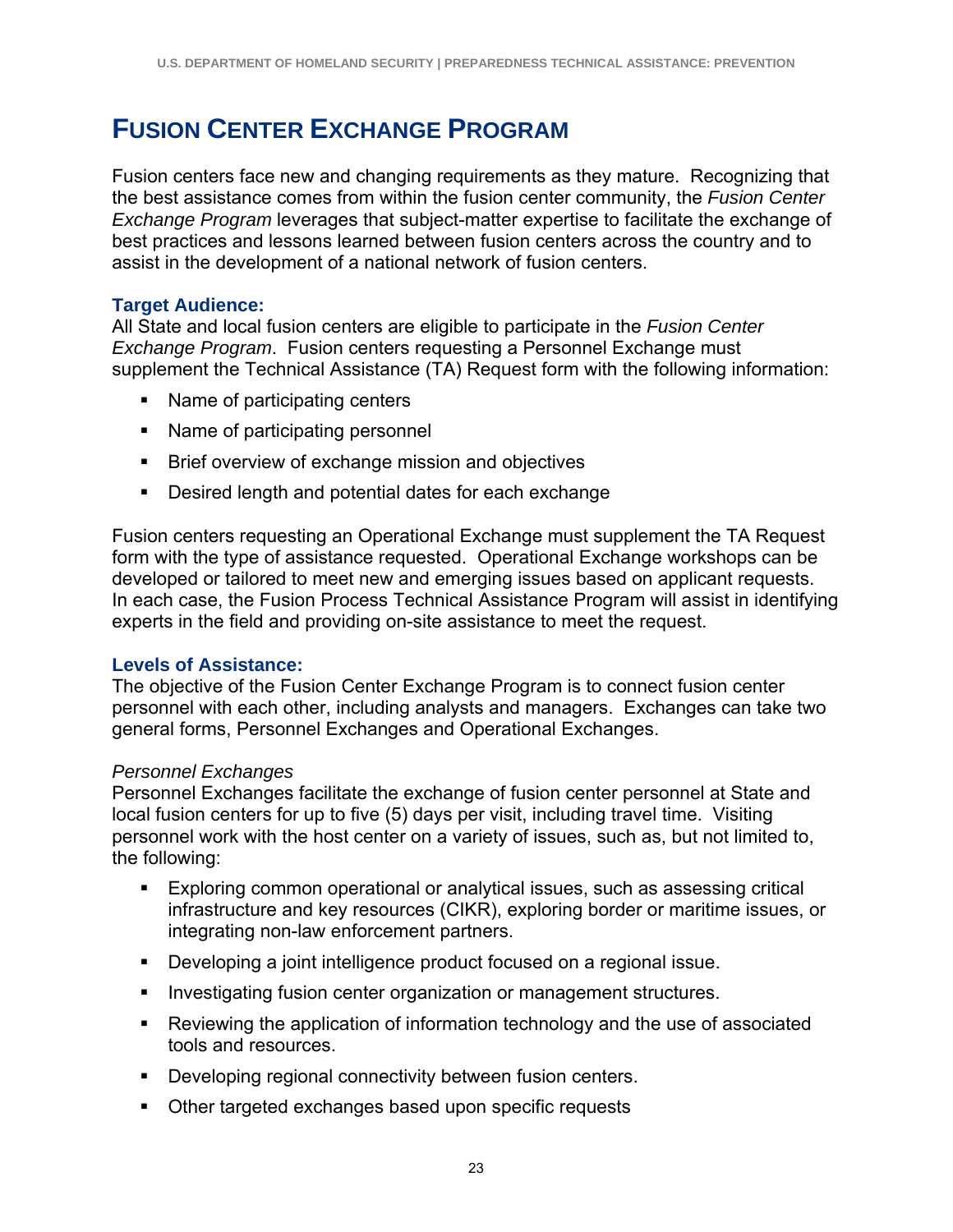#### *Operational Exchanges*

Operational Exchanges connect fusion centers in need of operational support with subject-matter experts (SMEs) from fusion centers. Over a period of one (1) to two (2) days, SMEs who are experienced fusion center managers and/or personnel address specific operational concerns in a workshop setting. As active members of the fusion center community, these experts provide valuable insights on how they addressed and overcame issues or challenges specific to their center. The Fusion Process Technical Assistance Program supports these SMEs in tailoring each operational exchange to meet the needs of the requesting center. Examples of Operational Exchanges include:

- All-Crimes Approach, detailing the approach and practice applied by the Chicago Police Department's Crime Prevention and Information Center (CPIC).
- **Fusion Center Training Strategy Development, examining the New York State** Intelligence Center (NYSIC) efforts to develop a comprehensive training and professional development strategy to support its analysts and fusion center personnel.
- **Fusion Center Support for Special Events, identifying how fusion centers can** support local, regional, and national events.
- **Fusion Center Integration of CIKR Protection Programs, providing examples of** how fusion centers can develop and/or integrate mutually supportive CIKR protection and information sharing efforts (in coordination with the DHS Office of Infrastructure Protection [IP]).
- Multidisciplinary Participation, supporting centers in developing collaborative relationships with multidisciplinary partners, such as fire, public health, and corrections.

#### **Associated Global Fusion Center Guidelines:**

- *1. Adhere to the tenets contained in the NCISP and other sector-specific information sharing plans, and perform all steps of the intelligence and fusion processes.*
- *4. Create a collaborative environment for the sharing of intelligence and information among local, state, tribal, and federal law enforcement agencies, public safety agencies, and the private sector.*
- *10. Integrate technology, systems, and people.*
- *13. Provide a multitiered awareness and educational program to implement intelligenceled policing and the development and sharing of information.*

#### **National Preparedness Guidelines Mapping:**

#### **Mission Areas:** Prevention

**National Priorities:** Expand Regional Collaboration; Strengthen Information Sharing and Collaboration Capabilities

**Capabilities:** Information Gathering and Recognition of Indicators and Warnings; Intelligence Analysis and Production; Intelligence/Information Sharing and Dissemination; Emergency Public Safety and Security Response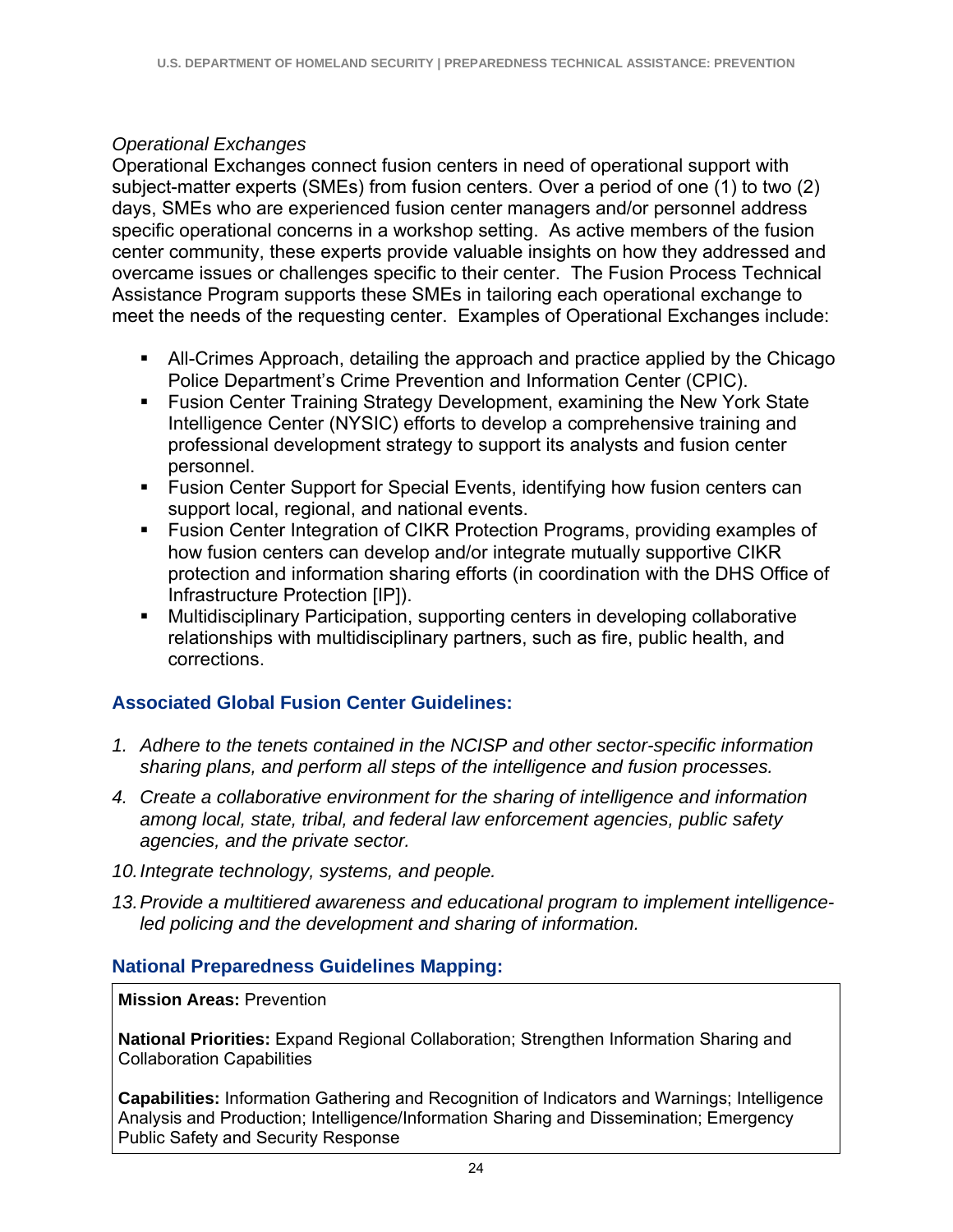### **CRITICAL INFRASTRUCTURE-KEY RESOURCES ASSET PROTECTION TECHNICAL ASSISTANCE PROGRAM (CAPTAP)**

#### **Background:**

Infrastructure protection is an integral component of the homeland security mission and overall national preparedness efforts. A key element of the national approach to infrastructure protection is the *National Infrastructure Protection Program (NIPP)*. The NIPP outlines a comprehensive Risk Management Framework and establishes processes for combining consequence, vulnerability, and threat information to produce a comprehensive, systematic, and rational assessment of national or sector risk. Additionally, the NIPP defines a methodology to prioritize critical infrastructure-key resources (CIKR) protection activities based on risk, as well as the CIKR protection roles and responsibilities for security partners, including all levels of government, private industry, nongovernmental agencies and tribal partners. Based upon the requirements identified in the NIPP and Fiscal Year (FY) 2007 Homeland Security Grant Program (HSGP) Guidance, State governments are responsible for developing and implementing a statewide/regional CIKR protection program, in accordance with the NIPP Risk Management Framework, as a component of their overarching homeland security program.

#### **Program Description:**

1

This technical assistance (TA) service assists State and local law enforcement, first responders, emergency management, and other homeland security officials understand the steps necessary to develop and implement a comprehensive CIKR protection program in their respective jurisdiction, through the facilitated sharing of best practices and lessons learned. This includes understanding processes, methodologies, and resources necessary to identify, assess, prioritize, and protect CIKR assets, as well as those capabilities necessary to prevent and respond to incidents, should they occur. Through a partnership with the Los Angeles Police Department's (LAPD) Operation Archangel, the National Guard Bureau (NGB) J-7 and the DHS Office of Infrastructure Protection (IP) Infrastructure Information Collection Division (IICD), this TA service also provides training on the use of *Constellation<sup>1</sup>* and the *Automated Critical Asset*  Management System (ACAMS)<sup>2</sup>.

The TA service includes a four-day, on-site TA session with follow-up consultation, as needed. Requesting State and/or Urban Area jurisdictions should expect to receive the following from this service:

<sup>&</sup>lt;sup>1</sup> *Constellation* is an open source, data-analysis, and information gathering tool, which can search open source information resources to identify current information or data similarities tailored to a jurisdiction's needs. 2

 $^2$  ACAMS is a secure, online database that allows for the input of CIKR asset information, the cataloging, screening, and sorting this data, the production of several reports, and a variety of inquiries useful to the strategic planner and the tactical commander. ACAMS is also Protected Critical Infrastructure Information (PCII) protected to ensure that all information submitted to and contained within the system is protected from public release under the Freedom of Information Act (FOIA). Data contained within ACAMS can only be viewed and edited by those State and/or local jurisdictions who have entered and vetted the CIKR asset information, while all data contained within ACAMS can be viewed nationally by DHS.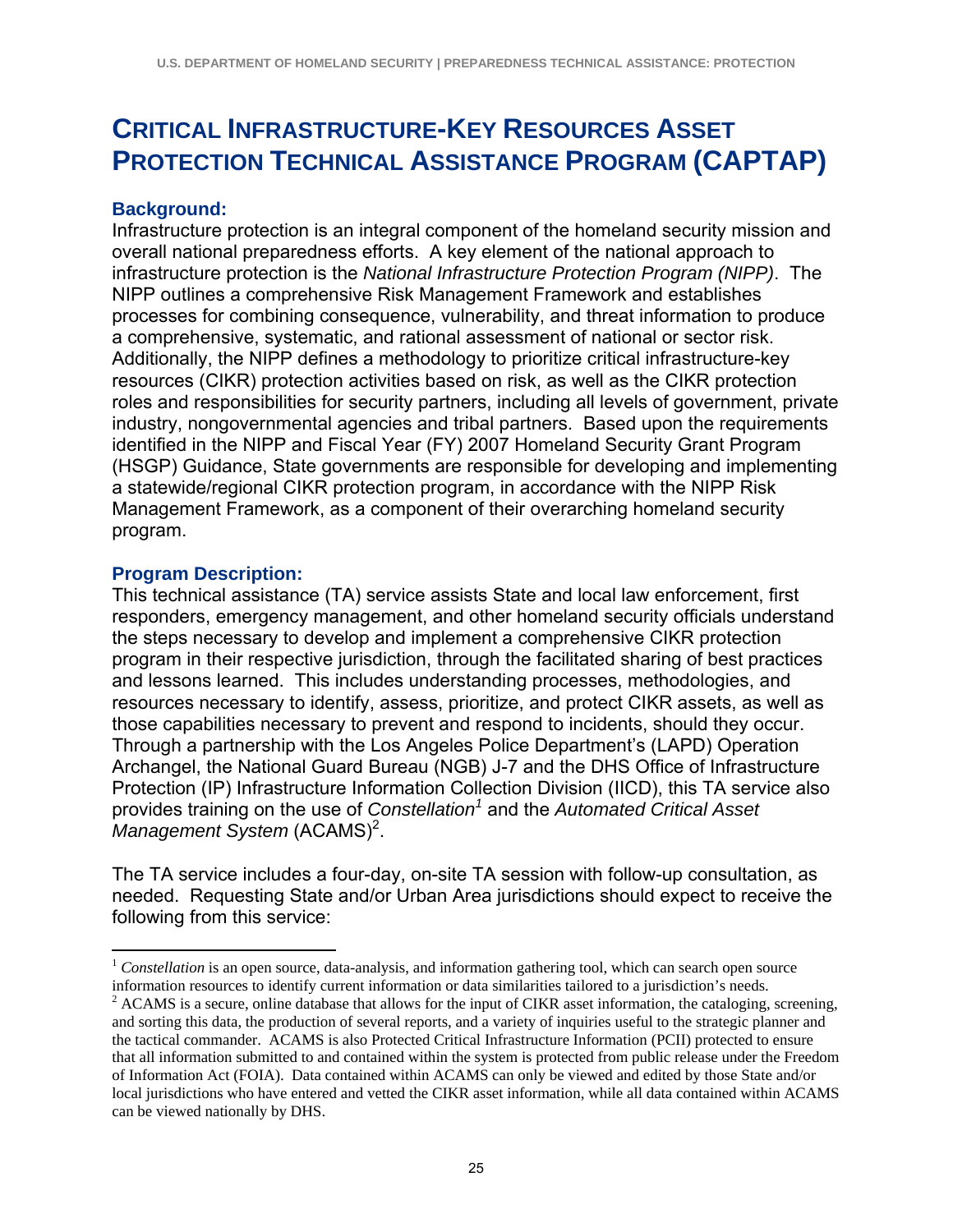- An overview of the development, implementation, and operation of a CIKR protection program, leveraging lessons learned and best practices from State and local CIKR protection programs, including:
	- o Understanding the CIKR protection environment;
	- o Understanding State and local roles and responsibilities associated with the NIPP risk management framework;
	- o Engaging in and fostering public/private partnerships;
	- o Developing a multidisciplinary and multijurisdictional CIKR protection program;
	- o Defining, identifying, and cataloging CIKR sites and systems;
	- o Conducting CIKR assessments;
	- o Cataloging CIKR asset information using recognized naming and cataloging conventions;
	- o Integrating mapping and geospatial information services (GIS);
	- o Understanding, implementing, and using Protected Critical Infrastructure Information (PCII) protection measures;
	- o Implementing preventive and protective actions at and around CIKR sites;
	- o Conducting pre-incident security enhancement planning;
	- o Conducting site assessment out-briefs;
	- o Developing, implementing, and communicating site-hardening options; and
	- o Integrating CIKR protective programs with fusion centers and/or emergency operation centers.
- An on-site assessment walk-through at a CIKR site, including:
	- o Effectively coordinating and communicating with CIKR asset owner/operators and on-site security and facilities personnel;
	- o Applying the assessment methodology; and
	- o Conducting CIKR owner/operator out-briefs.
- Training on, and access to, the Constellation and ACAMS tools, which include:
	- o Programmable, role-based access;
	- o Comprehensive CIKR asset inventory, inventory management, and assessment tools;
	- o Automated report generator for standard and customized reporting;
	- o Built-in Buffer Zone Plan (BZP) development tools;
	- o DHS-approved CIKR asset taxonomy classification tool;
	- o Access to live and historical law enforcement and counter-terrorism news feeds;
	- o Integrated mapping and GIS functionality;
	- o Comprehensive electronic CIKR reference documentation library;
	- o Approved for PCII storage; and
	- o "One click" response to DHS and other national CIKR data calls.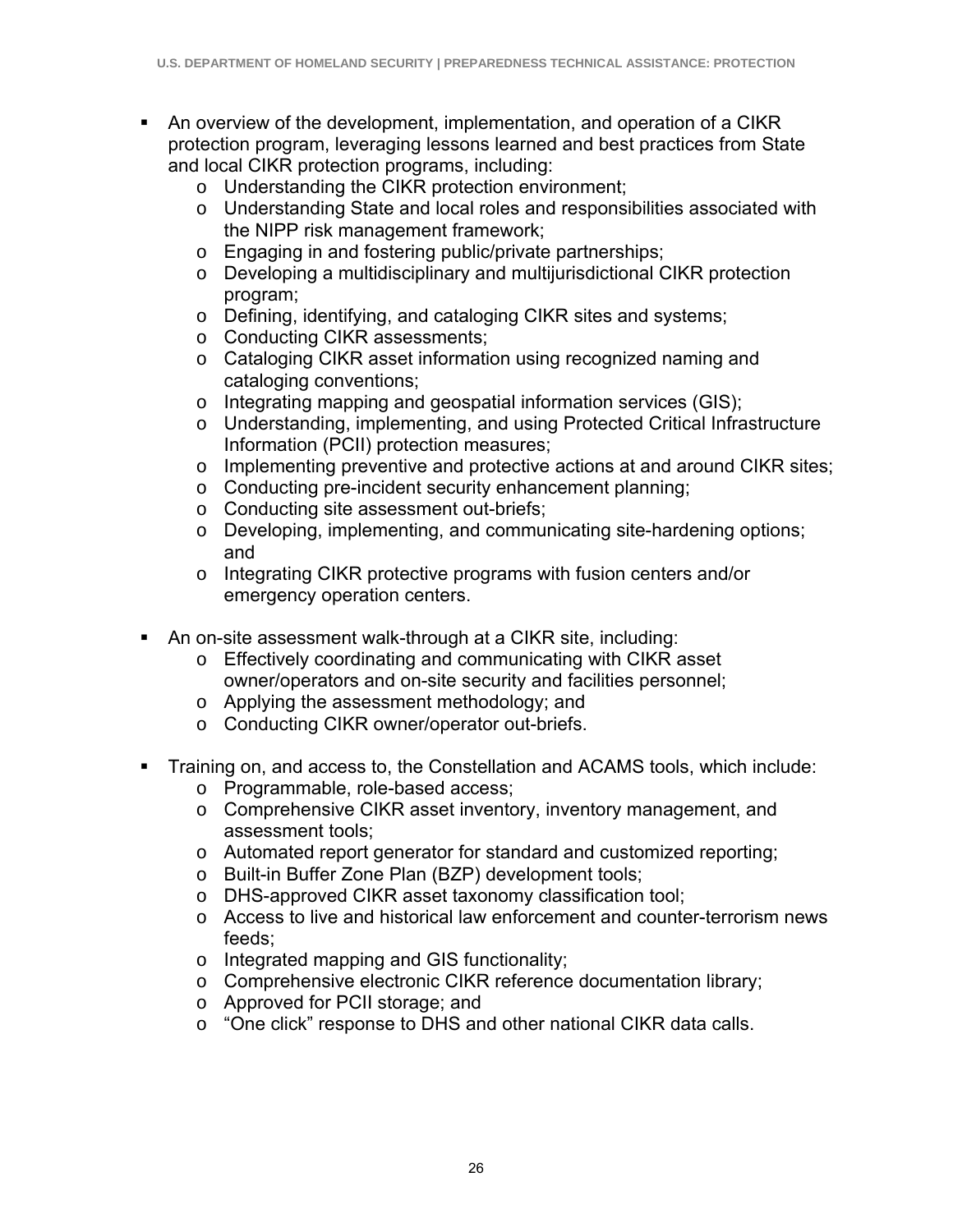### **Target Audience:**

This four-day TA service is designed to share CIKR protection program best practices with State and Urban Area representatives as they develop, implement, and/or enhance CIKR protection programs within their respective jurisdictions. The target audience includes:

- **Executives** Module One (2 hours) of Day 1
- **Management and Planners** responsible for the development, implementation, operation, and/or management of a CIKR protection program – Days 1-4
- **Assessors or Collectors** who will conduct site assessments and/or collect information on CIKR assets – Days 1-4
- **Analysts** who will use and/or analyze collected CIKR information with current threats and/or operational requirements – Days 1-4

## **Prerequisites:**

Prior to attending this service, attendees must meet the following requirements:

- 1. All States or Urban Areas represented in attendance at the TA delivery must have an identified State or Urban Area *PCII Coordinator* and subsequently initiated the *PCII Accreditation Process.* Additional information on the *PCII Accreditation Process is available by contacting pcii-info@dhs.gov.*
- **2.** All attendees must pre-register for the course in order to have an account set up for the TA service. Instructions for pre-registration will be provided in the TA service confirmation letter. **All service attendees must be identified and their names submitted with the** *TA Request Form***. Additionally, all service attendees must complete the pre-registration three weeks prior to delivery of the TA service.**
- 3. Upon successful completion of the PCII Authorized User Training, complete and submit your contact information and NDA via email to the PCII Program Office (you will be prompted to complete your information at the end of the training, and provided with a "submit" option). **Please print a completed copy before selecting the "submit" button**. You will receive a certificate of completion via email within 3-4 business days of the submittal of your information. If you are unable to send this information by email **please fax the printed copy to the PCII Program Office at 703-235-3050.**
- 4. All attendees must complete the NIPP and NRF web-based courses: IS-860 and IS-800.B, which are available at https://www.training.fema.gov/IS/crslist.asp.
- 5. States and/or Urban Areas requesting this service must provide a host facility for 4 days. **The facility must meet all information technology (IT) and equipment requirements, including a computer lab with 35 workstations and internet access.**
- 6. States and/or Urban Areas requesting this service must identify two potential CIKR sites available to support an on-site assessment and walk-through. The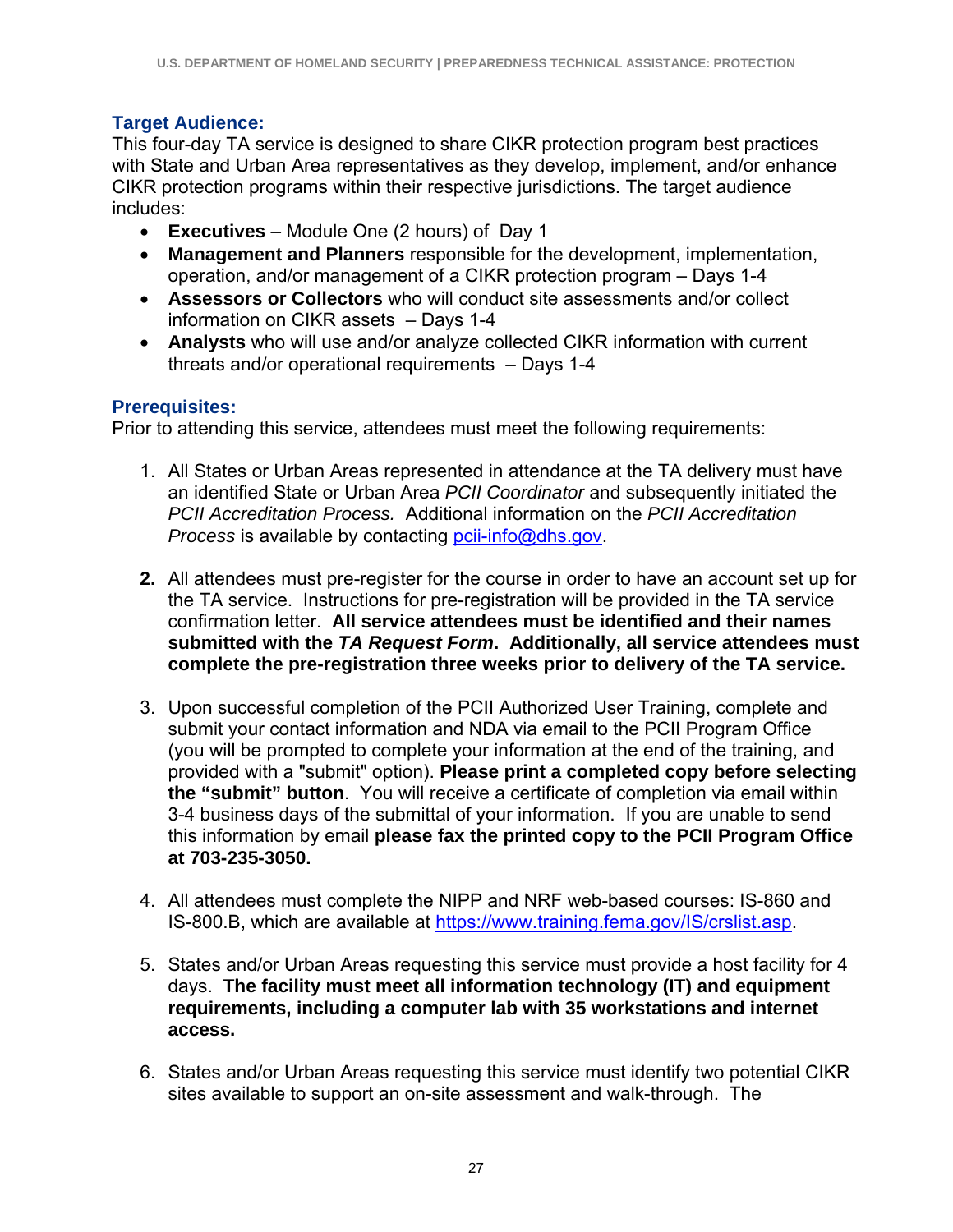assessment sites should be in close proximity to the host facility, must have a room available to accommodate the participants and instructors for an asset briefing, and the asset manager(s), engineer(s), and other security personnel, as appropriate, should be available for the full assessment exercise and walk-through.

#### **Eligible Jurisdictions:**

States and Urban Areas are eligible to request this service for **up to 20 participants**, in accordance with the prerequisites listed above. All service attendees should serve in a CIKR protection role of one or more of the previously described target audience descriptions. Jurisdictions requesting and/or receiving the TA service should include participation from multidisciplinary and multi-jurisdictional agencies, including, but not limited to, law enforcement agencies and fire departments. Additionally, States and/or Urban Areas requesting the TA service are encouraged to coordinate participation with their respective State or Urban Area counterparts.

#### **National Preparedness Guidelines Mapping:**

**Mission Areas:** Prevention, Protection, Response

**National Priorities:** Expanded Regional Collaboration; Implement the National Infrastructure Protection Plan (NIPP); Strengthen Information Sharing and Collaboration Capabilities; Strengthen CBRNE Detection, Response and Decontamination Capabilities

**Capabilities:** Information Gathering and Recognition of Indicators and Warnings; Intelligence/Information Sharing and Dissemination; Critical Infrastructure Protection

*Note:* **Due to the limited availability of this TA service, requests will be scheduled on a first come basis. Each State requesting this service will be limited to a maximum of 2 requests per year. All TA requests will be reviewed to ensure all prerequisite requirements have been completed. All services will be scheduled based upon availability of DHS TA service providers and in accordance with DHS priorities.**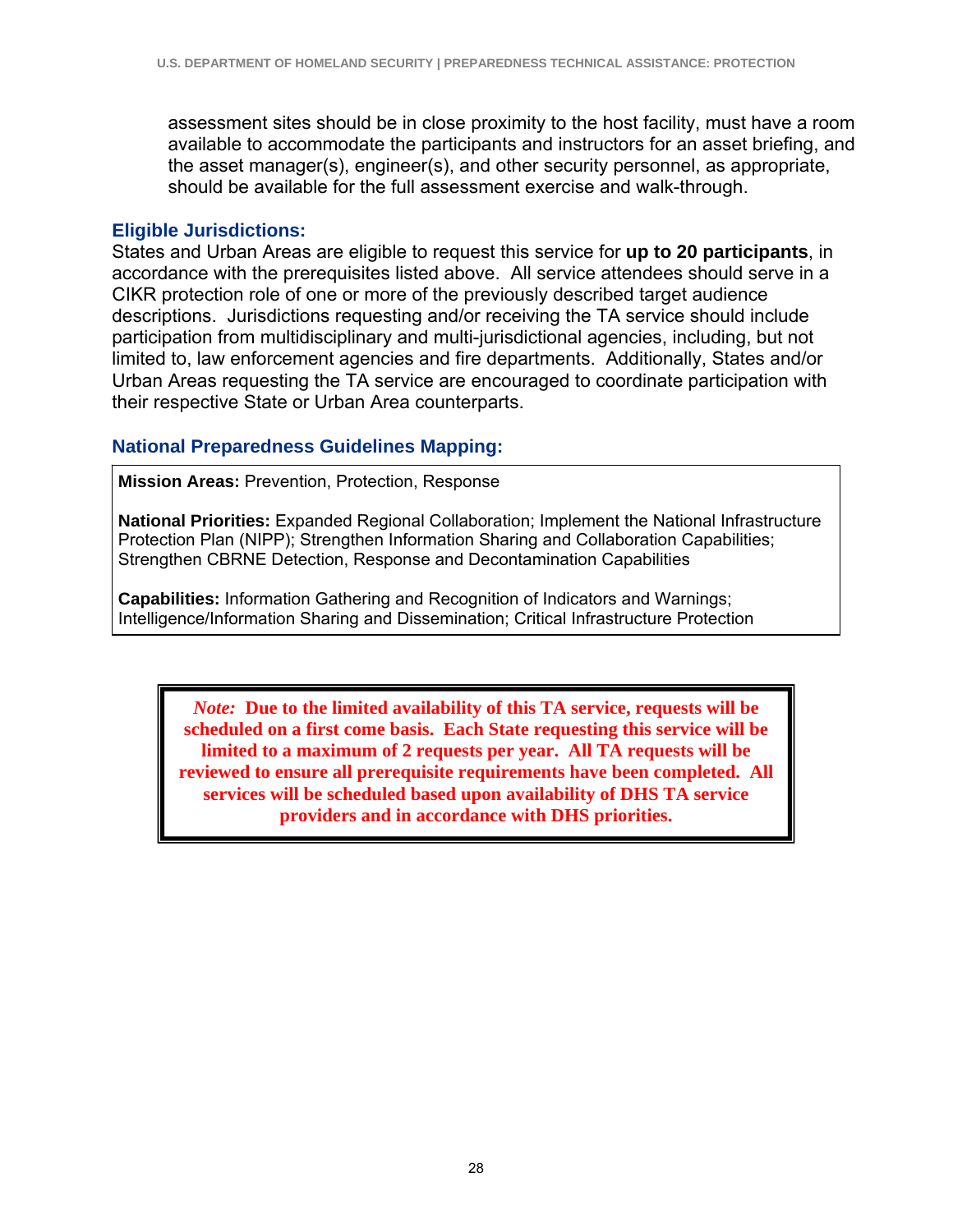# **MARITIME ASSESSMENT AND STRATEGY TOOLKIT (MAST)**

The program provides a National Preparedness Directorate (NPD) Technical Assistance Team to support the agency with a risk-based needs assessment. The purpose of the *Maritime Assessment and Strategy Toolkit (MAST)* Technical Assistance (TA) Program Risk Assessment delivery is to enable agencies to:

- **Prioritize needs in terms of security countermeasures, emergency response** capability enhancements, and recovery capability enhancements based on terrorist threats and risk;
- Develop a road map for future port agency funding allocations for terrorist attack risk reduction; and
- **Prepare for future Federal funding requirements.**

#### **Target Audience:**

This TA is intended for Port officials and their allied agencies involved in Homeland Security and Emergency Management.

#### **Levels of Assistance:**

The MAST program provides Ports the opportunity to assess the relative risk of different possible attack scenarios on specific jurisdictional assets and determine risk reduction potential for proposed security countermeasures and response solutions. In addition, the program will provide initial cost estimates for these proposed solutions and enable decision making through "Return on Investment" (ROI) analysis.

The TA delivery involves the application of a risk-based needs assessment methodology, the MAST. The MAST Tool Kit is comprised of seven components:

- 1. Criticality Assessment
- 2. Threat Assessment
- 3. Vulnerability Assessment
- 4. Response Capabilities Assessment
- 5. Impact Assessment
- 6. Risk Assessment
- 7. Needs/Cost-Benefit Assessment

As part of the assessment process, the NPD Technical Assistance Team works in conjunction with the U.S. Coast Guard to use existing Maritime Security Risk Assessment Model (MSRAM) data to help populate the Criticality Assessment portion of the methodology.

The program provides an NPD Technical Assistance Team to support the agency with the assessment; leverage existing threat/vulnerability assessments to the extent possible; provide on-site technical experts in risk assessment and emergency response;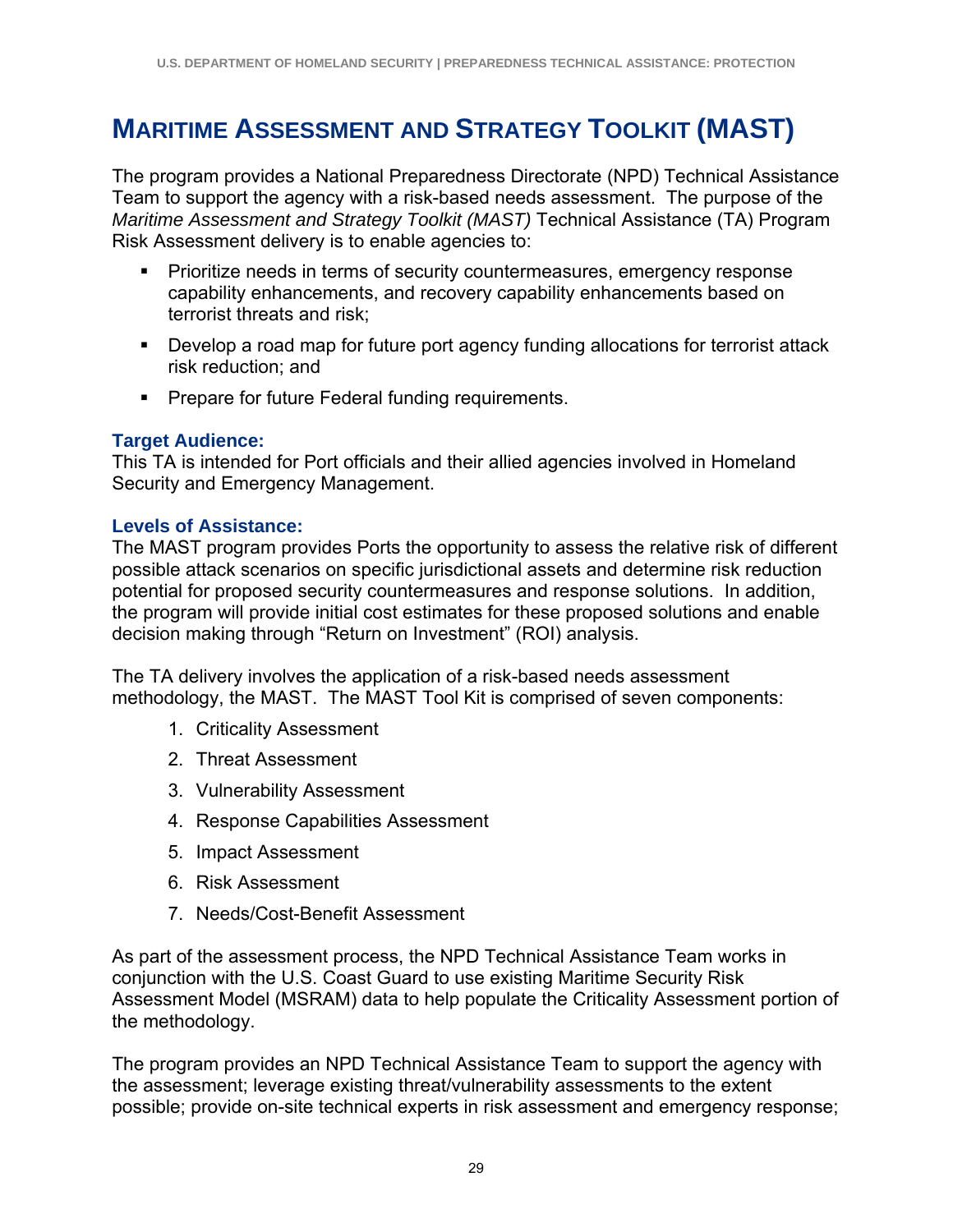and apply the methodology and Tool Kit for the agency in conjunction with the local representatives.

Agencies participating in the MAST TA program receive numerous deliverables over the life of the process. Assessment Workbooks will cover the Criticality, Threat, Vulnerability, Response Capabilities, and Impact Assessments. As interim work products, these workbooks contain discussion on the overall assessment methodology, as well as specific results from that individual phase of the assessment. These workbooks will serve as a guide to the agency for future applications of the NPD Tool Kit. The Final Project Report will contain the final results from each phase of the assessment and specific discussion on the solutions run through the Needs/Cost-Benefit Assessment. This comprehensive report also includes two supporting volumes containing a discussion of the MAST methodology and a compilation of all detailed results and worksheets.

#### **National Preparedness Guidelines Mapping:**

#### **Mission Area:** Protection, Response

**National Priorities:** Expand Regional Collaboration; Implement the National Incident Management System (NIMS) and National Response Framework (NRF); Implement the National Infrastructure Protection Plan (NIPP); Strengthen Information Sharing and Collaboration Capabilities; Strengthen CBRNE Detection, Response, and Decontamination Capabilities; Strengthen Planning and Citizen Preparedness Capabilities

**Capabilities:** Planning; On-site Incident Management; CBRNE Detection; Critical Infrastructure Protection; Critical Resource Logistics and Distribution; Citizen Evacuation and Shelter-In-Place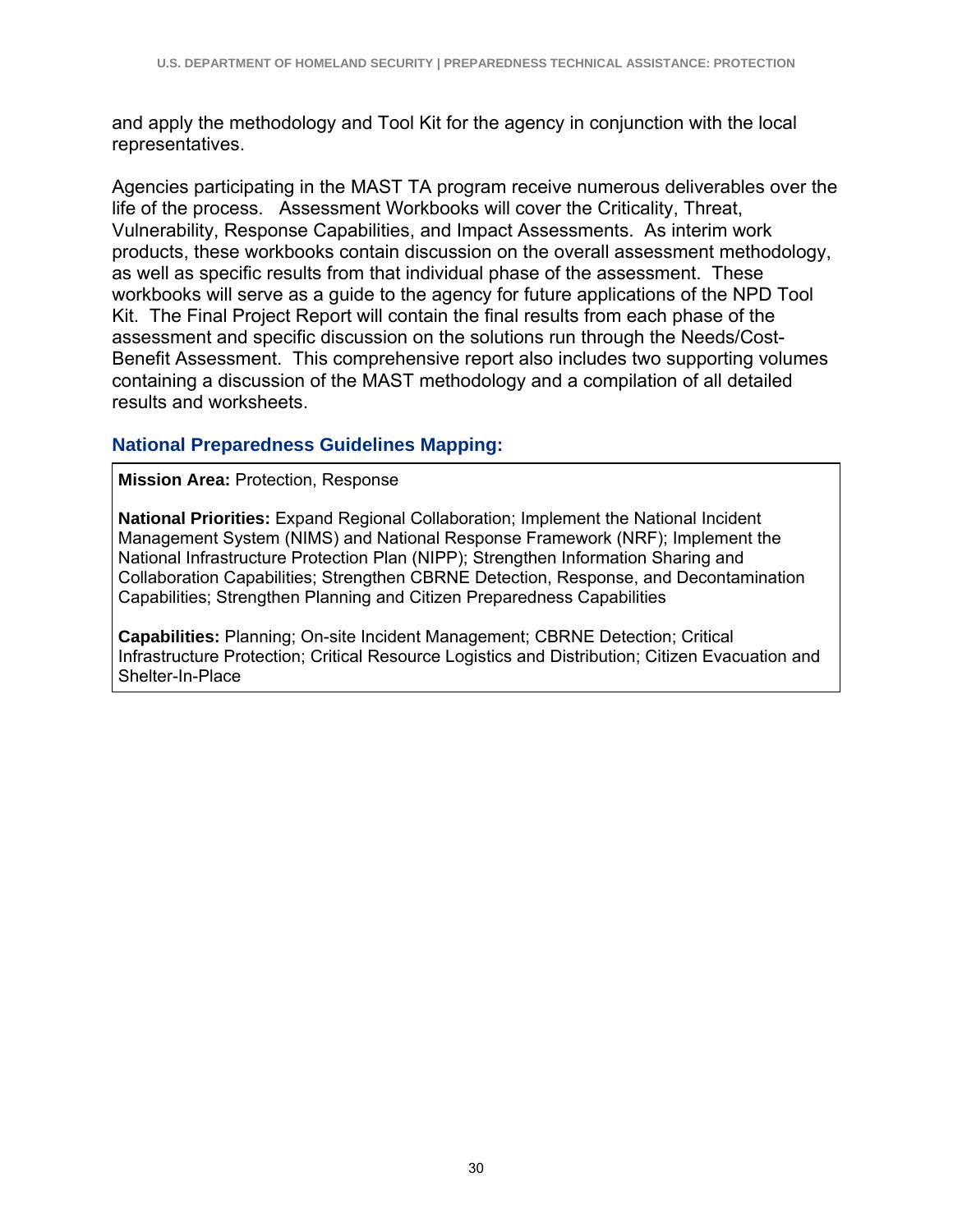# **TRANSIT RISK ASSESSMENT MODULE (TRAM) TECHNICAL ASSISTANCE PROGRAM**

The program provides a National Preparedness Directorate (NPD) Technical Assistance Team to support the agency with a risk-based needs assessment. The purpose of the *Transit Risk Assessment Module (TRAM)* Technical Assistance (TA) Program Risk Assessment delivery is to enable agencies to:

- **Prioritize needs in terms of security countermeasures, emergency response** capability enhancements, and recovery capability enhancements based on terrorist threats and risk;
- Develop a road map for future mass transit agency funding allocations for terrorist attack risk reduction; and
- **Prepare for future Federal funding requirements.**

### **Target Audience:**

This TA is intended for Mass Transit officials and their allied agencies involved in Homeland Security and Emergency Management.

#### **Levels of Assistance:**

The TRAM program provides Mass Transit systems the opportunity to assess the relative risk of different possible attack scenarios on specific jurisdictional assets and determine risk reduction potential for proposed security, response, and recovery solutions. In addition, the program will provide initial cost estimates for these proposed solutions and enable decision making through "Return on Investment" (ROI) analysis.

The TA delivery involves the application of a risk-based needs assessment methodology, the TRAM. The TRAM Tool Kit is comprised of seven components:

- 1. Criticality Assessment
- 2. Threat Assessment
- 3. Vulnerability Assessment
- 4. Response & Recovery Capabilities Assessment
- 5. Impact Assessment
- 6. Risk Assessment
- 7. Needs/Cost-Benefit Assessment

The program provides an NPD Technical Assistance Team to support the agency with the assessment; leverage existing threat/vulnerability assessments to the extent possible; provide on-site technical experts in risk assessment and emergency response; and apply the methodology and Tool Kit for the agency in conjunction with the local representatives.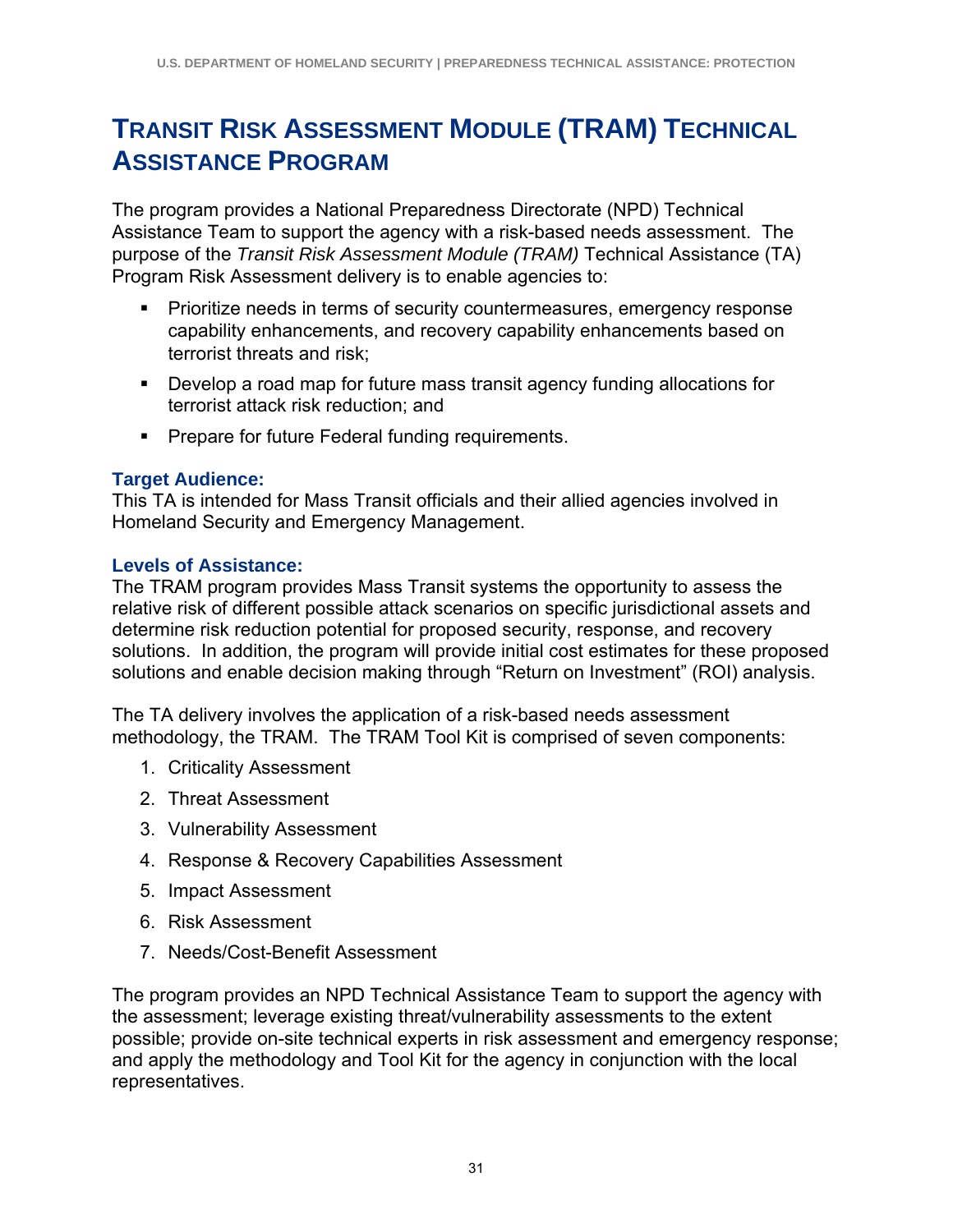Agencies participating in the TRAM TA program receive numerous deliverables over the life of the process. Assessment Workbooks will cover the Criticality, Threat, Vulnerability, Response and Recovery Capabilities, and Impact Assessments. As interim work products, these workbooks contain discussion on the overall assessment methodology, as well as specific results from that individual phase of the assessment. These workbooks will serve as a guide to the agency for future applications of the NPD Tool Kit. The Final Project Report will contain the final results from each phase of the assessment and specific discussion on the solutions run through the Needs/Cost-Benefit Assessment. This comprehensive report also includes two supporting volumes containing a discussion of the TRAM methodology and a compilation of all detailed results and worksheets.

#### **National Preparedness Guidelines Mapping:**

**Mission Area:** Protection, Response

**National Priorities:** Expand Regional Collaboration; Implement the National Incident Management System (NIMS) and National Response Framework (NRF); Implement the National Infrastructure Protection Plan (NIPP); Strengthen Information Sharing and Collaboration Capabilities; Strengthen CBRNE Detection, Response, and Decontamination Capabilities; Strengthen Planning and Citizen Preparedness Capabilities

**Capabilities:** Planning; CBRNE Detection; Critical Infrastructure Protection; On-site Incident Management; Critical Resource Logistics and Distribution; Citizen Evacuation and Shelter-In-Place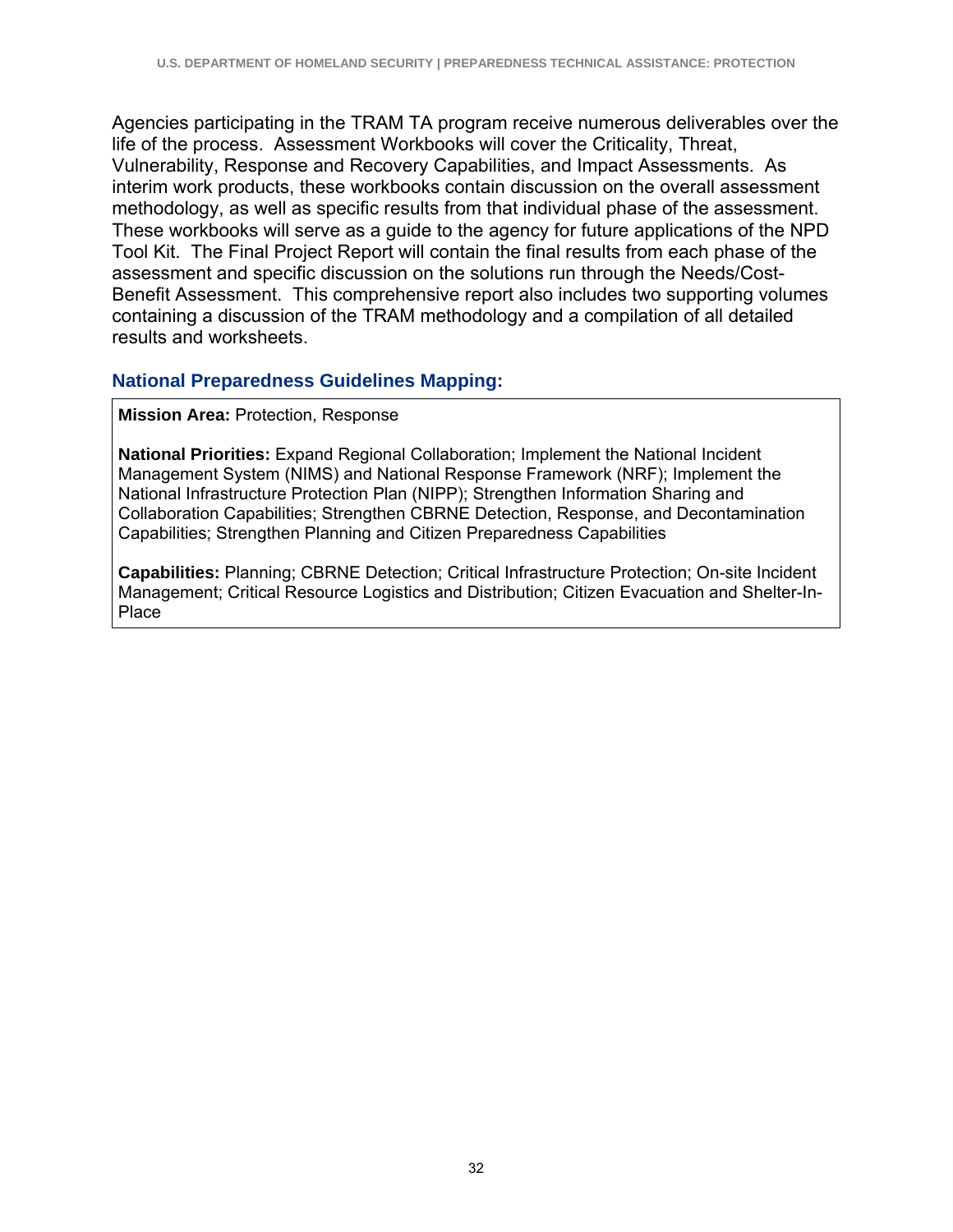# **9-1-1 COMMUNICATIONS CENTER TECHNICAL ASSISTANCE (CCTA)**

These technical assistance (TA) resources are provided to assist 9-1-1 Communication Dispatch Center managers enhance their capability to respond to major events. The project includes several case studies, best practices, dispatched resources, recommendations for planning, continuity of operations and reconstitution issues and ways to involve dispatchers in emergency exercises.

#### **Target Audience:**

9-1-1 Center Supervisors and Personnel, Emergency Mangers, Public Information Officers (PIOs).

#### **Levels of Assistance:**

#### *Level One: Information Resources*

TA at Level One provides:

- Reference materials
- Print publications
- **Up-to-date Web or online resources**
- Handbooks, resource guides, manuals, catalogs, etc.
- Checklists for explosive incidents, bomb threats and potential chemical, biological, radiological, nuclear, and explosive (CBRNE) incidents

#### *Level Two: Templates, Samples, Model*

TA at Level Two provides:

- National Incident Management System (NIMS) compliance checklist for communications supervisors
- Recommendations to involve dispatchers in exercises to enhance skills for major incidents
- Recommendations for improving 9-1-1 centers capability to support the incident's logistical requirements prior to the establishment of the Emergency Operations Center Logistics Unit, including updated and expanded resource lists
- **Providing information on the development and implementation of Incident** Dispatcher Teams to support the Incident Commander at the scene with communications and administrative issues
- Recommendations for 9-1-1 centers working with Joint Information Centers (JICs) on rumor control issues and deflecting call volume from 9-1-1 lines
- **Information on interoperable communications initiatives and voice over Internet** protocol issues related to 9-1-1
- Recommended actions to enhance major incident capabilities, including determination of multiple/redundant specialized response assets such as bomb squads, etc.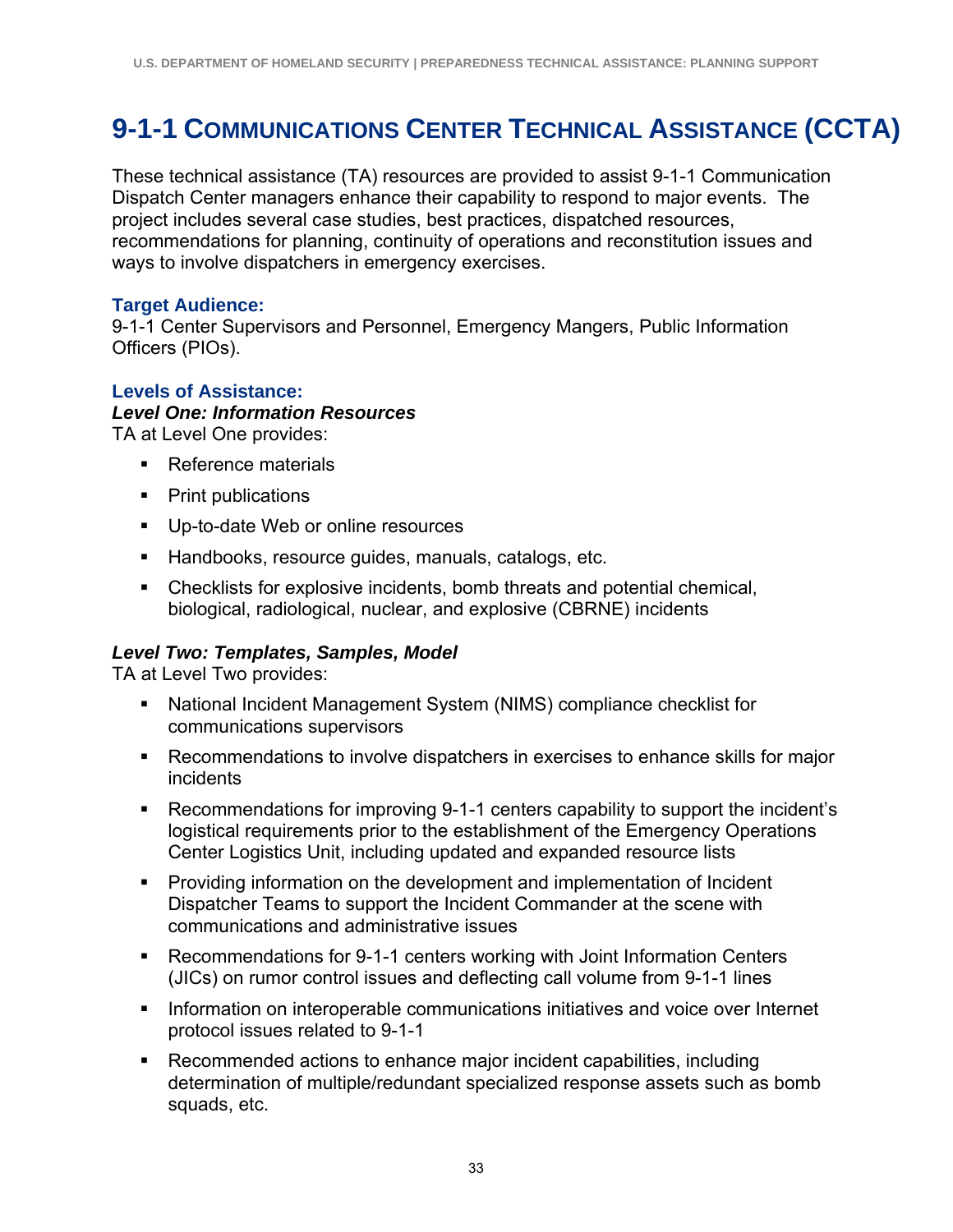- Concept of Operations (CONOPS) recommendations to handle system failures or facility closures and determining what processes must be continued
- Recommended reconstitution capabilities
- **Provide recommendations on prevention and deterrence issues for dispatchers**
- Self assessment document for communications centers
- Recommendations on communications planning issues
- **Lessons learned from prior major events**
- Case studies Incident Dispatch Teams, sharing dispatchers regionally
- **Training recommendations for improving response to major events**
- Case study creative uses for Reverse 9-1-1, Dialogic or Code Red systems
- Case study options to gather unlisted, unpublished numbers for inclusion in notification systems

#### *Level Three: On-site Workshops*

Level Three TA is not currently available.

### **National Preparedness Guidelines Mapping:**

**Mission Areas:** Protection, Response, Recovery

**National Priorities:** Implement the National Incident Management System (NIMS) and National Response Framework (NRF); Strengthen Information Sharing and Collaboration Capabilities; Strengthen Medical Surge and Mass Prophylaxis Capabilities

**Capabilities:** On-Site Incident Management; Emergency Operations Center Management; Critical Resource Logistics and Distribution; Medical Surge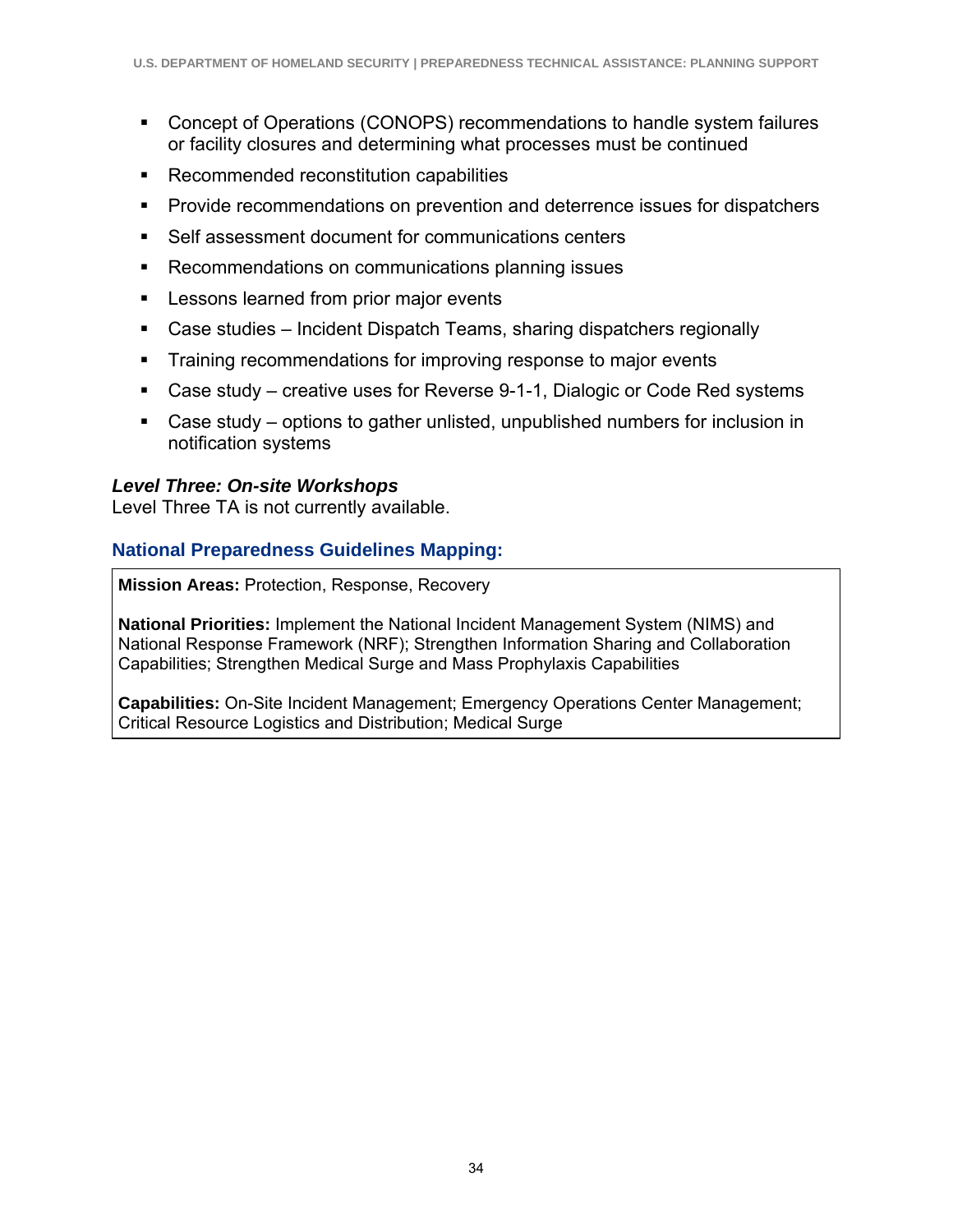# **BASIC EMERGENCY OPERATIONS PLANNING (EOP)**

State and local jurisdictions have been requested to increase their emergency preparedness efforts by developing a new or improved Emergency Operations Plan (EOP). EOPs provide a framework for response to the multiple hazards that cities, counties, and States may face. While States generally have the resources to update and maintain their EOPs, most local jurisdictions do not. Many local communities only have part-time managers with small budgets to maintain emergency management plans. The intended outcome of this technical assistance (TA) service is to aid State and local jurisdictions in preparing, reviewing, or developing EOPs that are compliant with the *National Incident Management System (NIMS)* and *Comprehensive Preparedness Guide (CPG*) and are integrate with the *National Response Framework (NRF)*.

#### **Target Audience:**

This TA is intended for Homeland Security and Emergency Management officials and allied agencies.

#### **Levels of Assistance:**

*Level One: Information Resources Emergency Operations Planning Reference CD* 

#### *Level Two: Models, Templates, and Samples*

*Emergency Operations Basic Plan Template Emergency Operations Plan Annex Template Memorandum of Agreement/Memorandum of Understanding Template and Guidance Emergency Procedures Template and Guidance* 

#### *Level Three: On-site Workshops*

State and local officials receive customized guidance, support, and information to aid in the development of their plans. The workshops may include programs and activities that encourage team building or include topics that provide enhancements to their existing knowledge. The workshops take three to six months to complete, depending on the status of current local planning efforts and needs. Depending on the needs of the jurisdiction, on-site delivery consists of two to three planning workshops, approximately one-day each in duration. These workshops combine instruction, facilitation, and plan development. If desired, a plan validation workshop may be requested to support validation of the draft plan. A single workshop, approximately oneday in duration, is also available to support the revision of an existing EOP.

#### *Module One: Getting Started*

The first module focuses on establishing the emergency operations planning basis. It encourages the formulation and implementation of an EOP. Specifically, this module addresses the following elements:

Understanding the importance of an EOP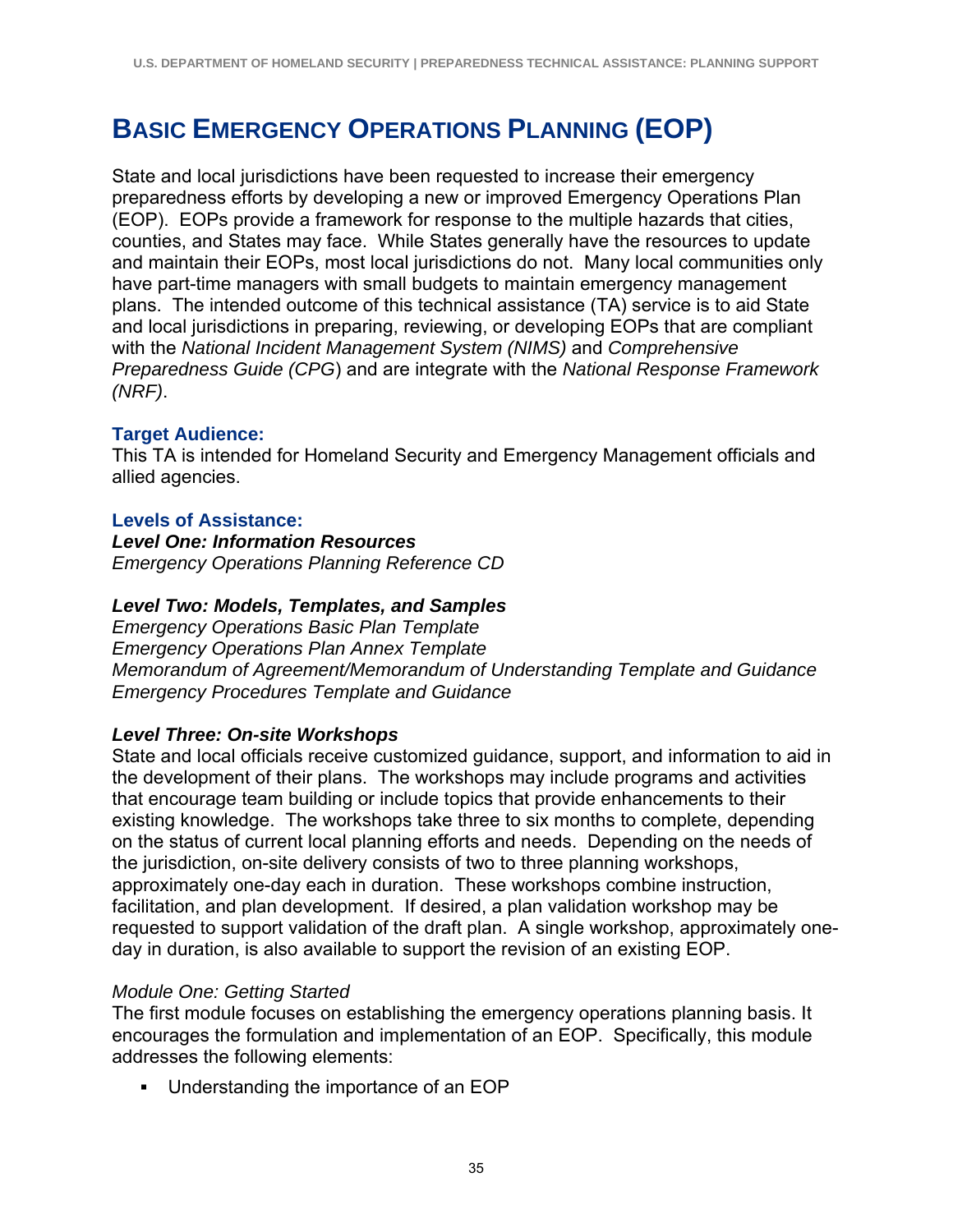- **IDENTIFY** Identifying and organizing a planning group
- **Understanding the situation** 
	- o Conducting research
	- o Analyzing the information

## *Module Two: Developing the Emergency Operations Plan*

Module Two will assist State and local agencies in developing an EOP. Each element of the plan is discussed in detail. Specifically, this module addresses the following elements:

- Determining goals and objectives
- Assessing needs and identifying available resources
- Reviewing common components of the plan and supporting annexes/appendices
- Completing the draft EOP

# *Module Three: Refining the Emergency Operations Plan*

This module will assist State and local agencies through key planning activities important to the refinement and implementation of an EOP. It addresses the following elements:

- Agency review of the draft plan
- **IDENTIFY 11 Identifying and developing Memorandums of Agreement/Memorandums of** Understanding (MOAs/MOUs)
- **IDENTIFY** 1 dentifying and developing operational procedures

# *Module Four: Validating the Emergency Operations Plan*

The last module will assist jurisdictions in identifying methods for validating their EOP and the accompanying MOAs/MOUs and procedures. The strengths and weaknesses of each approach and considerations for implementing them are also covered. It addresses the following elements:

- **Exercises**
- **Review process**
- Systems analysis
- Real-world events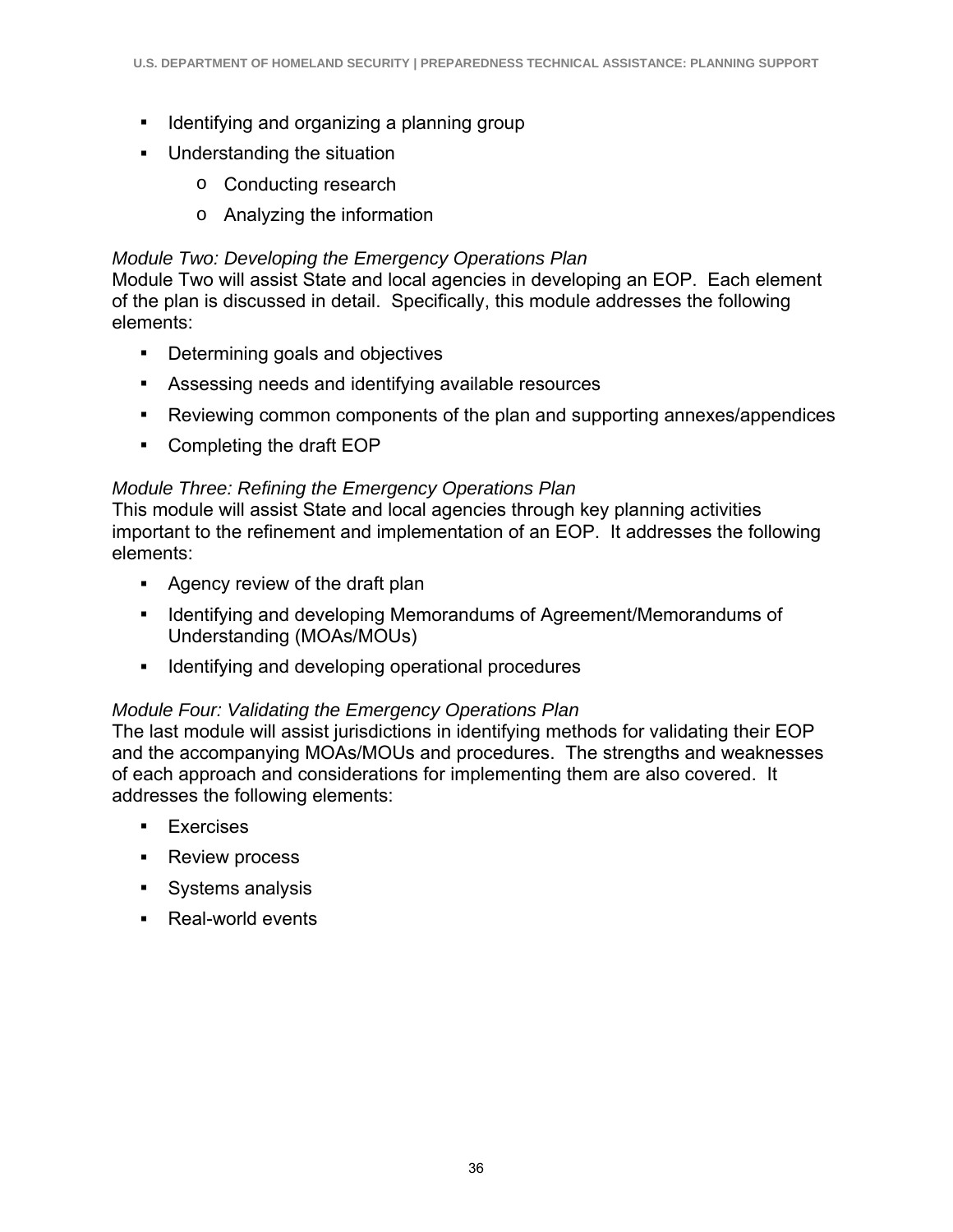#### **Mission Areas:** Response

**National Priorities:** Expand Regional Collaboration: Implement the National Incident Management System (NIMS) and National Response Framework (NRF); Strengthening Planning and Citizen Preparedness Capabilities

**Capabilities:** Planning; On-site Incident Management; Critical Resource Logistics and Distribution; Volunteer Management and Donations; Responder Safety and Health; Emergency Public Safety and Security Response; Emergency Public Information and Warning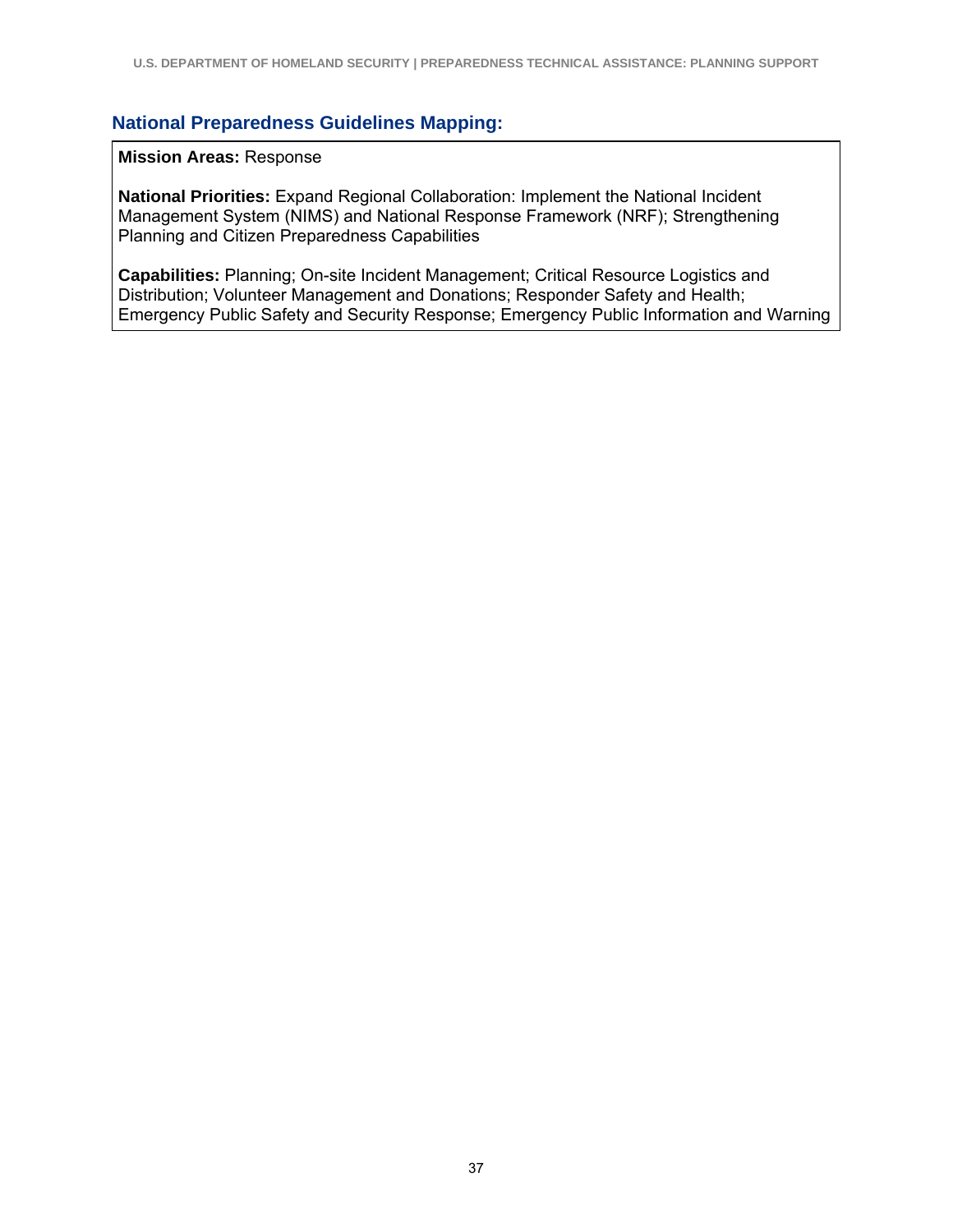# **CONTINUITY OF OPERATIONS PLANNING (COOP)**

The intended outcome of this technical assistance (TA) service is to provide assistance to State and local jurisdictions in developing or updating their Continuity of Operations (COOP)/Continuity of Government (COG) Plans. This service is designed to improve existing COOP/COG plans or develop new COOP/COG plans for jurisdictions and agencies. Comprehensive COOP/COG planning enhances a jurisdiction's or agency's ability to continue essential functions without interruption. This planning also helps to ensure that key leadership, as well as other mission essential personnel, are in place with the appropriate authority to continue essential functions during emergency operations. This also ensures that the needs of the public can still be met and that the government can respond appropriately to disasters and emergency situations.

#### **Target Audience:**

This TA is intended for executive/senior leadership and key personnel from critical government departments and/or agencies; IT personnel; Emergency Management; and other agencies as appropriate.

#### **Levels of Assistance:**

*Level One: Information Resources COOP Reference CD* 

#### *Level Two: Models, Templates, and Samples*

*COOP/COG Assessment Tool Sample COOP Plan Template COOP Planning Worksheets COOP Request for Proposal (RFP) Checklist* 

#### *Level Three: On-site Workshops*

Each of the following modules covers specific COOP topics and is designed to be done in sequence. The workshops can be customized to the unique planning needs of the jurisdiction.

#### *Module One: Executive Overview*

The Executive Overview is a two-hour session that engages executive political and agency leadership as the "champions" of the COOP/COG service design and planning process. Ideally, the Executive Overview is conducted at least four weeks prior to workshop delivery, allowing sufficient time for executives to identify a COOP/COG Program Manager or Plan Coordinator who will in turn identify potential or actual COOP/COG workshop participants.

#### *Module Two: COOP Pre-Workshop Design Process*

Module Two of this program does not include a workshop. Rather, it engages future Module Three workshop participants by providing them a tool to prepare themselves and the instructors for that workshop. After the Executive Overview has been conducted and the COOP/COG Program Manager/Plan Coordinator and workshop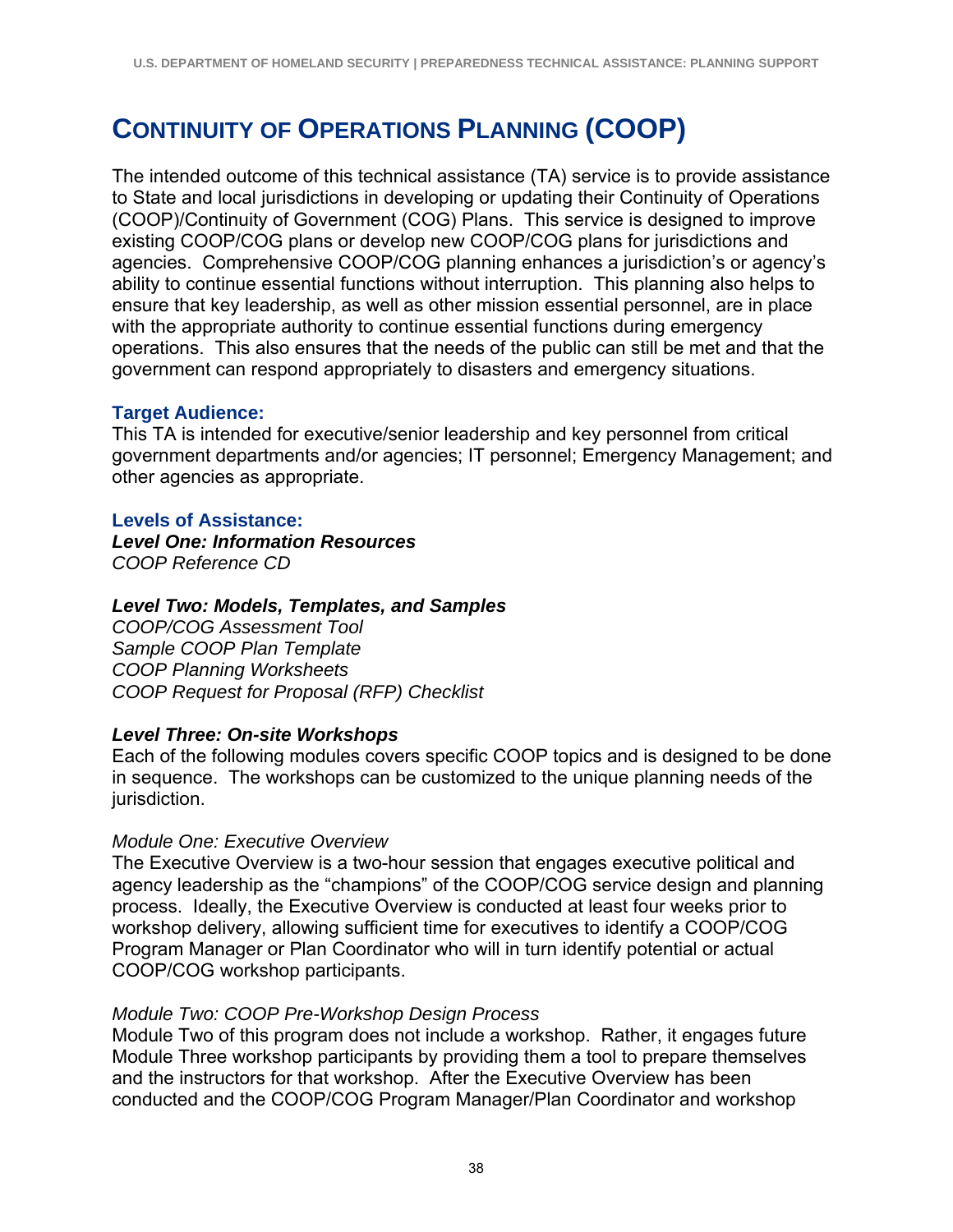participants have been identified, it is important to ascertain the maturation level of COOP/COG planning for each department, agency, and jurisdiction. Participants will be provided with a COOP/COG Assessment Tool that will be used to aid the facilitators in the development and/or customization of the Module Three COOP/COG Workshop.

*Module Three: COOP/COG Planning Workshop and Plan Development*  Workshops are conducted as either a two-day or two-and-one-half-day session, depending on the level of COOP/COG planning maturity or requestor need. At the onset of day one of the workshop, participants will be engaged in a discussion that serves to delineate the differences, as well as the collaborative relationship, between emergency management planning and COOP/COG planning. The workshop discussion also will include the following topics:

- The evolution of COOP/COG
- The business benefits of COOP/COG
- The objectives of COOP/COG
- **The planning assumptions associated with COOP/COG**
- Real world examples that emphasize the importance of COOP/COG planning

Next, to ensure that participants develop a thorough understanding of principles and concepts that drive the COOP/COG service design and plan development, presenters will review the key process components of COOP/COG planning. To enhance learning, presenters will facilitate maximum interaction and information sharing among participants. This interaction includes a specific training aid developed for learning reinforcement, called the "COOPer BOWL." Participants, divided into teams, are allowed to give group answers to questions developed from each block of instruction and weighted by level of difficulty. This training aid provides incentive to listen, as well as introduces a little competition as part of the learning process.

#### *Module Four: Post-Workshop One-on-One Sessions*

At the conclusion of the instructional portion of the workshop, participants are given the opportunity to sign up for one-on-one Subject Matter Expert (SME) assistance. In the two-day workshop, this is the second half of the second day. For the two-and-one-halfday workshop, additional one-on-one time is provided on the third day. During these sessions, COOP/COG strategies can be discussed, plans can be reviewed, questions can be answered, and concerns can be addressed.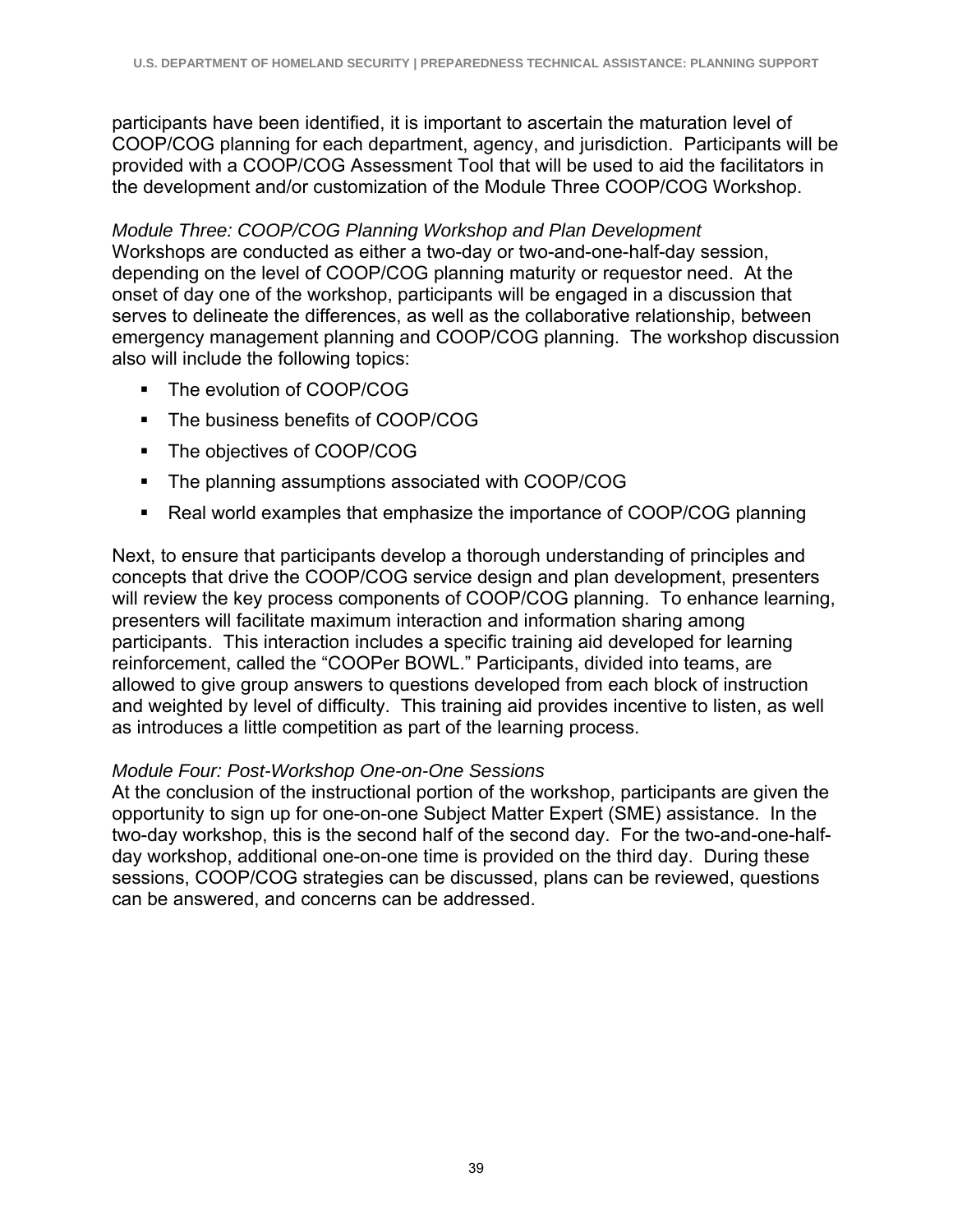**Mission Areas:** Protection, Response, Recovery

**National Priorities:** Expand Regional Collaboration; Implement the National Incident Management System (NIMS) and National Response Framework (NRF); Implement the National Infrastructure Protection Plan (NIPP); Strengthen Information Sharing and Collaboration; Strengthen Interoperable and Operable Communications; Strengthen CBRNE Detection, Response, and Decontamination Capabilities; Strengthen Medical Surge and Mass Prophylaxis Capabilities; Strengthen Planning and Citizen Preparedness Capabilities

**Capabilities:** Planning; Communications; Risk Management; Critical Infrastructure Protection; On-site Incident Management; Restoration of Lifelines; Economic and Community Recovery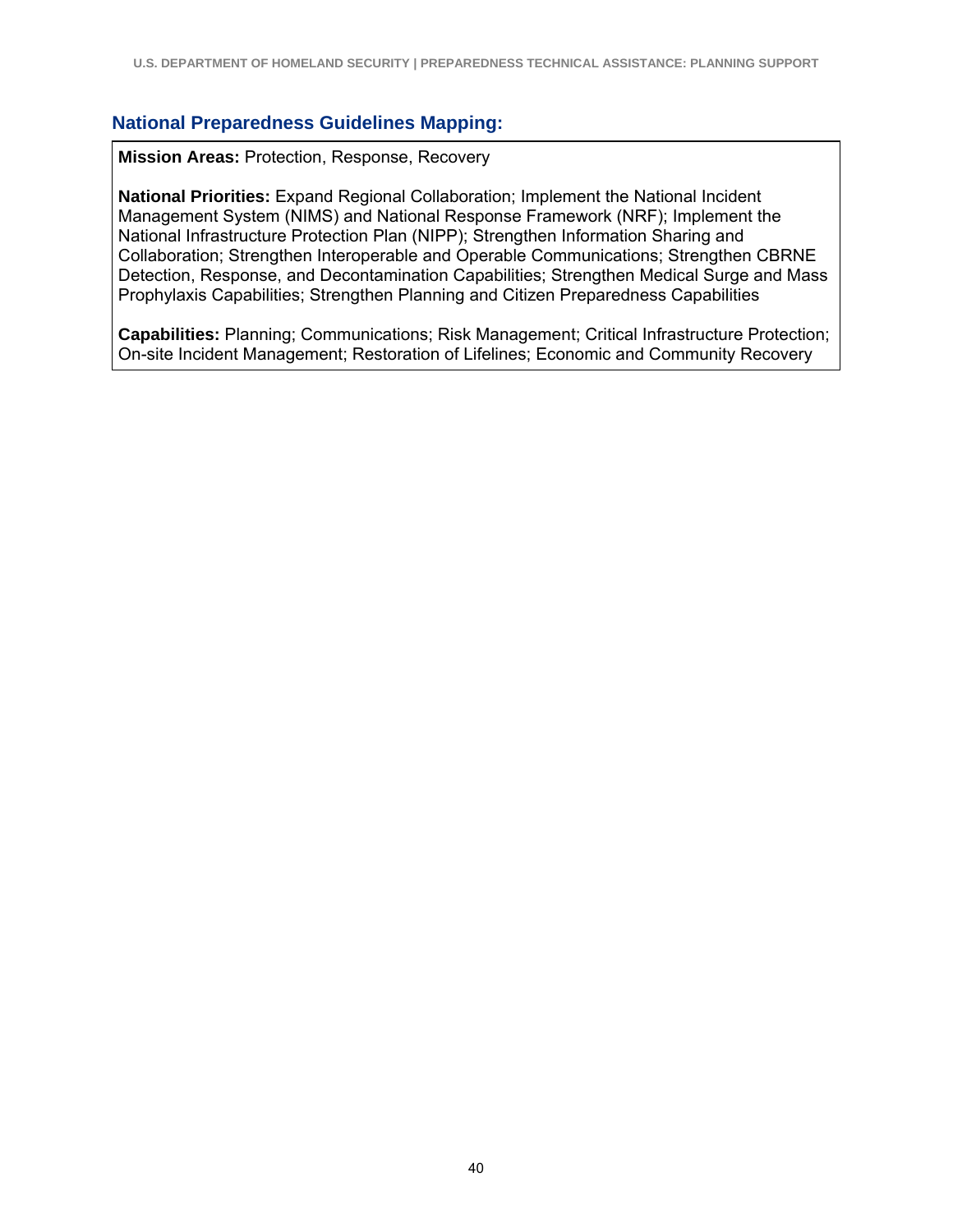# **DEBRIS MANAGEMENT PLANNING**

When a disaster occurs, emergency management, public works, solid waste personnel, and agencies must be prepared to provide guidance, assistance, and coordination in the clearance, removal, reduction, and disposal of debris from the disaster area. The Debris Management Planning Technical Assistance (TA) service can be used by States, territories, local jurisdictions, or other organizations to guide their planning efforts. The plan can assist emergency managers, public works, and solid waste personnel in identifying debris management-related considerations for each phase of response and recovery. After identifying such considerations, planners and field staff can develop a management scheme that clearly states the duties and responsibilities of each agency, organization, or individual involved in a debris operation from the response or clearance phase through the final disposal or recovery phase.

#### **Target Audience:**

This TA is intended for State, territorial, regional, and local emergency management, public works, and solid waste agencies with the need to write debris operations and management plans or appendices to existing plans. Debris removal contractors will also benefit by understanding the plan protocols.

#### **Levels of Assistance:**

#### *Level One: Information Resources*

*Annotated Bibliography of Resources for Debris Management Planning Debris Management Planning Reference CD* 

### *Level Two: Models, Templates, and Samples*

*Debris Management Capabilities Assessment Debris Management Plan Template and Guidance Memorandum of Agreement/Memorandum of Understanding Template and Guidance Emergency Procedures Template and Guidance* 

#### *Level Three: On-site Workshops*

The Level Three Technical Assistance (TA) described below has not been developed, but may be developed in the future. Jurisdictions should contact DHS to receive information on the status of the assistance.

#### *Debris Management Planning Workshop*

This is a two-day workshop that will demonstrate how to apply key debris operations and management principles and methodologies. The workshop will use a combination of instructor/facilitator presentations, large and small group discussions, and structured activities. Discussions and activities will focus on strategic planning and analysis to achieve a viable debris operation and management plan. By the end of the workshop, participants should be able to develop and write customized department/agency Debris Management Plans.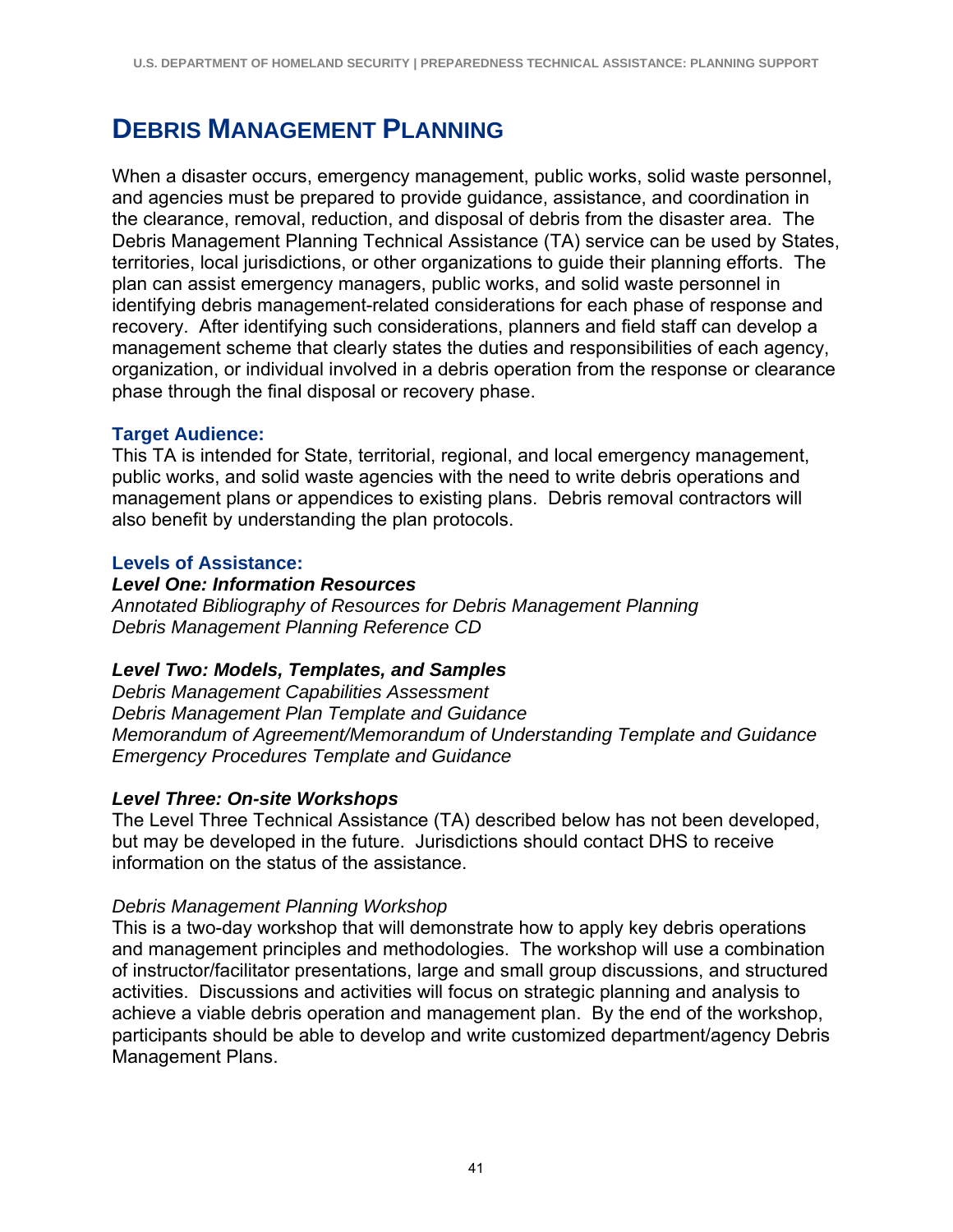### *Module One: Getting Started*

The first module focuses on establishing the debris management planning basis. It encourages the formulation and implementation of a Debris Management Plan. Specifically, this module addresses the following elements:

- **Understanding the importance of debris management**
- **I** Identifying and organizing a planning group
- **Understanding the situation** 
	- o Conducting research
	- o Analyzing the information

#### *Module Two: Developing the Debris Management Plan*

Module Two will assist State and local agencies in developing a Debris Management Plan. Each element of the plan is discussed in detail. Specifically, this module addresses the following elements:

- **•** Determining goals and objectives
- Assessing needs and identifying available resources
- **Reviewing common components of the plan**
- Completing the Draft Debris Management Plan

#### *Module Three: Refining the Debris Management Plan*

This module will assist State and local agencies through key planning activities important to the refinement and implementation of a Debris Management Plan. It addresses the following elements:

- Agency review of the draft plan
- **If Identifying and developing Memorandums of Agreement/Memorandums of** Understanding (MOAs/MOUs)
- Identifying and developing operational procedures to support the draft plan

#### *Module Four: Validating the Debris Management Plan*

The fourth module will assist jurisdictions with identifying methods for validating their plan and the accompanying MOAs/MOUs and procedures. The strengths and weaknesses of each approach and the considerations for implementing them are also covered. Specifically, this module addresses the following elements:

- **Exercise and Evaluation**
- **Review Process**
- **Systems Analysis**
- Real World Events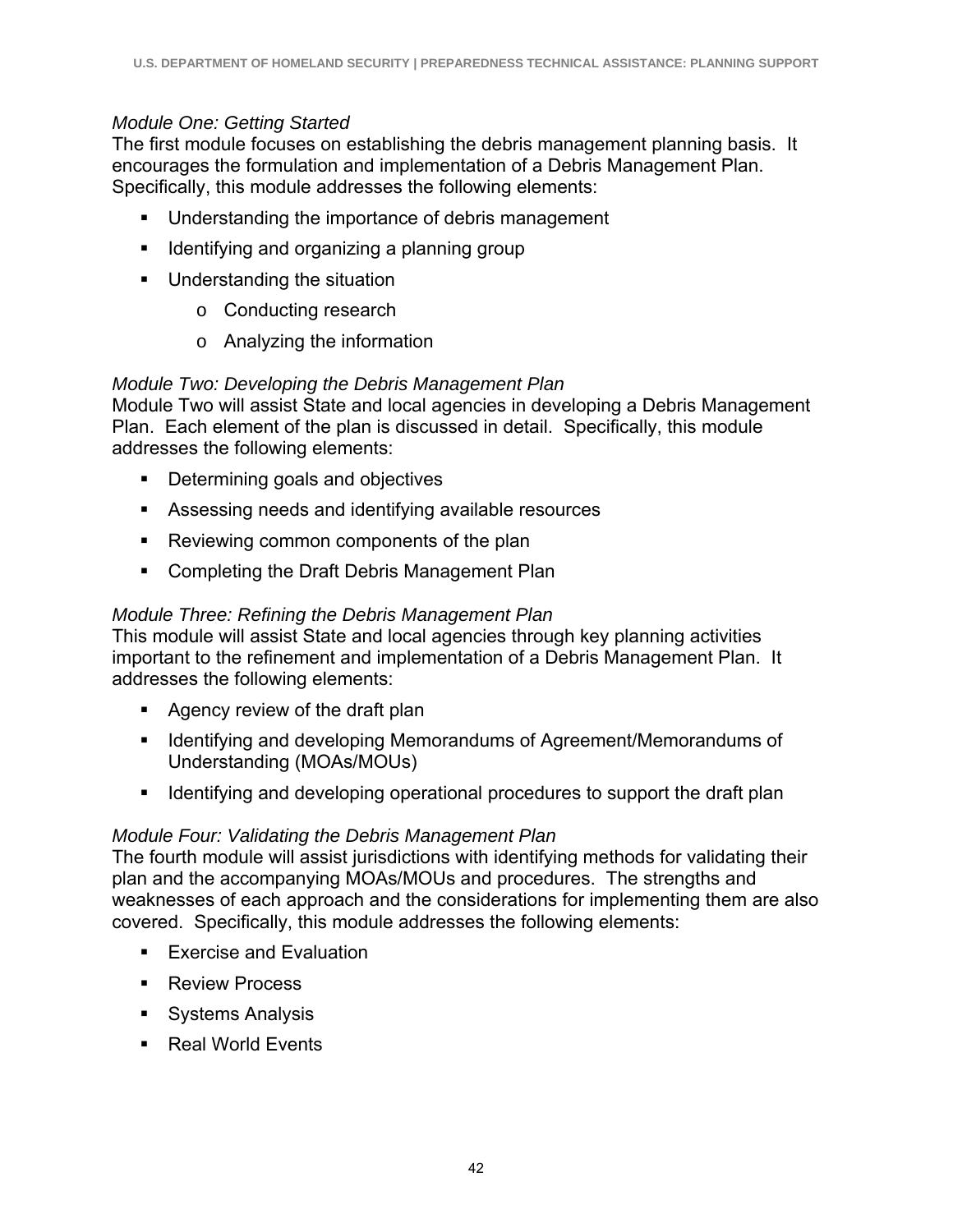**Mission Areas:** Response, Recovery

**National Priorities:** Expand Regional Collaboration; Implement the National Incident Management System (NIMS) and National Response Framework (NRF); Strengthen Information Sharing and Collaboration Capabilities; Strengthen CBRNE Detection, Response, and Decontamination Capabilities; Strengthening Planning and Citizen Preparedness **Capabilities** 

**Capabilities:** Structural Damage and Assessment; Restoration of Lifelines; Economic & Community Recovery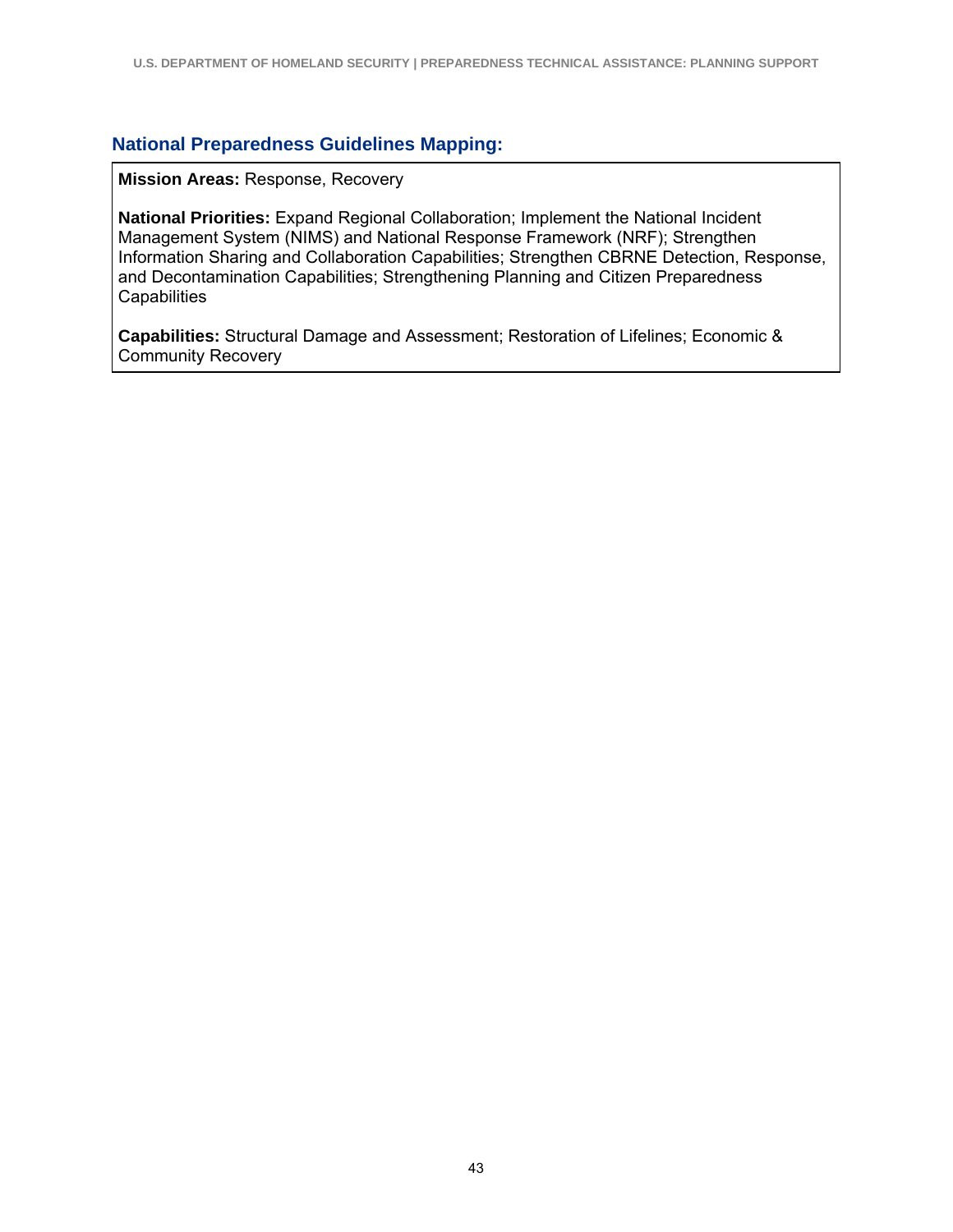# **EMERGENCY OPERATIONS CENTER (EOC) DESIGN AND MANAGEMENT**

The intended outcome of this Technical Assistance (TA) service is to aid State, regional, territorial, tribal, and local jurisdictions in activities related to planning, building, and equipping an Emergency Operations Center (EOC). This TA discusses hazard and vulnerability assessments, EOC capability assessments, site selection, building design, room design, communications, information management, developing standard operating procedures (SOPs), training, and validation.

#### **Target Audience:**

This TA is intended for State, regional, territorial, tribal, and local emergency management agencies with an EOC or a desire to have an EOC.

#### **Levels of Assistance:**

*Level One: Information Resources* 

*EOC Design and Management Annotated Bibliography EOC Siting Criteria* 

#### *Level Two: Models, Templates, and Samples*

*EOC Capability Assessment Checklist Vulnerability Assessment Worksheet EOC Building Design and Requirements Checklist EOC Sample Floor Plans Communications and Information Management Process Template Comprehensive EOC SOP Template with Guidance EOC ESF SOP Template with Guidance Emergency Operations Center Worksheets* 

#### *Level Three: On-site Workshops*

Each of the following workshops covers a specific topic and is designed to be one to two-days in length. The workshops can be customized to the unique planning needs of the jurisdiction. Some workshops may not apply.

#### *Module One: Program Overview*

This module is a starting point for planning efforts in designing and managing an EOC. It sets the stage by briefing participants on the purpose, scope, and applicability of this TA service. It also discusses relevant Federal guidance and authorities. The main portion of this module focuses on presenting and completing the EOC Capability Assessment Checklist. Specifically, this module addresses:

- **Introduction to the EOC Design and Management TA Program**
- EOCs
- **EOC Capability Assessment Checklist**
- Overview of EOC Design and Management Technical Assistance Modules 2-6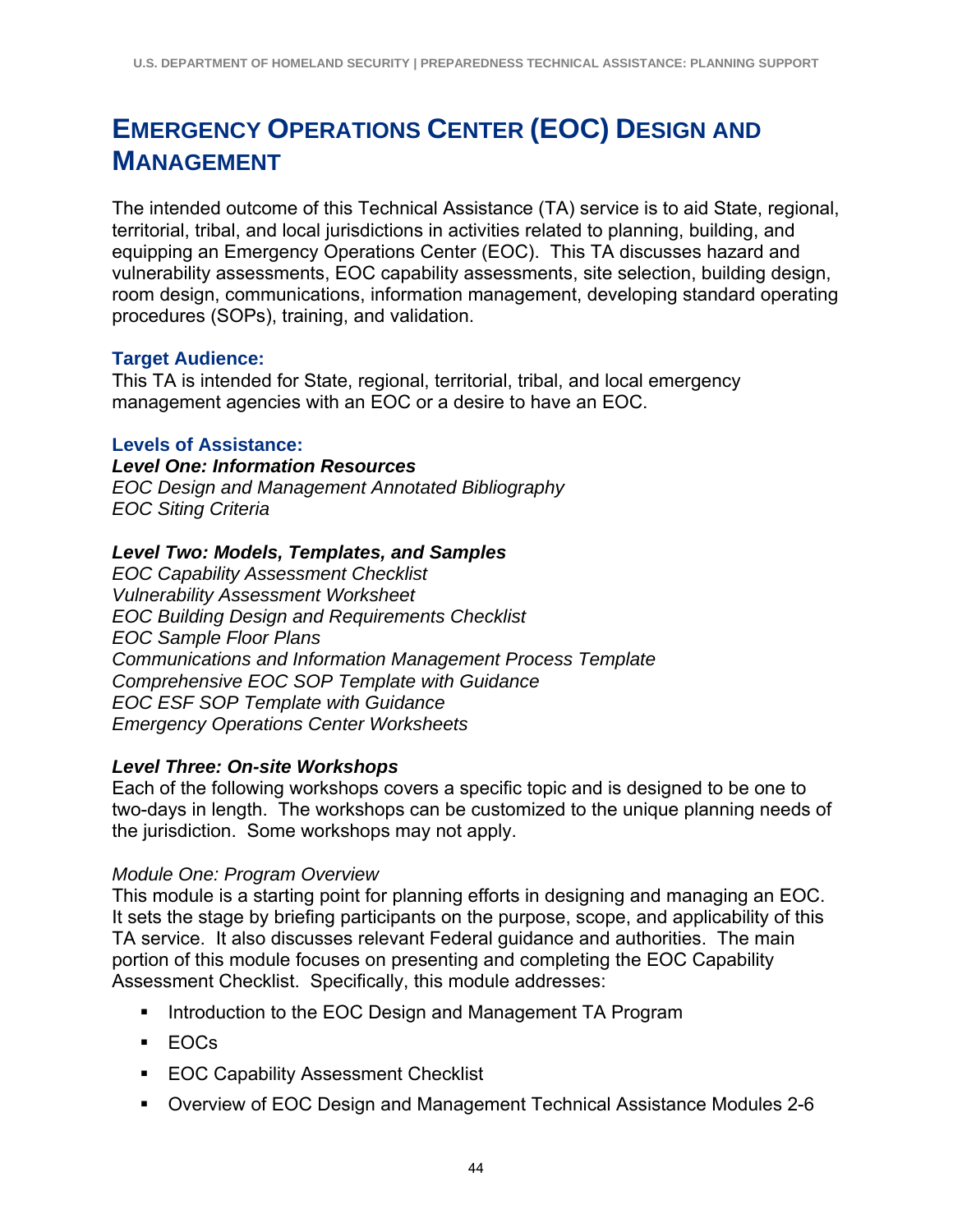#### *Module Two: EOC Assessment and Siting*

This module focuses on specific criteria for selecting a suitable location for the EOC. Topics include proximity to key personnel, a central location, traffic flow and congestion, accessibility, parking, communications, expandability, security, and more. Specifically, this module addresses:

- **EOC Site Selection Criteria** 
	- o General Considerations
	- o Central Location
	- o Proximity to Key Personnel
	- o Traffic Flow and Congestion
	- o Accessibility
	- o Parking
	- o Communications
	- o Security
	- o Expandability
	- o Community-based Design
	- o EOC Vulnerability

#### *Module Three: EOC Building Design and Requirements*

This module discusses common EOC functions and how they relate to and affect personnel requirements, room design, and building design. General building design considerations including materials, basic construction, emergency power, and fire suppression are addressed. The broad topics discussed in this module include:

- **EOC** Functions
- **Personnel Space Requirements**
- **Room Design Features**
- Building Design Features
- Considerations for Multi-Use Facilities

#### *Module Four: Communications and Information Management*

The EOC's ability to function is directly related to its ability to communicate. The National Incident Management System (NIMS) has established two basic requirements for communications: redundancy and interoperability. Module Four discusses these topics in great detail. In addition to communications requirements, successful completion of EOC functions has come to rely heavily on modern technology. EOC information technology requirements fall into two very broad categories. The first is the communications and information collection capacities related to the Internet. The second is the support of basic office functions and the processing and display of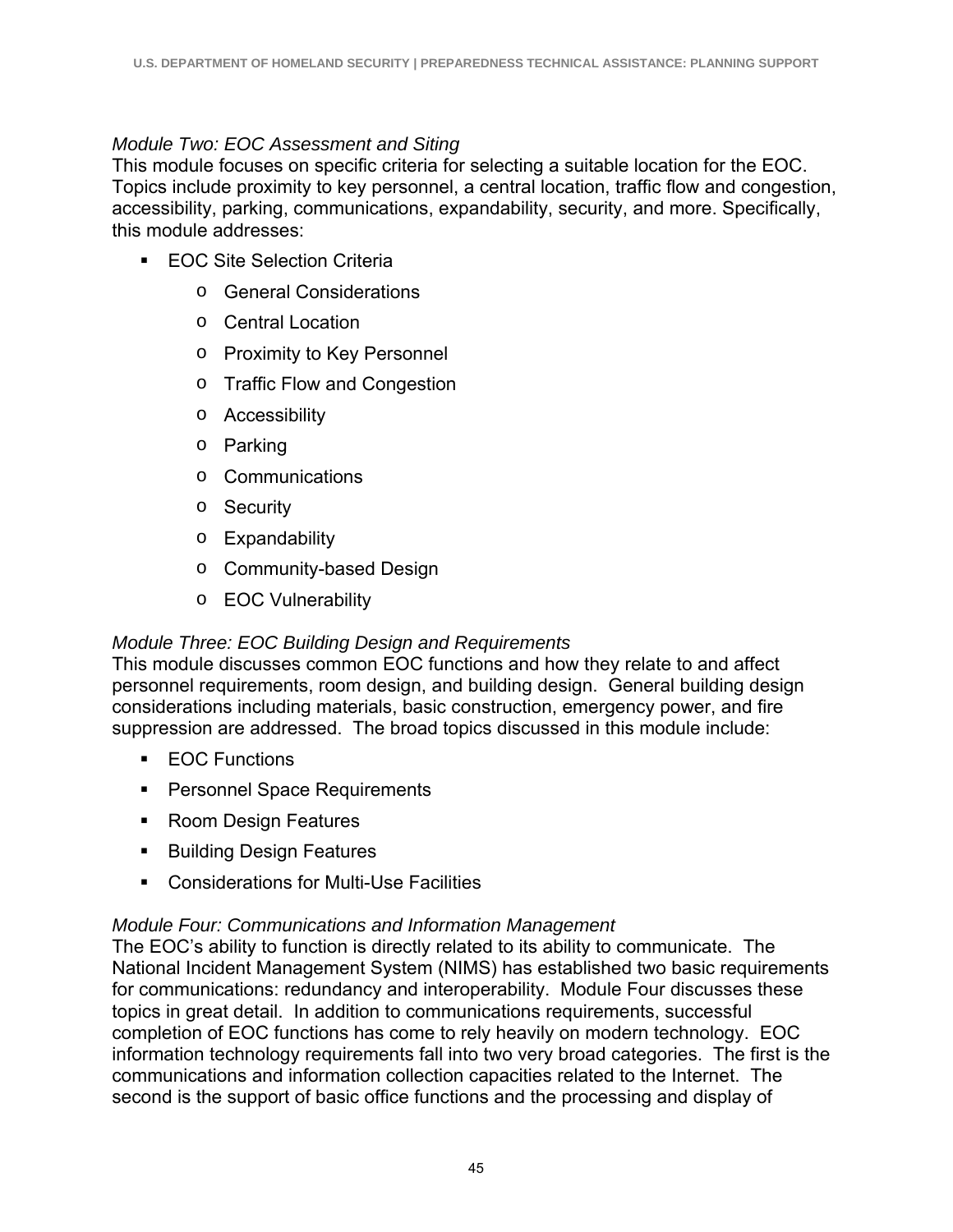information. Both of these topics are discussed in this module. Specifically, this module addresses:

- **Communications Requirements**
- **Information Technology Requirements**
- **Data Management Tools**
- **Cyber Security**
- **Infrastructure for Communications and Data Management**
- Communications and Information Management Process Template

### *Module Five: EOC Management and SOPs*

EOCs are part of a larger system of multi-agency coordination that is integral to domestic response as required by the NIMS. Module Five discusses the primary functions of an EOC within a Multi-agency Coordination System (MACS) and several issues that arise when incident commanders and field personnel interface with EOCs. Considerations for supporting and sustaining EOC operations including SOPs are also discussed in this module. Specifically, this module addresses:

- MACS
- EOC/Incident Command System (ICS) Interface
- **Standard Operating Procedures**
- **Developing Standard Operating Procedures**

#### *Module Six: Validation*

The validation module addresses training and exercise activities to support the effective function of an EOC. Training initiatives should create awareness and enhance the skills required to activate, setup, operate, deactivate, and demobilize an EOC following a major disaster. Exercises should be designed to test essential individual elements, inter-related elements, or the entire EOC's plan(s). Validation can be accomplished through a number of different methods; specifically, this module addresses:

- **Training**
- **Exercises**
- Review Process
- **Systems Analysis**
- Real World Events
- After Action Reports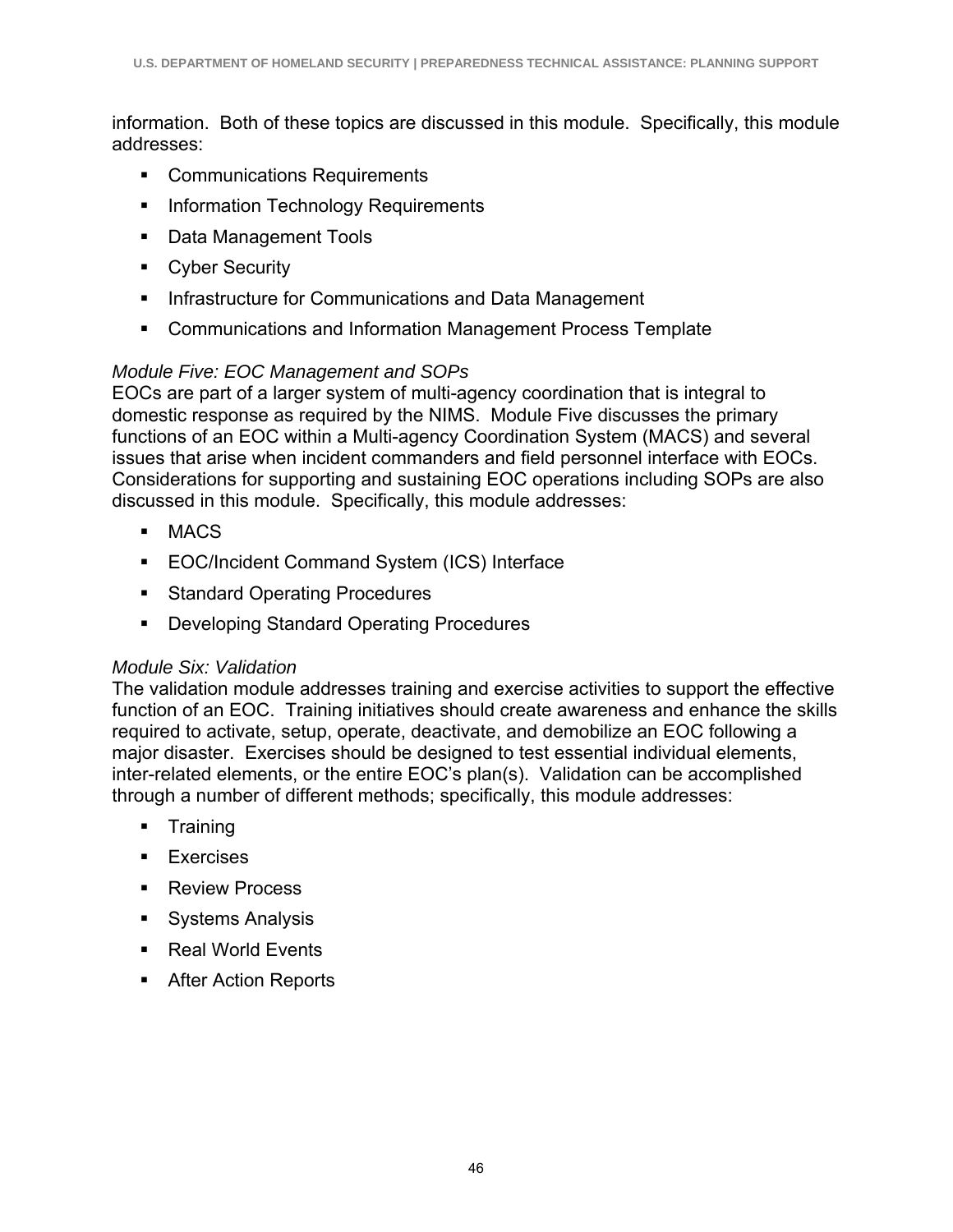#### **Mission Area:** Response

**National Priorities:** Expand Regional Collaboration; Implement the National Incident Management System (NIMS) and National Response Framework (NRF); Strengthen Information Sharing and Collaboration Capabilities; Strengthen Interoperable and Operable Communications Capabilities; Strengthen CBRNE Detection, Response, and Decontamination Capabilities; Strengthen Medical Surge and Mass Prophylaxis Capabilities

**Capabilities:** Planning; Communications; Risk Management; Emergency Operations Center Management; Emergency Public Information and Warning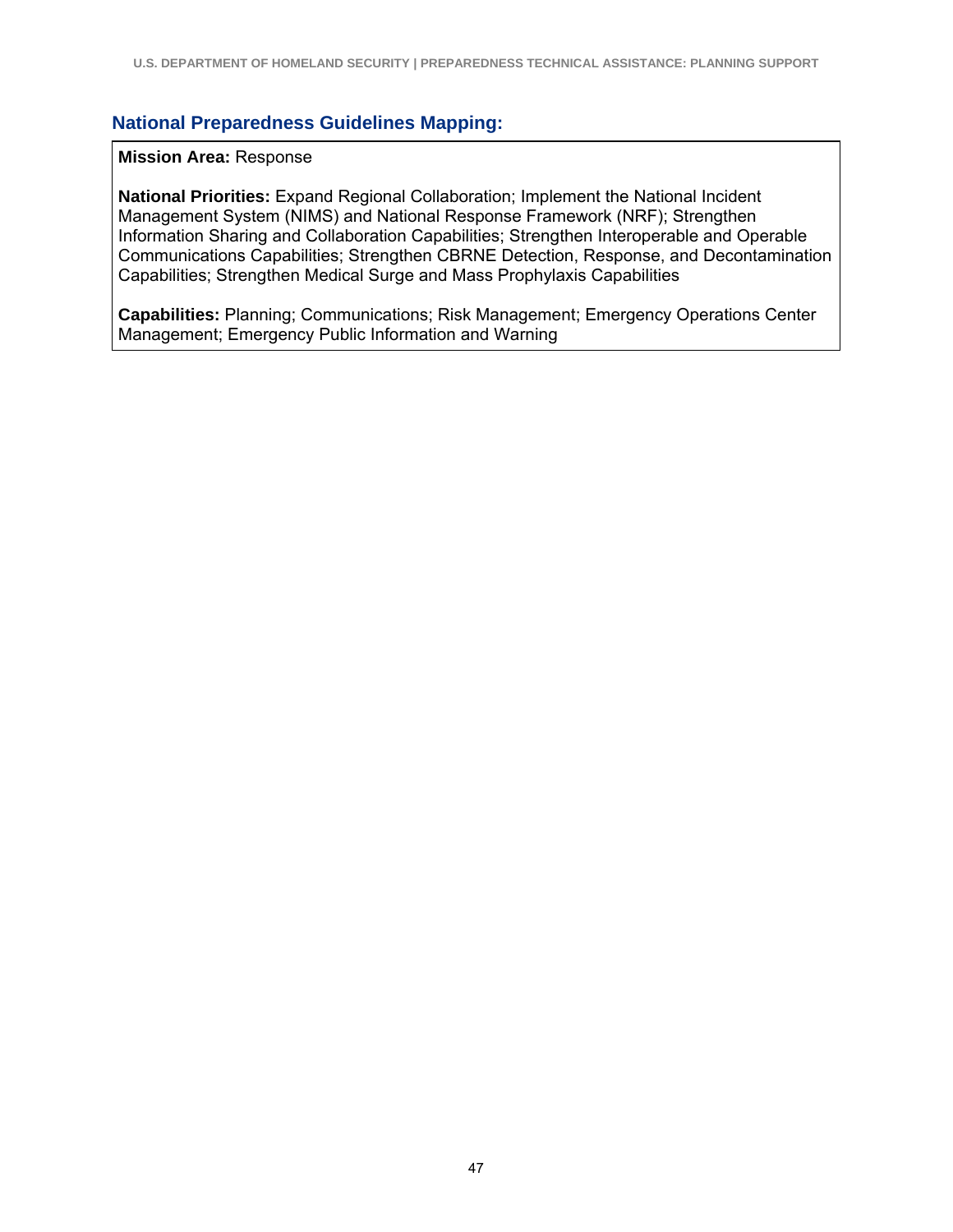# **EVACUATION PLANNING (EP)**

The intended outcome of this Technical Assistance (TA) service is to assist State and local jurisdictions in preparing and planning for evacuation support in the event of emergencies, in particular, disaster events requiring an evacuation. In support of the *National Preparedness Guidelines (Guidelines)*, this TA service assists jurisdictions in developing and conducting limited validation of basic evacuation plans for fixed sites or geographic locations.

### **Target Audience:**

This TA is intended for any Federal, State, and local agency seeking evacuation planning (EP) support and assistance.

#### **Levels of Assistance:**

*Level One: Information Resources Evacuation Planning Annotated Bibliography Public Outreach and Education Resources to Support Evacuation* 

#### *Level Two: Models, Templates, and Samples*

*Evacuation Planning Needs and Capabilities Assessment Evacuation Plan Template Evacuation Plan Appendix 1: Chemical Incident Template Evacuation Plan Appendix 2: Biological Incident Template Evacuation Plan Appendix 3: Radiological Incident Template Evacuation Plan Appendix 4: Nuclear Incident Template Evacuation Plan Appendix 5: Explosive Incident Template Evacuation Plan Supplementary Appendices Template Emergency Procedures Template and Guidance Memorandum of Agreement/Memorandum of Understanding Template and Guidance* 

### *Level Three: On-site Workshops*

The Level Three support provided under this TA service includes technical analysis and plan development support associated with evacuation efforts. This program can be tailored to meet the needs of individual jurisdictions.

These workshops will demonstrate how to apply key evacuation principles and methodologies. The workshops will use a combination of instructor/facilitator presentations, large and small group discussion, and structured activities. Discussions and activities will focus on strategic planning and analysis to achieve a viable evacuation plan. By the end of the workshop, participants should be able to develop and write customized department/agency evacuation plans.

There are four progressive sections available for on-site workshops. They can be delivered individually or in combination. Modules Two and Three are ideally separated by a two to three week period, allowing jurisdictions to continue the plan development process after the second session and then refine the plan at the third session. Each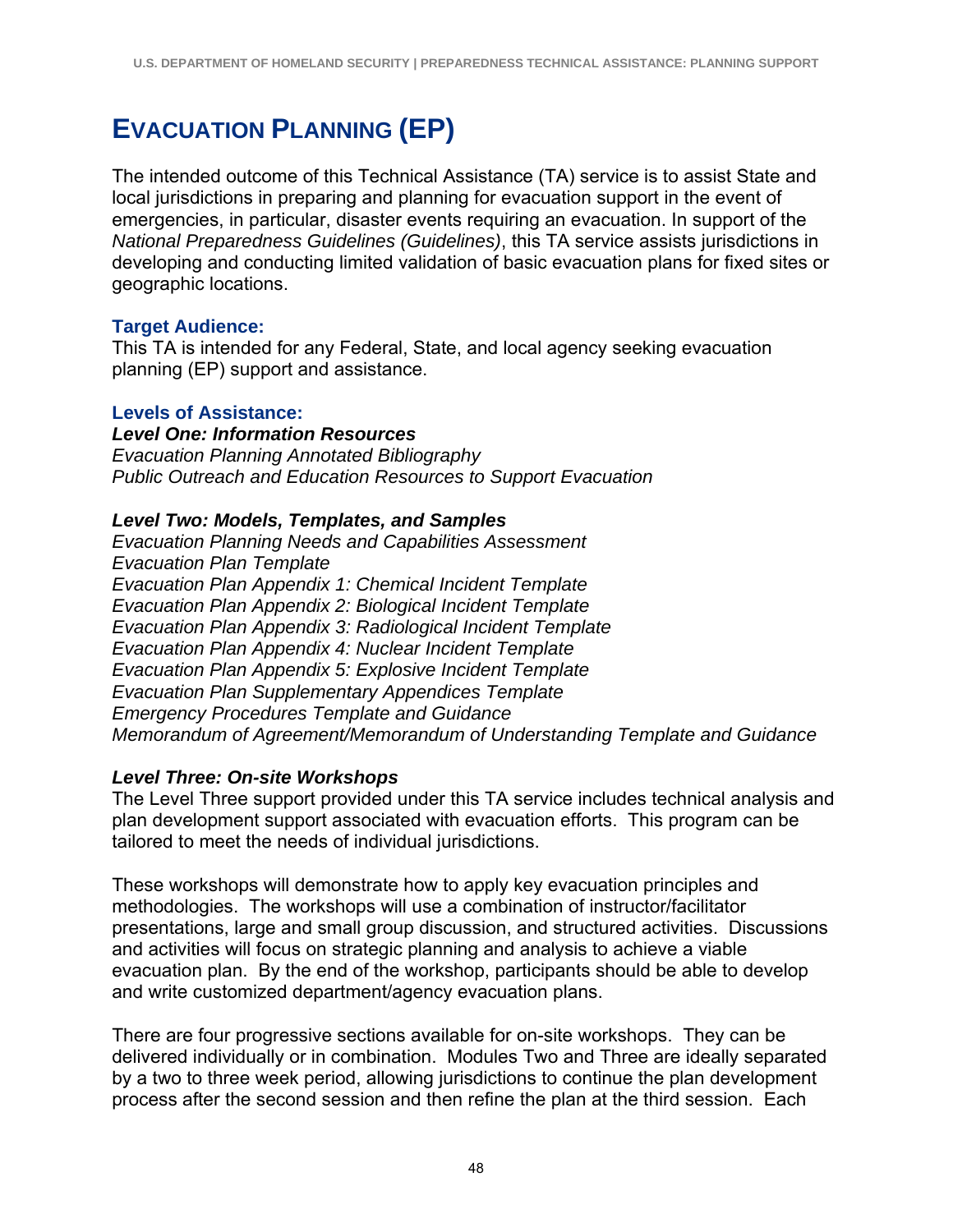workshop is designed to be one to two-days in length and can be customized to the unique planning needs of the jurisdiction.

#### *Module One: Getting Started*

Module One provides an initial overview that will assist participants in preparing to write their evacuation plan. This module will set the foundation for the developing, review and validation of the plan by identifying key individuals who should be included in planning efforts and resources that will guide the process. Specifically, this module addresses the following elements:

- **IDENTIFY 19 In An and Symbol and Symbol and Symbol and Symbol and Symbol Exam**
- **Establishing and/or reviewing the planning basis**
- Reviewing the existing planning strategy

### *Module Two: Developing an Evacuation Plan*

Module Two will assist jurisdictions in developing an evacuation plan. Each element of the plan and potential associated appendices is discussed in detail. Specifically, this module addresses the following elements:

- **Elements of the evacuation plan template**
- **•** Developing the draft evacuation plan
- **IDENTIFY 1** Identifying and developing supporting appendices

### *Module Three: Refining the Evacuation Plan*

Module 3 will assist jurisdictions through key planning activities that are important to the refinement and implementation of an evacuation plan. This module addresses the following elements:

- **Agency review of the draft plan**
- Intertuality and developing memorandums of agreement/memorandums of understanding (MOAs/MOUs)
- **IDENTIFY** Identifying and developing operational procedures

### *Module Four: Validating the Evacuation Plan*

Module 4 will assist jurisdictions in identifying methods for validating their Evacuation Plan, the accompanying agreements and procedures. The strengths and weaknesses of each approach and considerations for implementing them are also covered. This module addresses the following elements:

- **Exercises**
- Review process
- **Systems analysis**
- Real world events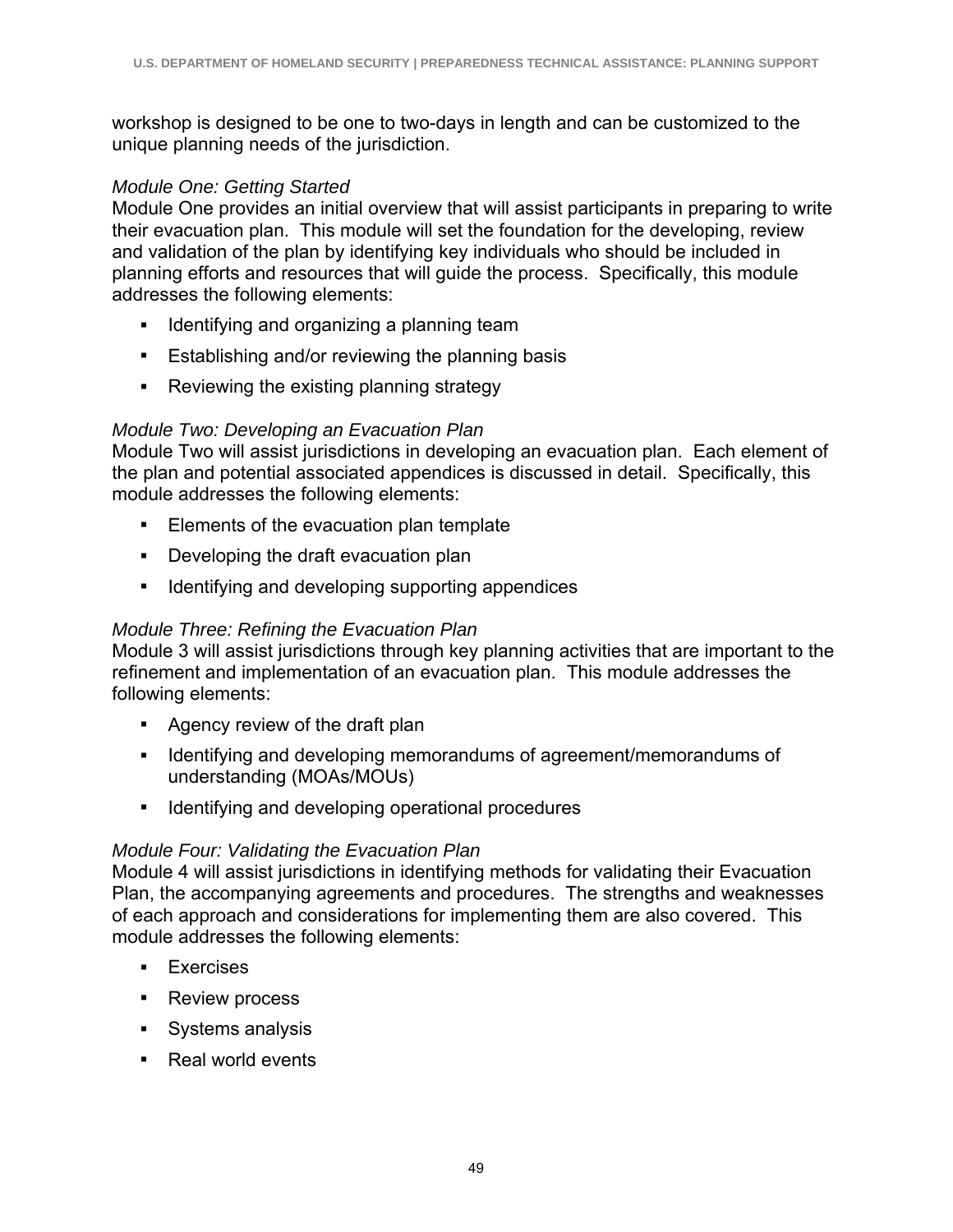#### **Mission Area:** Response

**National Priorities:** Expand Regional Collaboration; Implement the National Incident Management System (NIMS) and National Response Framework (NRF); Strengthen Medical Surge and Mass Prophylaxis Capabilities; Strengthening Planning and Citizen Preparedness **Capabilities** 

**Capabilities:** Planning; Critical Resource Logistics and Distribution; Citizen Evacuation and Shelter-In-Place; Emergency Public Information and Warning; Mass Prophylaxis; Mass Care (Sheltering, Feeding, and Related Services)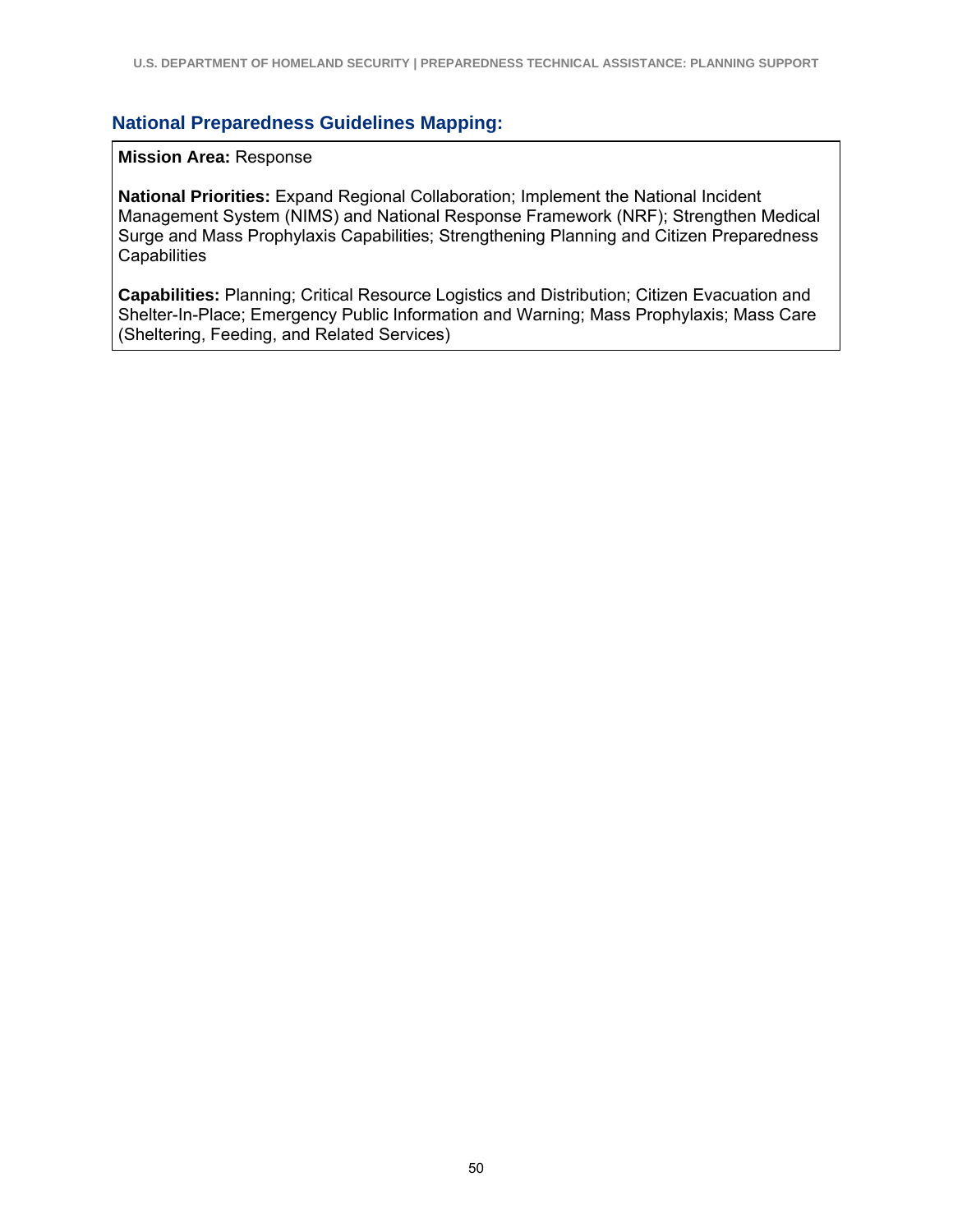# **HAZARD CHARACTERIZATION**

The intended outcome of the Hazard Characterization Technical Assistance (TA) service is to provide information that may be used by State, local, and tribal jurisdictions to assist with the preparation of response plans and procedures. The documents provide background information about cyber threats and chemical, biological, radiological, nuclear, and explosive (CBRNE) agents. This document provides an overview of the different levels of technical assistance available to the end user under the Hazard Characterization TA service.

#### **Target Audience:**

This TA is intended for Homeland Security and Emergency Management officials and first responder organizations.

#### **Levels of Assistance:**

#### *Level One: Information Resources*

*Hazard Characterization of CBRNE Threats, Literature Research and Technical Analysis Hazard Characterization of Cyber Threats, Literature Research and Technical Analysis Hazard Characterization Reference CD Cyber Threats Classifications Guide* 

#### *Level Two: Models, Templates, and Samples*

*Hazard Characterization Decision Support Tool with User's Guide* 

#### *Level Three: On-site Workshops*

#### *Introduction to Terrorism Hazards and Characterization*

This workshop is designed to introduce audience members to hazard characterization and to show them the wide range of vulnerabilities that require attention. The module gives a description of CBRNE events, a tool to provide information to audience members on the causes of symptoms related to a CBRNE attack, and finally information for emergency managers to use in recognizing and characterizing cyber threats.

#### **National Preparedness Guidelines Mapping:**

**Mission Areas:** Response

**National Priorities:** Implement the National Incident Management System (NIMS) and National Response Framework (NRF); Strengthen Planning and Citizen Preparedness **Capabilities** 

**Capabilities:** Planning; On-site Incident Management; Responder Safety and Health; Emergency Public Safety and Security Response; Emergency Public Information and Warning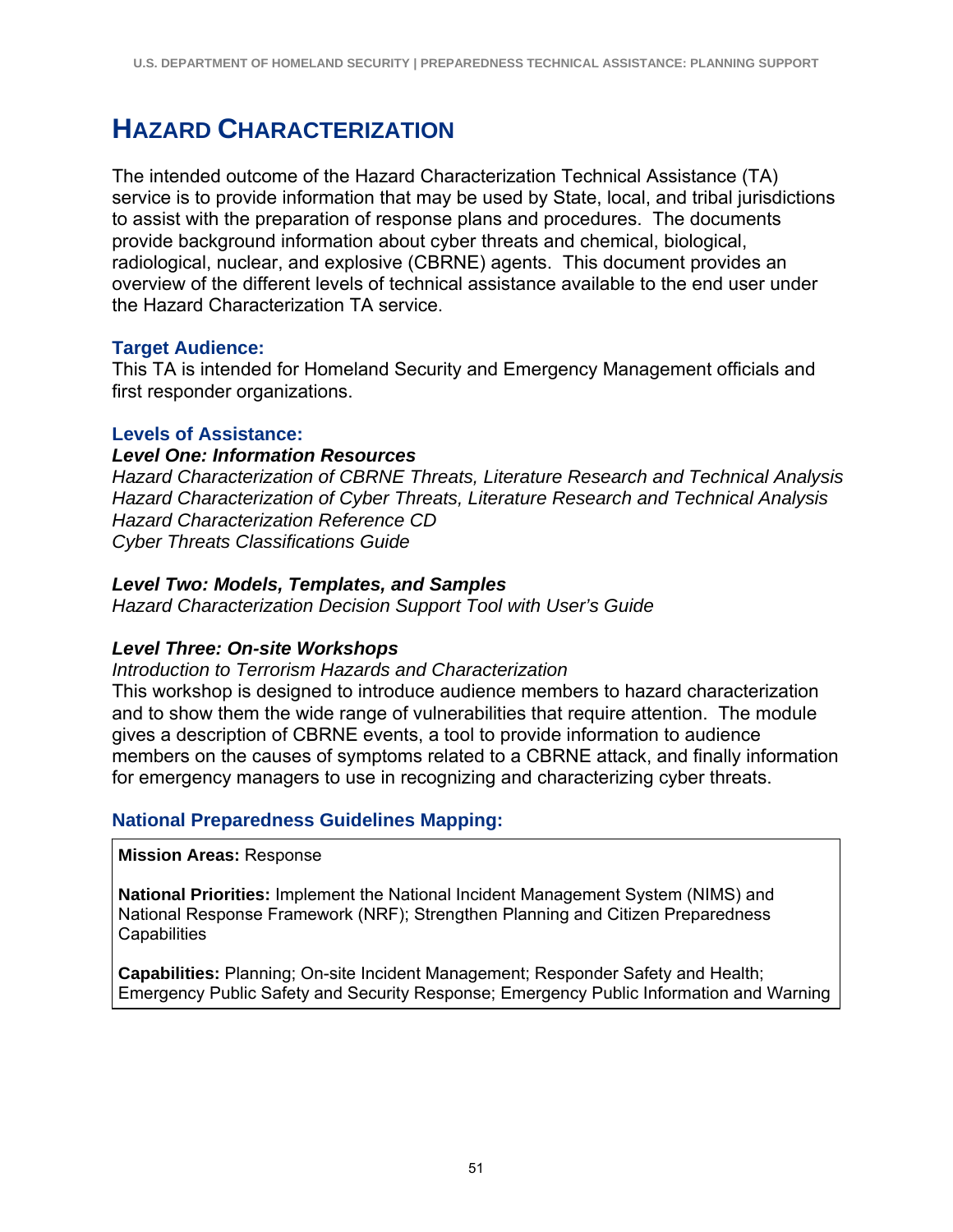# **HOUSEHOLD PETS AND SERVICE ANIMALS (HPSA) PLANNING**

This service provides an enhanced level of support to develop a robust Household Pets and Service Animals (HPSA) Annex for existing Emergency Operations Plans (EOPs). The intended outcome of this service is to assist State and local jurisdictions in organizing a multidisciplinary planning team that is able to develop and revise an effective Annex. The Annex will guide the jurisdiction's preparation for and response to an incident requiring the rescue, transport, shelter, and care of household pets and service animals. Emphasis is placed on a regional approach that allows jurisdictions to understand how outlying jurisdictions respond and what resources they have available that may be of assistance.

#### . **Target Audience:**

This program is intended for Homeland Security and Emergency Management officials and allied agencies.

#### **Levels of Assistance:**

#### *Level One: Information Resources*

*Household Pets and Service Animals Planning Annotated Bibliography Household Pets and Service Animals Planning Reference CD* 

#### *Level Two: Templates, Samples, Models*

*Household Pets and Service Animals Planning Needs and Capabilities Assessment Household Pets and Service Animals Annex Template Household Pets and Service Animals Annex Appendix 1: Transportation Support Template Household Pets and Service Animals Annex Appendix 2: Shelter Operations Template Household Pets and Service Animals Annex Appendix 3: Veterinary Care Template Household Pets and Service Animals Annex Appendix 4: Search and Rescue Template Household Pets and Service Animals Annex Appendix 5: Emergency Feeding Template Memorandum of Agreement/Memorandum of Understanding Template and Guidance Emergency Procedures Template and Guidance* 

#### *Level Three: On-site Workshops*

There are four modules available for on-site workshops, which can be delivered individually or in combination. The workshops are a combination of instruction, facilitation, and hands-on document development. Workshop Modules Two and Three are separated by a two to three week period, allowing jurisdictions to continue the plan development process after the first session and then refine the plan at the second session. Each workshop is designed to be one- to two-days in length and can be customized to the unique planning needs of the jurisdiction.

#### *Module One: Getting Started*

This module discusses regulations, definitions, guidance, existing plans and procedures, mutual aid agreements in place, jurisdictional considerations, and regional issues specific to HPSA. This module will discuss organizing a planning group and assist jurisdictions with assessing their HPSA operational needs. Specifically, this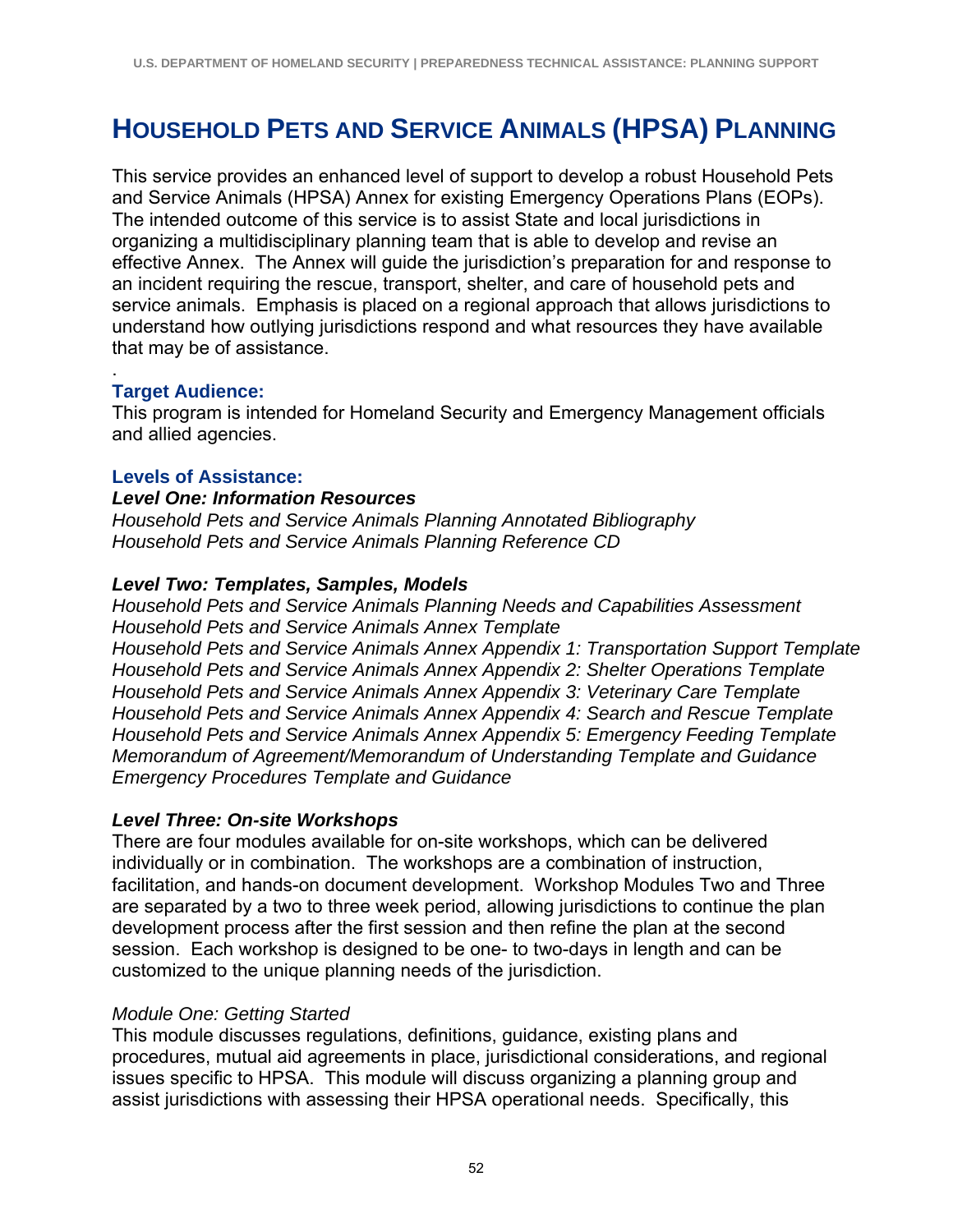module addresses the following elements:

- **IDENTIFY** Identifying and Organizing a Planning Group
- Reviewing the Planning Basis
- **Reviewing the Existing Planning Strategy**
- Assessing Needs and Identifying Available Resources

#### *Module Two: Developing the Household Pets and Service Animals Annex*

This module will assist jurisdictions in developing a HPSA Annex to their Emergency Operations Plan. Each element of the Annex and associated Appendices is discussed in detail. Specifically, this module addresses the following elements:

- **Elements of the HPSA Annex Template**
- **Developing the Draft HPSA Annex**

*Module Three: Refining the Household Pets and Service Animals Annex*  This module will assist State and local agencies through key planning activities that are important to the refinement and implementation of a HPSA Annex. This module addresses the following elements:

- Agency Review of the Draft Annex
- **If Identifying and Developing Memorandums of Agreement/Memorandums of** Understanding (MOAs/MOUs)
- **IDENTIFY** Identifying and Developing Operational Procedures

#### *Module Four: Validating the Household Pets and Service Animals Annex*  This module will assist jurisdictions in identifying methods for validating their HPSA Annex and the accompanying agreements and procedures. The strengths and weaknesses of each approach and considerations for implementing them are also covered. This module addresses the following elements:

- **Exercises**
- **Review Process**
- **Systems Analysis**
- Real World Events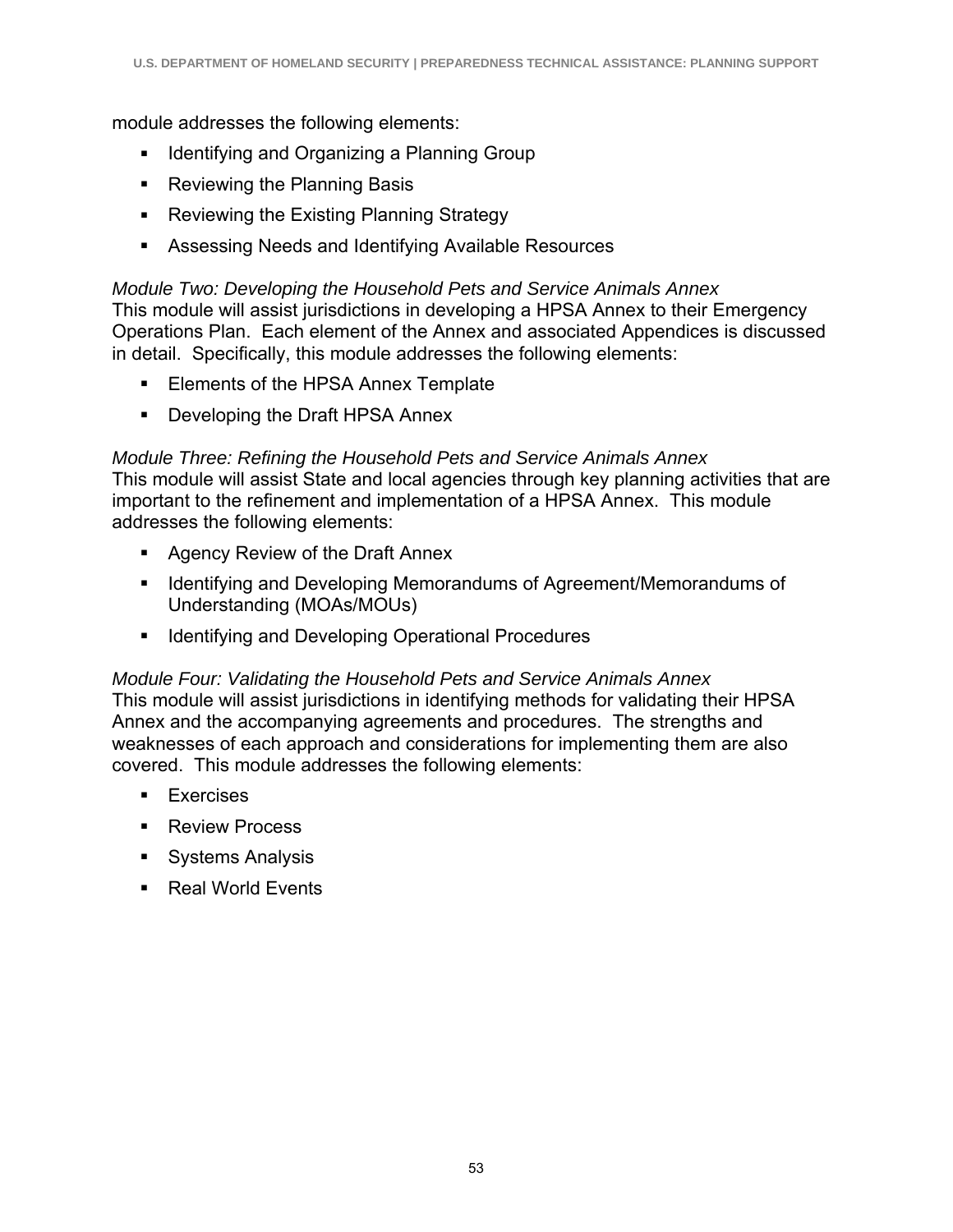#### **Mission Areas:** Response

**National Priorities:** Expand Regional Collaboration; Implement the National Incident Management System (NIMS) and National Response Framework (NRF); Strengthen Information Sharing and Collaboration Capabilities; Strengthen Planning and Citizen Preparedness Capabilities

**Capabilities:** Planning; On-site Incident Management; Critical Resource Logistics and Distribution; Volunteer Management and Donations; Responder Safety and Health; Environmental Health; Isolation and Quarantine; Search and Rescue (Land-Based); Emergency Public Information and Warning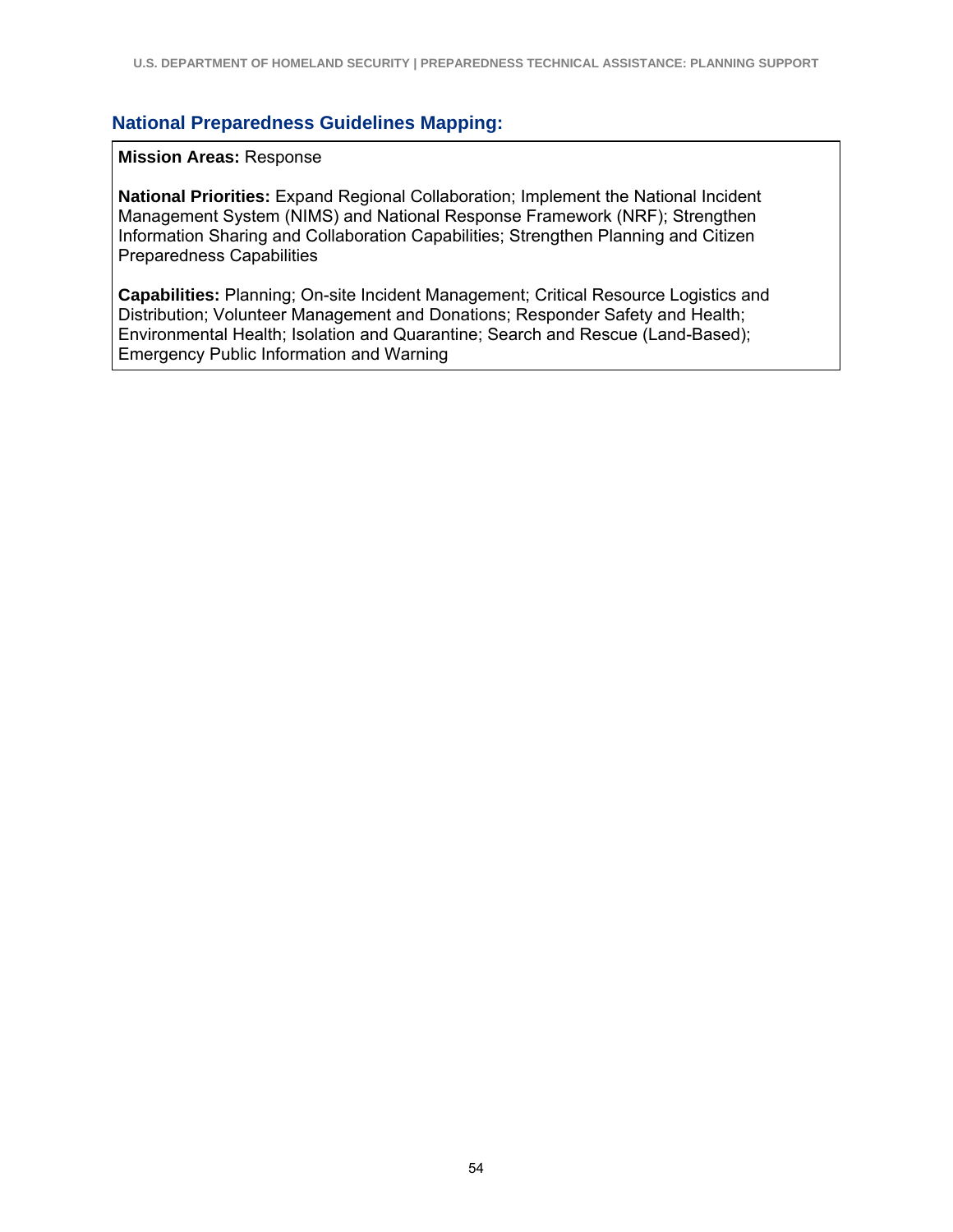# **INCIDENT ANALYSIS PLANNING (IAP)**

This technical assistance (TA) service enhances incident analysis and planning at the Federal, State, and local levels. It provides insights and tools for personnel performing incident analysis and planning with an emphasis on the analysis function in the Emergency Operations Center (EOC). By providing structure for the actual performance of incident analysis, the need for improvisation is reduced and the development of the Incident Action Plan and other recommendations to executive leadership may be produced in a more timely and efficient manner. Using intelligence fusion methodology, information from diverse sources is incorporated and analyzed for recommended actions and longer term planning considerations.

### **Target Audience:**

Emergency Management personnel serving in the planning function; Emergency Management Agencies; other agencies as appropriate with a particular emphasis on governmental agencies with cooperating roles in Emergency Management.

#### **Levels of Assistance:**

#### *Level One: Information Resources*

TA at Level One provides:

- Overview of the Incident Analysis and Planning (IAP) TA service for consideration by interested jurisdictions
- **EXECT** Listing of existing relevant resources and Web sites

### *Level Two: Templates, Samples, Model*

TA at Level Two provides:

- **Instructional document on methods of gathering information from a variety of** sources and analyzing this information to increase a jurisdictions situational awareness, to enhance planning capabilities and response operations.
- Templates of position descriptions for personnel involved in situational analysis
- Templates of situational analysis job aids for EOC operations

#### *Level Three: On-site Workshops*

A one-day seminar is being piloted to provide training on incident analysis concepts, including scenario based training to enhance capabilities.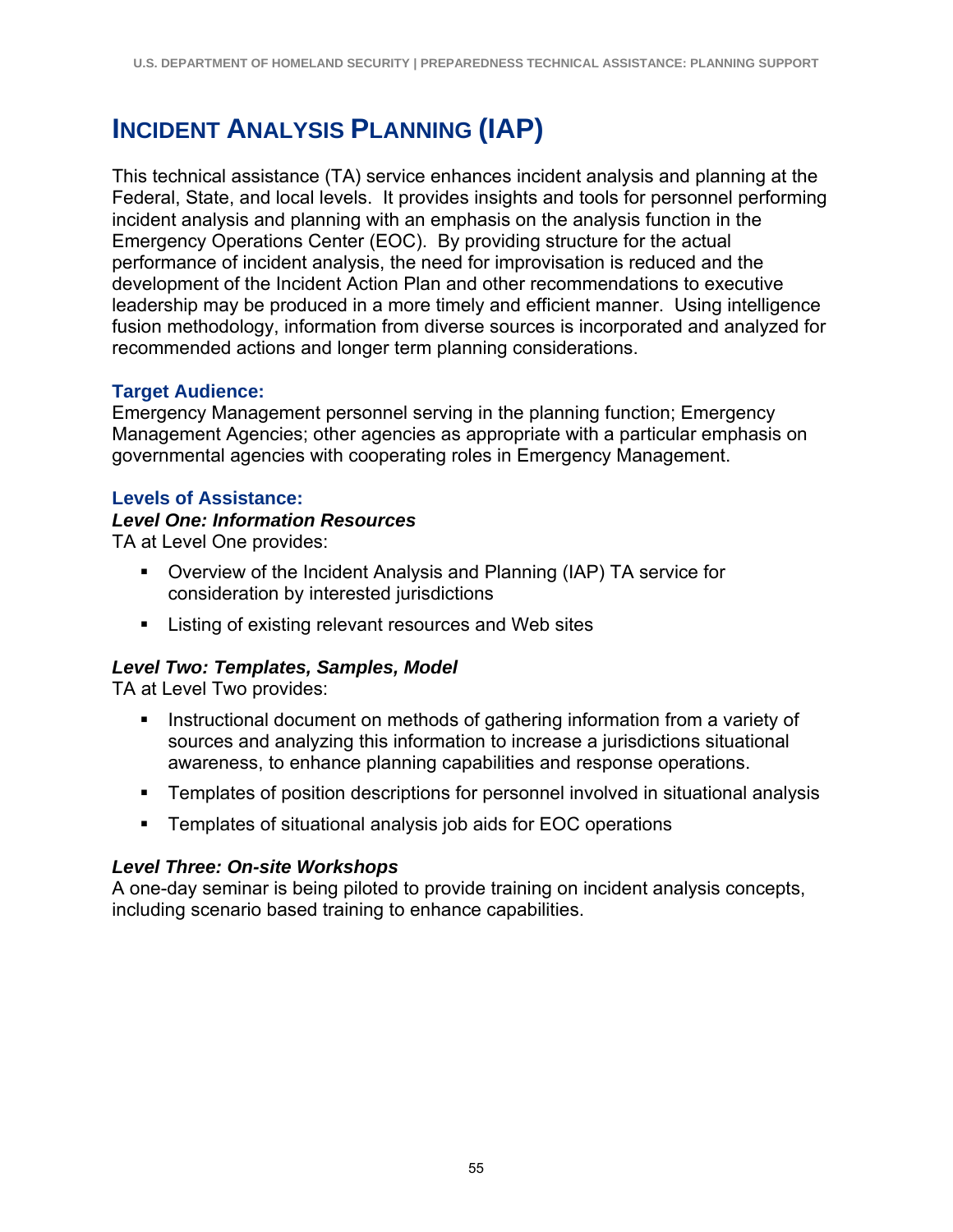**Mission Areas:** Response, Recovery

**National Priorities:** Expand Regional Collaboration; Implement the National Incident Management System (NIMS) and National Response Framework (NRF); Strengthen Information Sharing and Collaboration Capabilities; Strengthen CBRNE Detection, Response and Decontamination Capabilities; Strengthen Medical Surge and Mass Prophylaxis **Capabilities** 

**Capabilities:** On-Site Incident Management; Emergency Operations Center Management; Critical Resource Logistics and Distribution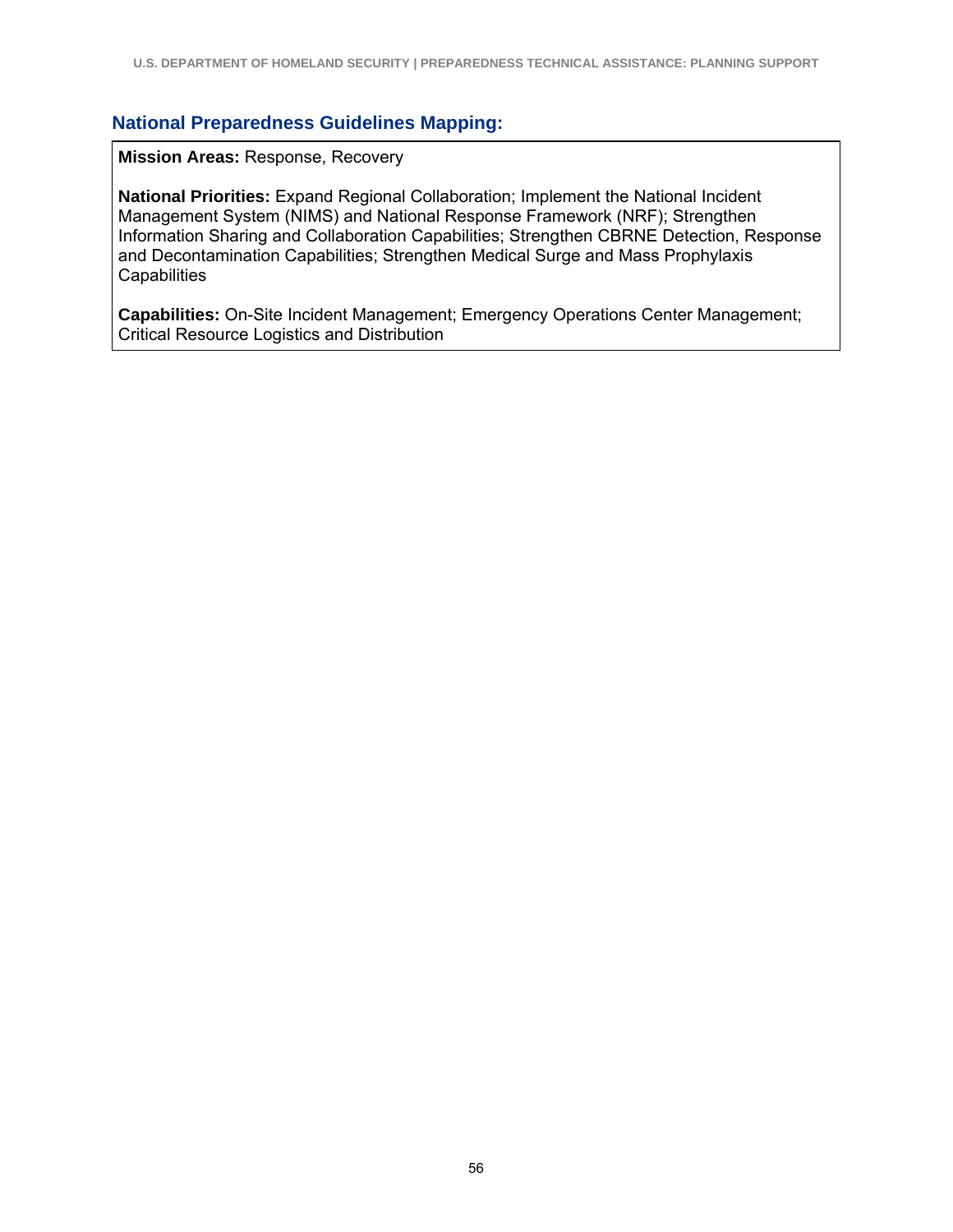# **JOINT INFORMATION CENTER/SYSTEM IMPLEMENTATION (JICSI)**

Providing the public with timely, accurate, and complete information that enables citizens to protect themselves in an emergency is a challenge and responsibility facing all emergency management officials. The *Joint Information Center/System Implementation (JICSI)* technical assistance (TA) offering provides individuals and teams involved in a jurisdiction's emergency public information efforts with the concepts, tools, and skills necessary to work in a JIC/JIS environment during a crisis. Developed and presented by experienced public information professionals, the JICSI TA provides participants with a method for handling emergency information under the *National Incident Management System (NIMS)* and *National Response Framework (NRF)*, regardless of the type of incident or the number of responding agencies involved.

#### **Target Audience:**

This TA is for Federal, State, and local public information officers, JIC staff, emergency managers, elected or appointed officials, or other participants in a jurisdiction's JIS or JIC.

#### **Levels of Assistance:**

#### *Level One: Information Resources*

*Reference materials, handbooks, job aids, and resource guides.*

#### *Level Two: Models, Templates, and Samples*

*Templates, samples, models, and other written and electronic tools for organizing and operating a JIC/JIS.* 

### *Level Three: On-site Workshops*

*JIC/JIS Workshops* 

This TA consists of three modules that jurisdictions can select individually or in combination:

#### *Module One: JIC/JIS Workshop*

In this two-day, interactive workshop, participants learn about the operational need for a JIC/JIS; how it works; the functions it performs; and the types of teams, equipment, and facility layout needed to get the job done. The workshop includes modules designed to build the skills of individuals who will perform various functions within the JIC/JIS. The workshop includes a highly interactive JIC-based training activity using a scenario that tests the emergency information response capabilities of participating organizations. The training activity concludes with a discussion of how the JIC functioned, issue identification, why the media produced the stories they did, how PIO performance influenced media coverage, and other lessons learned directly from JIC staff.

#### *Module Two: Spokesperson Training*

This TA offering helps to prepare policy makers and information professionals to interact with the media by improving old skills and teaching new ones, in a constructive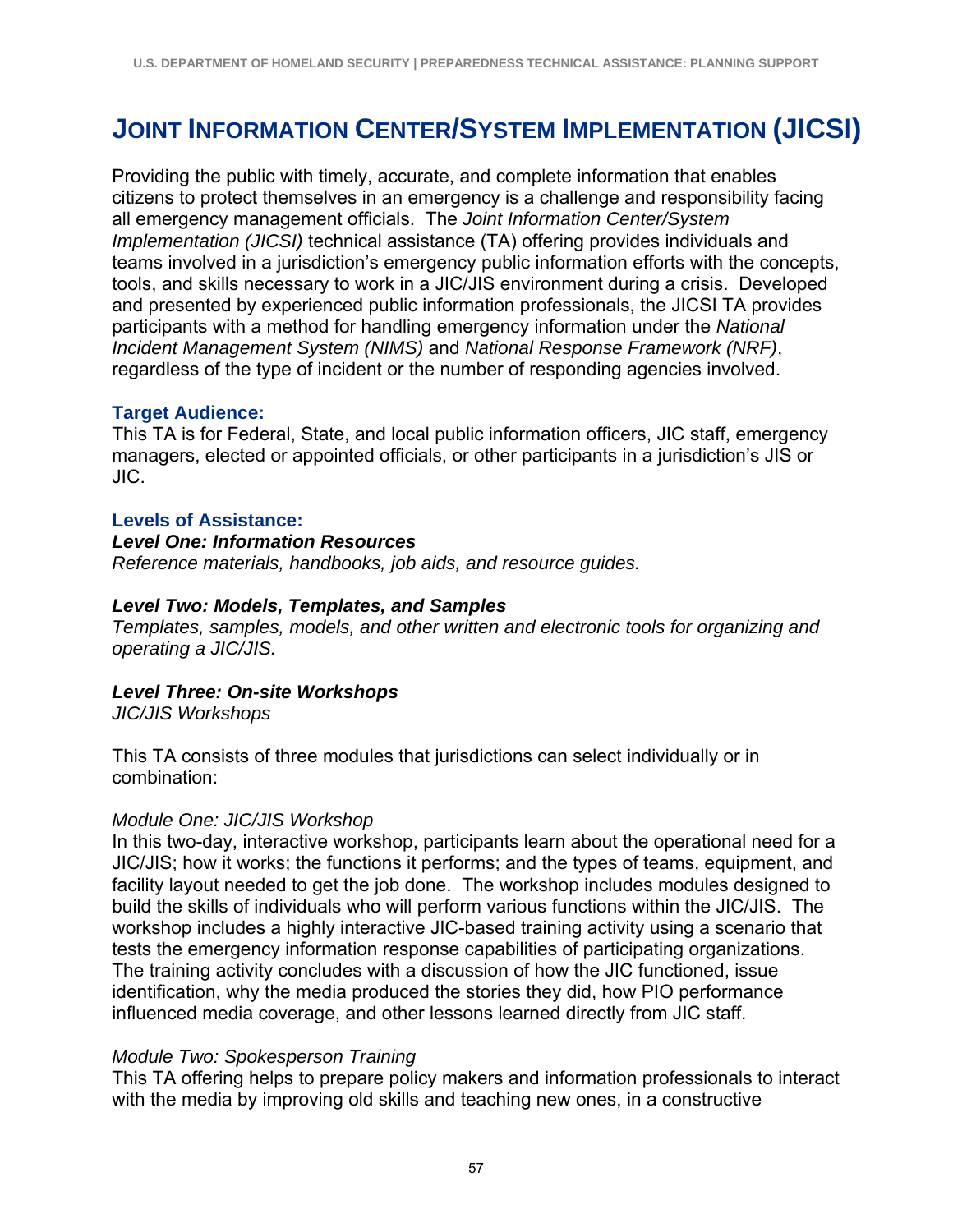environment that provides extensive hands-on practice. This one-day workshop is designed for two distinct audiences: policy makers (including appointed or elected officials and emergency management directors) and public information officers from Federal, State, and local levels. The workshop size is limited to no more than six participants to allow maximum time to practice interview skills during media interaction exercises. Participants learn how to work confidently with the news media, about their expectations, and the differing needs of television, print, radio, and Internet media.

#### *Module Three: New Technologies Workshop*

As communication technology changes, knowing how to use the latest communication paths to relay information about potential risks and to inform the public about life-saving actions during a crisis becomes critically important. This one-day, hands-on workshop provides an overview of how the public and the news media want their information delivered and how to use new communication tools (many of which are available at no cost) to address public concern, monitor news media reporting, and delivery timely and accurate information to everyone who needs it.

#### **National Preparedness Guidelines Mapping:**

**Mission Areas:** Protection, Response

**National Priorities:** Expand Regional Collaboration; Implement the National Incident Management System (NIMS) and National Response Framework (NRF); Strengthen Information Sharing and Collaboration Capabilities; Strengthen Interoperable and Operable Communications Capabilities; Strengthen Planning and Citizen Preparedness Capabilities

**Capabilities:** Communications; Planning; Citizen Evacuation and Shelter-In-Place; Emergency Operations Center Management; Emergency Public Information and Warning; Mass Care (Sheltering, Feeding, and Related Services); Mass Prophylaxis; Volunteer Management and Donations; Economic and Community Recovery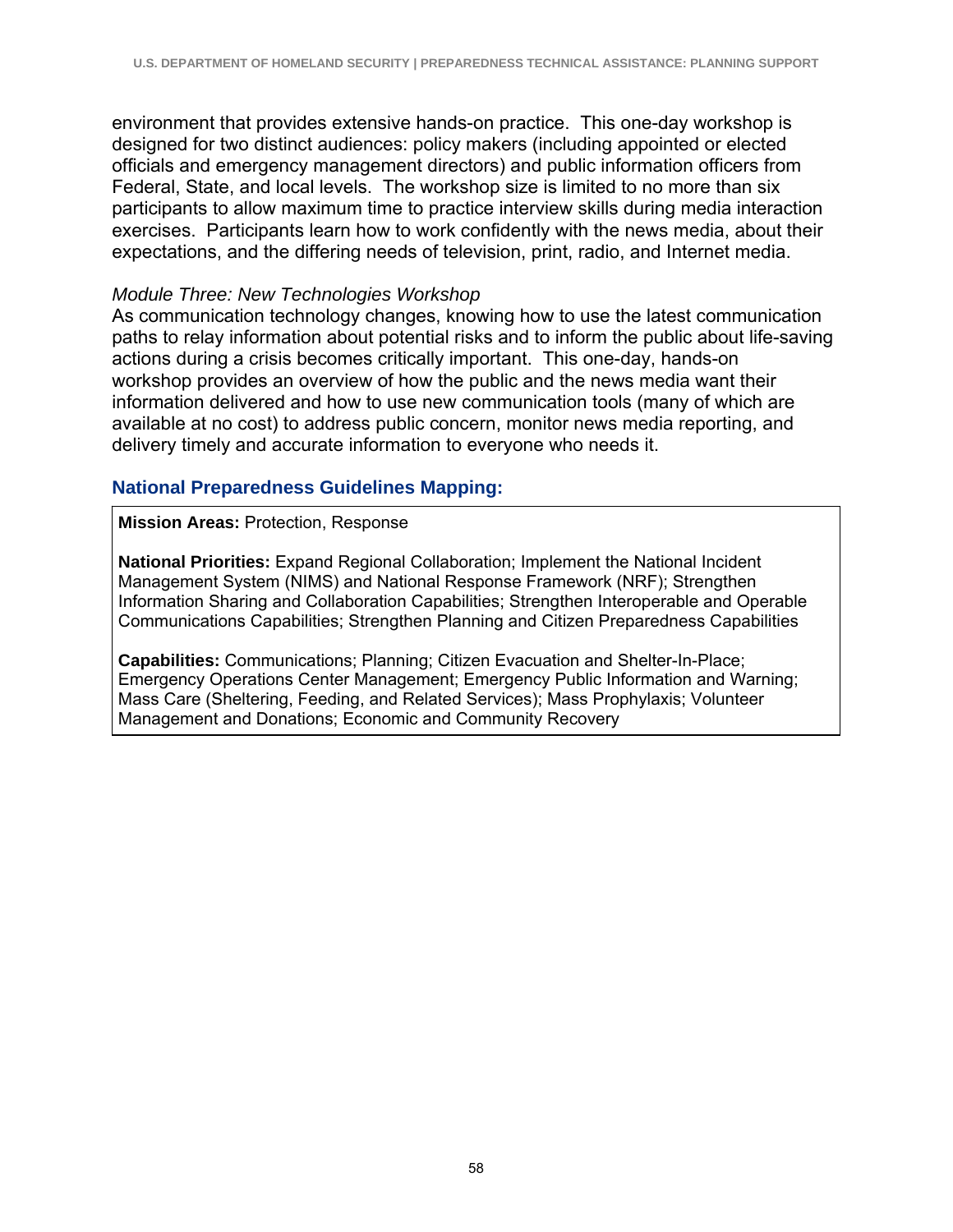# **LOGISTICS AND PROCESS ANALYSIS TOOL (LPAT)**

This technical assistance (TA) service assists emergency planning teams in formulating, modeling, and analyzing logistics operations that support emergency response plans. Through a "from warehouse to citizen" simulation, *the Logistics and Process Analysis Tool (LPAT)* model helps planners quantitatively evaluate the transportation and logistics aspects of their emergency plans. Planners are able to use LPAT's macrolevel logistics and transportation component independently or together with its microlevel process simulation component to test, analyze, and understand the interactive elements of the supply chain, the impact of conflicting priorities, and the consequences of logistics decisions before plan implementation. By using LPAT, planners can define the range and scope of a logistical operation and predict the type and quantity of assets required for a particular response or recovery effort.

#### **Target Audience:**

This TA is for any Federal, State, and local agency with a logistics or resource management mission seeking logistics planning support and assistance.

#### **Levels of Assistance:**

*Level Two: Models, Templates, and Samples Logistics and Process Analysis Tool* 

#### *Level Three: On-site Workshops*

#### *Modeling Workshops*

The provider delivers the LPAT TA through a series of on-site consultations that occur during a three to six month period. A typical delivery starts with an initial assessment meeting, followed by four to six facilitated planning workshops where instruction and logistics modeling occur. The provider tailors each delivery to the requesting location's or organization's specific needs. The TA goals are to:

- **Train participants on LPAT and the logistics modeling process software,**
- **Develop a logistics simulation and analysis for a single response or recovery** scenario, and
- Develop the location's ability to use LPAT in future planning efforts. Locations may use this TA in conjunction with other planning or logistics TA offerings.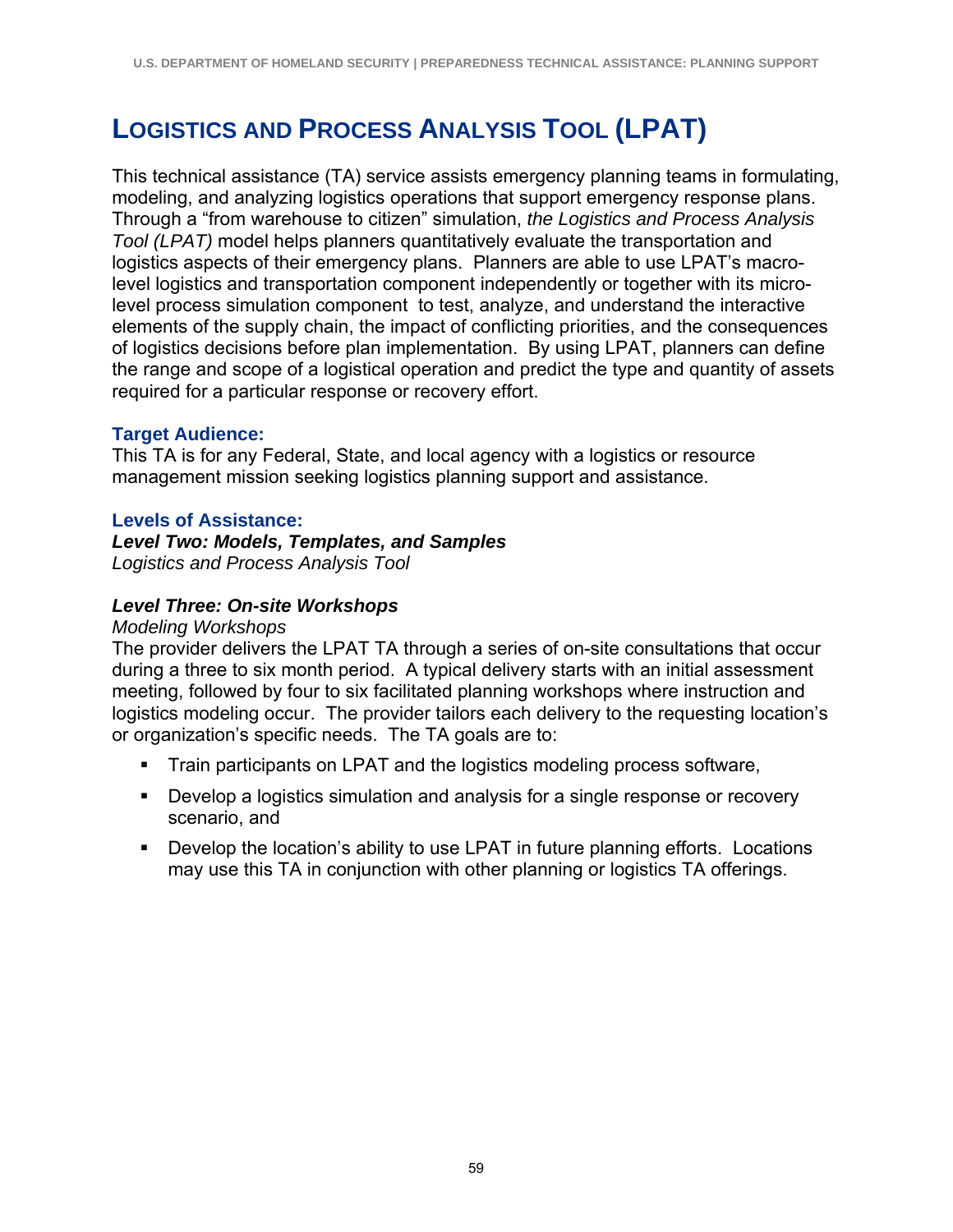**Mission Areas:** Protection, Response

**National Priorities:** Expand Regional Collaboration; Implement the National Incident Management System (NIMS) and National Response Framework (NRF); Strengthen Information Sharing and Collaboration Capabilities; Strengthen Interoperable and Operable Communications Capabilities; Strengthen Medical Surge and Mass Prophylaxis Capabilities; Strengthen Planning and Citizen Preparedness Capabilities

**Capabilities:** Planning; Citizen Evacuation and Shelter-In-Place; Critical Resource Logistics and Distribution; Fatality Management; Mass Care (Sheltering, Feeding, and Related Services); Mass Prophylaxis; Medical Supplies Management and Distribution; Medical Surge; Volunteer Management and Donations; Restoration of Lifelines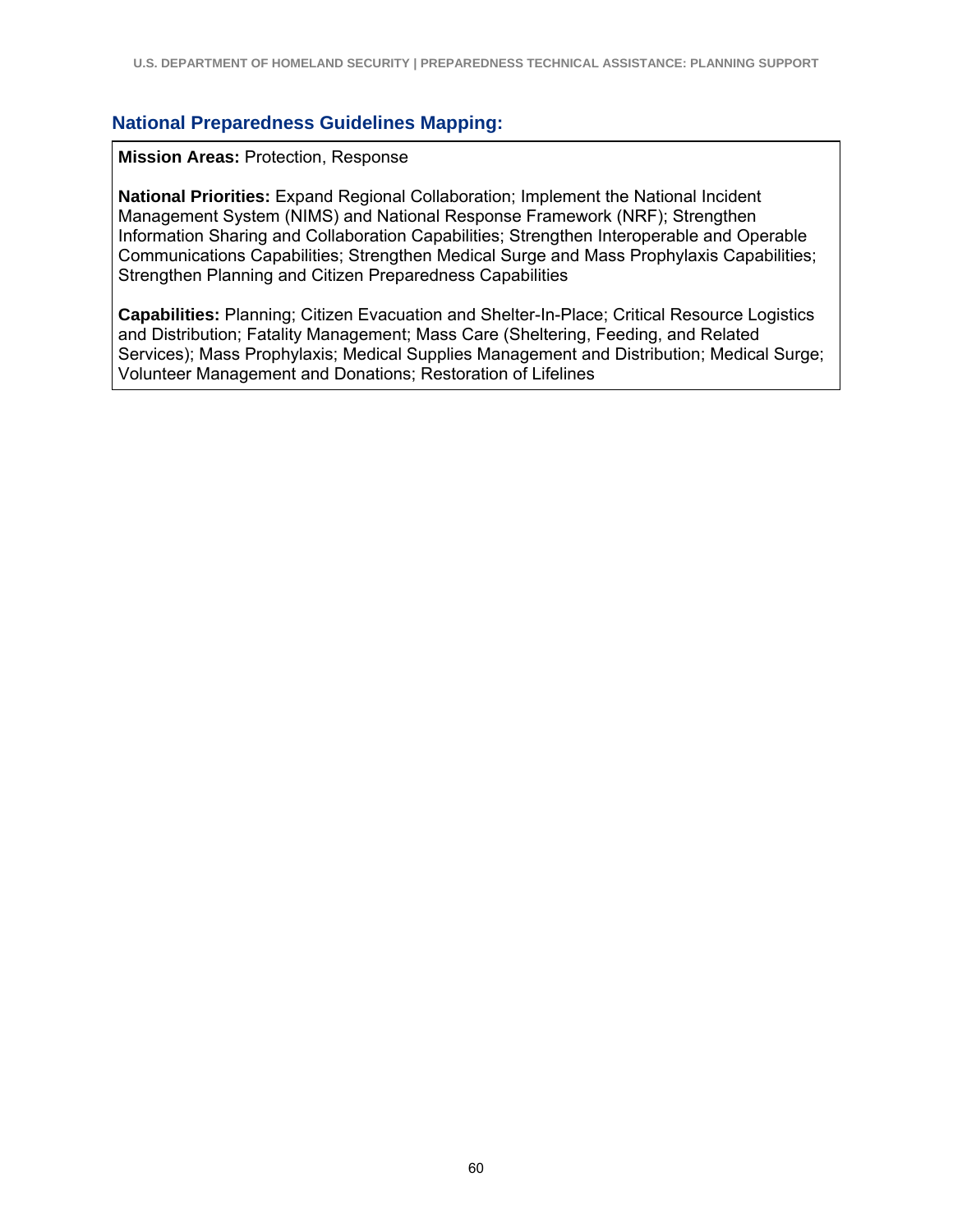# **LOGISTICS AND RESOURCE MANAGEMENT (LRM)**

This technical assistance (TA) service assists in the development and enhancement of catastrophic logistic planning capabilities at the State and local levels. *Logistics and Resource Management (LRM)* TA identifies all-hazards response and recovery strategies for catastrophic incidents. It also describes protocols for participating jurisdictions and provides guidance on how response resources owned by public and private organizations should be managed during a disaster. Objectives of this TA include:

- **EXECTE 25 In An Exercise 21 Inc.** Separation **Cooperating roles**
- Specifically setting forth planning criteria for life sustaining commodities
- Pre-identifying, and planning for, the staffing and equipment support of potential Logistics Staging Areas for the receipt of Federal or other aid
- Pre-identifying, and planning for, the staffing and equipment support of potential Distribution Sites for the distribution of life sustaining material to the populace
- **Incorporating pre-planning for Memorandums of Understanding (MOU) and** Memorandums of Agreement (MOA) and Mutual Aid agreements to sustain all of the above
- **Incorporating procedures to exercise, test, evaluate and improve jurisdictional** Catastrophic Logistics Plans.

### **Target Audience:**

Emergency Management personnel; Emergency Management agencies; State and local personnel and agencies assigned logistics support and resource management; Volunteer and non profit agencies traditionally associated with emergency commodity distribution; Volunteer Organizations Active in Disasters (VOAD); other agencies as appropriate.

#### **Levels of Assistance:**

#### *Level One: Information Resources*

TA at Level One provides:

- Overview of the LRM TA Program for jurisdictions to review.
- Facilitation of Web site access to documents for catastrophic logistics planning capabilities Including existing relevant resources and Web sites.

#### *Level Two: Templates, Samples, Model*

TA at Level Two provides:

 *Catastrophic Logistics Planning Self-Assessment Tool*. This guide enables jurisdictions to identify and quantify its available resources, identify Coordinating and Cooperating agencies, identify planning gaps and enhance catastrophic logistics planning capabilities.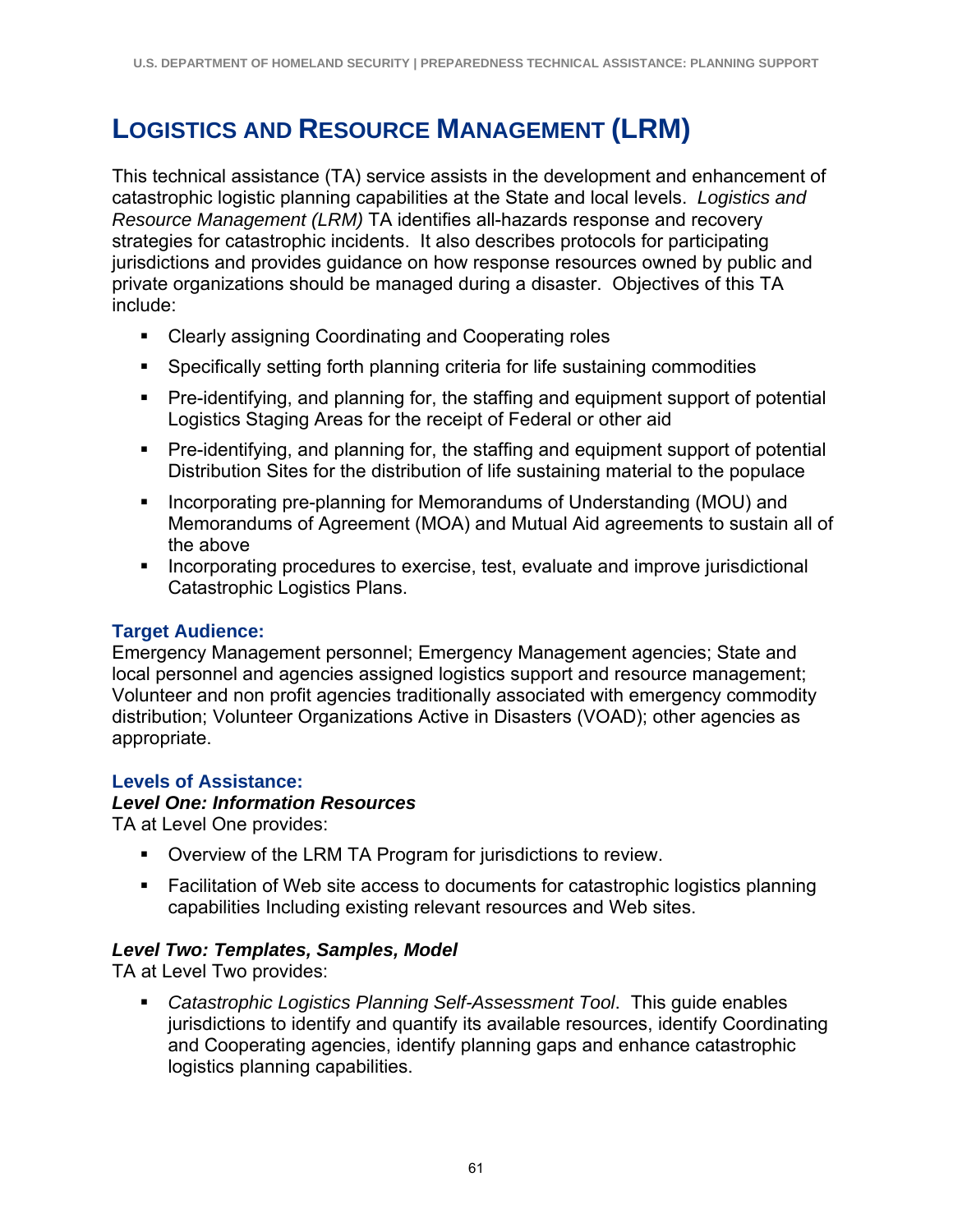- *Distribution Point (DP) Diagrams***.** These diagram templates provide a schematic of the square footage area and traffic control measures needed for distribution of emergency relief supplies. This also contains a list of equipment and staff requirements scaled to various sized DPs (10K, 20K 50K persons daily.)
- *Sample Job Descriptions/Action Sheets***.** These provide sample documents to be used to select and assign positions prior to an incident or to use for "Just in Time Training" for Volunteers.
- *Draft Jurisdictional Catastrophic Logistics Annex.* This serves as a "fill in the blank" template so a jurisdiction can begin basic planning for Resource Management and Catastrophic Logistics.

#### *Level Three: On-site Workshops*

*Catastrophic Logistics and Resource Management Planning Workshop*. This level conducts on-site workshops for assessment and planning support for the development and/or revision of catastrophic logistics plans and resource management annexes or appendices. Level Three On-Site Workshop and Training—one or two-days specific to the needs of the agency/jurisdiction(s) requesting assistance.

#### **National Preparedness Guidelines Mapping:**

**Mission Areas:** Response, Recovery

**National Priorities:** Expanded Regional Collaboration; Implement the National Incident Management System (NIMS) and National Response Framework (NRF); Strengthen Information Sharing and Collaboration Capabilities

**Capabilities:** Critical Resource Logistics and Distribution Management; Volunteer and Donations Management; Mass Care (Sheltering, Feeding, and Related Services); Restorations of Lifelines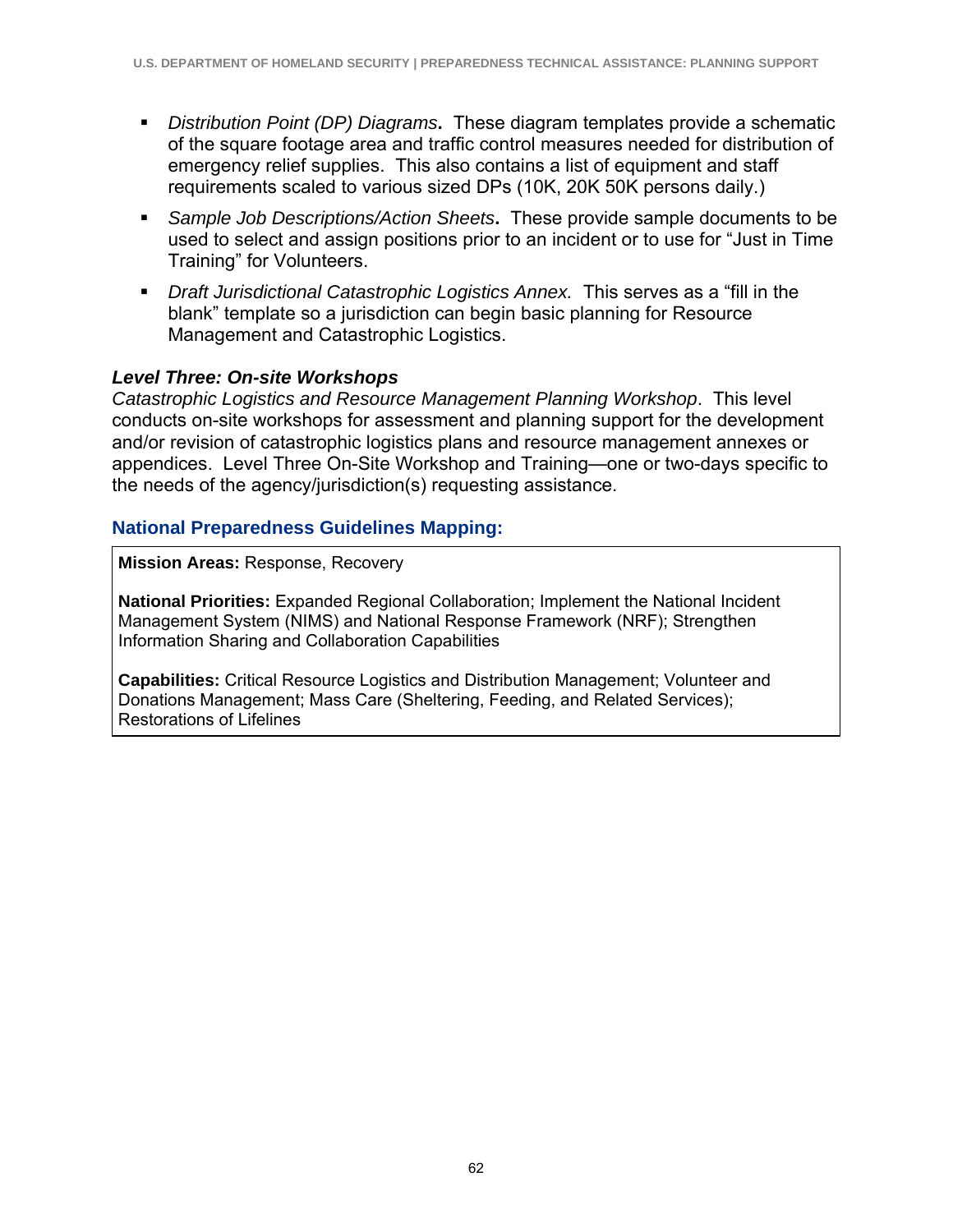# **MASS CASUALTY INCIDENT PLANNING**

The purpose of this program is to provide an enhanced level of support to develop a robust Mass Casualty Incident (MCI) Annex for existing emergency operations plans or a stand-alone Regional MCI Plan. The program provides the guidelines necessary to effectively, efficiently and safely manage an MCI. The characteristics of each MCI differ in respect to location, time of day, and patient count, complicating the response scenario when multiple responding agencies and organizations are involved. Incidents need to be handled with flexibility and creativity, but also guided by a specific organizational framework. The procedural guidelines provided by this program establish a mechanism/process to identify, organize, and mobilize emergency medical resources. Specifically, the program addresses each stage of a MCI from the initial patient triage and scene evaluation through continuous responder support to the final scene coordination and wrap-up.

## **Target Audience:**

This program is intended for emergency management, police, fire and emergency medical services (EMS), planning personnel, and allied health agencies such as hospitals and public health.

## **Levels of Assistance:**

### *Level One: Information Resources*

*Mass Casualty Incident Planning Annotated Bibliography* 

### *Level Two: Models, Templates, and Samples*

*Mass Casualty Incident Planning Capabilities Assessment Tool Mass Casualty Incident Annex Development Checklist Mass Casualty Incident Annex Template Mass Casualty Incident Annex Appendix 1: Disaster Site Operations Template Mass Casualty Incident Annex Appendix 2: Treatment Center Operations Template Mass Casualty Incident Annex Appendix 3: Special Considerations Template Regional Mass Casualty Incident Plan Template Emergency Procedures Template and Guidance Memorandum of Agreement/Memorandum of Understanding Template and Guidance* 

## *Level Three: On-site Workshops*

There are four modules available for on-site workshops. They can be delivered individually or in combination. The workshops are a combination of instruction, facilitation, and hands-on development. Workshop Module Two has a two to three week period between each of the one-day sessions allowing jurisdictions to continue the annex development process and then refine it at the second session. Each workshop is designed to be one- to two-days in length and can be customized to the unique planning needs of the jurisdiction.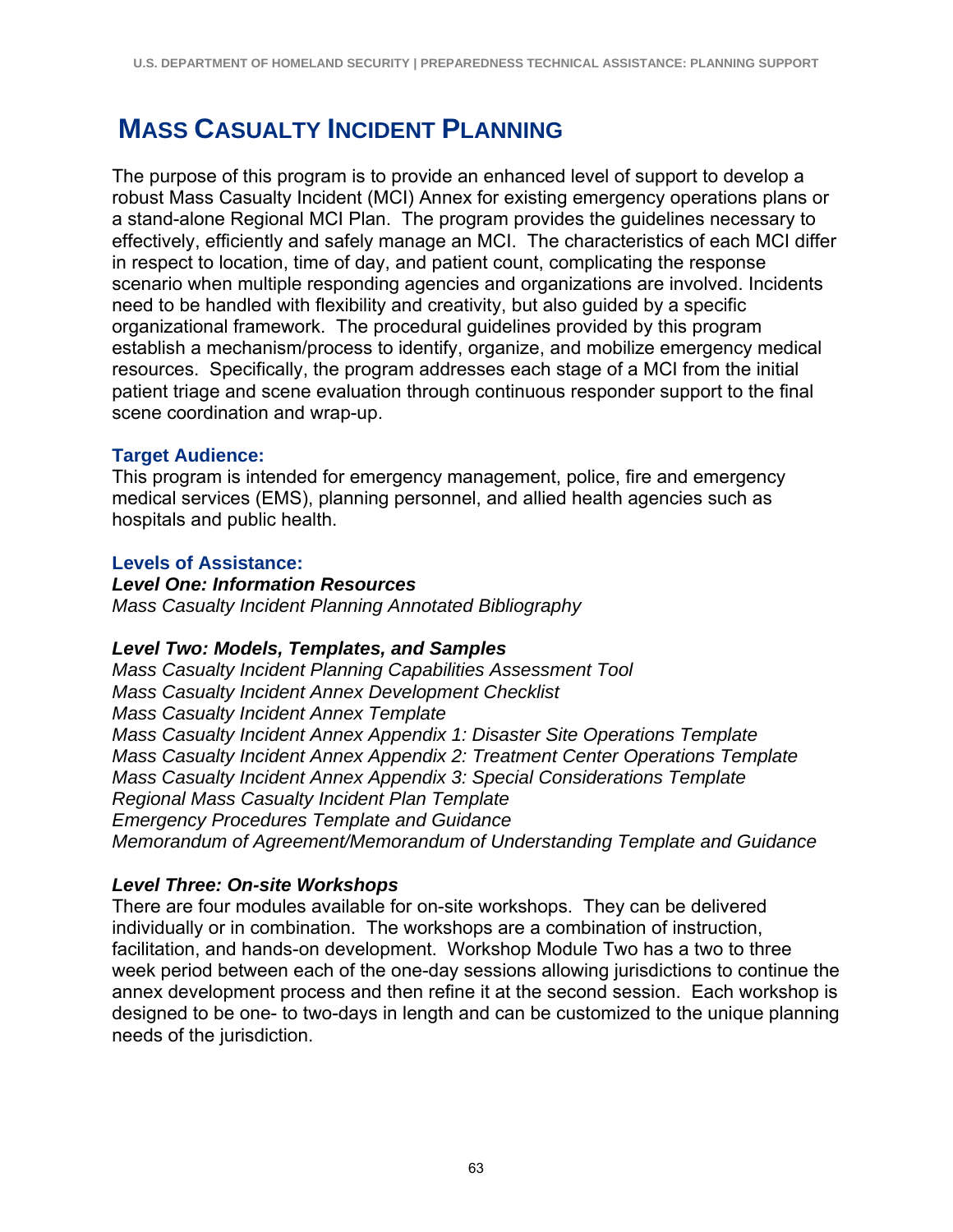## *Module One: Getting Started*

This module will assist jurisdictions understanding the basics of mass casualty incident. It addresses the following elements:

- Defining an MCI
- Considering MCI events for lessons learned
- Conducting a MCI Capabilities Assessment

## *Module Two: Developing a State/Local MCI Annex or Regional MCI Plan*

This module will assist jurisdictions in developing an initial MCI Annex, updating an existing MCI Annex, or developing a stand-alone Regional MCI Plan. It addresses the following elements:

- Developing a Mass Casualty Incident Annex
- **-** Developing supporting appendices
- Developing a Regional MCI Plan

## *Module Three: Refining the Draft State/Local MCI Annex or Regional MCI Plan*

This module will assist jurisdictions through key planning activities important to implementation of their MCI Annex or Regional MCI Plan. It addresses the following elements:

- Agency review of the Draft MCI Annex or Regional MCI Plan
- **If Identifying and developing Memorandums of Agreement/Memorandums of** Understanding (MOAs/MOUs)
- **If Identifying and developing procedures to support implementation**

## *Module Four: Validating the State/Local MCI Annex or Regional MCI Plan*  This module will assist jurisdictions in identifying methods for validating their MCI Annex or Plan and the accompanying agreements and procedures. The strengths and weaknesses of each approach and considerations for implementing them are also covered. It addresses the following elements:

- **Exercises**
- **Review Process**
- **Systems Analysis**
- Real World Events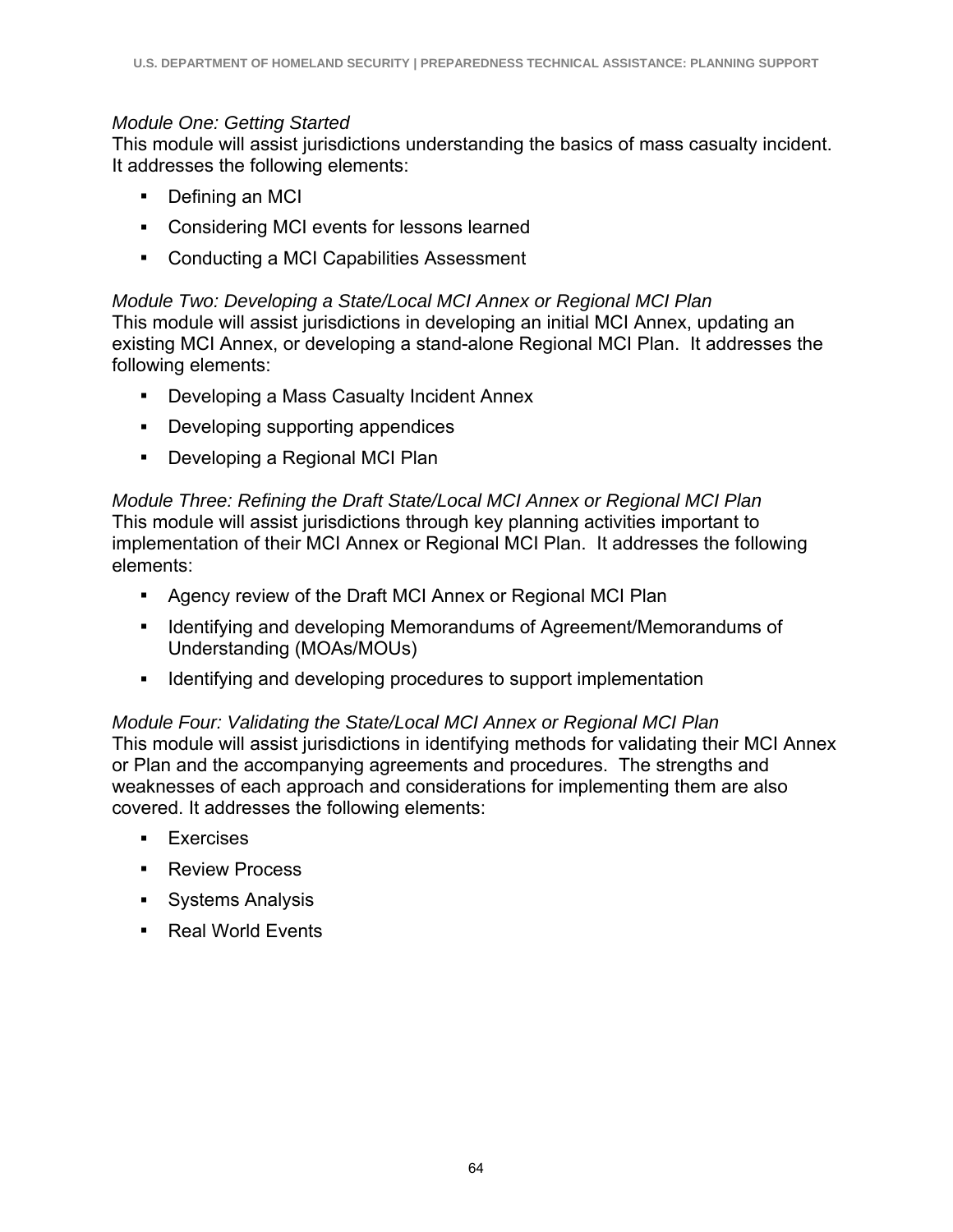#### **National Preparedness Guidelines Mapping:**

#### **Mission Areas:** Response

**National Priorities:** Expanded Regional Collaboration; Implement the National Incident Management System (NIMS) and National Response Framework (NRF); Strengthen Information Sharing and Collaboration Capabilities; Strengthen Interoperable and Operable Communication Capabilities; Strengthen CBRNE Detection, Response, and Decontamination Capabilities; Strengthen Medical Surge and Mass Prophylaxis Capabilities

**Capabilities:** Planning; On-site Incident Management; Critical Resource Logistics and Distribution; Responder Safety and Health; Emergency Triage and Pre-Hospital Treatment; Emergency Public Safety and Security Response; Medical Surge; Medical Supplies Management and Distribution; Mass Care (Sheltering, Feeding, and Related Services)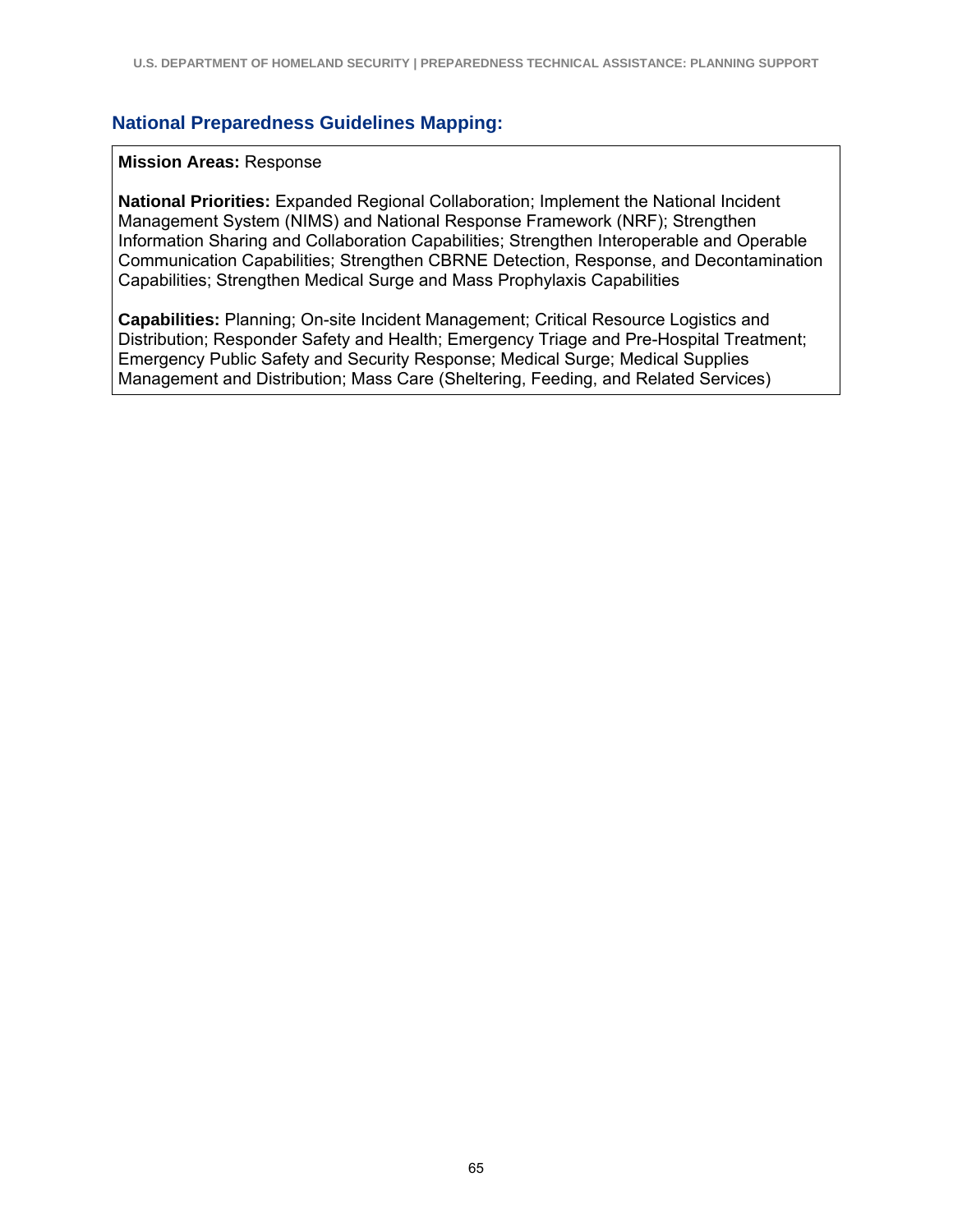# **MASS FATALITIES INCIDENT PLANNING**

One of the common shortfalls with respect to response and recovery for catastrophic events in State and local jurisdictions is planning for mass fatalities. The purpose of this TA is to assist mass fatality incident (MFI) response personnel and agencies in developing a State/local MFI annex for each jurisdiction or a regional MFI plan. State/local MFI annexes will supplement existing emergency operations plans (EOPs), but a regional MFI plan would be a stand-alone document.

## **Target Audience:**

This technical assistance (TA) service is intended for State, regional and local mass fatality working groups. This includes those who are part of the writing, exercising, and execution of the MFI annex or plan: emergency planners, coroner/medical examiners, hospitals, morticians, local mortuary groups, police, fire, public health, and EMS.

### **Levels of Assistance:**

*Level One: Information Resources Mass Fatalities Incident Planning Reference CD* 

## *Level Two: Templates, Samples, Models*

*Mass Fatalities Capability Assessment Tool State/Local Mass Fatalities Incident Annex Template Mass Fatalities Incident Annex Appendix 1: Disaster Site Operations Template Mass Fatalities Incident Annex Appendix 2: Staff Processing Center Template Mass Fatalities Incident Annex Appendix 3: Morgue Operations Template Mass Fatalities Incident Annex Appendix 4: Human Remains Disposition Template Mass Fatalities Incident Annex Appendix 5: Family Assistance Center Template Mass Fatalities Incident Annex Appendix 6: Hazard-Specific – Plane Crash Template Regional Mass Fatalities Incident Plan Template Memorandum of Agreement/Memorandum of Understanding Template Standard Operating Procedure/Standard Operating Guideline Template Emergency Procedures Template Mass Fatalities Planning Review Checklist* 

## *Level Three: On-site Workshops*

There are four modules available for on-site workshops, which can be delivered individually or in combination. The workshops are a combination of instruction, facilitation, and hands-on document development. Workshop modules Two and Three are separated by a two to three week period, allowing jurisdictions to continue the plan development process after the second session and then refine the plan at the third session. Each workshop is designed to be one- to two-days in length and can be customized to the unique planning needs of the jurisdiction.

### *Module One: Getting Started*

This module discusses the definition of an MFI, offers several MFI response case studies, and discusses how to assess each jurisdiction's MFI capability. It addresses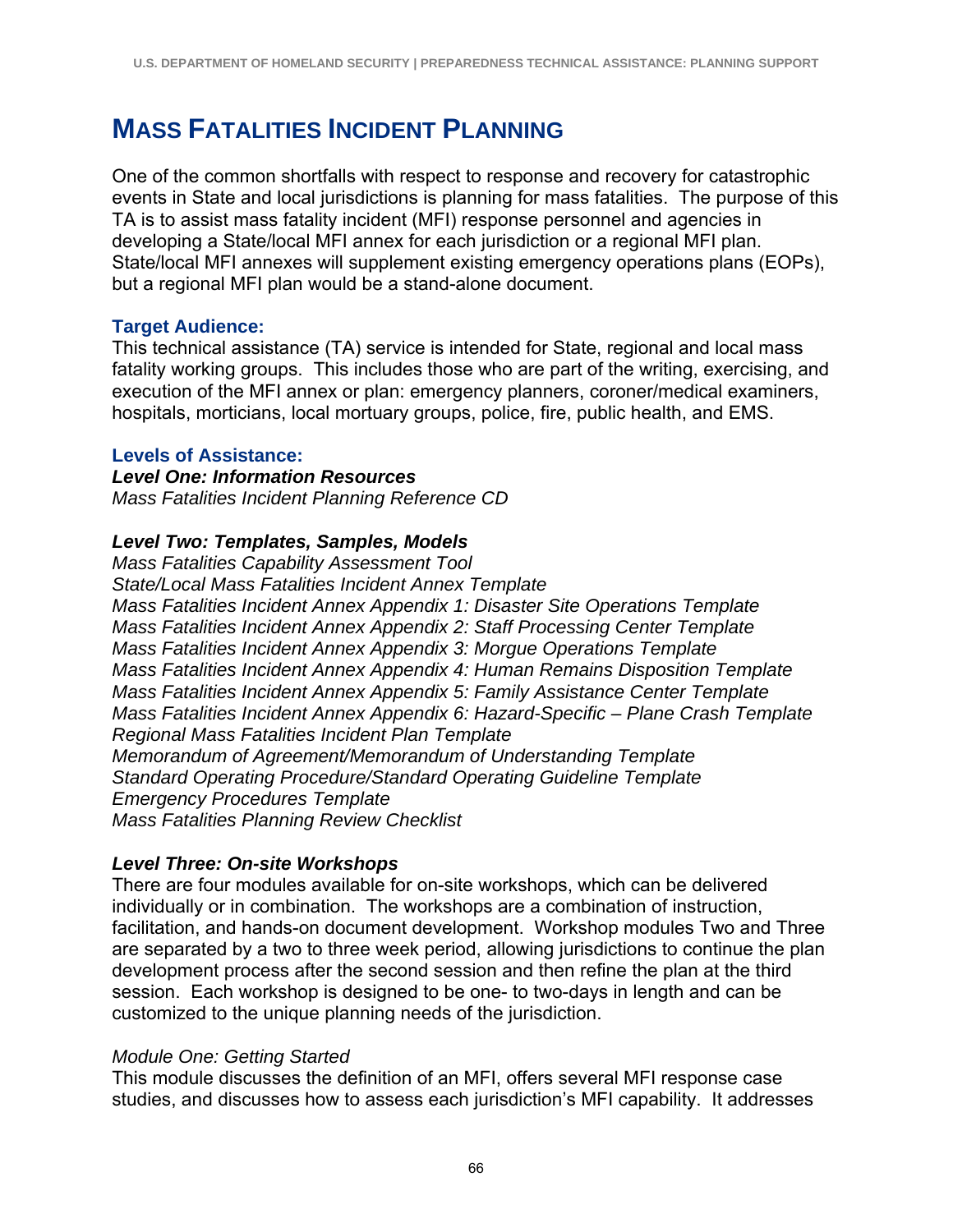the following elements:

- MFI basics
- MFI response case studies

*Module Two: Developing a State/Local Mass Fatality Incident Annex or Regional Plan*  Module Two focuses on taking the regional concept of operations and applying it to a jurisdiction-level mass fatality incident annex. Roles and responsibilities are defined and assigned to specific people or agencies during this module. It addresses the following elements:

- Establishing/describing roles and responsibilities
- Developing a draft State/local MFI annex or regional plan

### *Module Three: Refining the Draft State/Local Mass Fatalities Incident Annex or Draft Regional Plan*

The three weeks between the second workshop and the third one will allow participants the opportunity to build their MFI annex or plan. Module Three focuses on refinement by discussing mutual aid agreements, memorandums of understanding, standard operating procedures/guidelines, and job aides. The end of Module Three is dedicated to providing one-on-one assistance to the TA requestor. It addresses the following elements:

- Reviewing the draft State/local MFI annex or regional plan
- Developing mutual aid agreements
- Developing standard operating procedures/standard operating guidelines

## *Module Four: Validating the State/Local Mass Fatalities Incident Annex or Regional Plan*

The final module is an overview of the methods used in testing and validating emergency plans. Particular focus is centered on the issues surrounding the validation of the MFI annex or plan. It addresses the following elements:

- Developing seminars, workshops, tabletop exercises, games, drills functional exercises, and full scale exercises.
- Utilizing a third-party agency to conduct an independent review
- Developing and conducting a systems analysis
- Developing after action reviews of real world events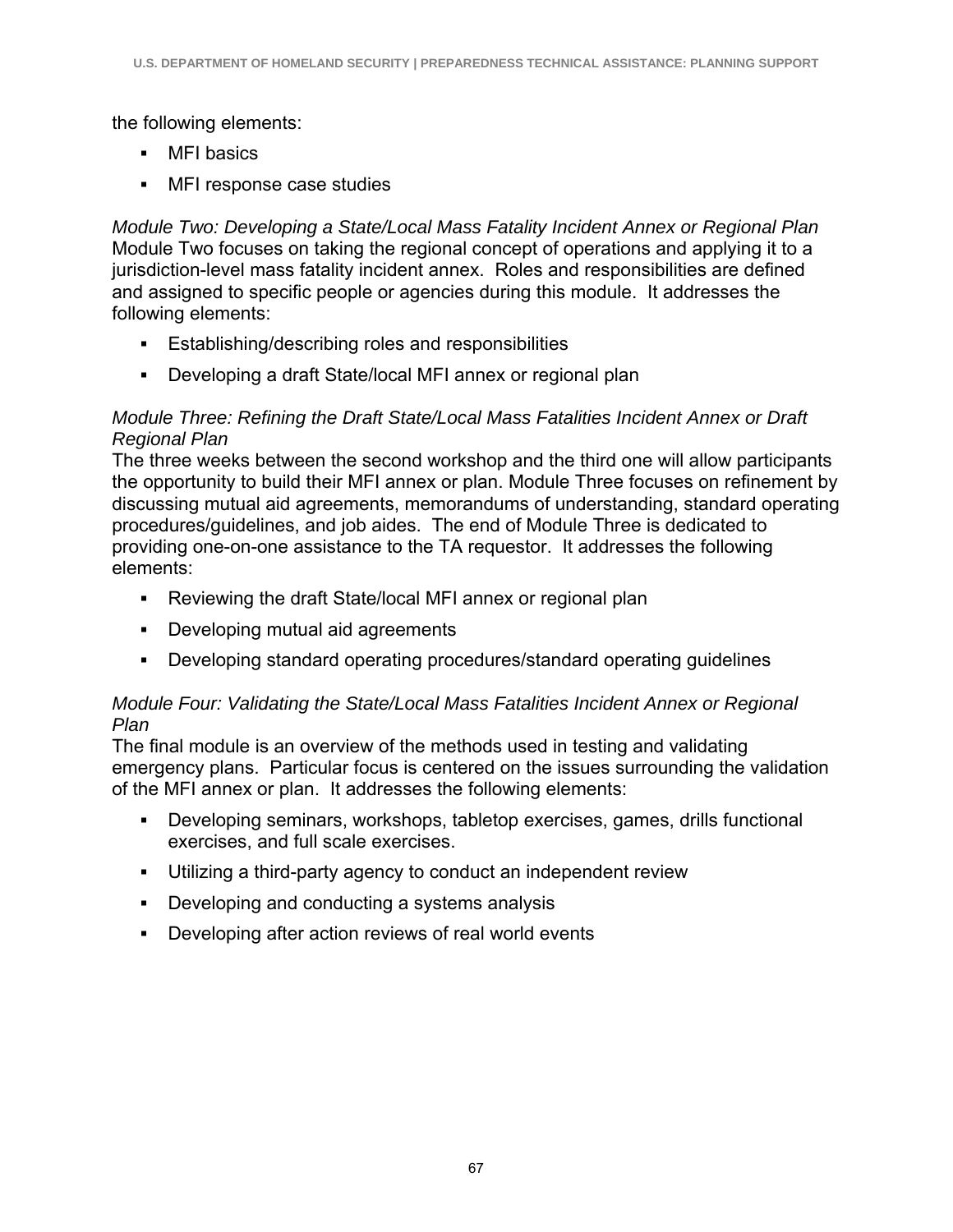## **National Preparedness Guidelines Mapping:**

**Mission Areas:** Response, Recovery

**National Priorities:** Expand Regional Collaboration; Implement the National Incident Management System (NIMS) and National Response Framework (NRF)

**Capabilities:** Planning; On-site Incident Management; Emergency Operations Center Management; Critical Resource Logistics and Distribution; Responder Safety and Health; Citizen Evacuation and Shelter-In Place; Fatality Management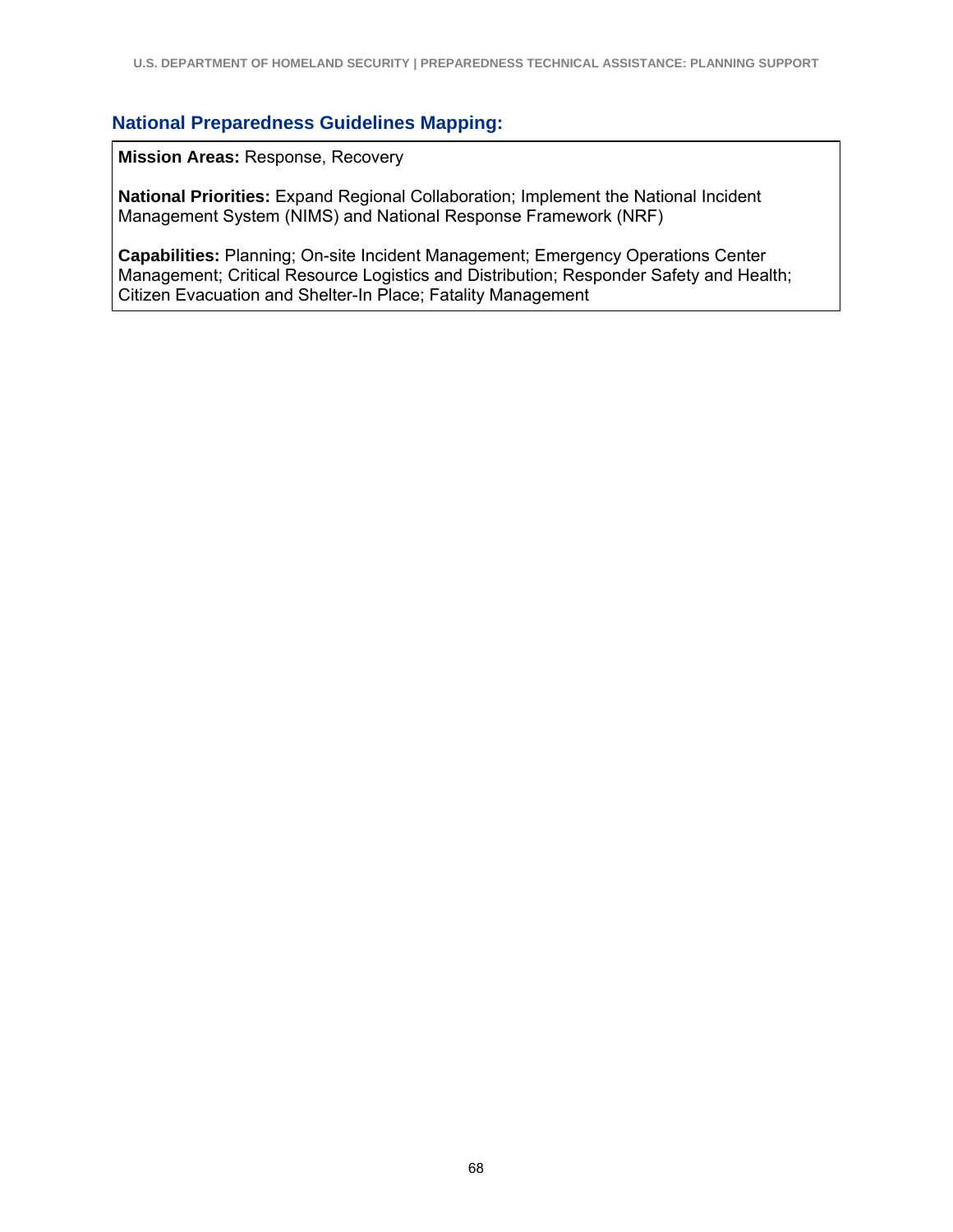# **MASS TRANSIT EMERGENCY PLANNING**

This technical assistance (TA) is designed to assist mass transit agencies in getting the information and tools they need to develop an effective and robust basic emergency operations plan (EOP), terrorism incident annex (TIA), and associated plans and procedures. In order to strengthen relationships and enhance effective response operations, these planning documents follow traditional formats from the emergency management and first response community.

## **Target Audience:**

This TA is intended for mass transit officials and their allied agencies involved in Homeland Security and Emergency Management.

#### **Levels of Assistance:**

*Level One: Information Resources Mass Transit Emergency Planning Reference CD* 

#### *Level Two: Models, Templates, and Samples*

*Mass Transit Basic Emergency Operations Plan Template Mass Transit Emergency Operations Procedure Introduction Template Mass Transit Terrorism Incident Annex Template Mass Transit Terrorism Hazard-Specific Appendix Templates Emergency Procedures Template Memorandums of Agreement / Memorandums of Understanding Template Mass Transit EOC SOP Template and Guidance Mass Transit Operations Center SOP Template and Guidance Mass Transit Facility Emergency Response Plan Template with Guidance* 

### *Level Three: On-site Workshops*

There are four modules available for on-site workshops, which can be delivered individually or in combination. The workshops are a combination of instruction, facilitation, and hands-on development. The program is designed to have a two- to three-week period between each module to allow mass transit agencies to continue the plan development process and then refine it at the next workshop. Each workshop is designed to be one- to two-days in length and can be customized to the unique planning needs of the individual mass transit agency.

*Module One: Mass Transit Basic Emergency Operations Plan Development*  This module will assist mass transit agencies in the development of their basic EOP. It addresses the following elements:

- **Introduction to the Basic EOP and Procedures**
- **Introductory Materials**
- **Developing the Basic EOP**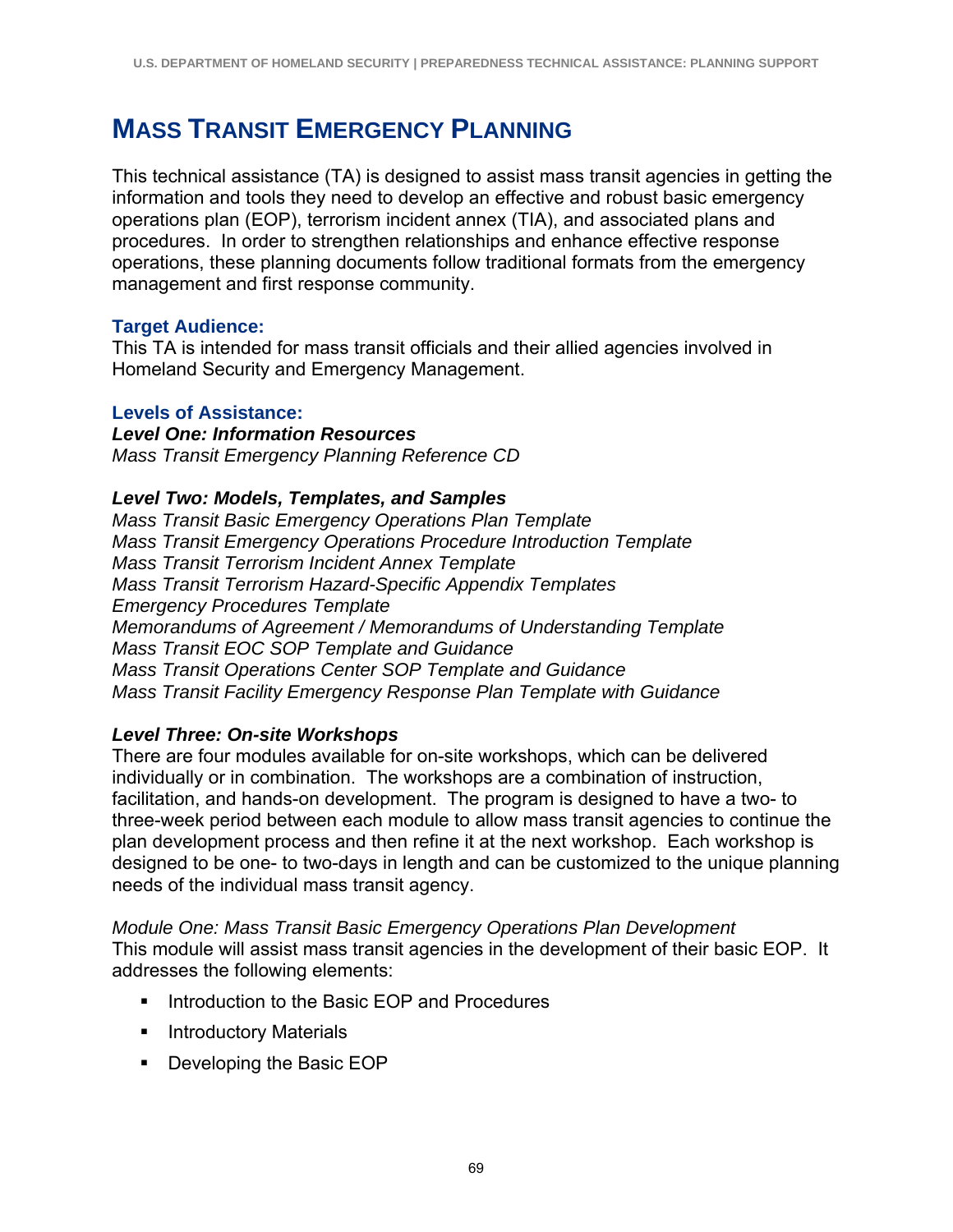## *Module Two: Mass Transit TIA Development*

This module will assist mass transit agencies in the development of their TIA. It addresses the following elements:

- **Mass Transit Terrorism Basics**
- **Mass Transit TIA**
- TIA Hazard-Specific Appendices

## *Module Three: Refining Draft Mass Transit Plans*

This module will assist mass transit agencies through key planning activities important to the approval and implementation of their EOP. It addresses the following elements:

- Agency Review of the Draft EOP
- **I** Identifying and Developing Memorandums of Agreement/Memorandums of Understanding (MOAs/MOUs)
- Intertuality and Developing Procedures to Support Implementation of the EOP

## *Module Four: Validating the Mass Transit EOP*

This module will assist jurisdictions in identifying methods for validating their EOP and the accompanying MOAs/MOUs and procedures. The strengths and weaknesses of each approach and the considerations for implementing them are also covered. It addresses the following elements:

- **Exercises**
- **Review Process**
- Systems Analysis
- Real World Events

## **National Preparedness Guidelines Mapping:**

### **Mission Areas:** Response

**National Priorities:** Expand Regional Collaboration; Implement the National Incident Management System (NIMS) and National Response Framework (NRF); Implement the National Infrastructure Implementation Plan (NIPP); Strengthen Information Sharing and Collaboration Capabilities; Strengthen Interoperable and Operable Communications **Capabilities** 

**Capabilities:** On-site Incident Management; Critical Resource Logistics and Distribution; Communications; Planning; Citizen Protection; Isolation and Quarantine; Emergency Public Information and Warning; Medical Surge; Mass Care (Sheltering, Feeding, and Related Services); Mass Prophylaxis; Volunteer Management and Donations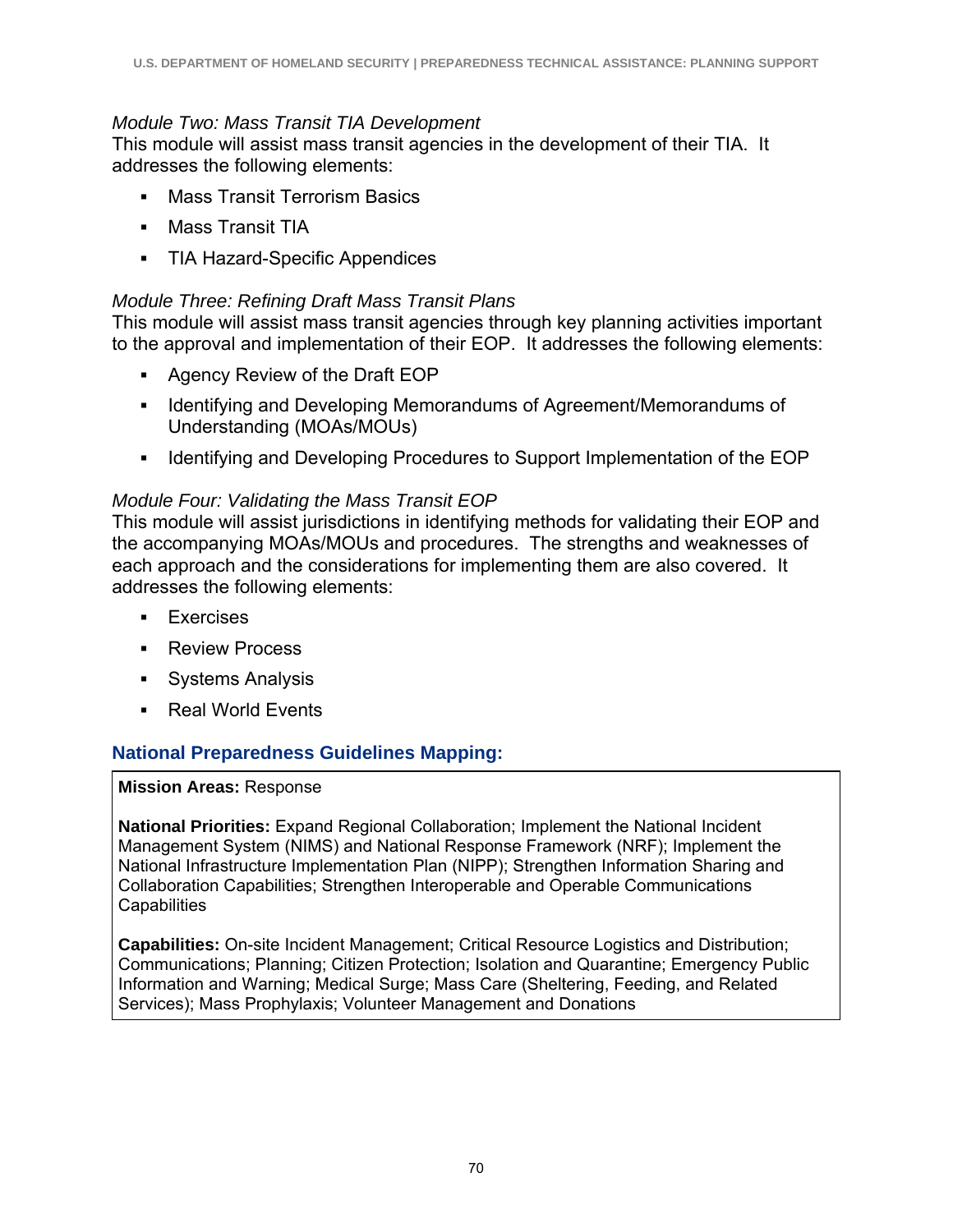# **PROTECTIVE ACTION DECISION MAKING**

The *Protective Action Decision-Making* technical assistance (TA) service is intended for local, territorial, tribal, State, and regional decision makers, emergency planners, emergency managers, and others faced with the responsibilities of planning for, making, and implementing protective action decisions (PADs) for affected populations in anticipation of or response to a disaster. The purpose of this TA is to provide these responsible parties with an introduction and general overview of the protective action decision-making process, including empirical planning and strategic considerations, support elements, and limitations. The capstone of the TA, a facilitated work group activity conducted in a no-fault learning environment, will challenge participants to engage in effective, hands-on protective action decision-making applied to hazards specific to their jurisdiction.

### **Target Audience:**

This program is intended for local, territorial, tribal, State, and regional elected and appointed officials, emergency management, police, fire, emergency medical services (EMS), health, public works, transportation, and other related agency personnel involved with planning for, making, and implementing PADs for affected populations in anticipation of or response to a disaster emergency.

### **Levels of Assistance:**

## *Level One: Information Resources*

*Protective Action Decision Making Reference CD* 

### *Level Two: Models, Templates, and Samples*

*Protective Action Decision Making Worksheet 1: Identifying Potential Hazards Protective Action Decision Making Worksheet 2: Lines of Authority Protective Action Decision Making Worksheet 3: Emergency Planning Zone Approach Protective Action Decision Making Worksheet 4: Protective Action Decision Making Checklists Protective Action Decision Making Worksheet 5: Group Activity* 

### *Level Three: On-site Workshops*

There are two modules deliverable within a single, on-site, half-day introductory workshop. These modules may also be delivered individually, or in combination. The workshop modules are a combination of instruction and facilitated group discussion. They culminate in a hands-on work group activity. Each workshop module is designed to be conducted in approximately 3 hours in length but should be tailored to meet the specific needs of the jurisdiction.

### *Module One: Introduction to Protective Action Decision Making*

This module will orient jurisdiction decision makers and support agency personnel in protective action decision-making basics, strategies, and considerations. It addresses the following elements:

**• Protective Action Terms and Definitions**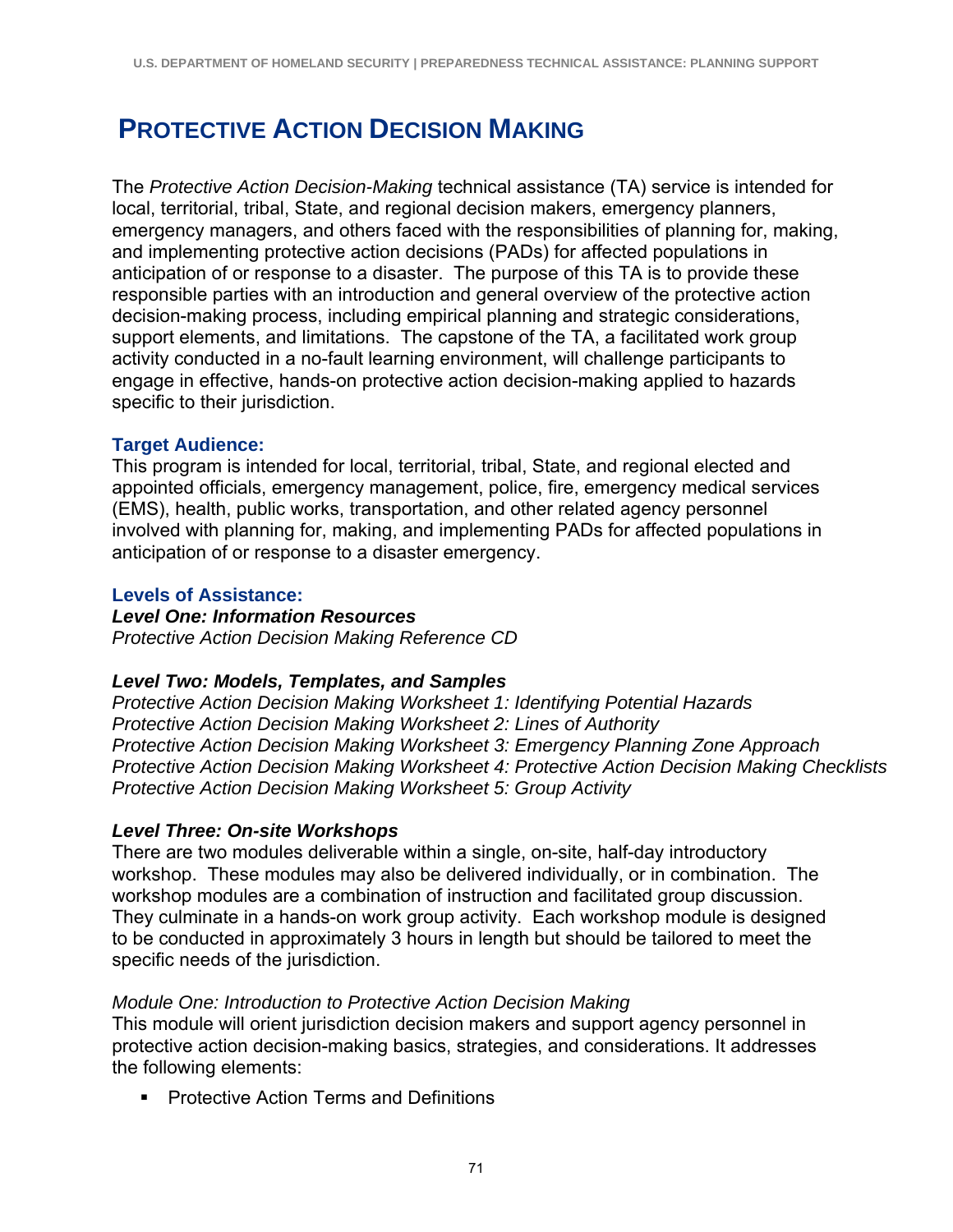- **Protective Action Decision-Making Basics**
- **Protective Action Strategies: Shelter in Place**
- **Protective Action Strategies: Evacuation**
- Planning Considerations
- **Lines of Authority**

## *Module Two: Planning for Protective Action Decision Making*

This module will provide jurisdictions with an overview of protective action decisionmaking considerations that should be addressed within emergency operations plans (EOPs) and related planning documents when reviewed and updated. This module also discusses various support elements for protective action decision making. Through a facilitated work group activity conducted in a no-fault environment, jurisdictions will experience the decision-making process as applied to real-world events. It addresses the following elements:

- **Protective Action Decision Making Planning Essentials**
- Communicating Protective Action Decisions
- **Emergency Planning Zone Approach to Protective Action Decisions**
- Use of Subject Matter Experts (SMEs) in Protective Action Decision Making
- **Protective Action Decision Making Tools: Decision Trees, Checklists, Models**
- **Protective Action Decision Making Group Activity**

## **National Preparedness Guidelines Mapping**

### **Mission Areas:** Response

**National Priorities:** Expanded Regional Collaboration; Implement the National Incident Management System (NIMS) and National Response Framework (NRF); Implement the National Infrastructure Protection Plan (NIPP); Strengthen Information Sharing and Collaboration Capabilities; Strengthen Interoperable and Operable Communication **Capabilities** 

**Capabilities:** Planning; On-site Incident Management; Critical Resource Logistics and Distribution; Responder Safety and Health; Emergency Public Safety and Security Response; Mass Care (Sheltering, Feeding, and Related Services)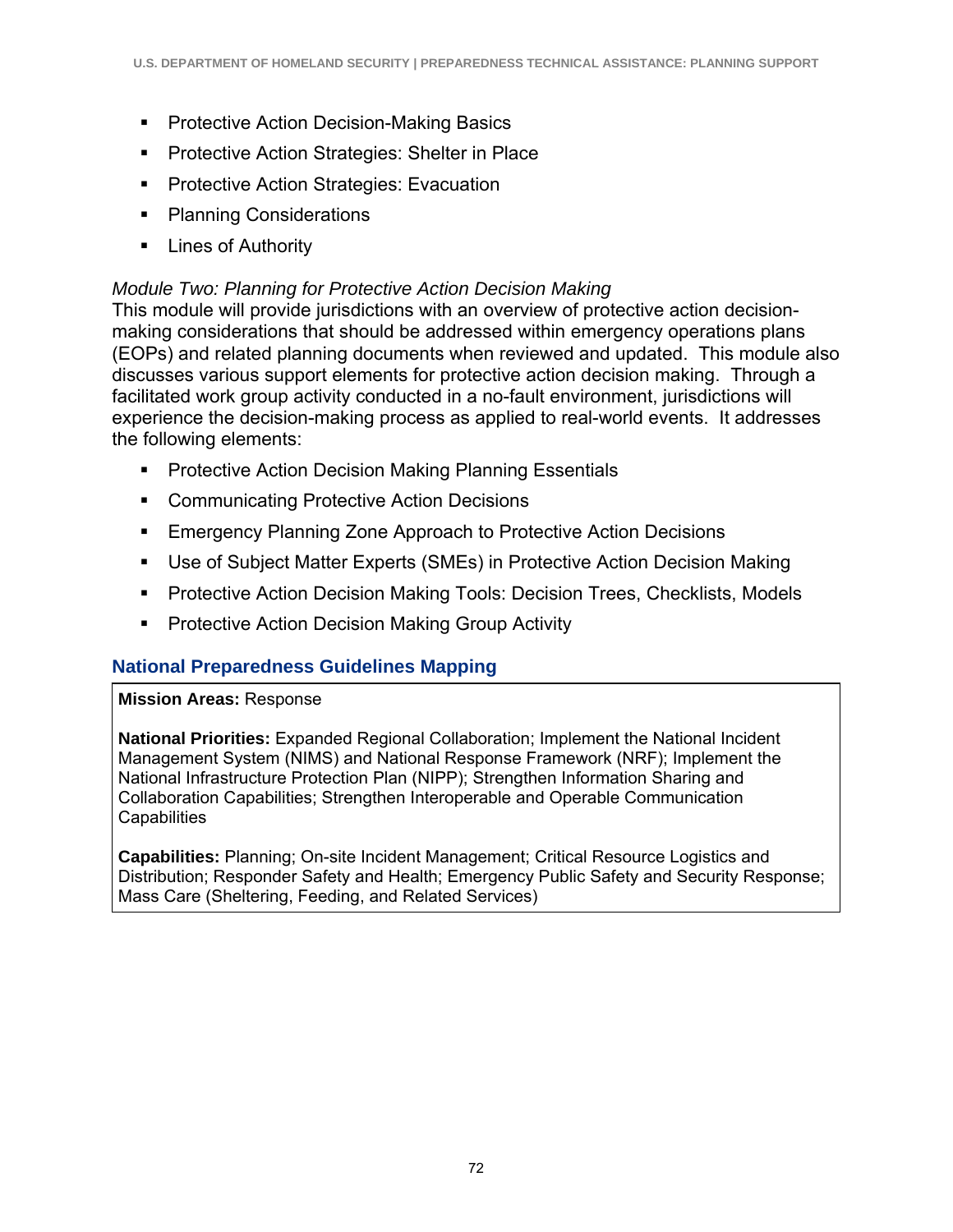# **PUBLIC INFORMATION PLANNING (PIP)**

This technical assistance (TA) service assists in the development or enhancement of emergency public information plans and helps integrate public information capabilities at the Federal, State, regional, and local levels. TA providers can assist in the development of Emergency Public Information plans as well as train Public Information Officers (PIOs) on the plan and on the management and operation of a Joint Information Center (JIC).

## **Target Audience:**

PIOs; Emergency Management Agencies; other agencies operating in the Joint Information System (JIS) and JIC.

### **Levels of Assistance:**

*Level One: Information Resources DHS Incident Communications Emergency Reference Incident Communications Emergency Reference – forms for use during an incident U.S. Health and Human Services Reference Guide* 

*DHS First 48 Hours Checklist*

## *Level Two: Templates, Samples, Model*

*Emergency Public Information Planning Guide Emergency Public Information Plan Template Proposed Joint Information Center Operating Guidelines Emergency Public Information Assessment Joint Information Center Proposed Equipment List Draft Prescripted Messages* 

## *Level Three: On-site Workshops*

Subject matter experts are sent to the State or jurisdiction to conduct an Emergency Public Information assessment and assist with developing plans, JIC operating guidelines, JIC position checklists, training, and basic exercising for JIC staff.

## **National Preparedness Guidelines Mapping:**

**Mission Areas**: Protection; Response, Recovery

**National Priorities:** Expand Regional Collaboration; Implement the National Incident Management System (NIMS) and National Response Framework (NRF); Strengthen Information Sharing and Collaboration Capabilities; Strengthen CBRNE Detection, Response, and Decontamination Capabilities; Strengthen Medical Surge and Mass Prophylaxis **Capabilities** 

**Capabilities:** Planning; Emergency Public Information and Warning; Economic and Community Recovery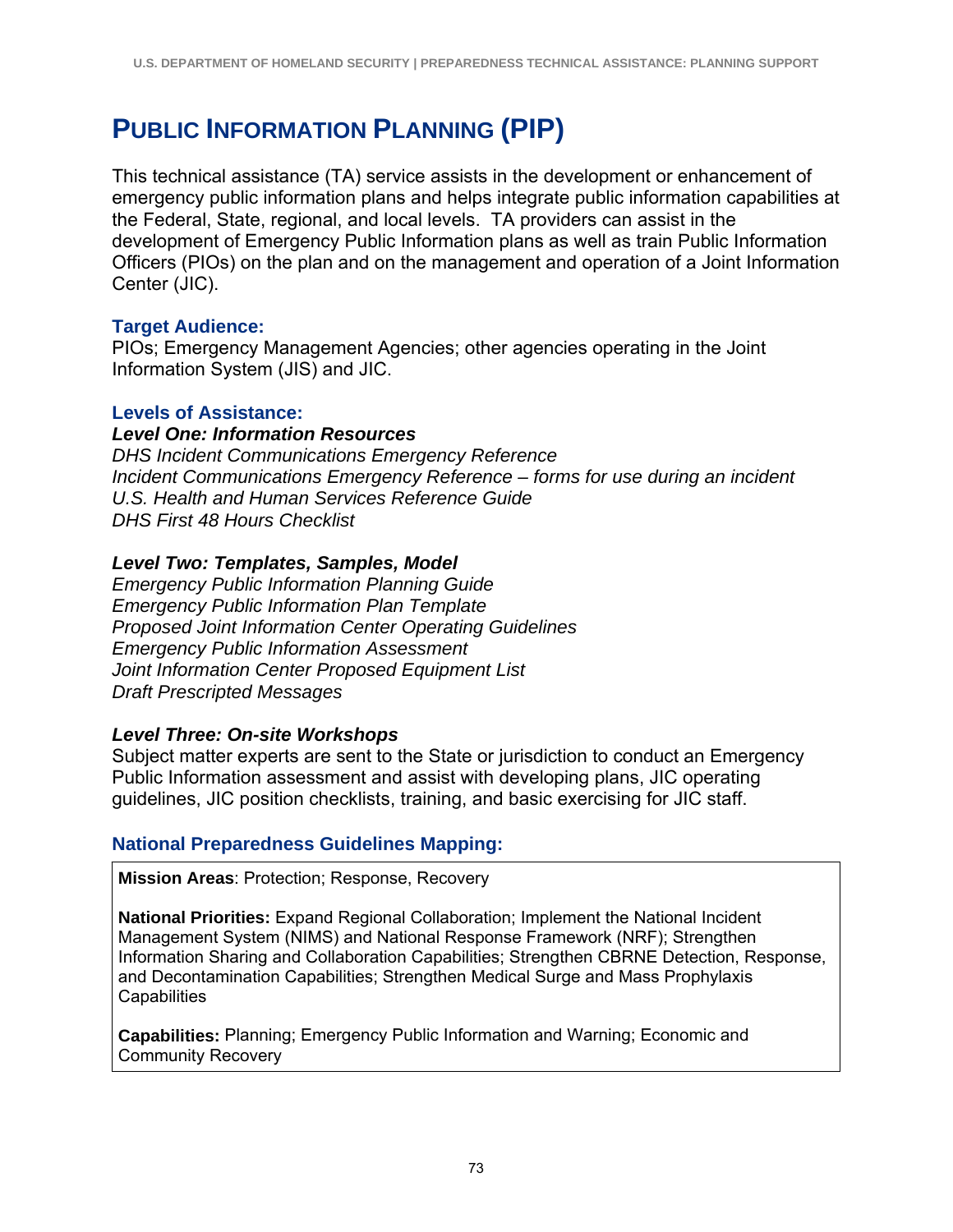# **RECOVERY PLANNING**

When a disaster occurs, emergency management personnel and agencies must be prepared to move from the management of the response effort to a potentially prolonged recovery effort in a seamless manner. States, territories, and local jurisdictions can use the Recovery Plan to guide their planning efforts. The plan can assist emergency managers in identifying recovery management-related considerations for mitigation, preparedness, and response. After identifying such considerations, emergency planners can develop a recovery vision and framework that defines the roles and responsibilities of each agency or organization and will serve as guidance in their post-disaster recovery and reconstruction.

## **Target Audience:**

This technical assistance (TA) is intended for State, regional, territorial and local jurisdictions in writing recovery plans or appendices to existing plans.

## **Levels of Assistance:**

*Level One: Information Resources Recovery Planning Bibliography of Resources Recovery Planning Reference CD* 

## *Level Two: Models, Templates, and Samples*

*Planning Team Guidelines Local Government Recovery Plan Template Recovery Plan Appendix A: Damage Assessment Template Recovery Plan Appendix B: Security and Reentry Template Recovery Plan Appendix C: Restoration of Public Infrastructure, Services, and Property Template Recovery Plan Appendix D: Debris Management Template Recovery Plan Appendix E: Administration and Finance Template Recovery Plan Appendix F: Redevelopment Template Recovery Plan Appendix G: Emergency Permits, Inspections, and Construction Licensure Template Recovery Plan Appendix H: Hazard Mitigation Template Recovery Plan Appendix I: Environmental Issues Template Recovery Plan Appendix J: Safety Template Recovery Plan Appendix K: Public Information Template Recovery Plan Appendix L: Public Assistance Template Recovery Plan Appendix M: Forms and Checklists Template State Government Recovery Plan Template Memorandum of Agreement/Memorandum of Understanding Template and Guidance Emergency Procedures Template and Guidance* 

## *Level Three: On-site Workshops*

There are four modules available for on-site workshops. They can be delivered individually or in combination. The workshops are a combination of instruction,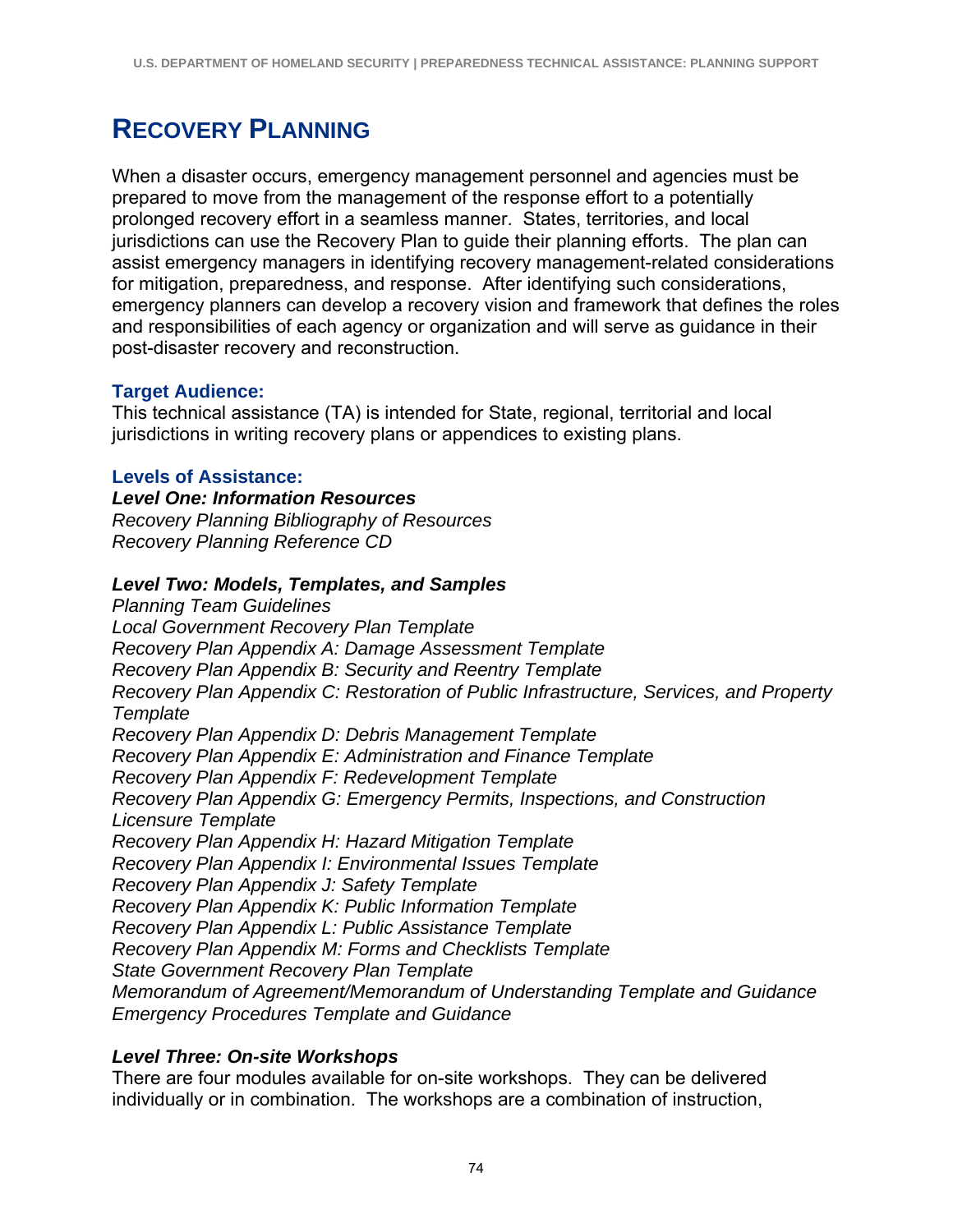facilitation, and hands-on document development. Workshop Modules Two and Three are separated by a two- to three-week period, allowing jurisdictions to continue the plan development process after the first session, and then refine the plan at the second session. Each workshop is designed to be one- to two-days in length and can be customized to the unique planning needs of the jurisdiction.

## *Module One: Getting Started*

Module One discusses the planning principles, general concepts, and the planning process. This module will discuss organizing a planning group and assist jurisdictions with developing courses of action. Specifically, the following elements are addressed:

- Planning principles and general concepts
- **I** Identifying and organizing a planning team
- **Effective planning processes and steps**
- Developing courses of action

### *Module Two: Developing the Draft State/Local Government Recovery Plan*  Module Two will assist jurisdictions in developing a State or local recovery plan. Each element of the plan is discussed in detail. Specifically, this module addresses the following elements:

- Formatting the plan
- Plan templates and instructions
- Citation of other plans
- Stakeholder responsibilities

## *Module Three: Refining the Draft State/Local Government Recovery Plan*

Module Three will assist State and local agencies through key planning activities that are important to the refinement and implementation of a recovery plan. This module addresses the following elements:

- Agency review of the draft plan
- **I** Identifying and developing memorandums of agreement/memorandums of understanding (MOAs/MOUs)
- Identifying and developing operational procedures

## *Module Four: Validating the Draft State/Local Government Recovery Plan*

Module Four will assist jurisdictions in identifying methods for validating their State or local recovery plan and the accompanying agreements and procedures. The strengths and weaknesses of each approach and considerations for implementing them are also covered. This module addresses the following elements:

- **Exercises**
- **Review process**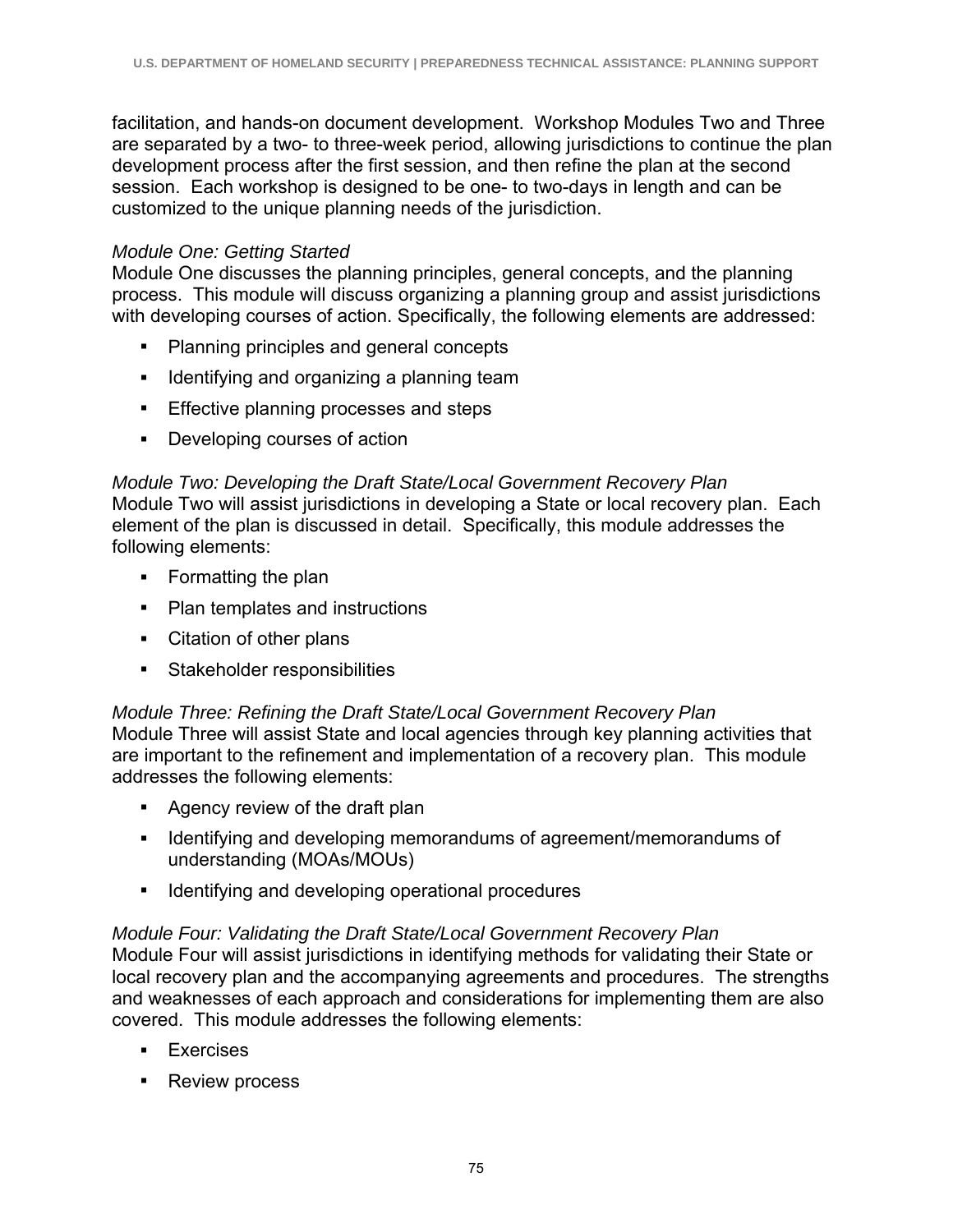- Systems analysis
- Real world events

## **National Preparedness Guidelines Mapping:**

#### **Mission Areas:** Recovery

**National Priorities:** Expanded Regional Collaboration; Implement the National Incident Management System (NIMS) and National Response Framework (NRF); Strengthen Planning and Citizen Preparedness Capabilities

**Capabilities:** Planning; Community Preparedness and Participation; Structural Damage Assessment; Restoration of Lifelines; Economic and Community Recovery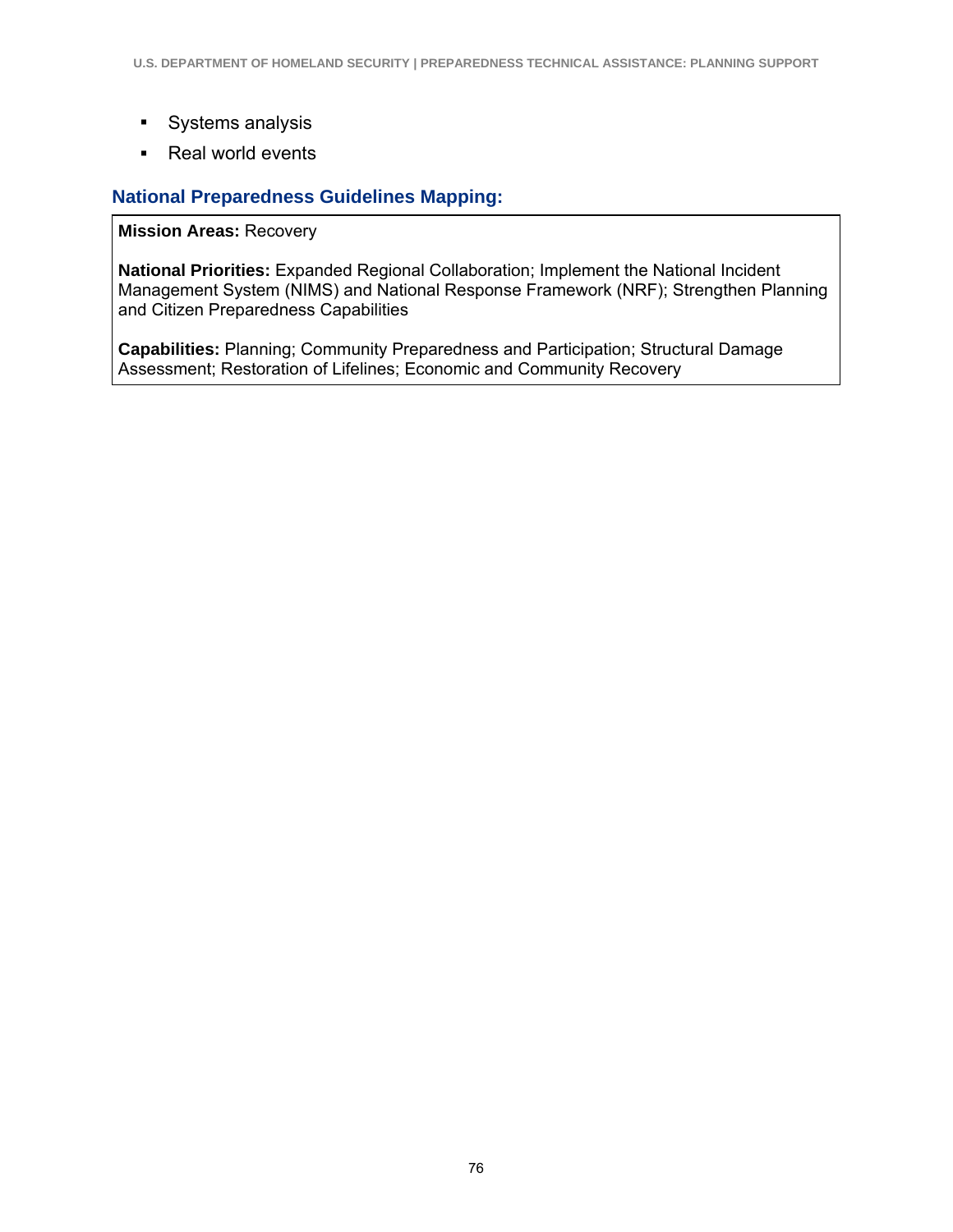# **REGIONAL PLANNING – REGIONAL RESPONSE PLANNING (RRP)**

This technical assistance (TA) assists State and local jurisdictions in the coordination of planning and response by region. In support of the *National Preparedness Guidelines (Guidelines)*, this program assists jurisdictions with facilitation and coordination in the development of a regional response plan. Generally, capabilities are established first and then regional plans are developed and revised for approval.

### **Target Audience:**

This TA is intended for Homeland Security and Emergency Management officials and allied agencies.

### **Levels of Assistance:**

*Level One: Information Resources Regional Response Planning Reference CD* 

### *Level Two: Models, Templates, and Samples*

*Regional Emergency Operations Planning Template* 

## *Level Three: On-site Workshops*

There are two modules available for on-site workshops. They can be delivered individually or together. The workshops are a combination of instruction, facilitation, and hands-on development. Each workshop is one- to two-days in length and customized to the unique planning needs of the jurisdiction.

*Module One: Getting Started with Regional Response Planning Workshops*  These planning workshops focus on definitions, mandates, Memorandum of Understanding/Memorandum of Agreement (MOU/MOA), capability assessments, jurisdictional and regional issues, and the State Homeland Security Assessment Strategy. These workshops address the following elements:

- **E** Learning Regional Planning Basics
- Assessing Capabilities and Identifying Available Resources
- **If Identifying the Elements Needed to Utilize Capabilities as a Region**

*Module Two: Development of Regional Emergency Operations Plan Workshops*  This series of workshops facilitates the creation of a regional operations plan by bringing together local emergency managers, first responders, and the State to transform jurisdictional capabilities into a regional capability. This enables emergency officials to efficiently coordinate regional resources in an emergency. The workshops address the following elements:

- **Developing a Concept of Operations (CONOPS)**
- **Prioritizing the Development of Functional or Hazard-Specific Annexes**
- **Assessing the Operational Gaps**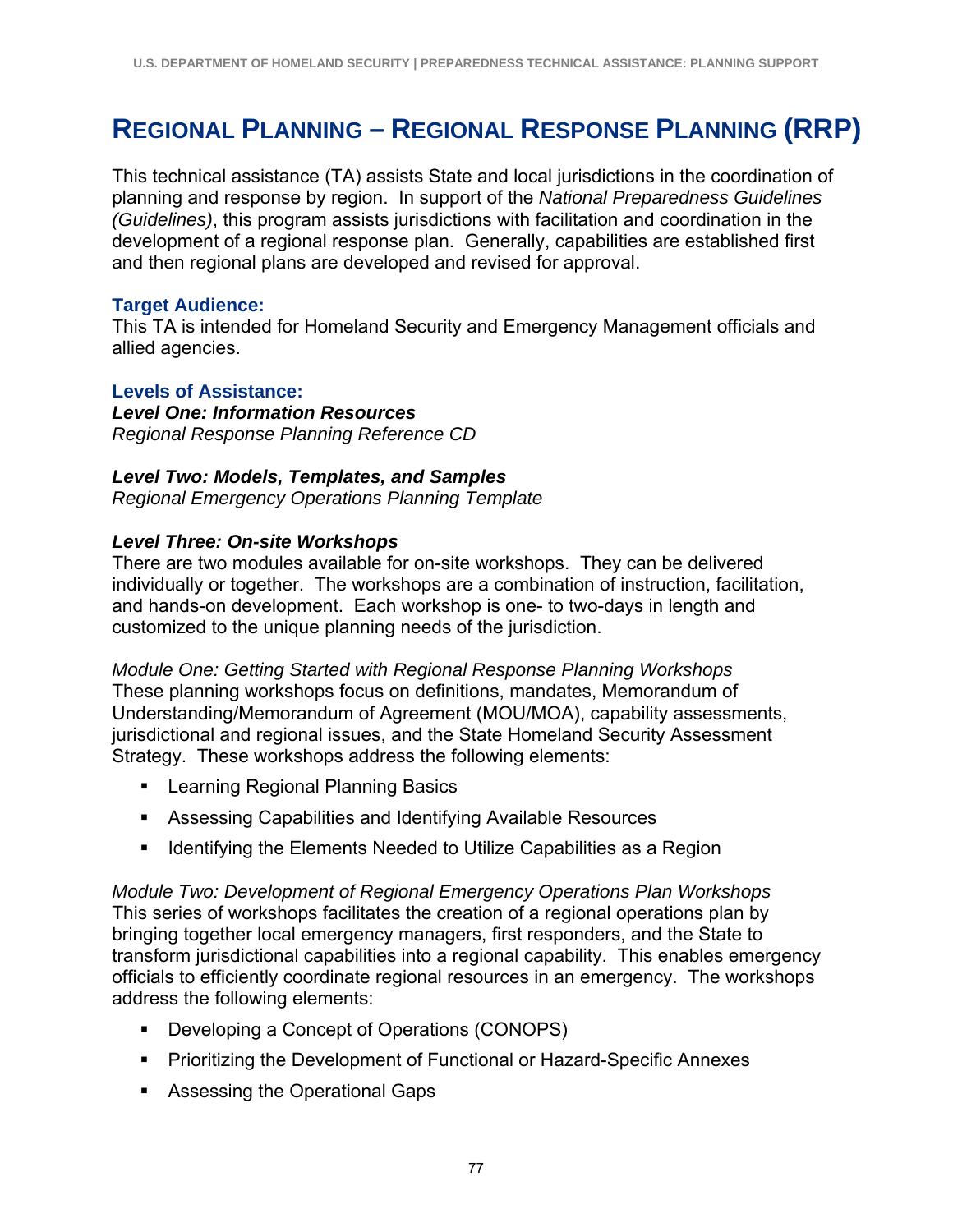#### **National Preparedness Guidelines Mapping:**

#### **Mission Area:** Response

**National Priorities:** Expand Regional Collaboration; Implement the National Incident Management System (NIMS) and National Response Framework (NRF); Implement the National Infrastructure Protection Plan (NIPP); Strengthen Information Sharing and Collaboration Capabilities; Strengthen Interoperable and Operable Communications Capabilities; Strengthen Planning and Citizen Preparedness Capabilities

**Capabilities:** Planning; Emergency Operations Center Management; On-site Incident Management; Critical Resource Logistics and Distribution; Volunteer Management and Donations; Citizen Evacuation and Shelter-In-Place; Isolation and Quarantine; Emergency Public Information and Warning; Medical Surge; Mass Prophylaxis; Mass Care (Sheltering, Feeding, and Related Services); Fatality Management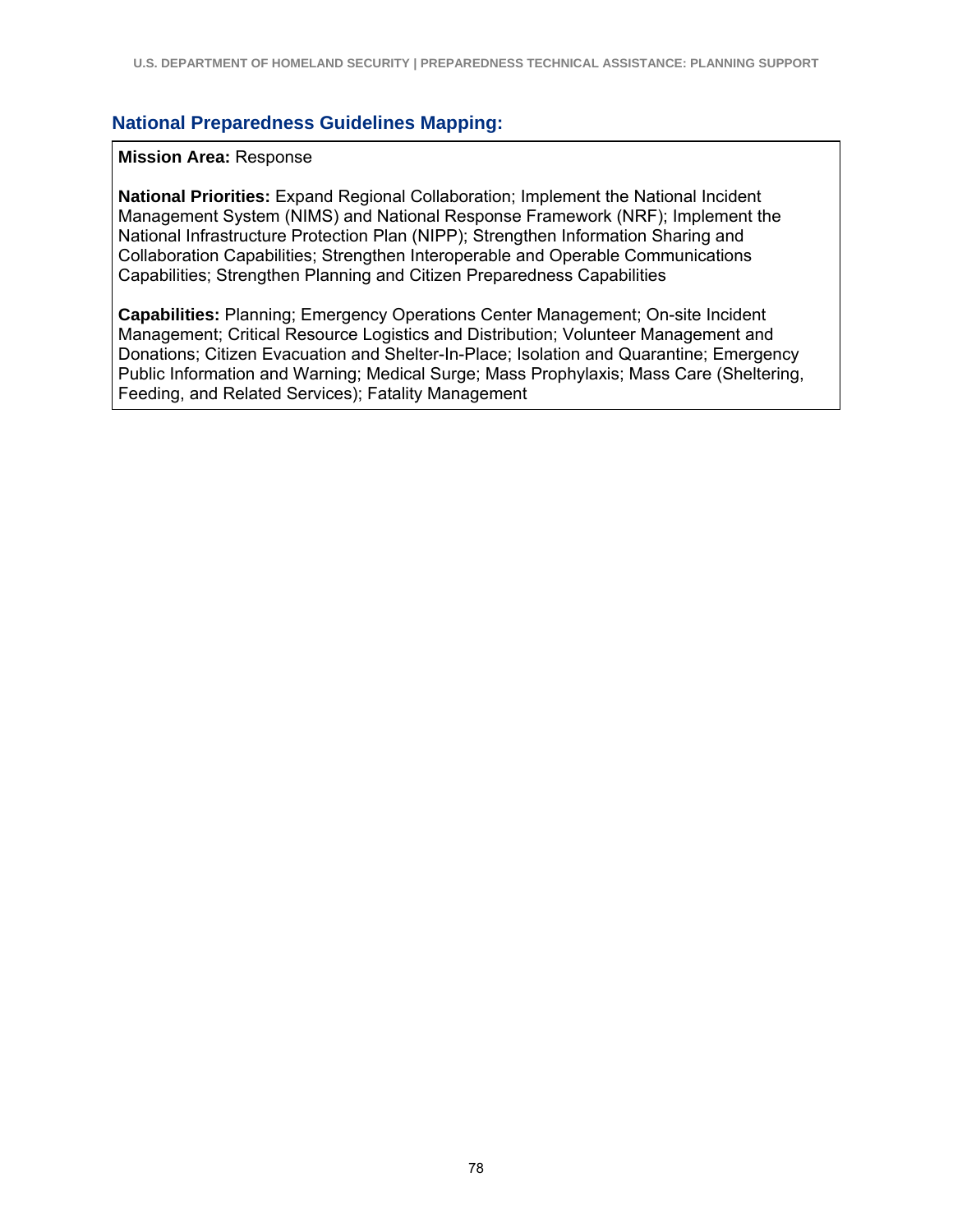# **REGIONAL PLANNING – REGIONAL RESPONSE TEAM PLANNING**

The Regional Response Team Planning technical assistance (TA) service is designed to assist State and local jurisdictions in the coordination of planning and response by Regional Response Teams (RRTs). In support of the *National Preparedness Guidelines (Guidelines)*, this program will assist jurisdictions with facilitation and coordination in the development of regional response team plans. Generally, capabilities are established first and then regional plans are developed and revised for approval.

#### **Target Audience:**

This TA is intended for Homeland Security and Emergency Management officials and allied agencies.

#### **Levels of Assistance:**

*Level One: Information Resources Regional Response Team Planning Reference CD* 

### *Level Two: Models, Templates, and Samples*

*Emergency Operations Plan Introductory Materials Regional Response Team Emergency Operations Plan Template Regional Annex Template Emergency Procedures Template and Guidance Memorandum of Agreement/Memorandum of Understanding Template and Guidance* 

### *Level Three: On-site Workshops*

There are three modules available for on-site workshops. They can be delivered individually or in combination. The workshops are a combination of instruction, facilitation, and hands-on development. Each workshop is designed to be one- to twodays in length and can be customized to the unique planning needs of the jurisdiction.

#### *Module One: Developing a Regional Response Team Plan*

This workshop facilitates the creation of a regional response team plan by bringing together local emergency managers, first responders, and the State to transform jurisdictional capabilities into a regional capability. The workshop will assist jurisdictions in developing a draft Regional Response Team Plan. It addresses the following elements:

- **Introduction to a Regional Response Team Emergency Operations Plan**
- **-** Developing a Regional Response Team Emergency Operations Plan
- Developing Regional Annexes to the RRT Emergency Operations Plan

## *Module Two: Refining the Draft Regional Response Team Plan*

This workshop focuses on definitions, mandates, Memorandums of Agreement/Memorandums of Understanding (MOUs/MOAs), capability assessments,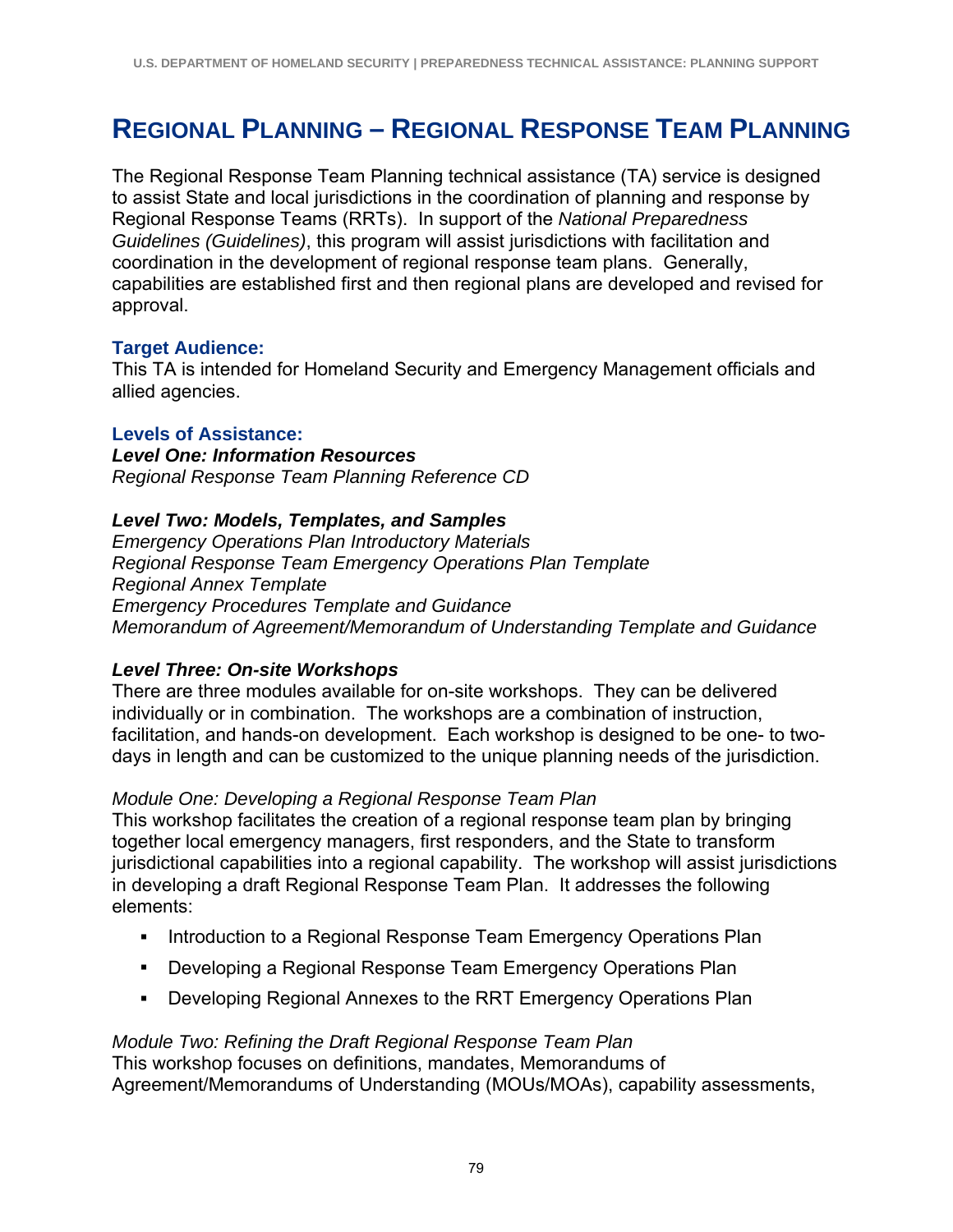jurisdictional and regional issues, and the State Homeland Security Assessment Strategy. This workshop addresses the following elements:

- Reviewing the draft RRT Emergency Operations Plan
- Developing a Memorandum of Agreement/Memorandum of Understanding
- Developing Standard Operating Procedures/Standard Operating Guidelines

## *Module Three: Validating the Draft Regional Response Team Plan*

This workshop will assist jurisdictions in identifying methods for validating their Regional Response Team Plan and the accompanying MOAs/MOUs and procedures. The strengths and weaknesses of each approach and considerations for implementing them are also covered. It addresses the following elements:

- Developing Drills, Tabletop Exercises, Functional Exercises and Full Scale Exercises
- **IDENTIFY 19 Index 11 Agency 12 Index 12 Independent Review Fig. 2** Independent Review
- **Developing and Conducting a Systems Analysis**
- Developing After Action Reviews of Real World Events

## **National Preparedness Guidelines Mapping:**

#### **Mission Areas:** Response

**National Priorities:** Expanded Regional Collaboration; Implement the National Incident Management System (NIMS) and National Response Framework (NRF); Implement the National Infrastructure Protection Plan (NIPP); Strengthen Information Sharing and Collaboration Capabilities; Strengthen Interoperable and Operable Communications Capabilities, and Strengthening Planning and Citizen Preparedness Capabilities

**Capabilities:** Planning; Emergency Operations Center Management; On-site Incident Management; Critical Resource Logistics and Distribution; Volunteer Management and Donations; Emergency Public Information and Warning; Medical Surge; Mass Prophylaxis; Mass Care (Sheltering, Feeding, and Related Services); Fatality Management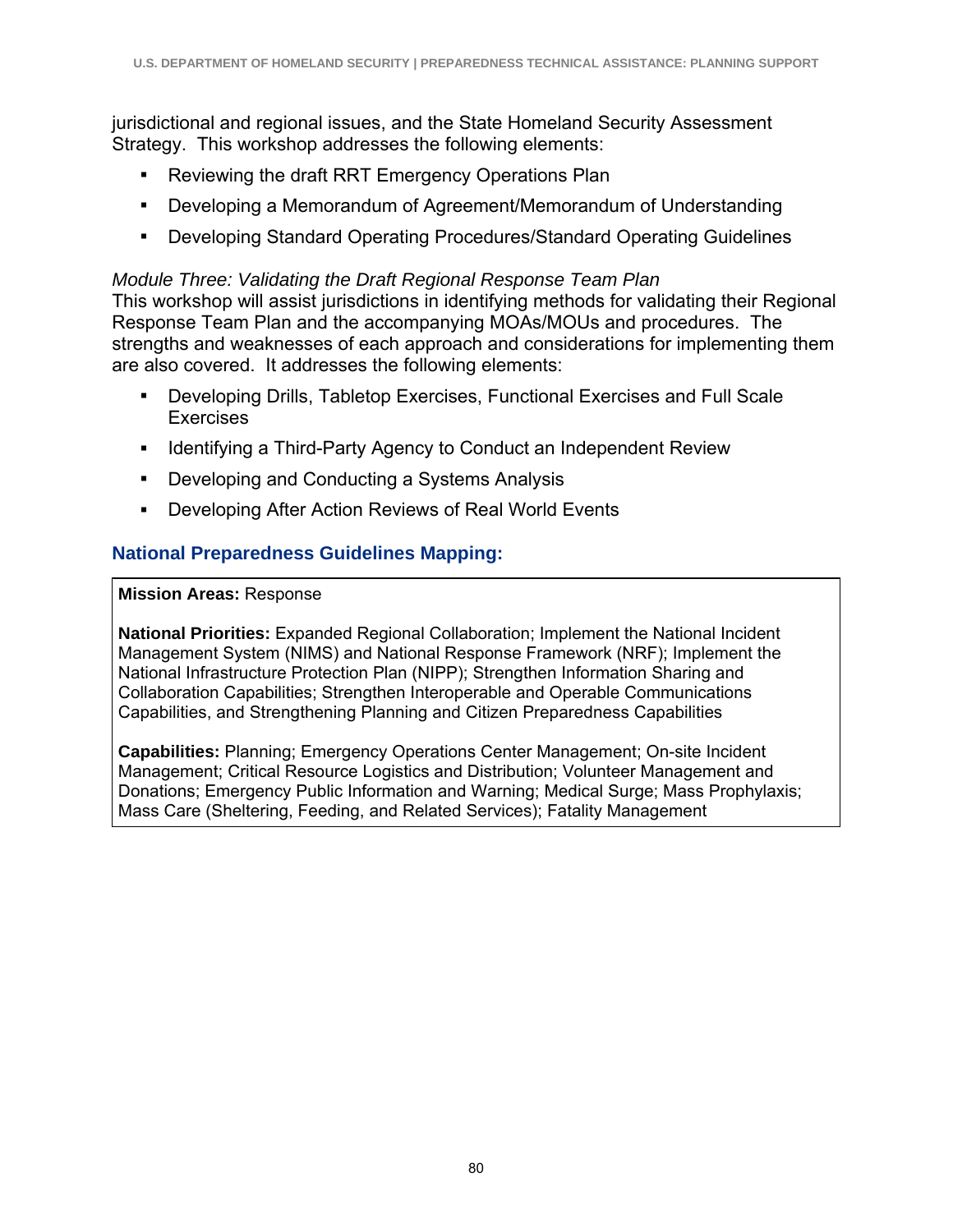# **REGIONAL PLANNING – REGIONALIZATION (REG)**

The intended outcome of this technical assistance (TA) service is to provide assistance to local, tribal, territories and State jurisdictions and agencies in developing or updating their regionalization efforts and strategies. This includes the development of an effective, statewide, regionalized organization that provides a strategic confirmation of the regional collaboration. In support of regionalization, the workshop emphasis is placed on creating a cross-geographic, multi-disciplined, coordinated response to major incidents. Facilitators will support the process of creating a regional funding and resource administrative concept for organizational structure and governing guidance, as well as a governing structure that is standard across the top level but somewhat flexible at the local level to adjust to unique demographic and geographic needs.

## **Target Audience:**

This TA is intended for Homeland Security and Emergency Management officials and allied agencies.

## **Levels of Assistance:**

### *Level One: Information Resources*

*Regionalization Technical Assistance Program Reference CD Regionalization Annotated Bibliography* 

## *Level Two: Models, Templates, and Samples*

*Regionalization Strategies Evaluation Worksheet Regional Strategy Template Regional Capabilities Assessment* 

### *Level Three: On-site Workshops*

There are two modules available for on-site workshops. They can be delivered individually or together. The workshops are a combination of instruction, facilitation, and hands-on development. Each workshop is one- to two-days in length and customized to the unique planning needs of the jurisdiction.

### *Module One: Getting Started*

This module is focused on preparing jurisdictions establish a planning team to implement regionalization strategies and to set the stage for how regionalization fits and why it is important. It sets the stage for gathering the right representatives down the road and ensures all involved understand the regionalization that is being pursued. Specifically, it addresses the following elements:

- **Background for regionalization and Federal priority**
- An understanding of how to identify the planning team
- **What the planning basis is**
- **How to work within the statutory guidance and by utilizing current strategies**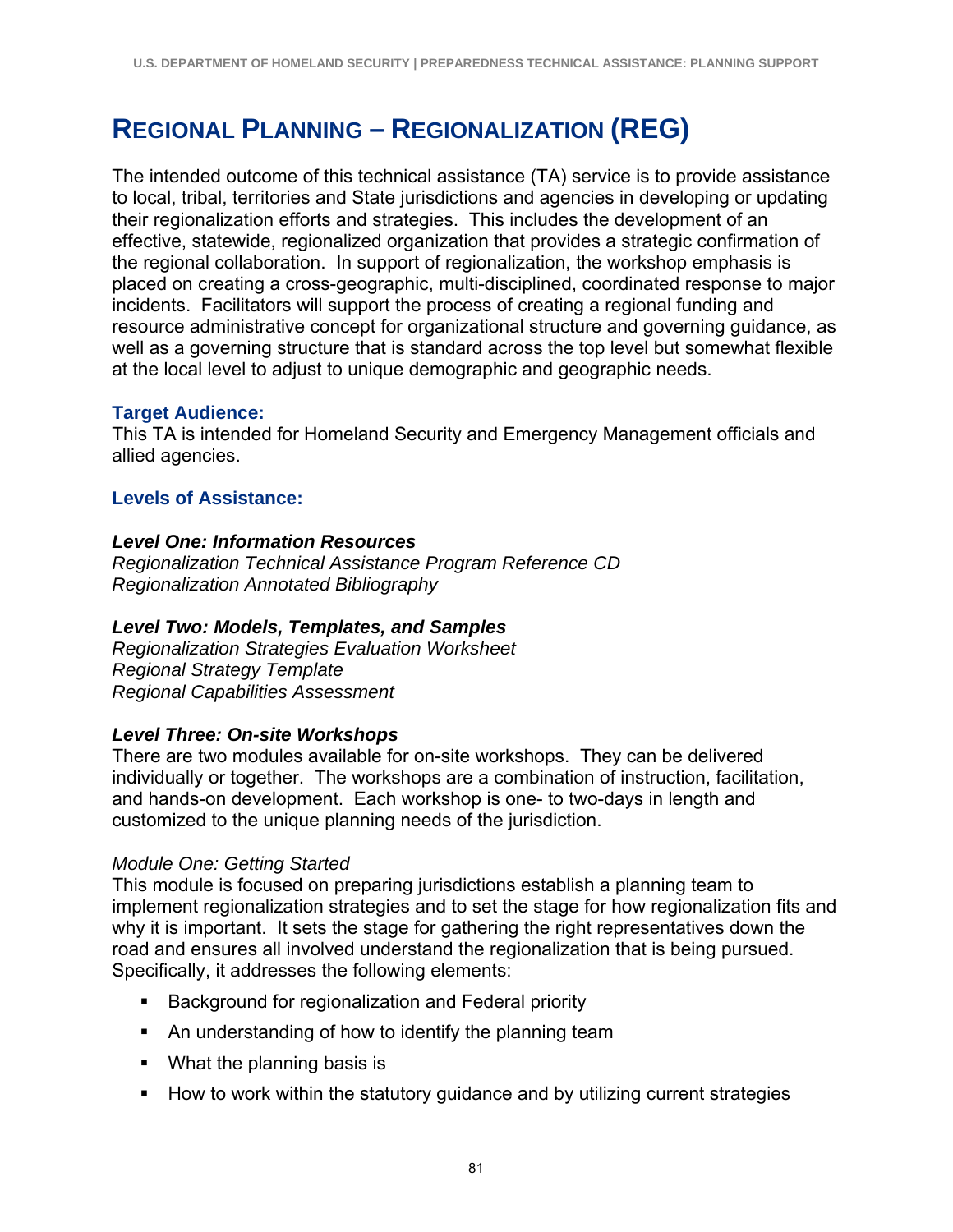### *Module Two: Developing Regionalization Strategies*

This module is focused on bringing together key stakeholders and enabling them to make informed decisions about how regionalization will mature in their jurisdictions. It will touch on the Federal priority of collaboration and offer considerations, potential enhancements and resources that can facilitate an effective growth of the regional concept. Specifically, it addresses the following elements:

- **Clarity on the Federal priority of regionalization**
- **Points of consideration that affect regionalization**
- **Enhancements that will improve collaboration efforts**
- **Resources to facilitate regionalization**

## *Module Three: Assessing Regional Priorities and Capabilities*

This module builds upon regionalization concept by providing practical ways that regions can come together and expand their collaboration efforts. This occurs through discussion about internal review of efforts thus far, examining existing regional capabilities assessments or considering the importance of doing one in the future, measuring priorities regionally and developing a strategy for growth in the region. Specifically, it addresses the following elements:

- Internal review of current concepts, structure, processes
- **Prioritization of region's needs based upon the Target Capability List**
- Strategy document for region, including goals and objectives
- **F** Foundation for building out the region's capabilities

## **National Preparedness Guidelines Mapping:**

### **Mission Area:** Response

**National Priorities**: Implement the National Incident Management System (NIMS) and National Response Framework (NRF); Implement the National Infrastructure Protection Plan (NIPP); Expand Regional Collaboration; Strengthen Information Sharing and Collaboration Capabilities; Strengthen Interoperable and Operable Communications Capabilities; Strengthen CBRNE Detection, Response and Decontamination Capabilities; Strengthen Medical Surge and Mass Prophylaxis Capabilities; Strengthen Planning and Citizen Preparedness **Capabilities** 

**Capabilities:** Planning; Emergency Operations Center Management; On-site Incident Management; Critical Resource Logistics and Distribution; Volunteer Management and Donations; Citizen Evacuation and Shelter-In-Place; Isolation and Quarantine; Emergency Public Information and Warning; Medical Surge; Mass Prophylaxis; Mass Care (Sheltering, Feeding, and Related Services); Fatality Management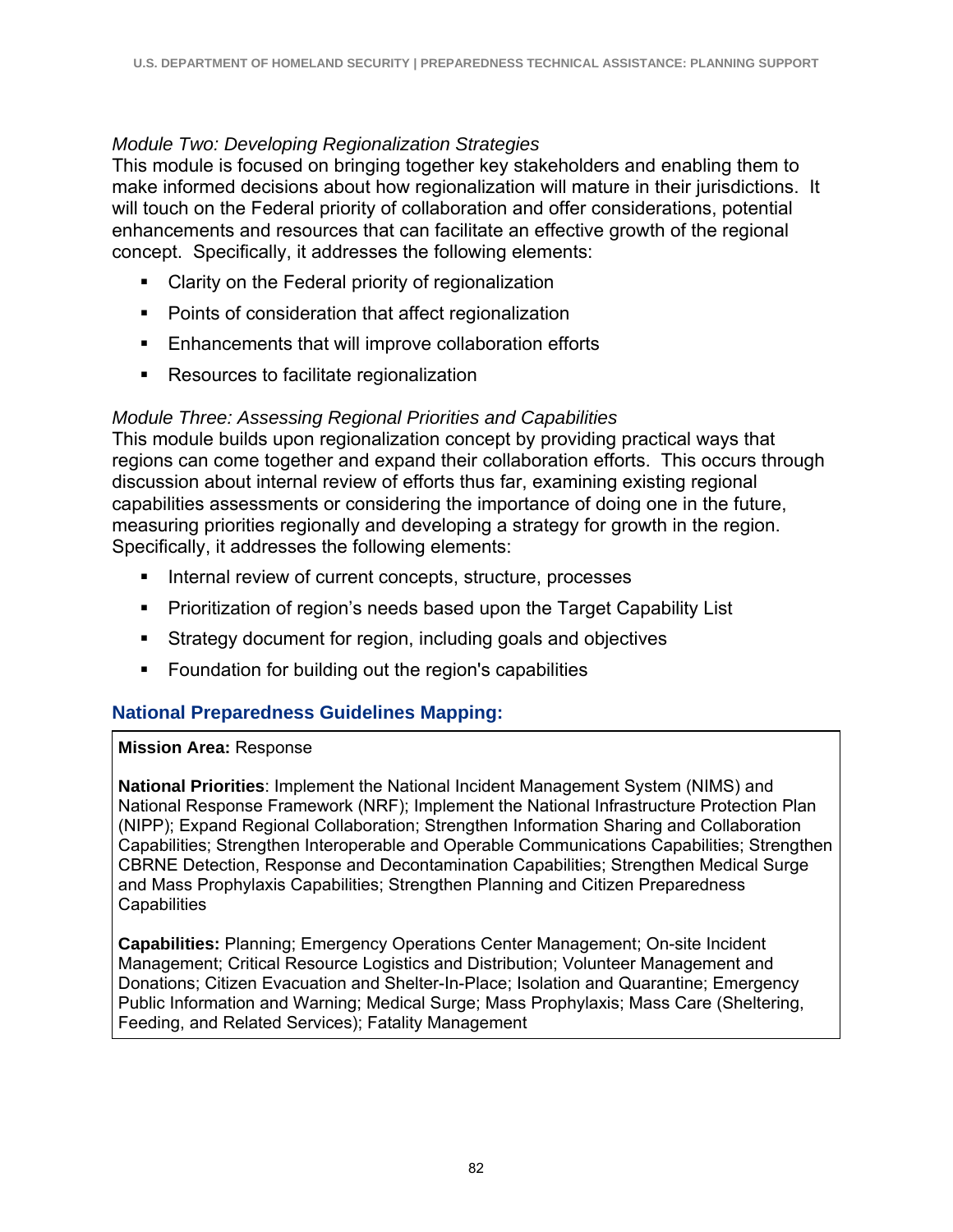## **SENIOR ELECTED OFFICIALS WORKSHOP**

The intent of this workshop is to provide elected officials with an understanding of their roles and responsibilities during disaster and emergency situations including a WMD attack. The workshop includes an introduction to the National Incident Management System (NIMS) and the Incident Command System (ICS). Emphasis is placed on the principle that any disaster or emergency situation can affect more than one jurisdiction. In addition, the need for collaboration of elected officials is a key element.

## **Target Audience:**

This technical assistance (TA) is intended for elected officials at all levels of government, including towns, cities, counties, states, and tribes.

### **Levels of Assistance:**

*Level One: Information Resources Senior Elected Officials Reference CD* 

### *Level Three: On-site Workshops*

This TA is tailored for delivery to the level of knowledge and expertise of the individual jurisdiction's elected officials. It is provided in a workshop format, combining instruction, meeting facilitation, and transfer of knowledge. This workshop is designed to assist elected officials in the examination of the most effective ways to mitigate the effects of any hazard event; to implement measures to preserve life and minimize property damage; to enhance emergency responses and necessary assistance; and to establish recovery systems in order to restore a jurisdiction to it normal state of affairs.

### **National Preparedness Guidelines Mapping:**

**Mission Areas:** Prevention; Protection: Response; Recovery

**National Priorities:** Expanded Regional Collaboration; Implement the National Incident Management System (NIMS) and National Response Framework (NRF); Implement the National Infrastructure Protection Plan (NIPP); Strengthen Information Sharing and Collaboration Capabilities; Strengthen Interoperable and Operable Communications Capabilities; Strengthening Planning and Citizen Preparedness Capabilities

**Capabilities:** Planning; Communications; Community Preparedness and Participation; Intelligence/Information Sharing and Dissemination; Critical Infrastructure Protection; On-site Incident Management; Emergency Operations Center Management; Critical Resource Logistics and Distribution; Public Safety and Security Response; Isolation and Quarantine; Emergency Public Information and Warning; Restoration of Lifelines; Economic and Community Recovery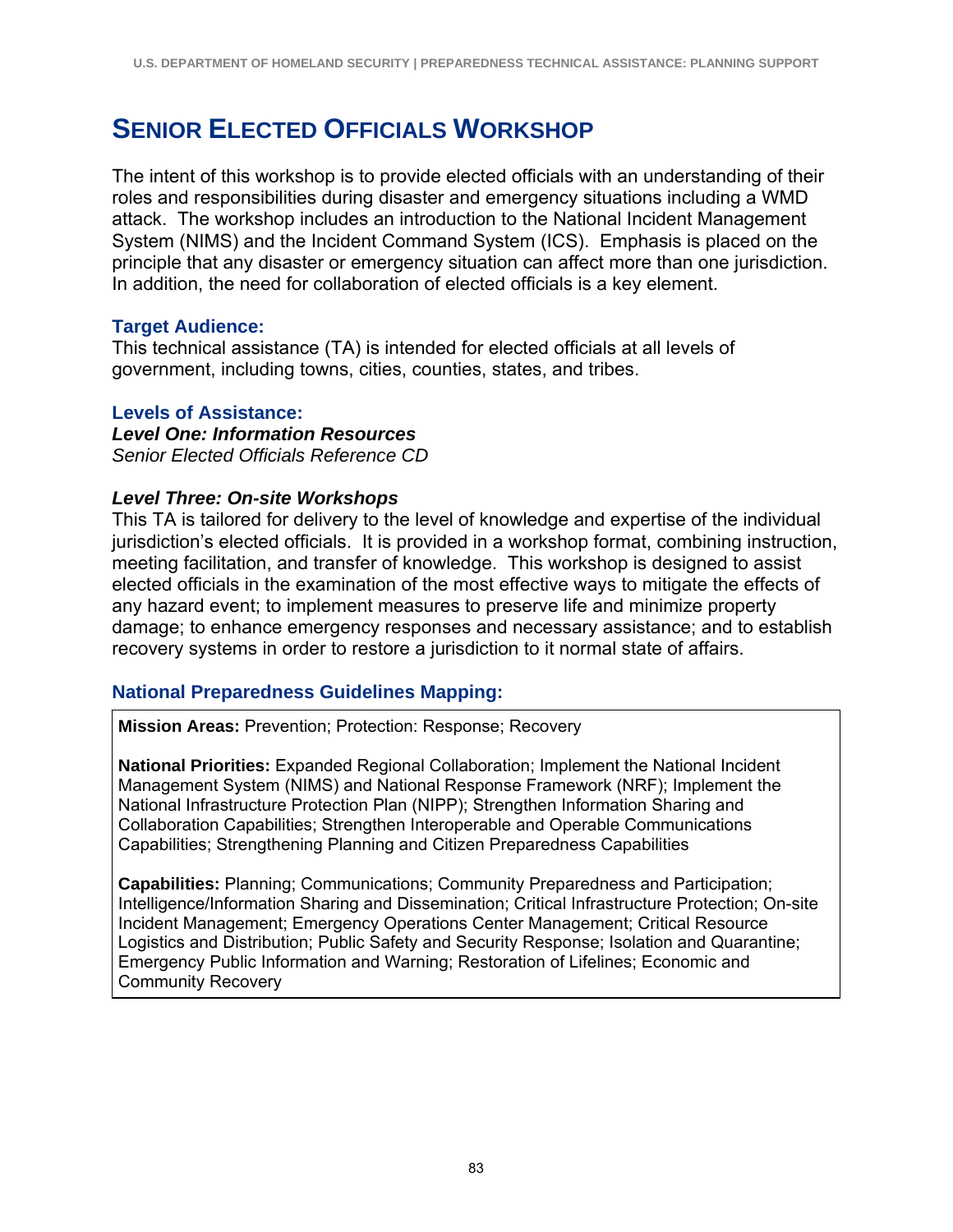# **SPECIAL EVENTS PLANNING (SEP)**

States, regions and localities must often conduct security planning for large-scale events occurring within their jurisdiction. This technical assistance (TA) service assists jurisdictions in developing security plans and training for special events, and is complementary to the special events planning guides prepared by FEMA and the U.S. Department of Justice (DOJ). The program is offered at various levels of assistance and complexity to address the wide variety of needs across the nation.

## **Target Audience:**

Managers and security personnel for large venues; State and local emergency management officials, other agencies as appropriate.

### **Levels of Assistance:**

*Level One: Information Resources Security Preparations for the 1996 Centennial Olympic Games DOJ CRA Managing Major Events Guide FEMA IS 15A Special Events Guide GAO Athens Olympic Security Event Report Provision of telephone and/or e-mail support for inquiries on program description and highlights for jurisdictions considering implementing this program* 

## *Level Two: Templates, Samples, Model*

The Level Two support is a 300-page planning guide developed to present options in the planning of large-scale special events. As these events often occur only once in a career, the ability to capture the lessons learned is limited. The magnitude of the planning process can overwhelm the most capable planners and responders. This guide provides a practical approach to addressing these issues, and includes a discussion of the issues that need to be addressed. Since the magnitude of each event varies, the planning process can be adapted to fit the needs of the State or jurisdiction.

## *Level Three: On-site Workshops*

These workshops are designed to:

- Provide direct on-site assistance and facilitation of initial planning meetings
- Review/revise templates
- **Provide selected direct assistance throughout the planning process**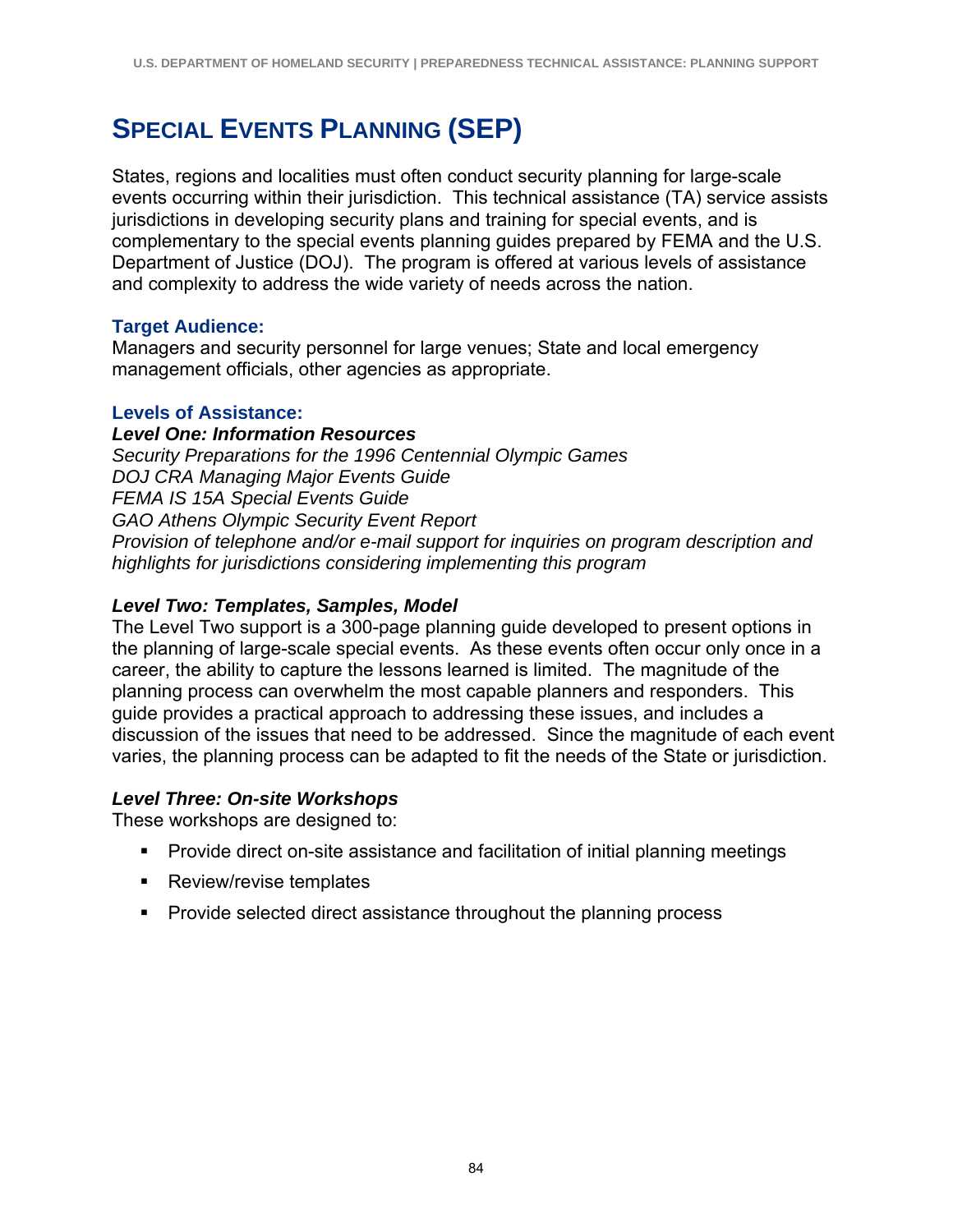### **National Preparedness Guidelines Mapping:**

**Mission Areas:** Prevention, Protection, Response, Recovery

**National Priorities:** Strengthen CBRNE Detection, Response, and Decontamination Capabilities; Strengthen Interoperable and Operable Communication Capabilities; Strengthen Medical Surge and Mass Prophylaxis Capabilities

**Capabilities:** Critical Infrastructure Protection; On-site Incident Management; Citizen Evacuation and Shelter-In-Place; Isolation and Quarantine; Mass Care (Sheltering, Feeding, and Related Services); Fire Incident Response Support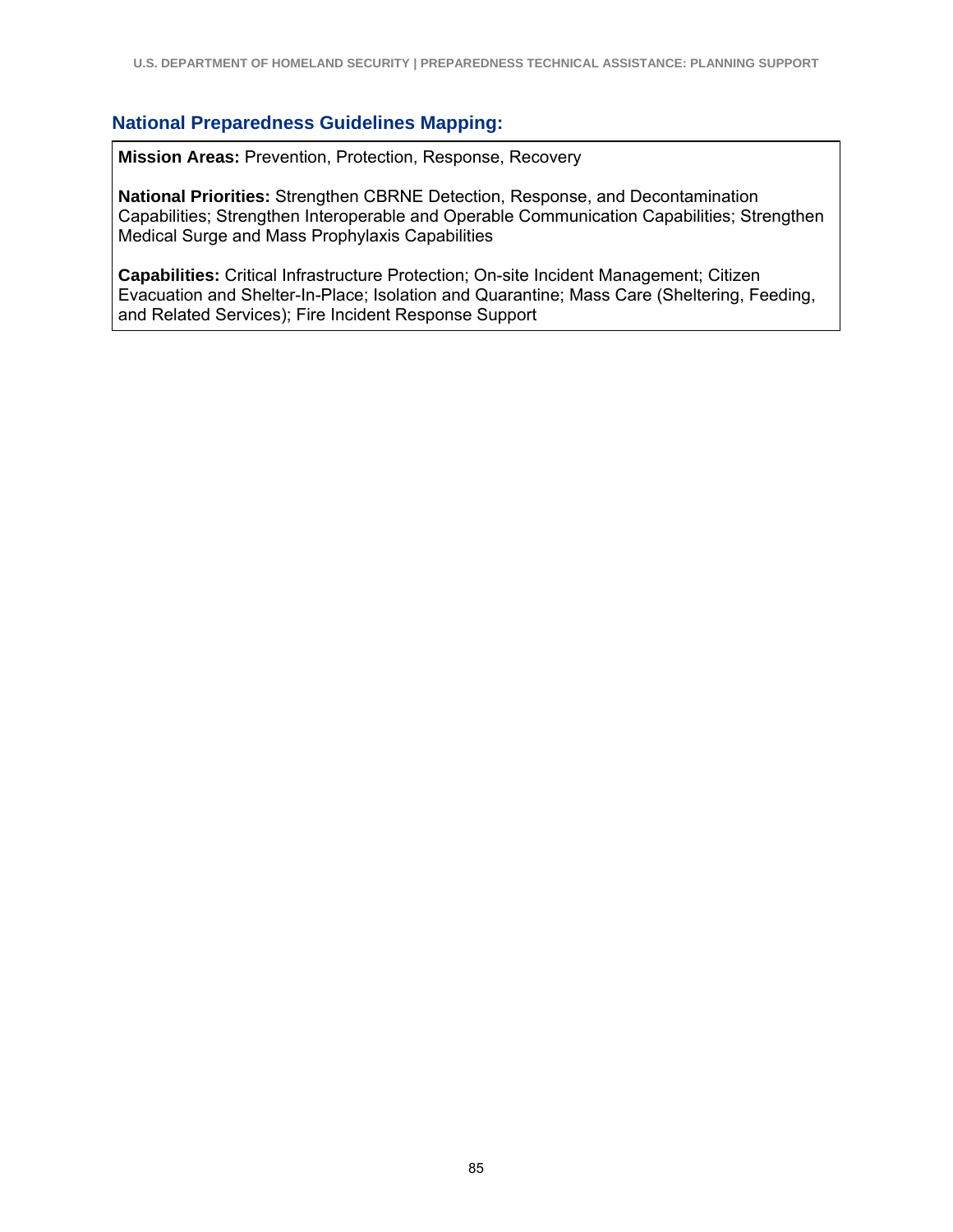# **SPECIAL NEEDS PLANNING (SNP)**

This technical assistance (TA) service provides recommendations and planning guidance to educate and prepare States and local communities about how to identify and provide for their special needs populations. *Special Needs Planning (SNP)* TA addresses evacuation assistance, emergency public warning, sheltering, health services, exercises and training. Each step of the planning process should actively involve persons with disabilities as well as emergency management, other affected agencies and nongovernmental organizations.

## **Target Audience:**

Emergency Management, Social Services, Health Department, Housing and Community Development agencies, Nongovernmental Organizations, representatives of special needs communities.

## **Levels of Assistance:**

### *Level One: Information Resources*

TA at Level One provides:

- Reference materials
- Print publications
- **Up-to-date Web or online resources**
- Handbooks, resource guides, manuals, catalogs, etc.

## *Level Two: Templates, Samples, Model*

TA at Level Two offers:

- **Provide "best practice" and case studies on initiatives from national** organizations, and other jurisdictions
- Offer definitions that assist in identifying the disabled/special needs populations for planning purposes, through the use of functional-based definitions
- **Provide disability assessment and planning review guide for use by the State,** locality or agency
- **Provide information on disability issues for senior leaders**
- **Include planning recommendations for evacuation of disabled populations**
- Develop special needs sheltering assessment and planning recommendations
- **Provide recommendations on registry issues related to disabled populations**
- **Include recommendations for assisting special needs populations through** community assistance programs
- Provide recommendations on use of community notification systems targeted to assist with needs of disabled citizens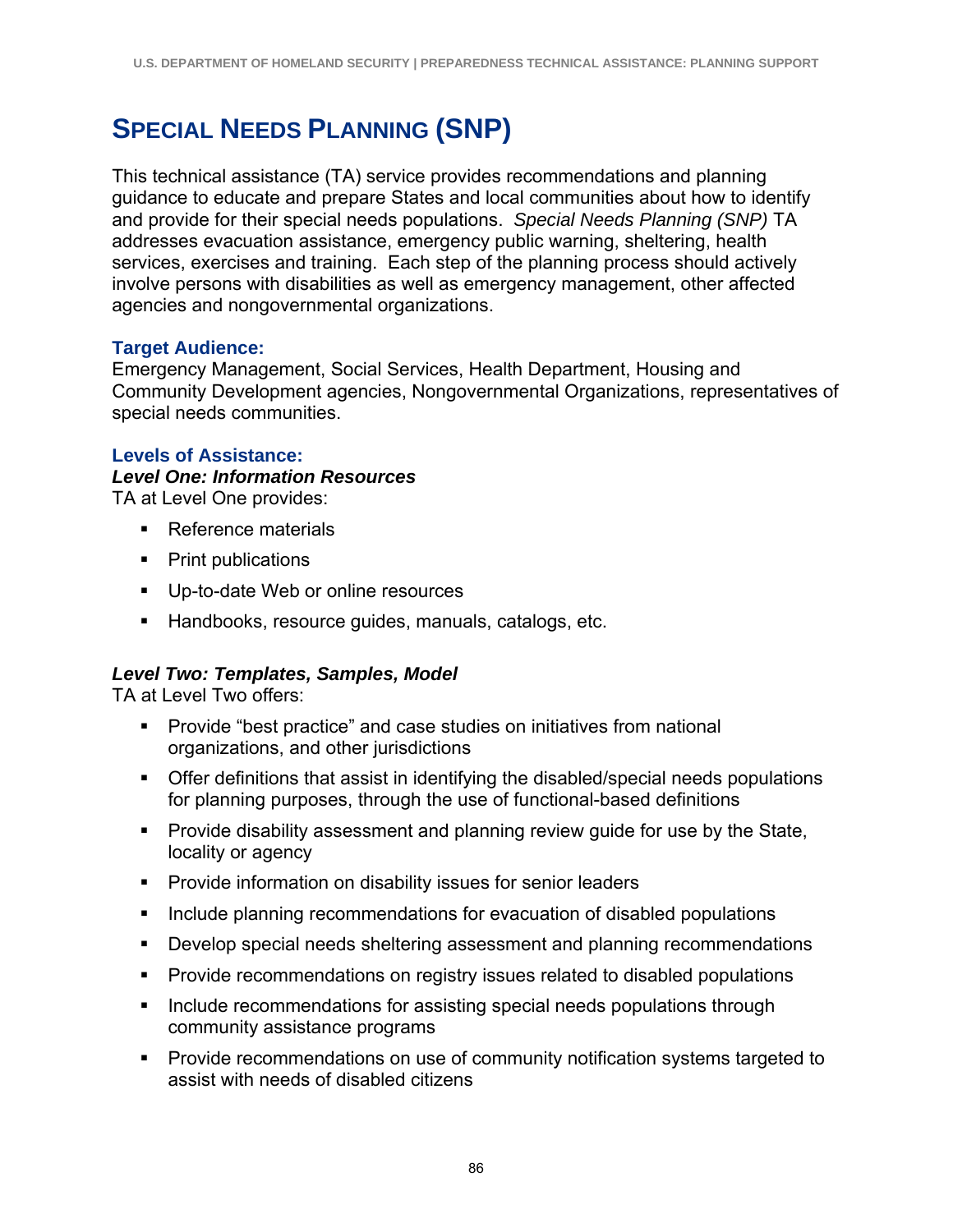Provide disability planning resources for the disabled population to create their own preparedness plans, for distribution by State, local and private agencies

### *Level Three: On-site Workshops*

This discussion-based workshop brings together the diverse participants to identify critical elements of the State or regional special needs capabilities. The focus is on what steps need to be taken and can be realistically achieved to enhance preparedness and response capabilities. This may result in a phased approach to build basic capacity and enhance that over the course of several years. Topics include public education, individual preparedness planning, identification of the target population, options for addressing transportation and sheltering needs, and staffing recommendations. The use of the special needs planning template guidance is also discussed.

### **National Preparedness Guidelines Mapping:**

**Mission Area:** Protection, Response

**National Priorities:** Implement the National Incident Management System (NIMS) and National Response Framework (NRF); Strengthen Medical Surge and Mass Prophylaxis Capabilities; Strengthen Planning and Citizen Preparedness Capabilities

**Capabilities:** Emergency Triage and Pre-Hospital Treatment; Medical Surge; Emergency Public Information and Warning; Volunteer Management and Donations; Community Preparedness and Participation; Critical Resource Logistics and Distribution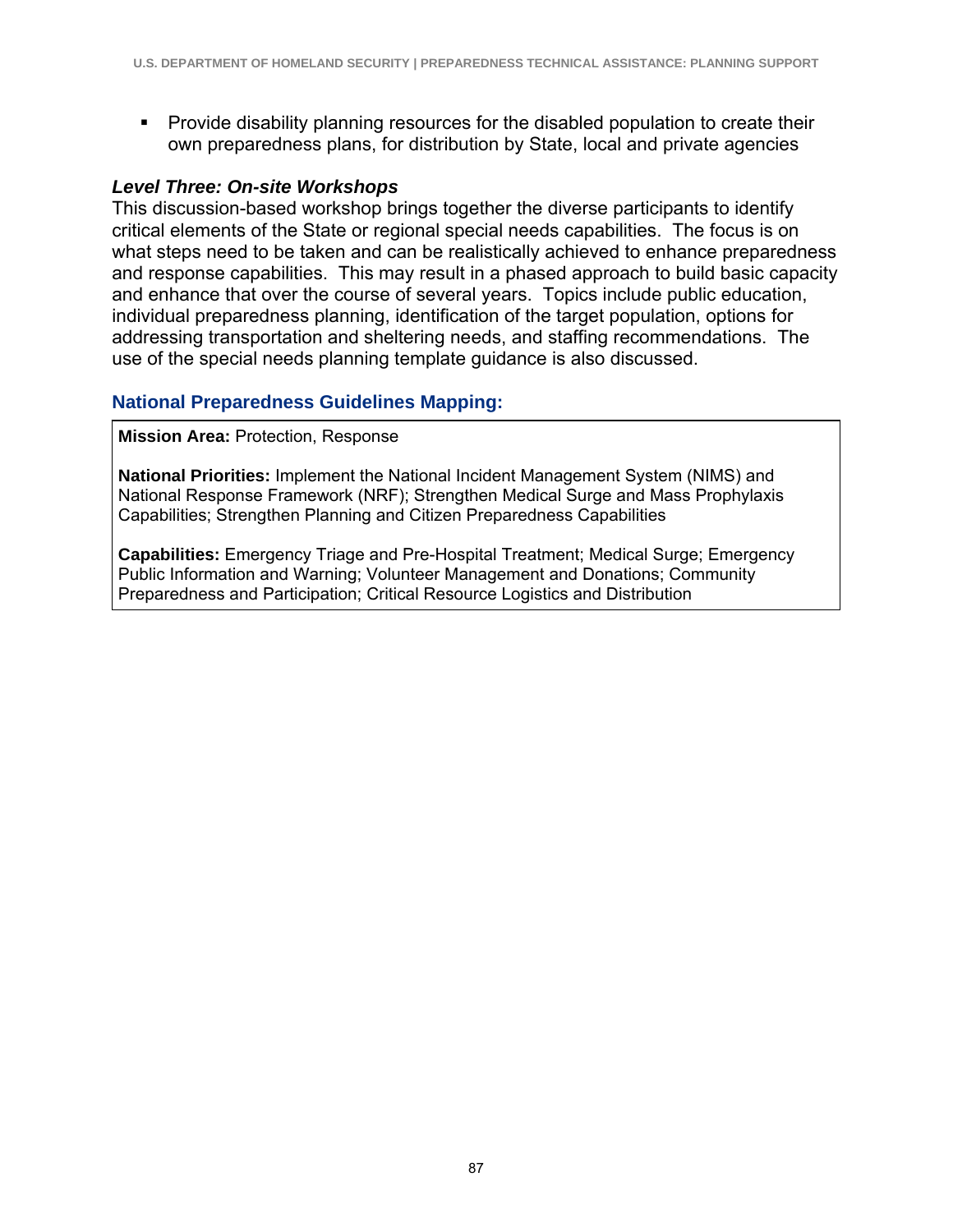# **SYNCHRONIZATION MATRIX (SM)**

*Comprehensive Preparedness Guide (CPG) 101* provides State and local jurisdictions guidance on developing emergency operations plans. It describes a planning process that emphasizes relationships between the actions of responders at all levels, while including all responding organizations and jurisdictions. Part of that process is game planning a response to determine potential courses of action, resource requirements, and information needs. Using an innovative software tool, the *Synchronization Matrix (SM)* technical assistance (TA) supports emergency plan development by helping planners organize, visualize, and analyze the flow of response actions within and across response jurisdictions through the game planning process. The software also serves as a collaborative workspace, allowing the planning team to work individually or as a team, as appropriate. It also provides a record of planning processes for later use in orienting new staff, informing elected leaders, guiding a response, or completing after-action analyses.

## **Target Audience:**

This TA is for any Federal, State, and local agency seeking emergency planning support and assistance.

## **Levels of Assistance:**

*Level Two: Models, Templates, and Samples Synchronization Matrix Software* 

## *Level Three: On-site Workshops*

*Planning Workshops* 

The provider delivers the SM TA through a series of on-site consultations that occur during a three to six month period. A typical delivery starts with an initial assessment meeting, followed by four to six facilitated planning workshops where instruction and game planning occur. The provider tailors each delivery to the requesting location's or organization's specific needs. The TA goals are to:

- **Train participants on the game planning process and SM software,**
- Develop a plan for a single threat response scenario, and
- **Develop the location's ability to use game planning in future planning efforts.** Locations may use this TA in conjunction with other planning technical assistance offerings.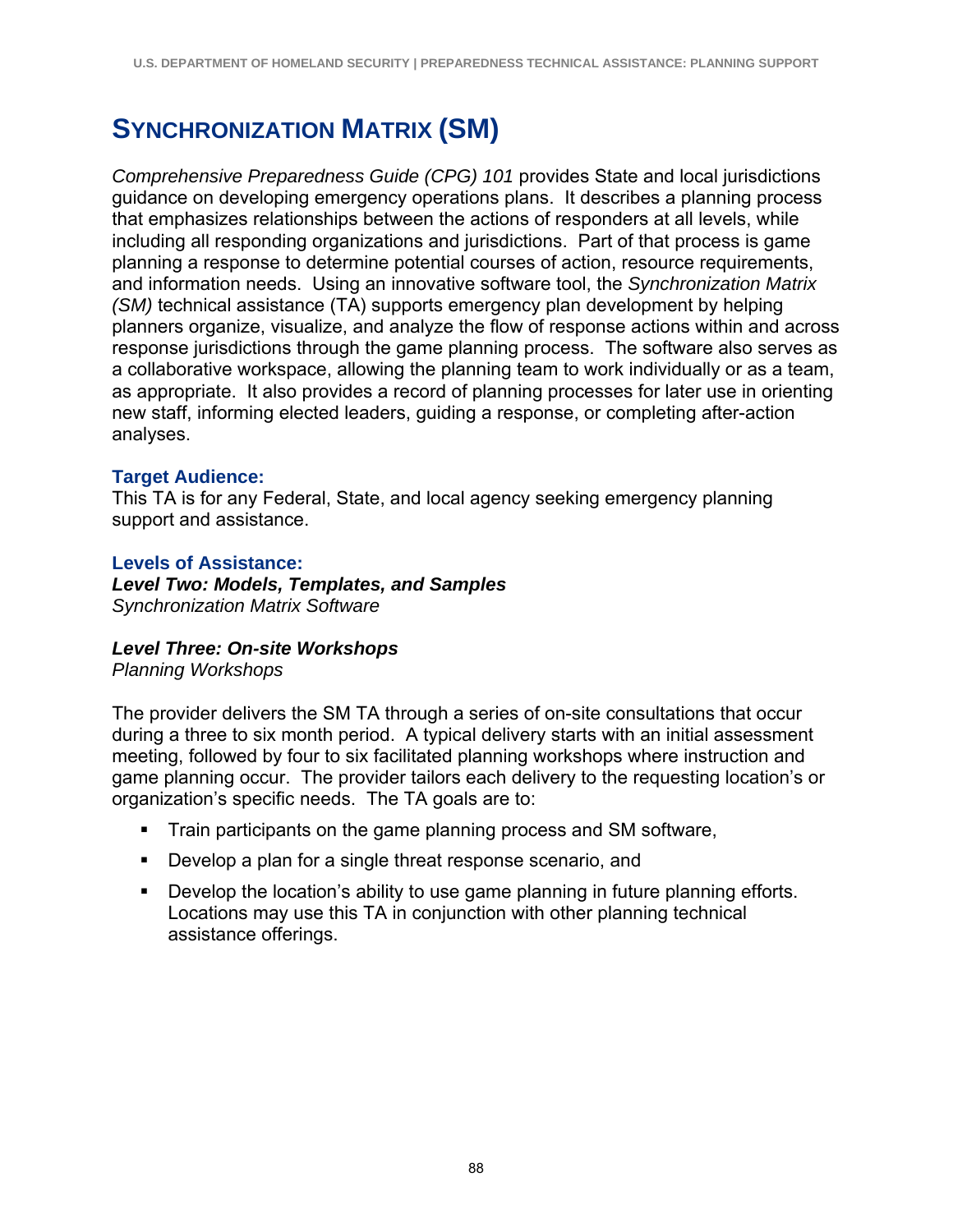#### **National Preparedness Guidelines Mapping:**

#### **Mission Areas:** Protection, Response

**National Priorities:** Expanded Regional Collaboration; Implement the National Incident Management System (NIMS) and National Response Framework (NRF) Implement the National Infrastructure Protection Plan (NIPP); Strengthen Information Sharing and Collaboration Capabilities; Strengthen Interoperable and Operable Communication Capabilities; Strengthen CBRNE Detection, Response, and Decontamination Capabilities; Strengthen Medical Surge and Mass Prophylaxis Capabilities; Strengthen Planning and Citizen Preparedness Capabilities

**Capabilities:** Communications; Community Preparedness and Participation; Planning; Citizen Evacuation and Shelter-In-Place; Critical Resource Logistics and Distribution; Emergency Public Information and Warning; Explosive Device Response Operations; Fatality Management; Fire Incident Response Support; Mass Care (Sheltering, Feeding, and Related Services); Mass Prophylaxis; Medical Supplies Management and Distribution; Medical Surge; On-site Incident Management; Emergency Public Safety and Security Response; Emergency Triage and Pre-Hospital Treatment; Search and Rescue; Volunteer Management and Donations; WMD/Hazardous Materials Response and Decontamination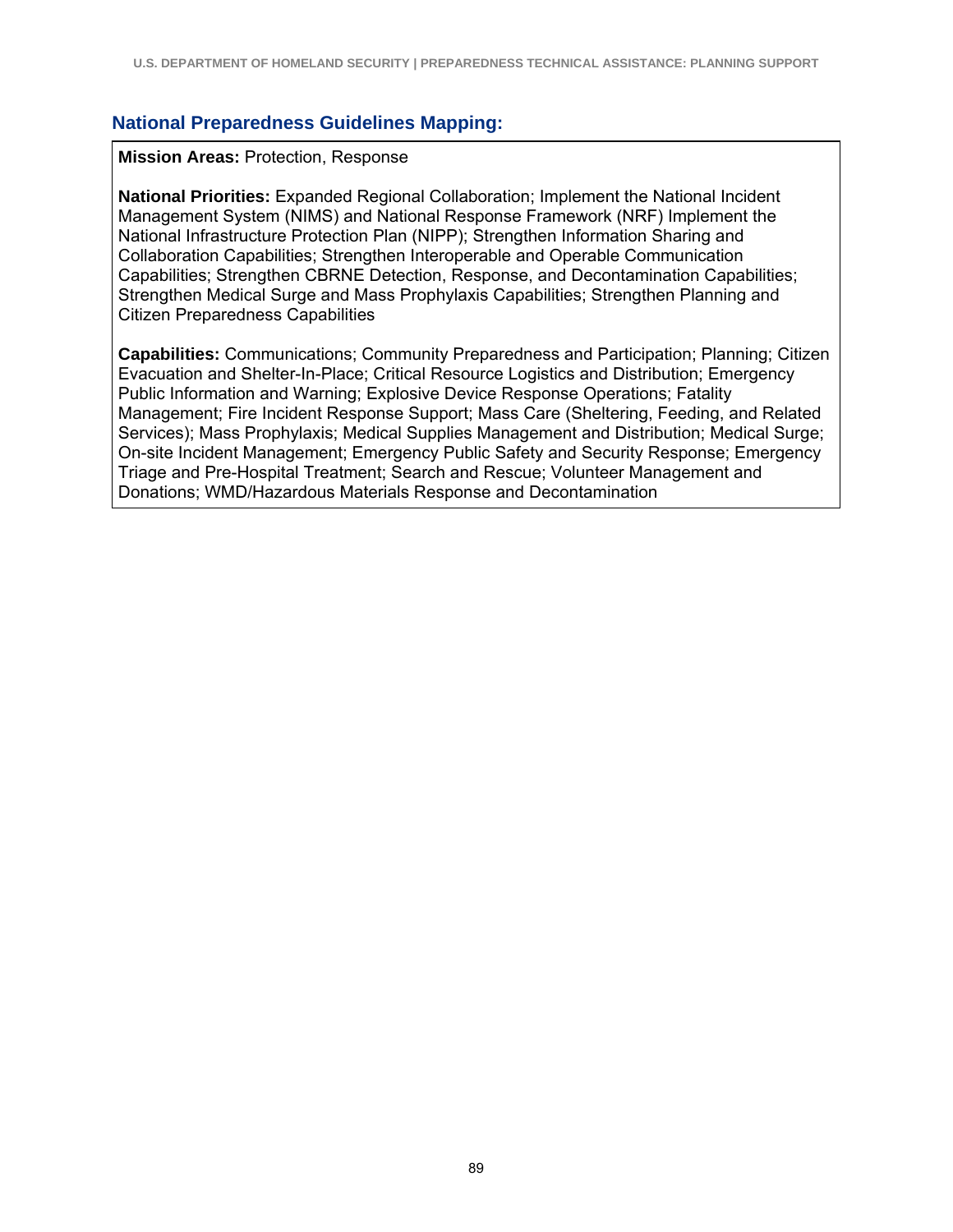# **TERRORISM INCIDENT ANNEX (TIA) PLANNING**

This program provides an enhanced level of support to develop a robust Terrorism Incident Annex (TIA) for existing emergency operations plans. The intended outcome of this session is to assist State and local jurisdictions in building a multidisciplinary emergency response planning team that is able to develop or revise an effective TIA that guides the jurisdiction's preparation for and response to an incident. Emphasis is placed on a regional approach that allows jurisdictions to understand how outlying jurisdictions respond and what resources they have available that may be of assistance.

## **Target Audience:**

This program is intended for Homeland Security and Emergency Management officials and allied agencies.

## **Levels of Assistance:**

*Level One: Information Resources Terrorism Incident Annex Planning Reference CD* 

## *Level Two: Models, Templates, and Samples*

*Credible Threat Scenario Development Template and Guidance Terrorism Vulnerability Assessment for Facilities with Guidance Terrorism Vulnerability Assessment for Jurisdictions with Guidance Terrorism WMD Threat Analysis Template and Guidance Capability Assessment Checklist Terrorism Incident Annex Template Terrorism Incident Annex Appendix 1: Chemical Incidents Terrorism Incident Annex Appendix 2: Biological Incidents Terrorism Incident Annex Appendix 3: Radiological Incidents Terrorism Incident Annex Appendix 4: Nuclear Incidents Terrorism Incident Annex Appendix 5: Explosive Incidents Terrorism Incident Annex Appendix 6: Cyber Terrorism Incidents Terrorism Incident Annex Appendix 7: Definitions Emergency Procedures Template Memorandum of Agreement/Memorandum of Understanding Template* 

## *Level Three: On-site Workshops*

There are four modules available for on-site workshops. They can be delivered individually or in combination. The workshops are a combination of instruction, facilitation, and hands-on development. Workshop Module Two has a two to three week period between each of the one-day sessions allowing jurisdictions to continue the plan development process and then refine it at the second session. Each workshop is one- to two-days in length and customized to the unique planning needs of the jurisdiction.

*Module One: Getting Started*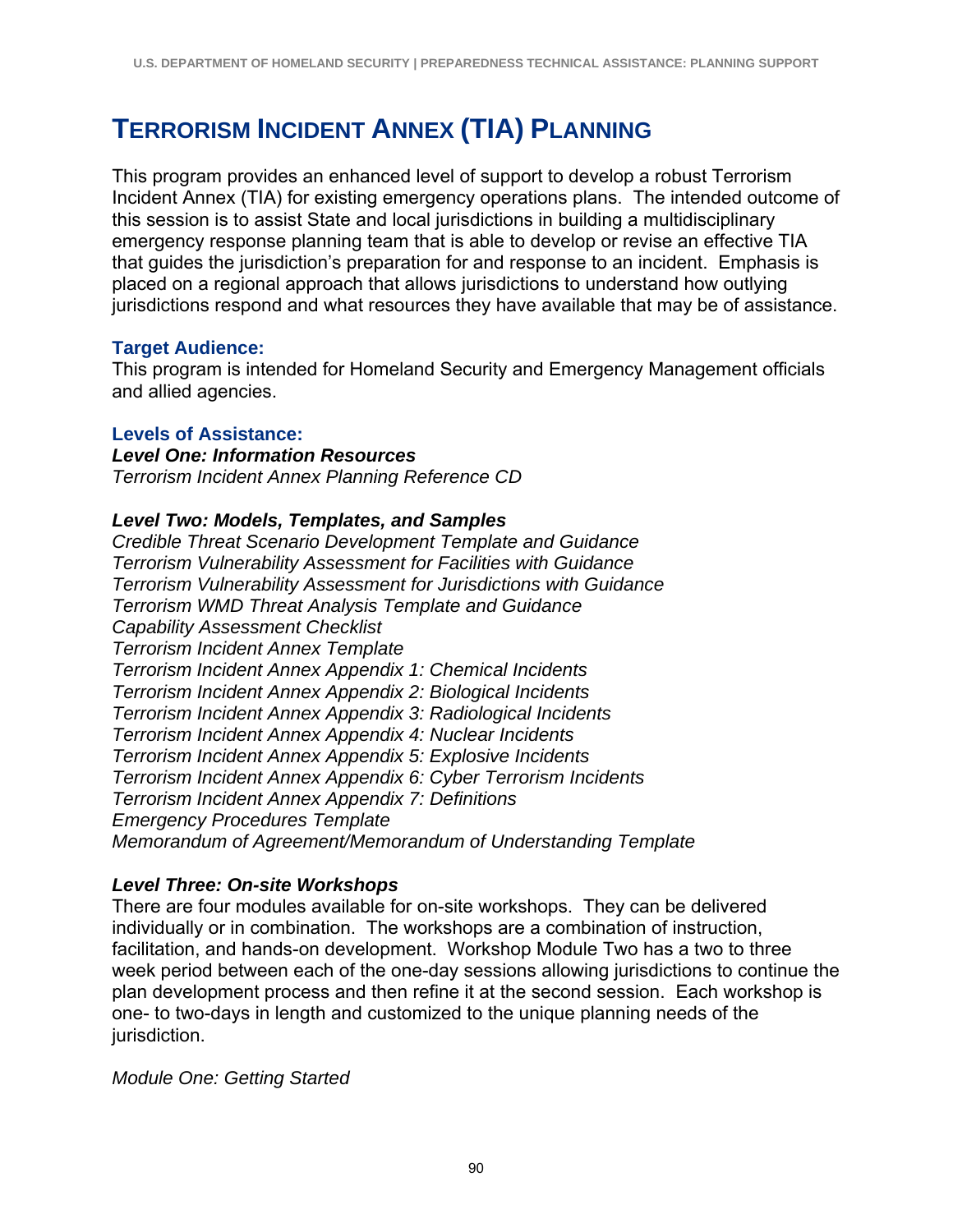This module assists jurisdictions in organizing the planning group and establishing or updating the planning basis for TIA development. It addresses the following elements:

- **IDENTIFY** Identifying and Organizing a Planning Group
- **Establishing and/or Reviewing the Planning Basis**
- **FREE TERRIGHT THREAT Analysis Process**
- **Vulnerability Assessments**
- Credible Threat Scenarios
- Review of Existing Plans, Planning Guidance, and Legal Authorities

## *Module Two: Developing the Draft Terrorism Incident Annex*

This module assists jurisdictions in developing an initial TIA or updating an existing TIA. It addresses the following elements:

- **Terrorism Basics**
- Assessment of Capabilities and Identification of Available Resources
- Completing the Draft TIA and Accompanying EOP Revisions

## *Module Three: Refining the Draft Terrorism Incident Annex*

This module assists jurisdictions through key planning activities important to implementation of their TIA. It addresses the following elements:

- **Agency review of the Draft TIA**
- **I** Identifying and Developing Memorandums of Agreement/Memorandoms of Understanding (MOAs/MOUs)
- **If Identifying and Developing Procedures to Support Implementation of the TIA**

## *Module Four: Validating the Draft Terrorism Incident Annex*

This module assists jurisdictions in identifying methods for validating their TIA and the accompanying MOU/MOAs and procedures. The strengths and weaknesses of each approach and considerations for implementing them are also covered. It addresses the following elements:

- **Exercises**
- **Review Process**
- **Systems Analysis**
- Real World Events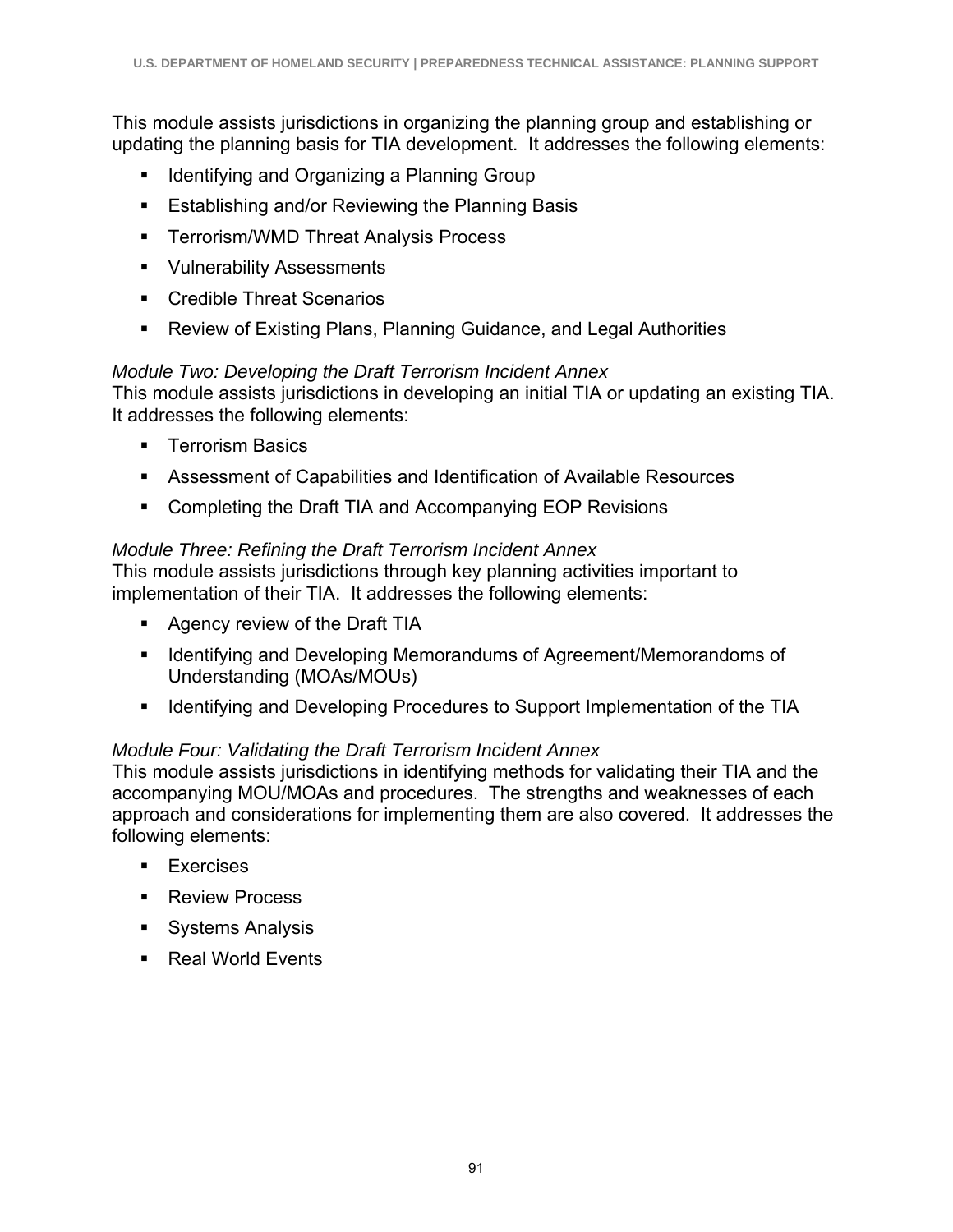#### **National Preparedness Guidelines Mapping:**

#### **Mission Area:** Response

**National Priorities:** Expand Regional Collaboration; Implement the National Incident Management System (NIMS) and National Response Framework (NRF); Strengthen Information Sharing and Collaboration Capabilities; Strengthen CBRNE Detection, Response and Decontamination Capabilities; Strengthen Medical Surge and Mass Prophylaxis **Capabilities** 

**Capabilities:** Planning; On-site Incident Management; Critical Resource Logistics and Distribution; Volunteer Management and Donations; Emergency Public Safety and Security Response; Explosive Device Response Operations; WMD/Hazardous Materials Response and Decontamination; Citizen Evacuation and Shelter-In-Place; Isolation and Quarantine; Emergency Public Information and Warning; Medical Surge; Mass Prophylaxis; Mass Care (Sheltering, Feeding, and Related Services); Fatality Management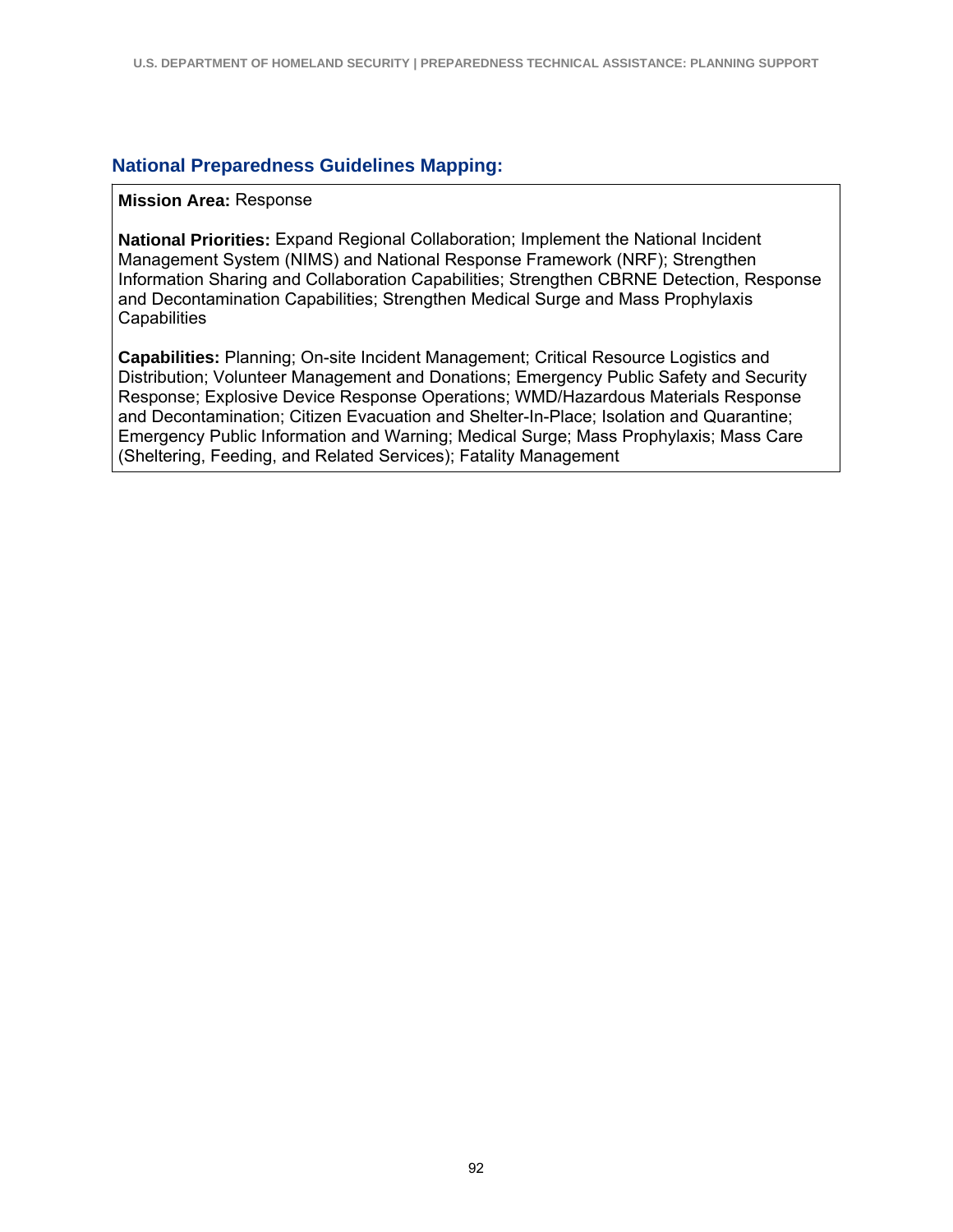## **VOLUNTEER AND DONATIONS MANAGEMENT PLANNING**

When a disaster occurs, emergency management personnel and agencies must be prepared to coordinate the registration and management of organized volunteer agencies, as well as unaffiliated volunteers and unsolicited donations in support of domestic incident response. The volunteer and donations management plan can be used by States, territories, local jurisdictions, or other organizations to guide their planning efforts. The plan can assist emergency managers in identifying volunteer and donations management-related considerations for each of the following phases of emergency management: mitigation, preparedness, response, and recovery. After identifying such considerations, emergency planners can develop a management scheme that clearly states the duties and responsibilities of each agency, organization, or individual volunteer, as well as the management of unsolicited goods and donations.

### **Target Audience:**

This technical assistance (TA) service is intended for State, regional, and local emergency management agencies that need to add volunteer and donations management plans or appendices to existing plans. Volunteer organizations will also benefit by understanding the plan protocols.

### **Levels of Assistance:**

#### *Level One: Information Resources*

*Volunteer and Donations Management Annotated Bibliography*

### *Level Two: Models, Templates, and Samples*

*Volunteer and Donations Management Capabilities Assessment Volunteer and Donations Management Annex Template Volunteer and Donations Management Appendix 1 Volunteer Management Template Volunteer and Donations Management Appendix 2 Donations Management Template Volunteer and Donations Management Appendix 3 Facility Management Volunteer and Donations Management Appendix 4 Communications Template Emergency Procedures Template Memorandums of Agreement / Memorandums of Understanding Template* 

### *Level Three: On-site Workshops*

These workshops will demonstrate how to apply key volunteer and donation management principles and methodologies. The workshops will use a combination of instructor/facilitator presentations, large and small group discussions, and structured activities. Discussions and activities will focus on strategic planning and analysis to achieve a viable volunteer and donations management plan. By the end of the workshop, participants should be able to develop and write customized department/agency volunteer and donations management plans.

There are four progressive sections available for on-site workshops. They can be delivered individually or in combination. Workshops 2 and 3 are ideally separated by a two to three week period, allowing jurisdictions to continue the plan development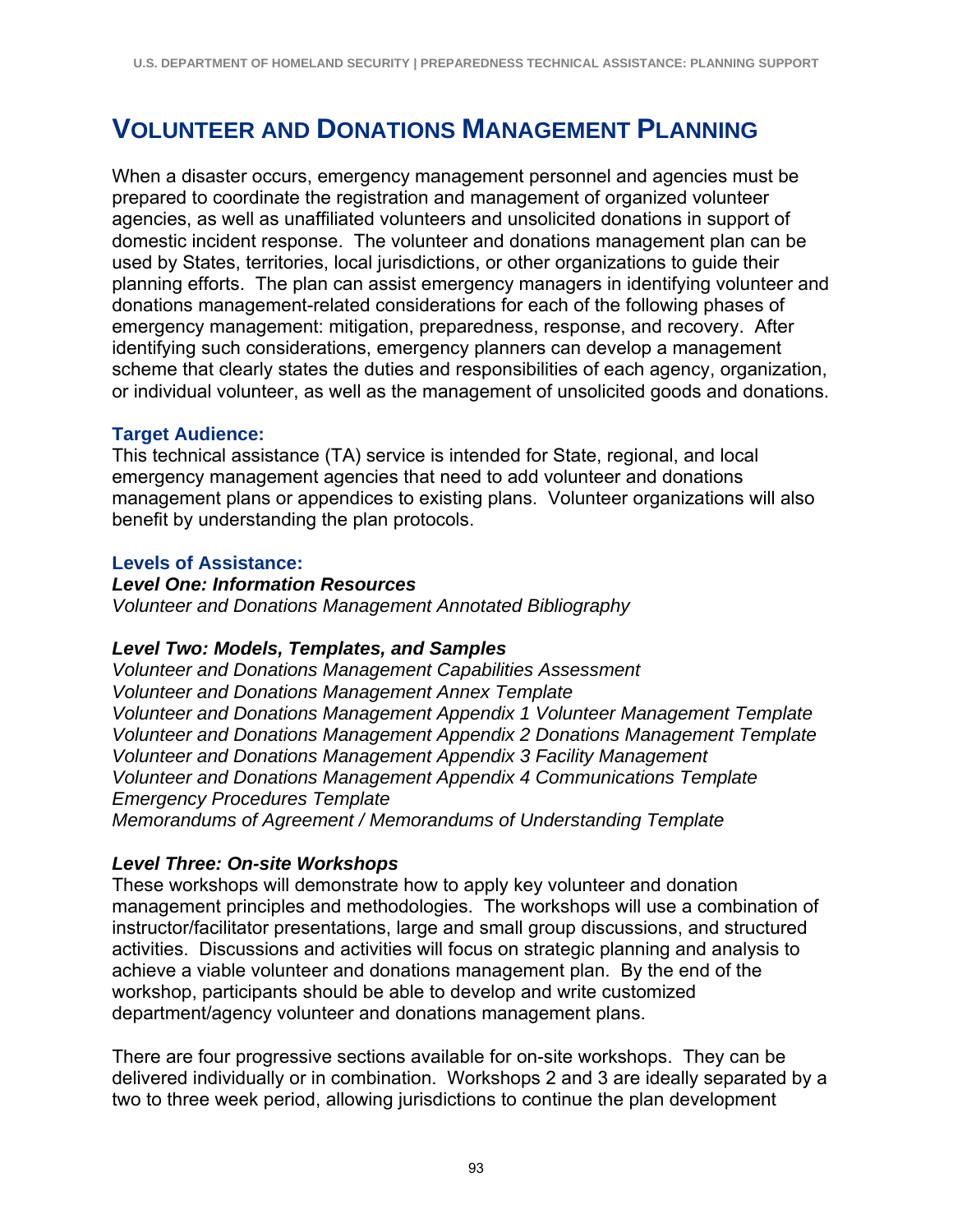process after the second session and then refine the plan at the third session. Each workshop is designed to be one- to two-days in length and can be customized to the unique planning needs of the jurisdiction.

## *Workshop One: Getting Started*

Workshop One provides an initial overview that will assist participants in preparing to write their volunteer and donations management annex. This module will discuss organizing a planning group, setting the group's focus through goals, objectives and courses of action, and assisting jurisdictions with assessing their volunteer and donations management operational needs. Specifically, this module addresses the following elements:

- **I** Identifying and organizing a planning team
- Conducting research and analyzing information
- Determining goals and objectives
- Developing and analyzing courses of action and available resources
- **Understanding the planning principles**
- Reviewing the planning process
- **Assessing capabilities**

*Workshop Two: Developing the Volunteer and Donations Management Annex*  Workshop Two will assist jurisdictions in developing a volunteer and donations management annex to support their emergency operations plan. Each element of the annex and associated appendices is discussed in detail. Specifically, this module addresses the following elements:

- Elements of the Volunteer and Donations Management Annex Template
- **Elements of the Supporting Appendices**
- **Developing the draft Volunteer and Donations Management Annex**

*Workshop Three: Refining the Volunteer and Donations Management Annex*  Workshop Three will assist jurisdictions through key planning activities that are important to the refinement and implementation of a volunteer and donations management annex. This module addresses the following elements:

- Agency review of the draft Annex
- **If Identifying and developing Memorandums of Agreement/Memorandums of** Understanding (MOAs/MOUs)
- **IDENTIFY** Identifying and developing operational procedures

*Workshop Four: Validating the Volunteer and Donations Management Annex*  Workshop Four will assist jurisdictions in identifying methods for validating their volunteer and donations management annex and the accompanying agreements and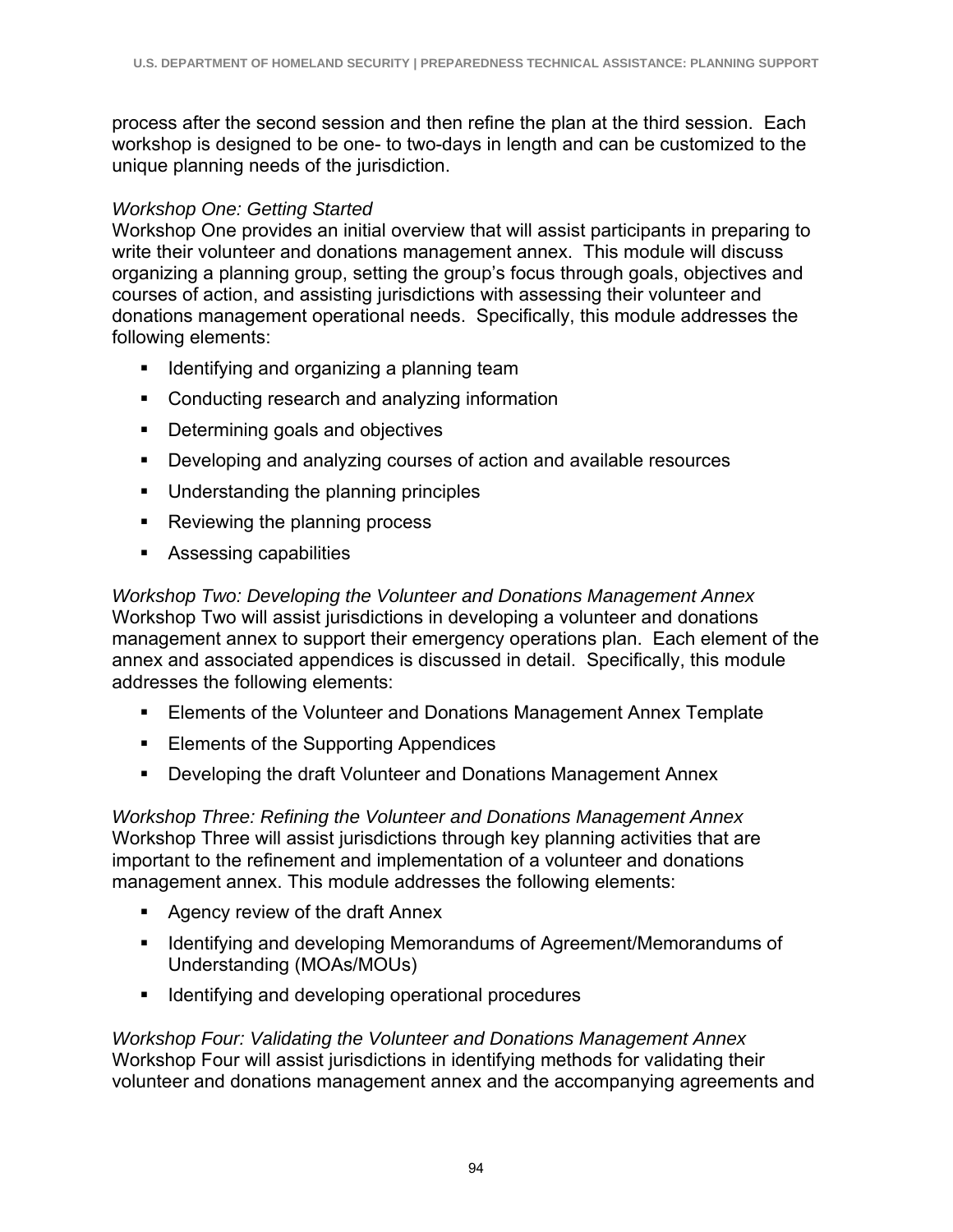procedures. The strengths and weaknesses of each approach and considerations for implementing them are also covered. This module addresses the following elements:

- **Exercises**
- **Review process**
- Systems analysis
- Real-world events

## **National Preparedness Guidelines Mapping**

#### **Mission Areas:** Response

**National Priorities:** Expanded Regional Collaboration; Implement the National Incident Management System (NIMS) and National Response Framework (NRF); Implement the National Infrastructure Protection Plan (NIPP); Strengthen Information Sharing and Collaboration Capabilities; Strengthening Planning and Citizen Preparedness Capabilities

**Capabilities:** Planning; Communications; Community Preparedness and Participation; On-site Incident Management; Emergency Operations Center Management; Critical Resource Logistics and Distribution; Volunteer Management and Donations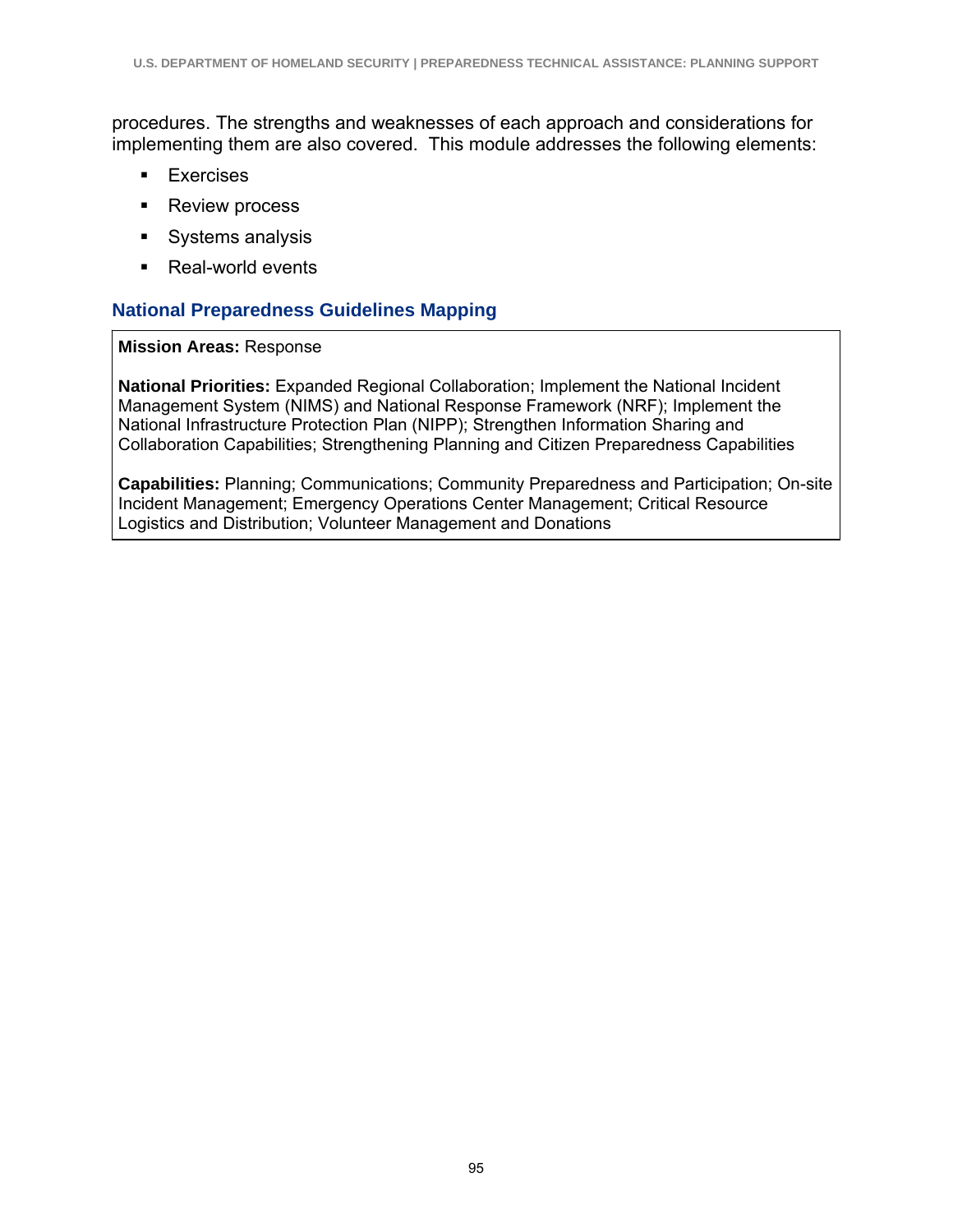# **GRANTS MANAGEMENT TECHNICAL ASSISTANCE (GMTA)**

The *Grants Management Technical Assistance (GMTA)* includes the Enhancing Grants Management (EGM) Technical Assistance Program. The main objective of the EGM TA service is to provide basic and advanced grant management principles and practices to State, regional, local, and Tribal jurisdictions.

#### **Target Audience:**

State Administrative Agency (SAA), Urban Area Working Group (UAWG), or sub recipients' personnel responsible for managing all Federal Emergency Management Agency (FEMA) Grant Programs Directorate (GPD) funded Grant Programs.

### **Levels of Assistance:**

#### *Level One: Information Resources*

Delivery of information; existing resources and publications; networking and referral via telephonic or electronic assistance.

#### *Examples:*

- **Provide electronic copies of standardized policies and procedures which have** been documented as promising practices to an individual requesting guidance on this issue.
- Using information in the Compendium to connect an SAA requestor who is seeking promising practices in grants management to a peer who has developed and maintains a grant management policy or procedure for their Homeland Security grants.

### *Level Two: Templates, Models, Samples*

Development of models, templates and samples, as well as other specific needs/issues requested by States for delivery to the field.

### *Examples:*

- Jurisdiction-specific Power Point presentation on Successful Grants Administration Policies, Procedures and Practices which can be delivered by and/or in coordination with the TA requestor and TA Provider
- **Develop a curriculum on strategic planning for sub grantees**
- Develop an SAA Deskbook reference guide for newly hired SAA, SAA Point of Contact (POC), and staff

#### *Level Three: On-site Workshops*

Meeting facilitation; direct guidance and consultation; intensive, short-term, site-specific workshops (multistate, host-site, peer subject matter presentations). The duration of the TA delivery varies depending upon the TA requestor's needs.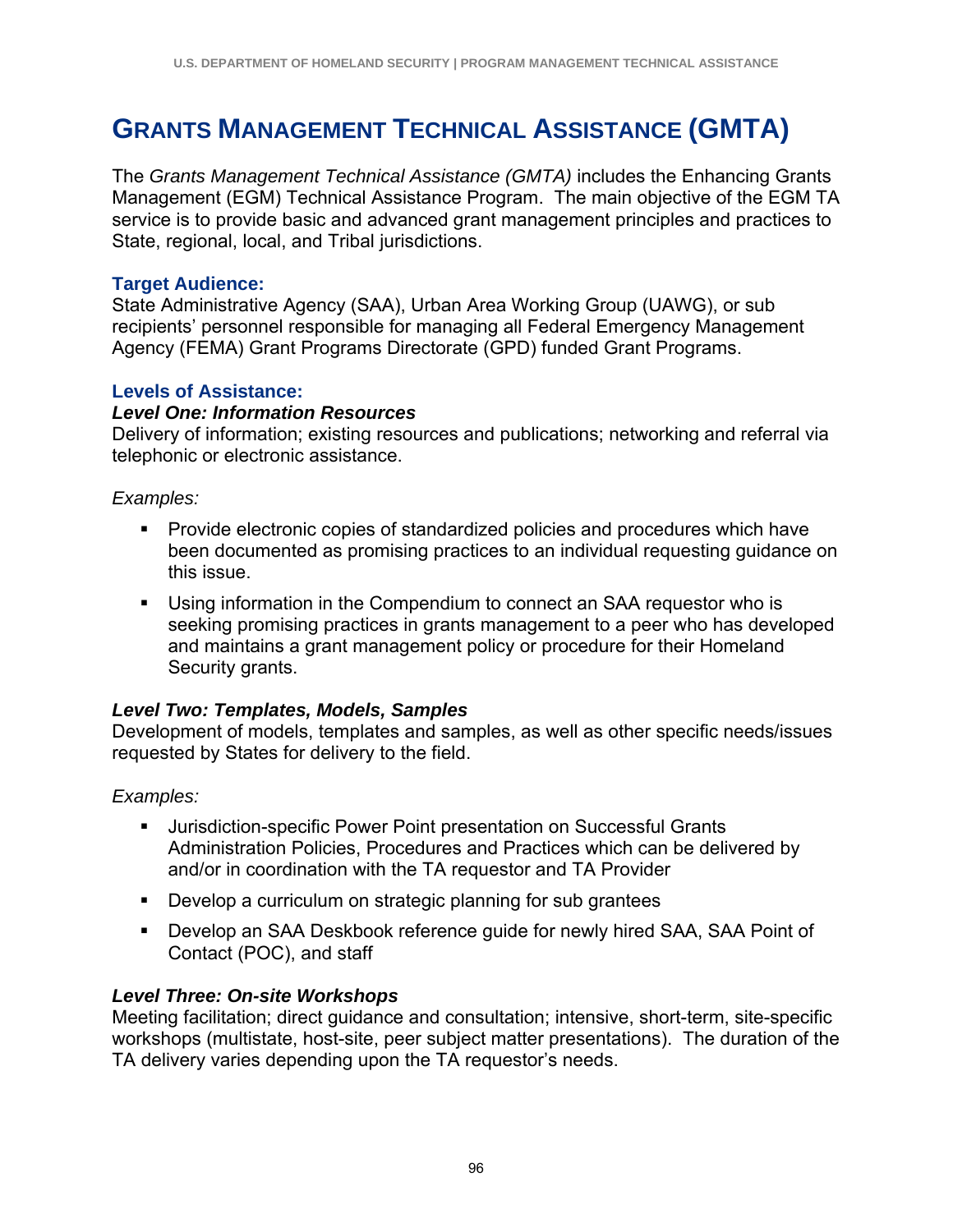## *Examples:*

- Convene a multistate workshop reaching attendees from the State and local jurisdictions keynoting best managing practices in specific topic areas, assessing skill levels of attendees to determine follow-up TA, and providing documentation for attendees that may be used to guide effective grants management practices in the future
- **Direct delivery of successful Grants Management principles tailored to the** identified grant management needs of the requesting jurisdiction

## **National Preparedness Guidelines Mapping:**

**Mission Areas:** N/A

**National Priorities:** N/A

**Capabilities:** N/A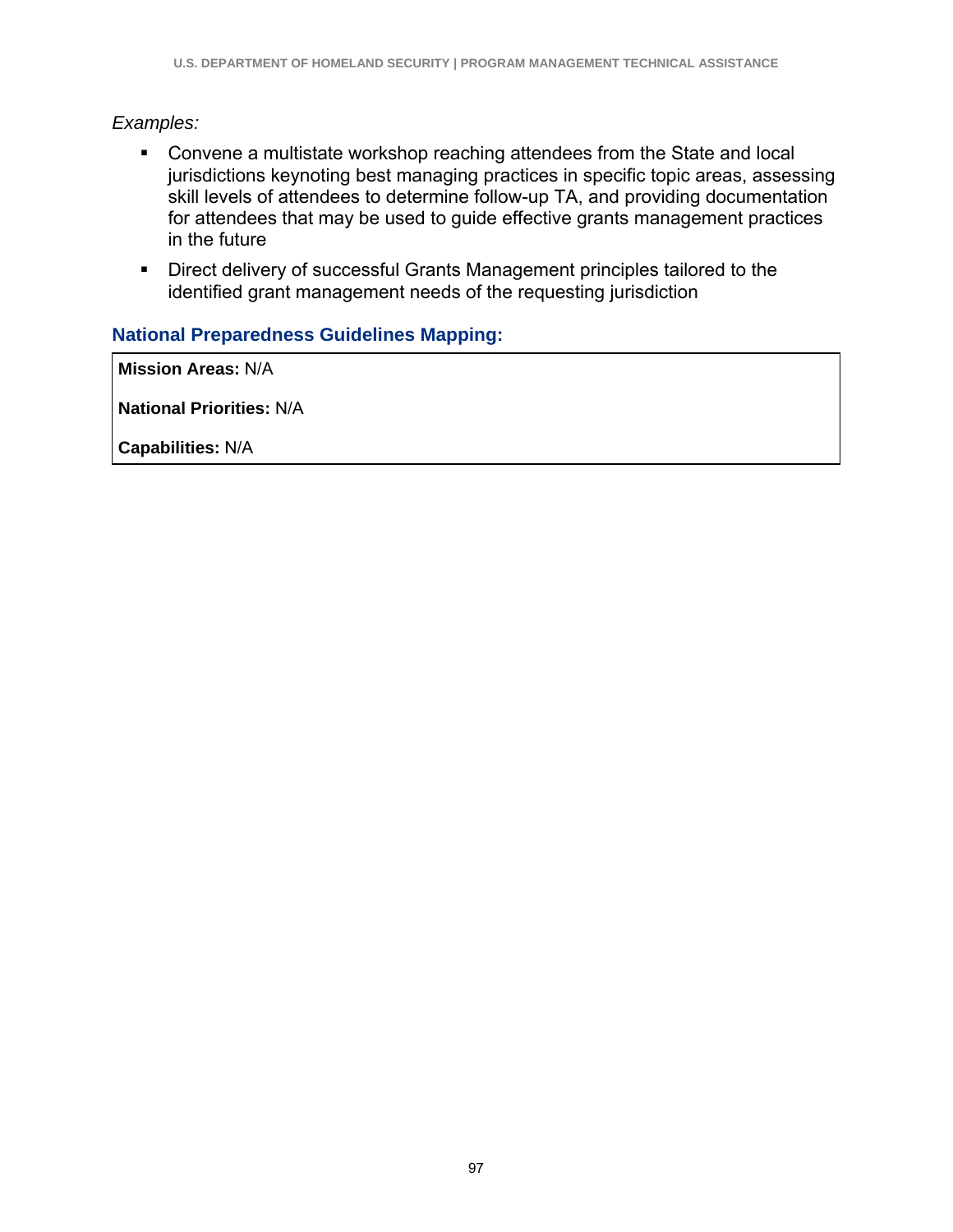# **GRANTS REPORTING TECHNICAL ASSISTANCE (GRTA)**

Grants Reporting Technical Assistance (GRTA) is an all encompassing approach to aid States and territories in allocating their Federal Emergency Management Agency (FEMA) Grant Programs Directorate (GPD) grant award funds through project plans and completing and submitting their relevant update reports to GPD. This technical assistance (TA) aids the State in connecting individual projects to the State's own Homeland Security Strategy (and Urban Area Strategy, if applicable) and accurately allocating funding to these projects per the guidelines set in place by GPD. The objective of the GRTA is to instruct States in the correct completion of their Initial Strategy Implementation Plan (ISIP) / Biannual Strategy Implementation Report (BSIR) and in the final submission of these reports to GPD, thus fulfilling the GPD data report requirements.

### **Target Audience:**

This TA is designed for Homeland Security Grant Managers and Administrators and monitoring staff at the State, Urban Area and local level. However, TA deliveries can only be requested at the State level.

#### **Levels of Assistance:**

#### *Level One: Information Resources*

#### *GRT User's Guide*

The Grants Reporting Tool (GRT) User's Guide is a detailed document describing the purpose for and use of the GRT. The guide targets users from the local level to State administrators. Screenshots and step-by-step instructions are provided for each module of the GRT.

#### *What's New*

This document provides a detailed dialogue, along with "screen shots" and red call-outs (if applicable) on the changed functionality between releases. This document is meant to reflect the latest features and functionality of the current application.

#### *Frequently Asked Questions*

This resource contains answers to the questions most frequently asked by users and administrators of the GRT.

### *Level Two: Models, Templates, and Samples*

#### *BSIR Subgrantee Worksheets*

These Excel worksheets provide a template for use in preparing a GRT reporting period for a subgrantee. Submission of these worksheets is not required; it is provided as a convenient template that can be used electronically or in paper form by the State and/or subgrantee.

#### *GRT Technical Assistance Guidebook*

The GRT Technical Assistance Guidebook is the document used by TA providers in preparing for and during delivery of an ISIP/BSIR TA. The guidebook describes the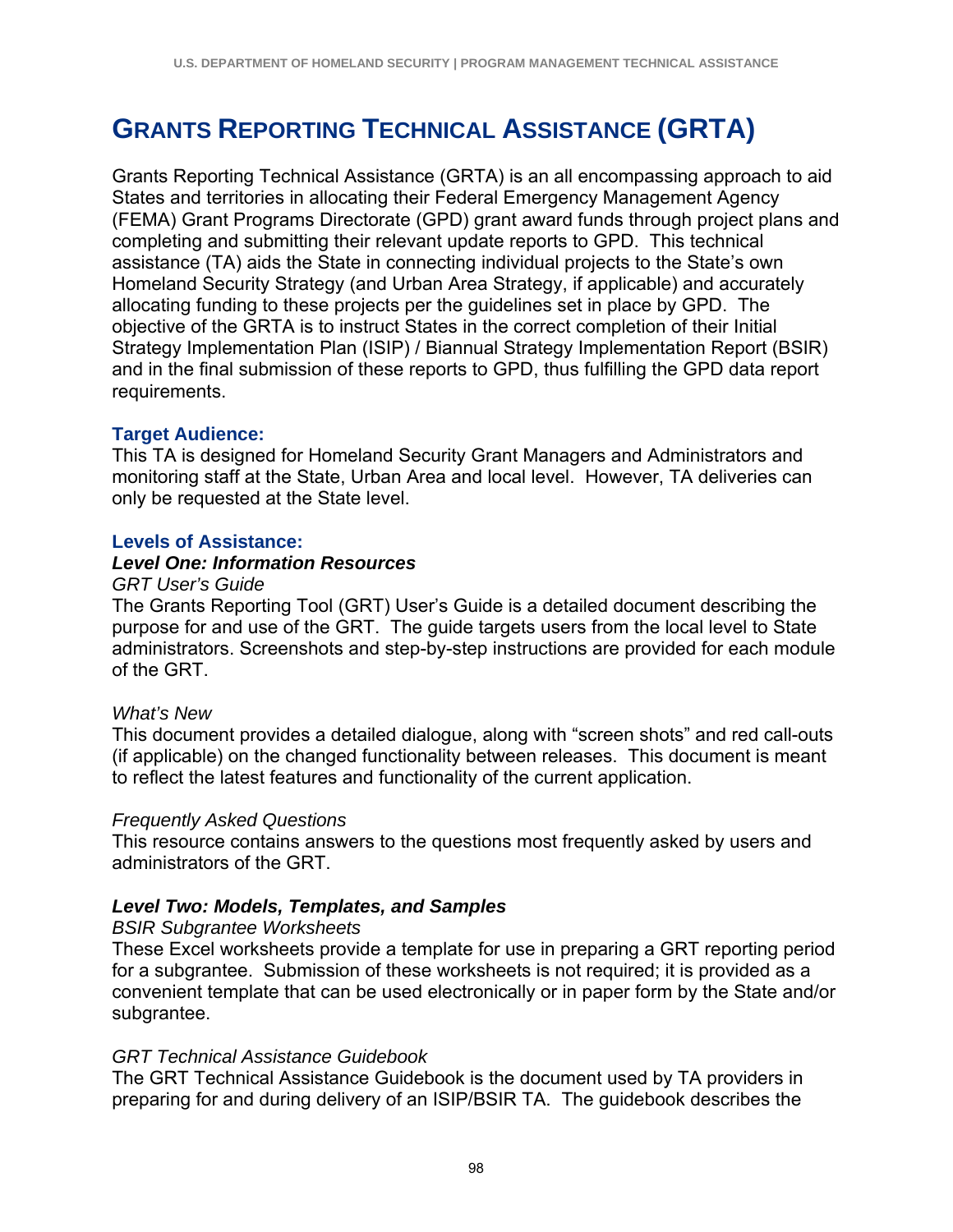required components of an ISIP/BSIR TA, and provides a general outline for how to deliver the TA and a list of best practices for TA delivery.

#### *GRT Technical Assistance PowerPoint*

A PowerPoint file is used by the TA providers as an introduction and walkthrough of the GRT to be presented during an on-site workshop.

## *Level Three: On-site Workshops*

#### *ISIP/BSIR Instructional Technical Assistance*

The ISIP/BSIR Instructional Technical Assistance is an on-site TA delivery designed to train new staff and refresh existing staff on the purpose, use and administration of the GRT to file an ISIP or BSIR. The course covers how to: register, approve users, create and manage subgrantee organizations, award funds, create projects, allocate funds to project solution area subcategories and disciplines, select strategic goals and objectives, answer project metrics, submit projects and subgrantees to the State, approve subgrantees and submit to GPD.

If so desired, the audience participants may begin ISIP / BSIR data entry while on-site at the TA delivery and ask questions of the TA providers as part of a facilitated data entry.

The standard format for this TA involves two personnel from the TA provider delivering a two-day instructional TA course. The audience size is not limited, and the roster makeup is left to the determination of the State TA requestor.

This TA is not designed as a data entry TA, nor is it intended to supplant State or local personnel in the data entry and submission of an ISIP or BSIR.

GPD covers the TA providers' room and board for the delivery. It is the responsibility of the requestor to provide meeting space, a broadband internet connection, an LCD projector, projection screen or other suitable digital presentation equipment (Smart Board™, other interactive whiteboard, etc). In addition, if the requestor desires that the audience participants be able to work on the GRT during the course of the TA delivery, the requestor must also provide a computer for each participant, or designated group of participants.

# **National Preparedness Guidelines Mapping:**

**Mission Areas:** N/A

**National Priorities:** N/A

**Capabilities:** N/A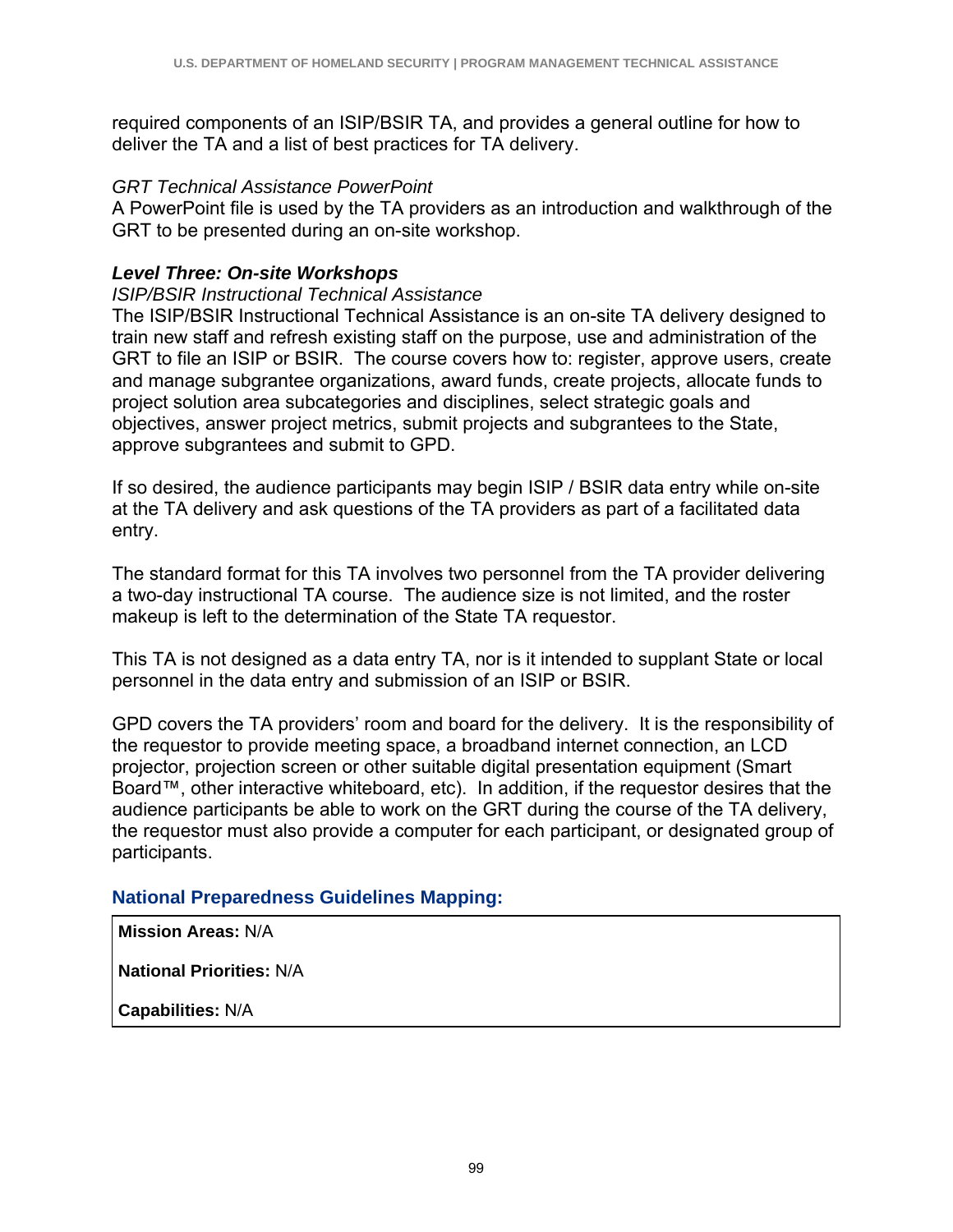# **HOMELAND SECURITY STRATEGY TECHNICAL ASSISTANCE**

*Homeland Security Strategy Technical Assistance* is administered by the DHS, Federal Emergency Management Agency (FEMA), Grant Programs Directorate (GPD). The purpose of Homeland Security Strategy TA is to assist States and Urban Areas in developing and implementing a strategy for the enhancement of jurisdictional preparedness to respond to terrorism, natural disasters, and other man made disasters. The program's goal is to enhance the State or Urban Area's ability to develop a comprehensive homeland security strategy.

#### **Target Audience:**

This TA service is best suited for persons within the State Administrative Agency (SAA) and /or Urban Area Working Group (UAWG), involved in developing a Homeland Security Strategy, including:

- Managers and staff in the SAA and/or State Homeland Security Office
- Program and project managers at the Urban Area and jurisdiction level
- **Discipline-specific homeland security managers throughout the State**
- Any individuals who may be new to the office and/or homeland security program management

#### **Levels of Assistance:**

#### *Level Three: On-Site Workshops*

The Homeland Security Strategy TA is provided as a two-day on-site workshop for assessment and planning support for the development and/or revision of the jurisdictions homeland security strategy. This service will assist States in developing the strategy by:

- **Developing a vision**
- **Developing a strategic focus**
- **Developing goals and objectives**
- **•** Prioritizing objectives

#### **National Preparedness Guidelines Mapping:**

**Mission Areas:** Response, Recovery

**National Priorities:** Expanded Regional Collaboration

**Capabilities:** Planning, Risk Management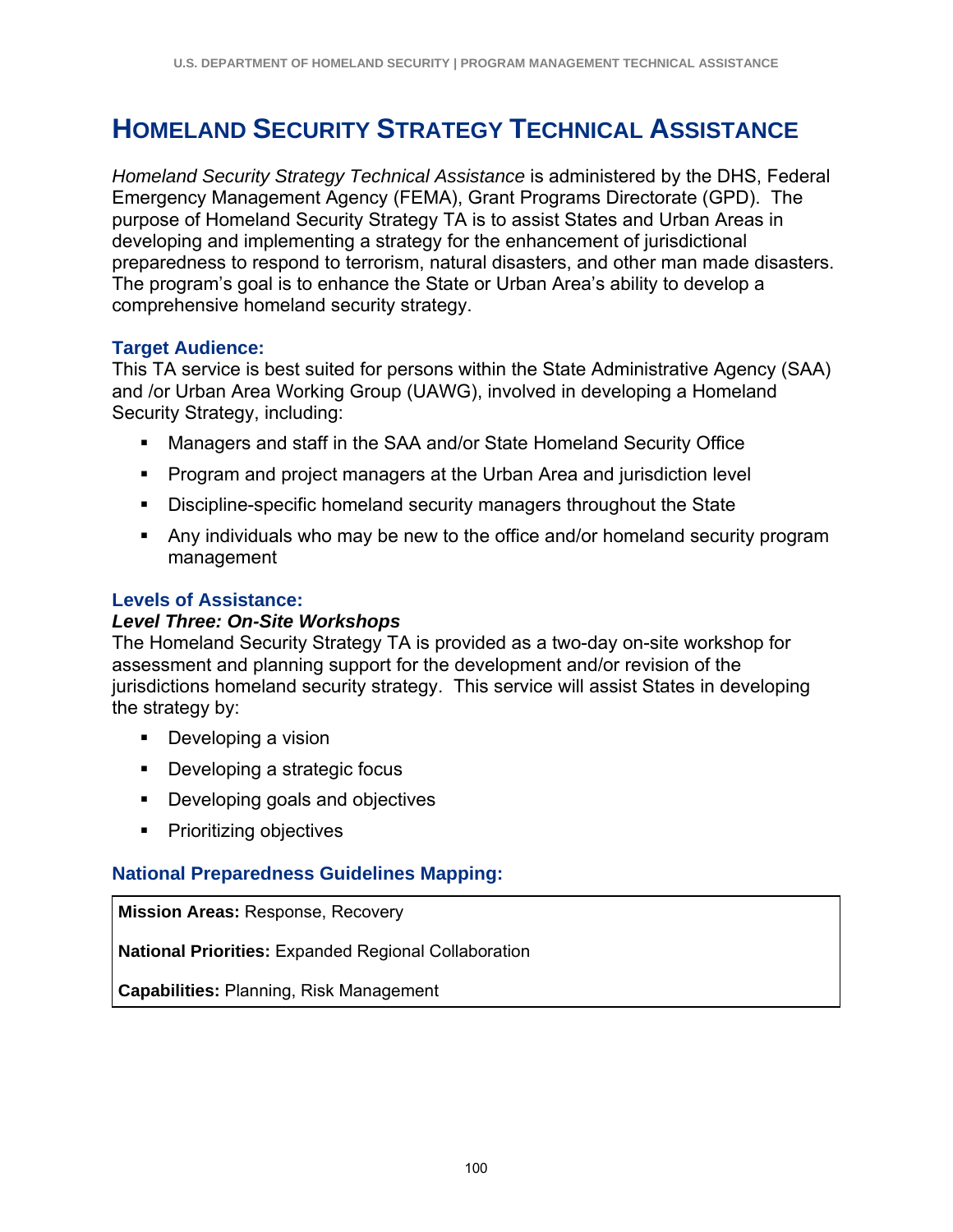# **INVESTMENT PLANNING (IP)**

The *Investment Planning (IP)* technical assistance (TA) workshop highlights five building blocks that each manager should consider when working through the investment planning process. Each building block is a key factor in developing healthy, value-added investments for States and local jurisdictions.

Through exercises and discussions, participants receive guidance on: (1) more efficiently managing limited resources in order to achieve homeland security goals, (2) developing a proactive approach to planning for the implementation of investments through development of sound business cases, and (3) preparing for potential obstacles in executing an investment that could negatively impact its chances for success.

# **Target Audience:**

The IP TA is recommended for those involved in the investment planning and funding decision-making process at the State and Urban Area level, including:

- Senior leaders and staff in the State Administrative Agency (SAA) and/or Homeland Security Office who are key decision makers in the Investment Planning process
- **Individuals involved in Investment Planning committees or working groups,** prioritization, and funding allocation process based on investments submitted and funded through the Homeland Seecurity Grant Program (HSGP)
- Project managers responsible for planning for or implementing investments

#### **Levels of Assistance:**

#### *Level Three: On-Site Workshops*

The IP TA modules include the following building blocks for effective investment planning:

#### *Evaluate existing plans and reviews*

• Align investments with existing plans

# *Prioritization*

**Employ a rational process for making investment decisions** 

# *Investment Planning — Fundamentals*

- **Develop measures to track progress**
- **Analyze viable alternatives to meet goals**

#### *Investment Planning — Mapping the Details*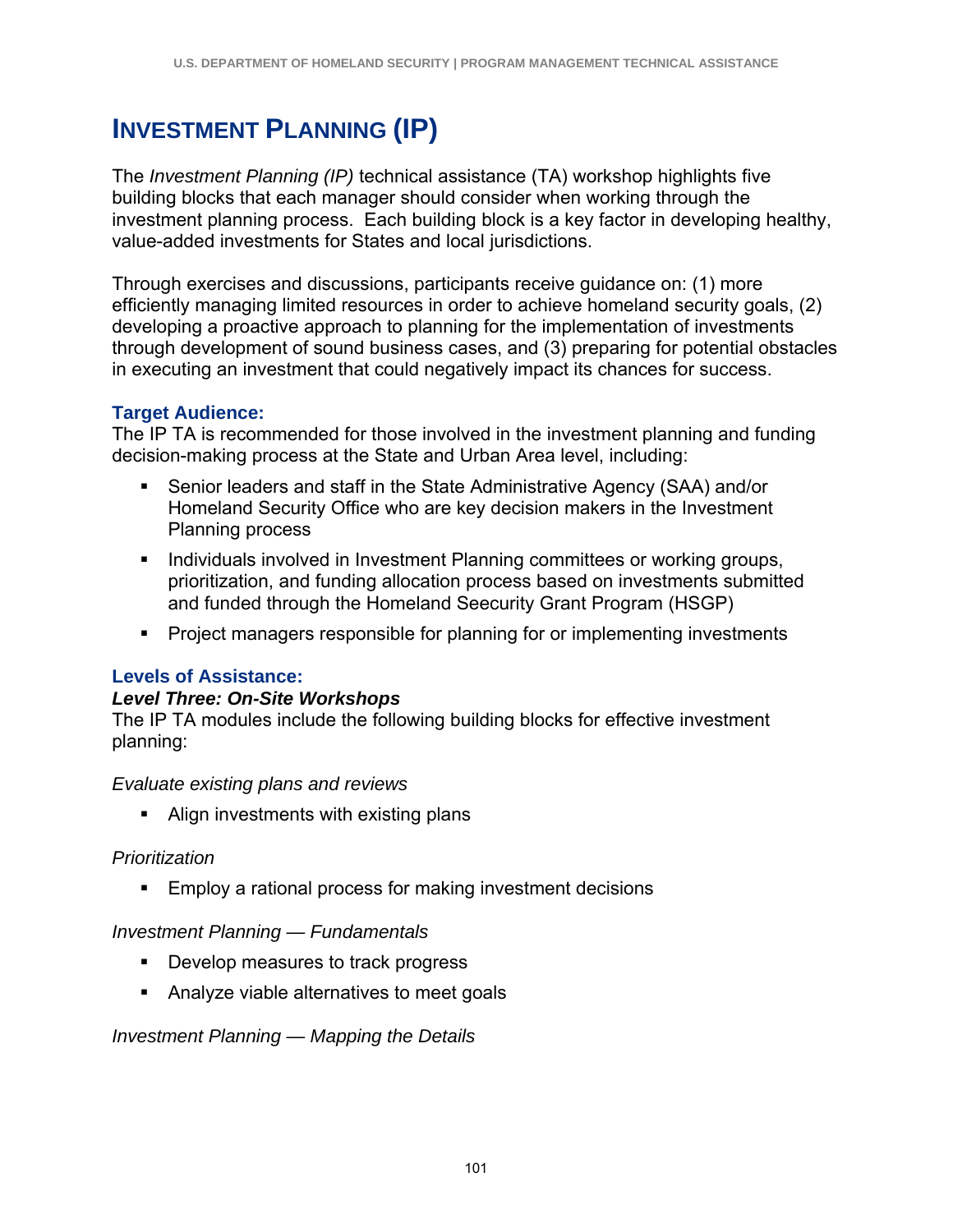Develop a detailed funding and staffing plan to manage and monitor the different components of an investment

### *Investment Planning — Preparing for Uncertainty*

 Manage risk by preparing for potential obstacles that could negatively impact the investment's success

### **National Preparedness Guidelines Mapping:**

**Mission Areas:** Response; Recovery

**National Priorities:** Expanded Regional Collaboration

**Capabilities:** Planning, Risk Management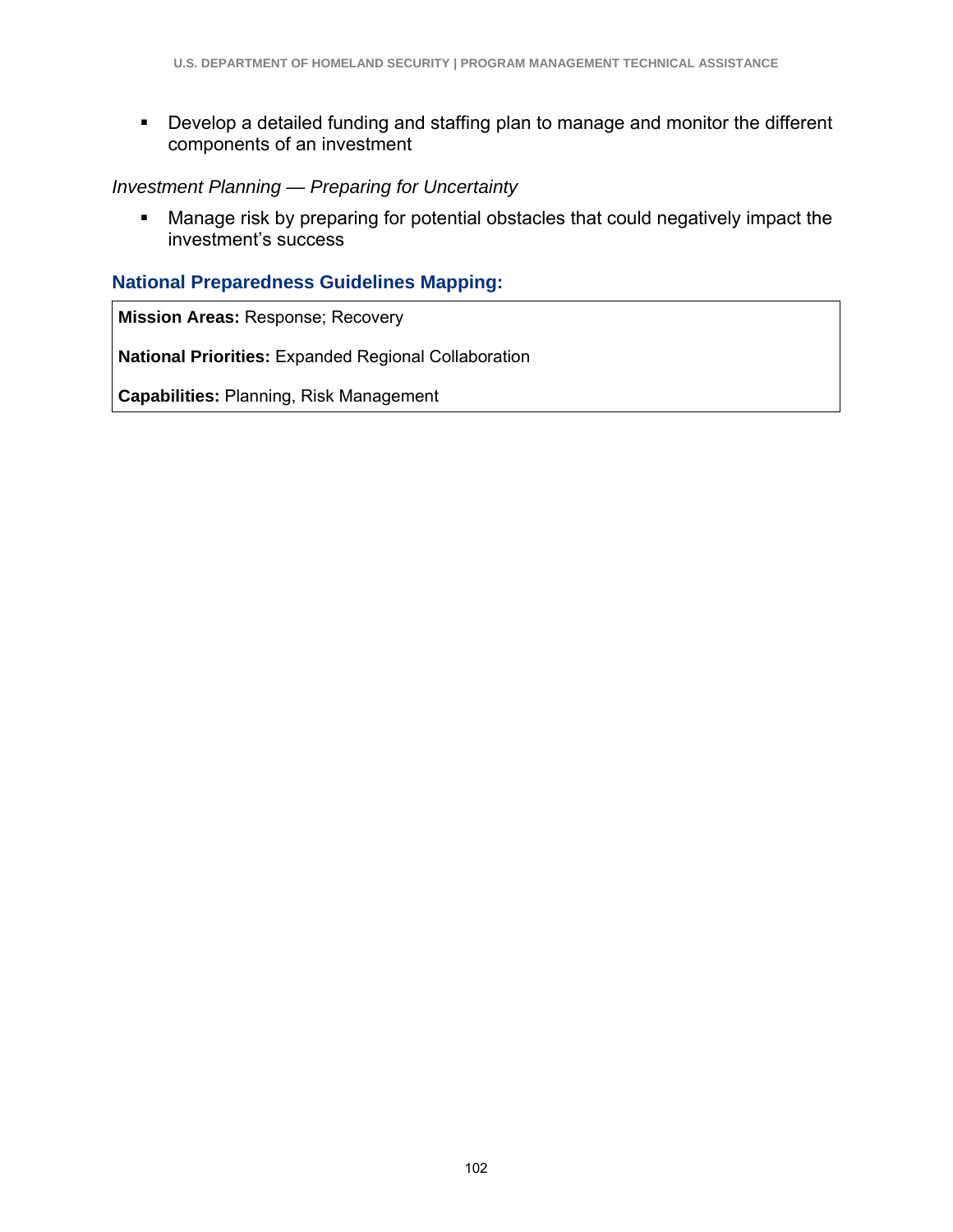# **PROGRAM MANAGEMENT (PM)**

The *Program Management (PM)* technical assistance (TA) service provides guidance on how to plan, manage, and evaluate programs in the context of the *National Preparedness Guidelines (Guidelines)*. This TA service is designed to bring together planners and homeland security managers from many jurisdictions and disciplines throughout each State. Although the content and delivery of the PM TA can be customized to incorporate each State's homeland security program needs, we encourage regional deliveries whenever possible. States and/or regional areas may request specific modules, although a delivery including all modules is recommended.

# **Target Audience:**

This TA service, covering the foundations of program management, is best suited for persons involved in day-to-day program management within the State Administrative Agency (SAA), including:

- Managers and staff in the SAA and/or State Homeland Security Office
- **Program and project managers at the Urban Area and jurisdiction level**
- Discipline-specific homeland security managers throughout the State
- Any individuals who may be new to the office and/or homeland security program management

# **Levels of Assistance:**

# *Level Three: On-Site Workshops*

Topics addressed in the Program Management TA modules include the following elements of effective program management:

# *Program Definition*

- Align existing plans with homeland security goals
- Identify and coordinate with stakeholders

# *Program Review*

- Use ongoing assessment of program capabilities
- Develop planning steps that effectively use limited resources

# *Resource Allocation*

- **Develop a budget plan based on prioritization**
- **I** Identify and manage staffing gaps

# *Evaluation*

- **Evaluate program and performance gaps**
- Recognize and mitigate program challenges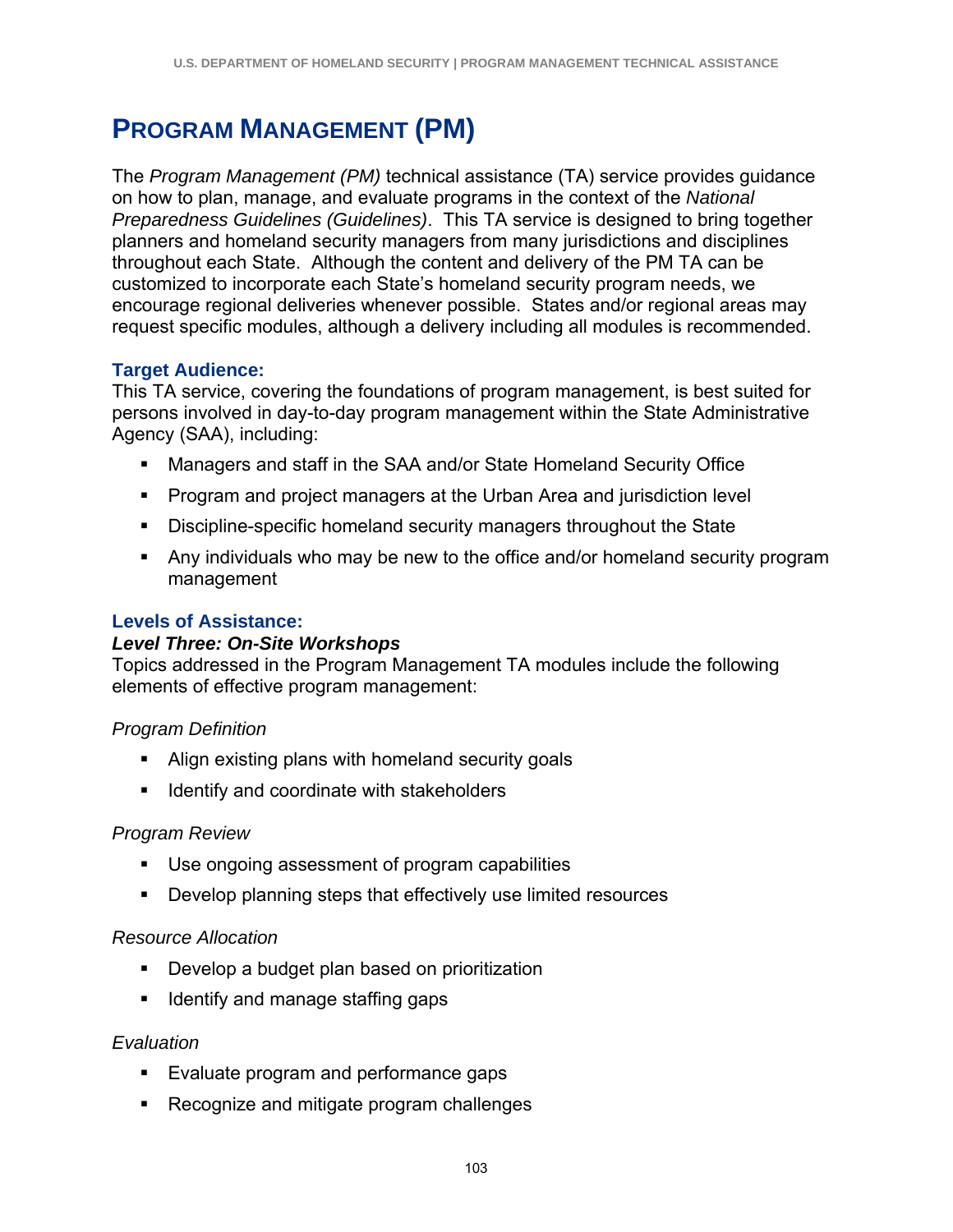The TA incorporates the existing *DHS Program Management Handbook*, a resource to help administrators manage programs that span across agencies, jurisdictions and disciplines, including the private sector. Program managers also receive guidance on how to enhance their existing State and Urban Area Homeland Security Strategies and Enhancement Plans.

#### **National Preparedness Guidelines Mapping:**

**Mission Areas:** Response, Recovery

**National Priorities:** Expanded Regional Collaboration

**Capabilities:** Planning, Risk Management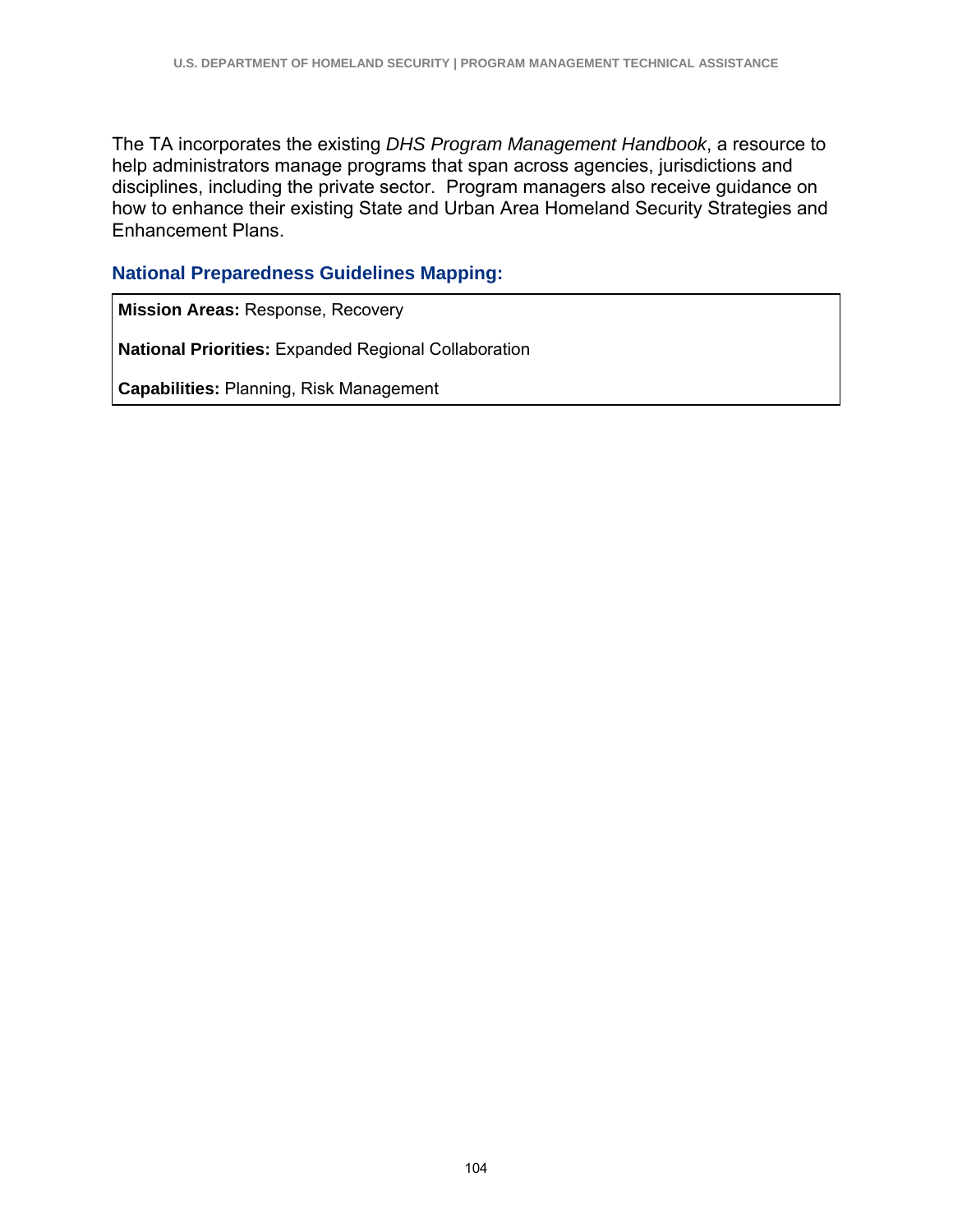# **PUBLIC SAFETY INTEROPERABLE COMMUNICATIONS (PSIC) ASSISTANCE PROGRAM**

The *Public Safety Interoperable Communications (PSIC) Assistance Program* provides program management, technical, and National Environmental Policy Act (NEPA) support to PSIC grantees in their efforts to successfully implement their Investments, meet PSIC program goals, and comply with statutory and programmatic requirements within the period of performance (ending September 30, 2010). A team of subject matter experts with extensive knowledge of PSIC requirements and Investments provides this assistance.

# **Target Audience:**

This assistance is intended for the PSIC State Administrative Agencies (SAA), PSIC Investment Managers, and additional sub-grantees involved in managing PSIC activities.

## **Levels of Assistance:**

The *PSIC Assistance Program* provides ongoing support through the coordinated components (detailed below) for the duration of the PSIC Grant Program. The program components comprise a number of support areas and service offerings:

### *Project Management Templates and Best Practices*

- **Timeline development and** tracking
- **Budgeting**
- Project and financial tracking
- $\blacksquare$  Implementing Investments change management
- Purchasing and outsourcing

#### *Understanding Grant Requirements*

- Matching funds
- Allowed expenses
- Reporting requirements

# *NEPA Review*

**Environmental requirements** compliance

## *System Engineering Support*

- **Land Mobile Radio (LMR)** system analysis
- **LMR** system migration
- Radio frequency drive test measurements
- Project 25 (P25) information sharing
- P25 LMR workshops
- Microwave design analysis
- Gateway information and training

## *Planning and Operations Workshops*

- Standard Operating Procedures
- Memoranda of Understanding
- **Training and exercises**

In addition to these support areas, other assistance is available which can be customized to meet the needs of SAAs and PSIC Investment Managers.